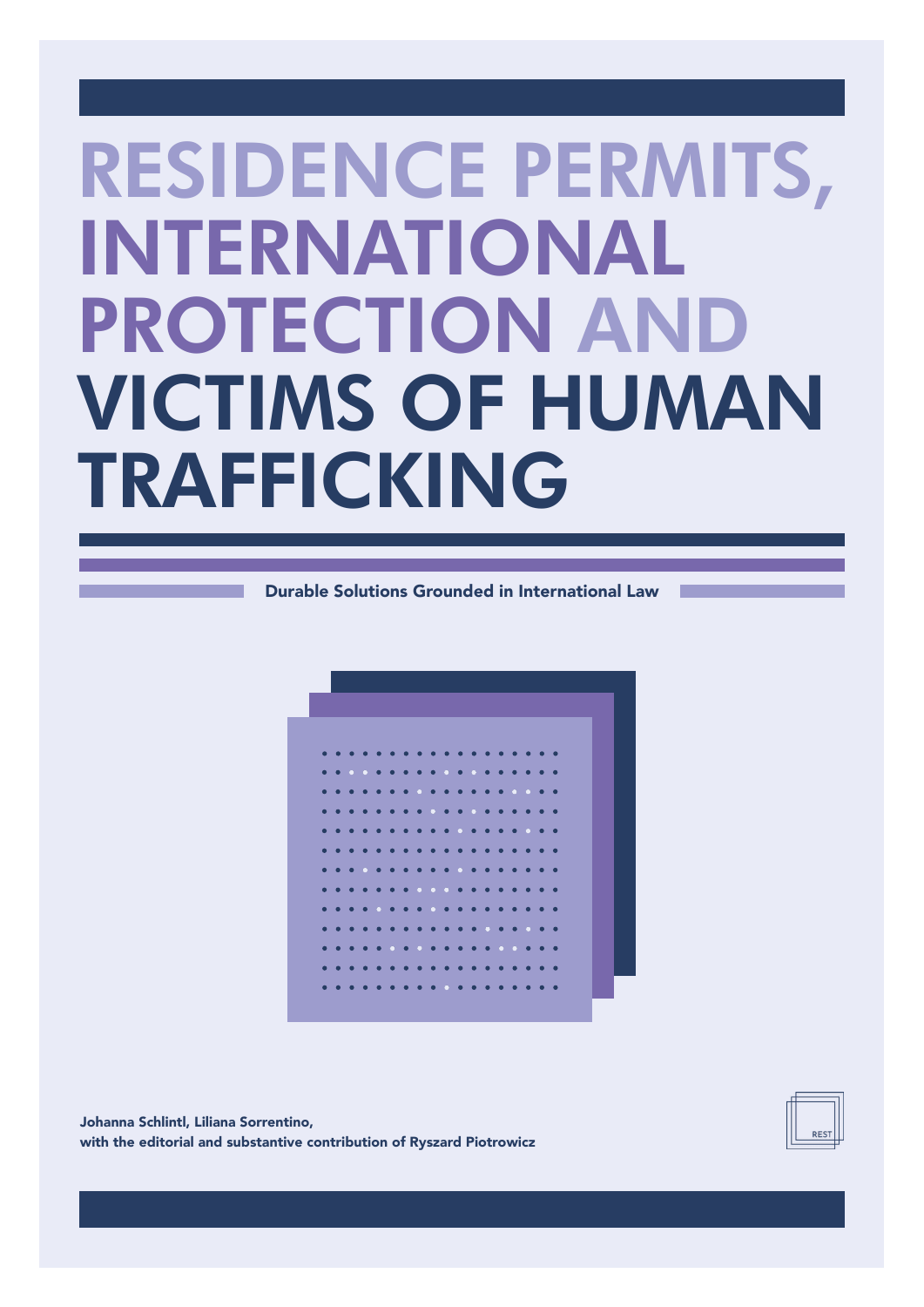Residence Permits, International Protection and Victims of Human Trafficking: Durable Solutions Grounded in International Law



REsidency STatus: Strengthening the protection of trafficked persons

Johanna Schlintl,

Liliana Sorrentino,

with the editorial and substantive contribution of Ryszard Piotrowicz



REST project is partly funded by the Council of Europe.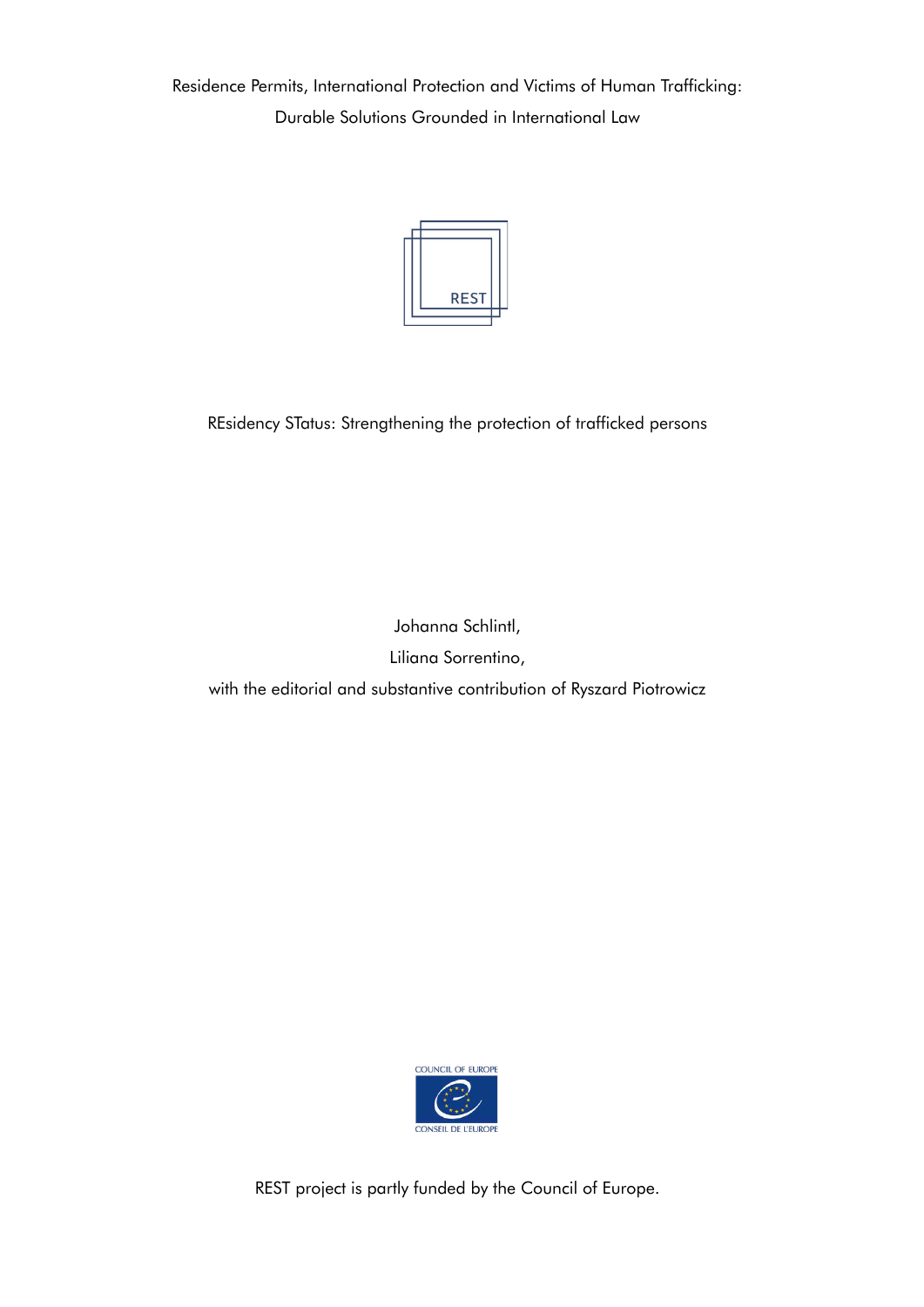#### Published by LEFÖ

Interventionsstelle für Betroffene des Frauenhandels (LEFÖ-IBF) in the framework of the research assessments conducted for the project REST (REsidency STatus: Strengthening the protection of trafficked persons).

February 2021

#### Copyright:

"All rights reserved. The contents of this publication may be freely used and copied for educational and other non-commercial purposes, provided that any such reproduction is accompanied by an acknowledgement of LEFÖ-IBF as the source. "

#### Acknowledaments:

LEFÖ-IBF would like to thank Johanna Schlintl and Liliana Sorrentino as the main authors of this report. A special thanks goes to Ryszard Piotrowicz for his contribution and review of this study.

This report was developed thanks to the involvement and support of all partners of the REST Consortium: LEFÖ-IBF (Austria), CCEM (France), La Strada Moldova (Moldova), CoMensha (Netherlands), ASTRA (Serbia) and Proyecto Esperanza (Spain). They have contributed to this work by collecting cases on residence and asylum, providing other data and sharing significant insights into their practices of assistance to trafficked persons. Thanks goes also to all the international, European and national experts that further participated in a focus group meeting held online on November 23<sup>rd</sup> and 24<sup>th</sup> 2020. A particular thanks goes to Suzanne Hoff of La Strada International for her input, as well as Celeste Tortosa and Isabella Chen of LEFÖ-IBF for the design and continuous accompaniment of this study.



The REST Consortium consists of members of the La Strada International - European NGO Platform against Trafficking in Human Beings.



Design: Ivana Lazic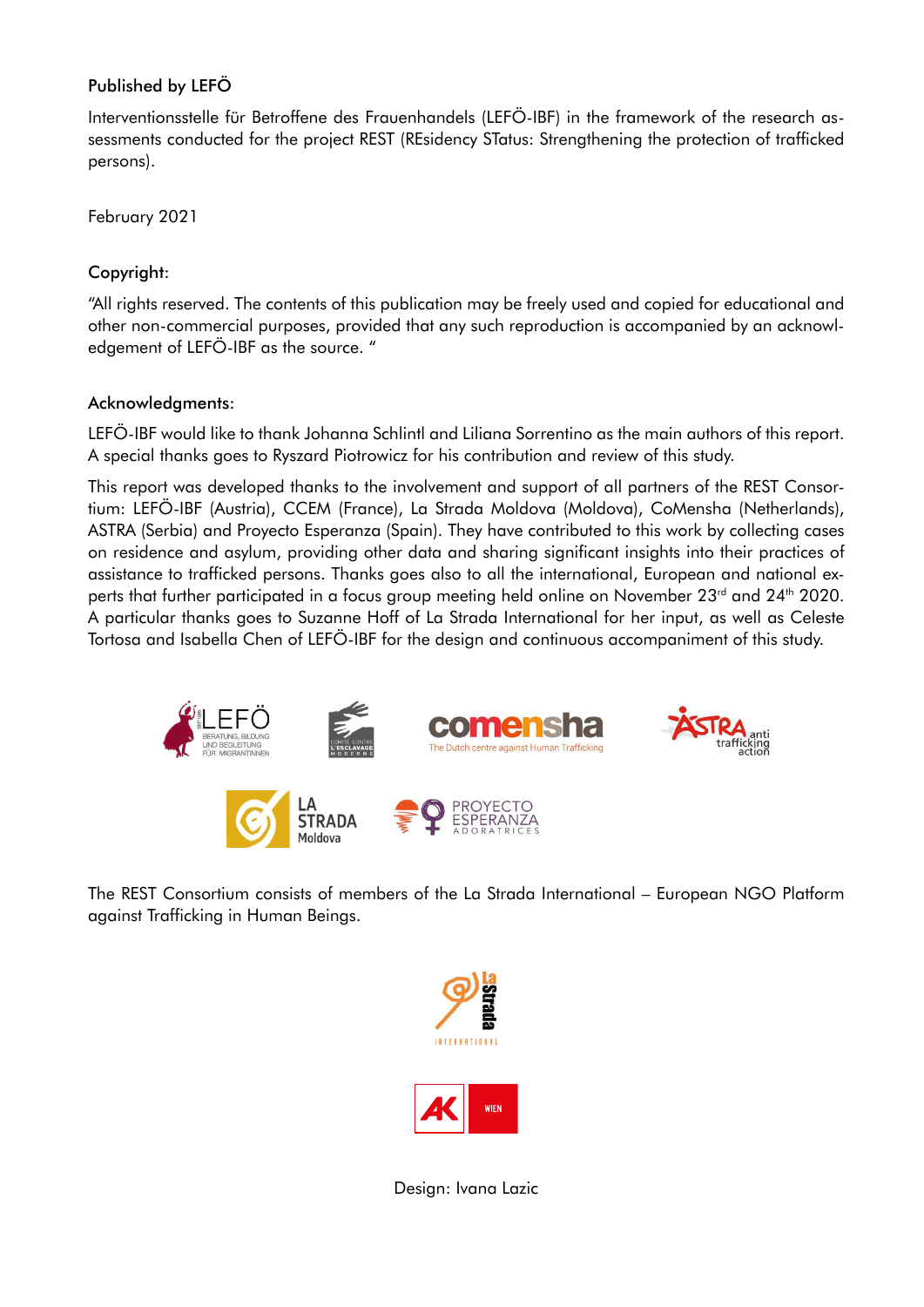# **TABLE OF CONTENTS**

#### RESIDENCE PERMITS, INTERNATIONAL PROTECTION AND VICTIMS OF HUMAN TRAFFICKING:

| DURABLE SOLUTIONS GROUNDED IN INTERNATIONAL LAW ________________________________                                                    |    |
|-------------------------------------------------------------------------------------------------------------------------------------|----|
| <b>RECOMMENDATIONS</b><br><u> 1999 - Johann John Stone, markin sanat masjid asl nashrida asl nashrida asl nashrida asl nashrida</u> | 5  |
|                                                                                                                                     | 5  |
|                                                                                                                                     | 5  |
| Compatibility between the residence permit scheme and international protection ________                                             | 6  |
|                                                                                                                                     | 6  |
| Application of the Dublin III Regulation to victims of trafficking ____________________                                             | 9  |
| Access to socio-economic rights and social inclusion ___________________________                                                    | 9  |
| INTRODUCTION                                                                                                                        | 10 |
|                                                                                                                                     | 13 |
| A.1. International and European Legal Framework ________________________________                                                    | 13 |
| A.2. National Provisions on Residence Permits for Victims of Trafficking <b>A.2. National Provisions on Residence</b>               | 20 |
| A.3. Promising Practices, Gaps and Challenges in the Access of Victims of Trafficking                                               |    |
|                                                                                                                                     | 23 |
|                                                                                                                                     | 24 |
|                                                                                                                                     | 27 |
|                                                                                                                                     | 31 |
|                                                                                                                                     | 33 |
|                                                                                                                                     | 36 |
|                                                                                                                                     | 39 |
|                                                                                                                                     | 43 |
| <b>B. INTERNATIONAL PROTECTION:</b>                                                                                                 |    |
| A POTENTIAL DURABLE SOLUTION FOR TRAFFICKED PERSONS ____________________________                                                    | 46 |
|                                                                                                                                     | 47 |
| B.1.1. When does a victim or potential victim qualify for refugee status? _____________                                             | 48 |
| B.1.2. When does a victim or potential victim qualify for                                                                           | 51 |
| B.1.3. What types of harm may amount to treatment contrary to Article 3                                                             |    |
|                                                                                                                                     | 52 |
| B.2. Procedural safeguards for victims in asylum procedures _____________________                                                   | 55 |
| B.3. National Implementation: Promising Practices, Gaps and Challenges ____________________________                                 | 59 |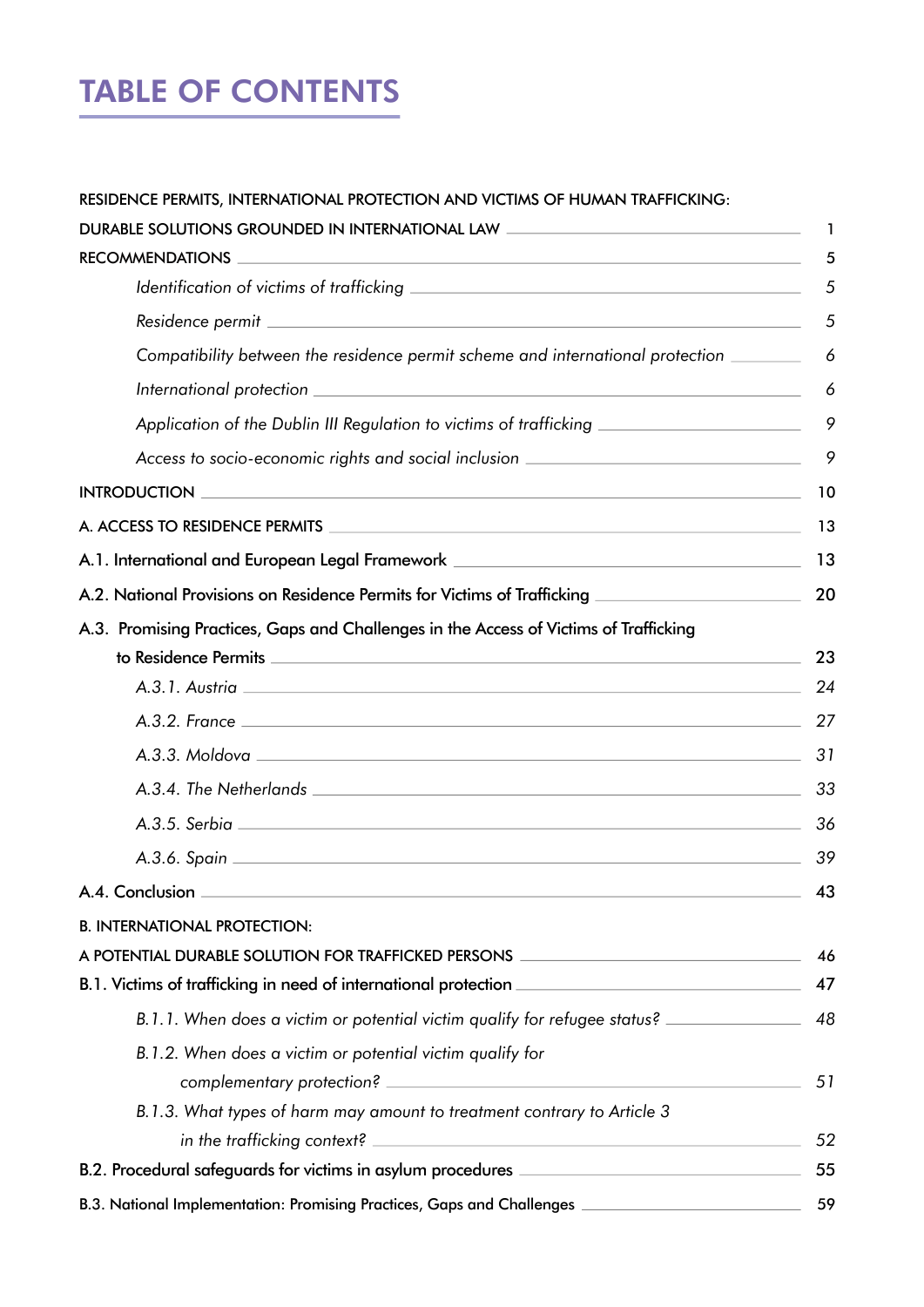| B.3.1. Identification of trafficked persons in asylum procedures _______________                    |    |  |  |  |
|-----------------------------------------------------------------------------------------------------|----|--|--|--|
| B.3.2. National referral mechanisms and Asylum systems:                                             |    |  |  |  |
|                                                                                                     | 65 |  |  |  |
| B.3.3. The Dublin Regulation and the protection of rights of asylum seekers                         |    |  |  |  |
|                                                                                                     | 72 |  |  |  |
| B.3.3.1 Appealing decisions on Dublin transfers:                                                    |    |  |  |  |
|                                                                                                     | 75 |  |  |  |
| B.4. Trafficked persons as beneficiaries of international protection ______________________________ | 80 |  |  |  |
|                                                                                                     | 81 |  |  |  |
|                                                                                                     | 85 |  |  |  |
|                                                                                                     | 87 |  |  |  |
|                                                                                                     | 91 |  |  |  |
| <b>CONCLUSIONS</b><br><u> 1999 - Johann Stoff, amerikansk politiker (d. 1989)</u>                   | 93 |  |  |  |
| Annex I REST - Summary of Focus Group Outcomes __________________________________                   | 95 |  |  |  |
|                                                                                                     | 98 |  |  |  |
| 1. Articles, Books, Reports, Studies and Other Sources _________________________                    | 98 |  |  |  |
| 2. Documents and Reports of EU and Intergovernmental Organisations _______________ 100              |    |  |  |  |
|                                                                                                     |    |  |  |  |
|                                                                                                     |    |  |  |  |
|                                                                                                     |    |  |  |  |
| ,我们也不会有什么?""我们的人,我们也不会有什么?""我们的人,我们也不会有什么?""我们的人,我们也不会有什么?""我们的人,我们也不会有什么?""我们的人                    |    |  |  |  |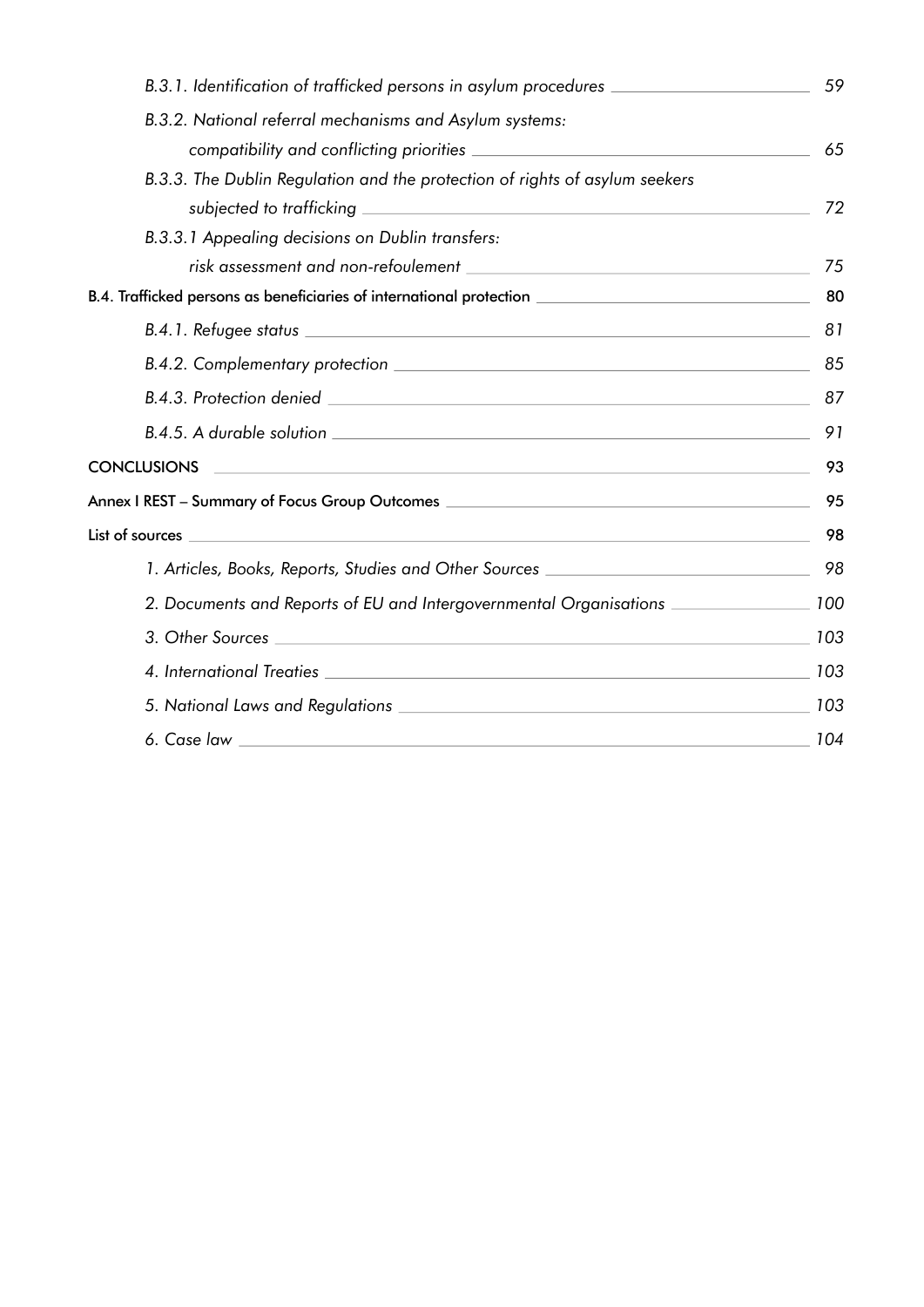More targeted and systematic efforts are necessary to secure a durable solution for victims of trafficking in terms of long-term protection and access to socio-economic rights. Based on in-depth analysis of the project REST, its consortium encourages stakeholders to act on the following recommendations:

## **Identification of victims of trafficking**

- Put the best interests of the trafficked person at the centre of all measures, and ensure that he/she is provided with the most appropriate protection to secure their rights as well as access to a durable solution, be it granting international protection or permanent residence in the country of destination or ensuring safe return and reintegration in the country of origin.
- Ensure that the rights of trafficked persons to be identified as such, to access to assistance, support and justice, are fully effective and without prejudice to their right to seek and enjoy asylum.
- Call on States to further reconcile their obligations under refugee and human rights law with those under anti-trafficking law to ensure sufficient and adequate protection of victims of trafficking seeking asylum, and fair decision-making concerning their asylum claims.
- Ensure that the person is informed about all possibilities, including that of having access to a recovery and reflection period, a temporary residence permit to facilitate cooperation with the authorities and/or for reasons related to their personal situation, as well as their prospects of being granted asylum or subsidiary protection, or of safe and dignified return to their home country.

#### **Residence permit**

- In compliance with Art, 14 of the CoE Anti-Trafficking Convention, allow victims of trafficking to apply for residence on the basis of their personal situation from the outset, without putting pressure on them to cooperate in the investigation and prosecution of traffickers, and ensure that applications are entirely disconnected from the prospects of success of the investigation and prosecution.
- Define clear criteria for granting residence permits to trafficked persons, both based on their personal situation and in exchange for their cooperation in the investigation and prosecution of traffickers. Ensure that the personal situation criteria allow an assessment of the highly complex and individual personal situations of trafficked persons. Ensure a consistent and comprehensible application of the criteria by providing the competent authorities with clear and viable guidelines, adequate training and sufficient resources.
- Establish an adequate timeframe for the processing of applications for residence permits for victims of trafficking and ensure that the competent authorities comply with it. At the very least, prevent trafficked persons from legal uncertainty concerning their right to residence for the entire duration of legal proceedings against alleged traffickers.
- Remove bureaucratic obstacles to accessing residence permits, inter alia by: a) simplifying procedures for obtaining residence permits for trafficked persons; b) ensuring that the possession of false or no identity documents does not constitute a barrier to access residence permits for trafficked persons; c) not requiring identity documents for the first application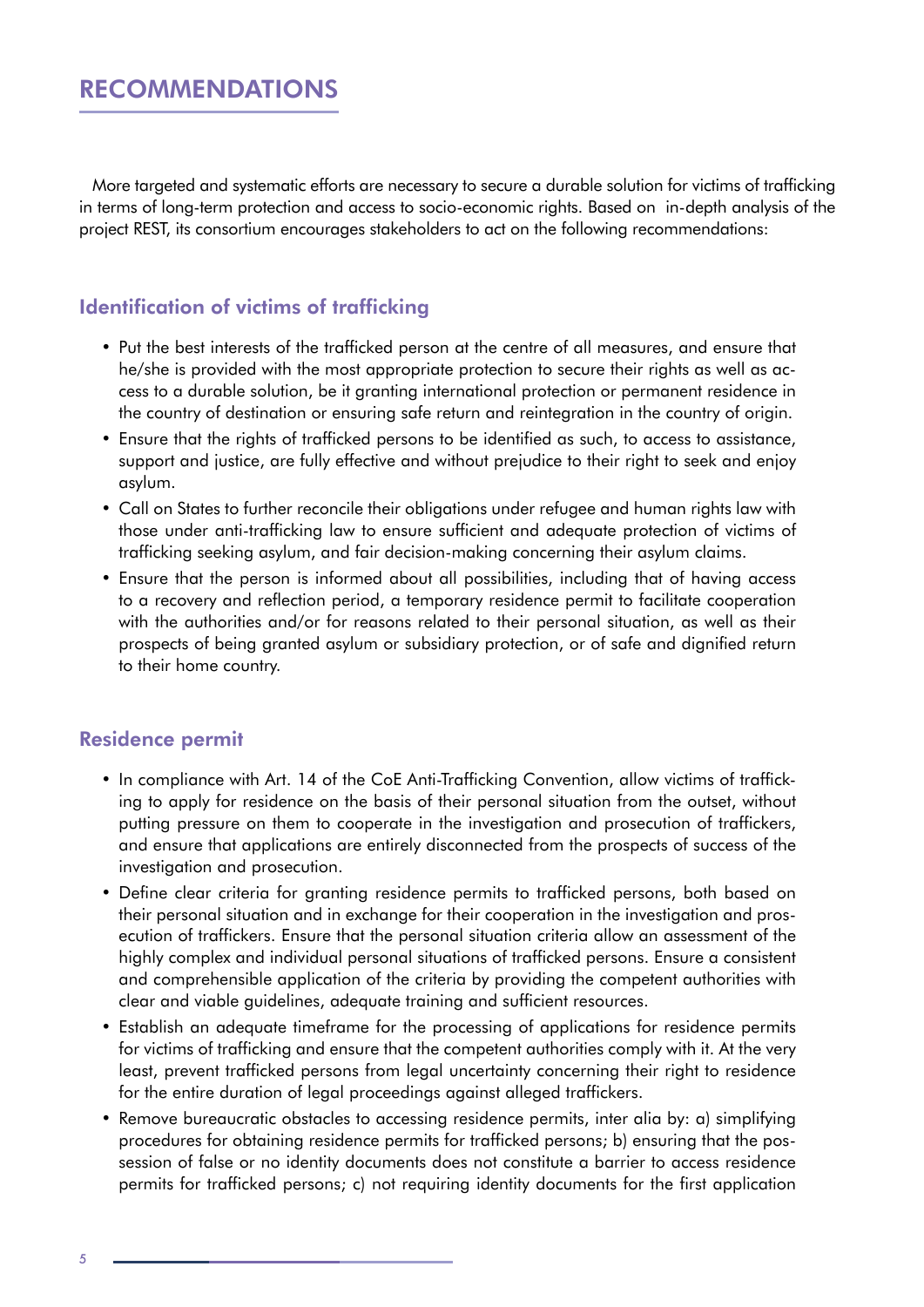and/or granting trafficked persons easy access to temporary identity documents.

- Prevent the secondary victimisation of trafficked persons, which may result, inter alia, from the repeated avestioning of victims about their trafficking experiences.
- Acknowledge the right of victims of trafficking to appeal against the denial/non-renewal decision of their application for a residence permit. Provide for the possibility to have the administrative decision reviewed by a court. Ensure that the appeal has a suspensive effect on a possible decision to expel.
- Strenathen multi-agency involvement in the assessment of the personal situation and the vulnerability of victims of trafficking, and establish good communication between competent authorities and specialised organisations/institutions working with trafficked persons, from a multidisciplinary approach.
- When granting residence in exchange for cooperation:
- Apply a broad concept of cooperation and require a low cooperation threshold from victims of trafficking – including the provision of information that is only potentially useful for the investigation or prosecution of a crime. A credible report that they have been victims of human trafficking submitted by the person or by a supporting NGO acting on behalf of the person should suffice.
- Guarantee that trafficked persons receive all the information they need to make informed decisions throughout criminal proceedings.
- Do not make access of trafficked persons to legal residence dependent on whether proceedings for THB or other related crimes are initiated or not.
- Increase the involvement of various agencies, including both public institutions and civil society organisations, in the determination process assessing the victim's personal situation.
- Ensure the safety and well-being of victims of trafficking, and minimise the risks associated with cooperation when they take an informed decision to cooperate in the investigation and prosecution of the alleged perpetrators. Offer them (and their families) comprehensive protective victim-witness measures explicitly tailored to their highly vulnerable situation and special needs, to prevent retaliation and intimidation during criminal proceedings as well as after the trial. Such measures should include the possibility of urgent family reunification.

# Compatibility between the residence permit scheme and international protection

- Call on States to further reconcile their obligations under refugee and human rights law with those under anti-trafficking law to ensure sufficient and adequate protection of victims of trafficking seeking asylum, as well as fair decision-making concerning their asylum claims.
- Ensure that both paths can be pursued in parallel.
- Ensure that persons are informed about all possibilities to obtain (temporary) residence and protection available in the country of residence, as well as safe mechanisms to return to their home countries.

## **International protection**

- Call on States to ensure that trafficked persons have fair and effective access to asylum procedures, and that both victim protection standards and asylum procedural guarantees are systematically applied.
- Guarantee the right of trafficked persons to seek and enjoy refugee status where they meet the criteria of the 1951 Convention relating to the Status of Refugees. In doing so, ensure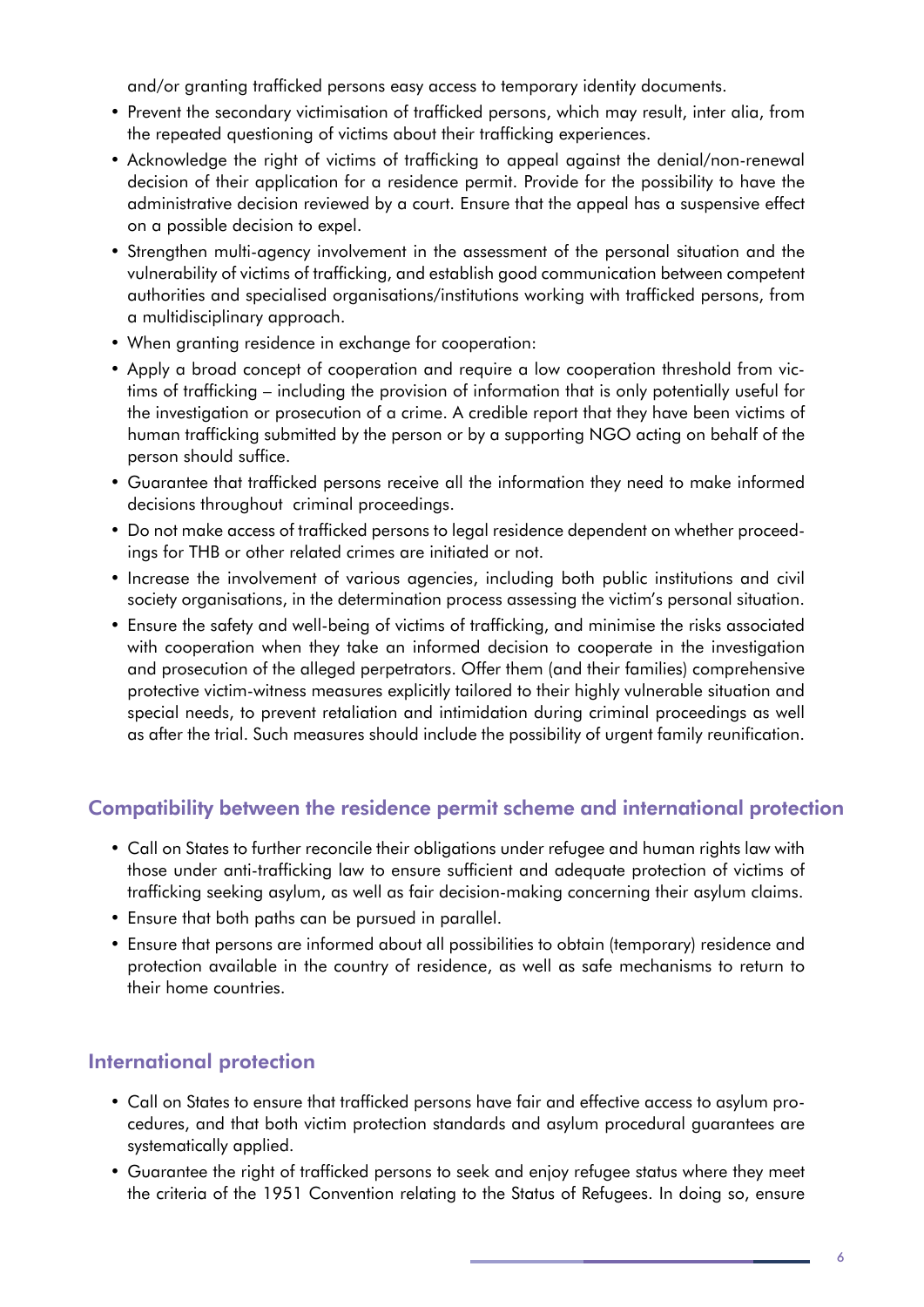that due account is taken of how their trafficking experience contributes to informing a valid asylum claim, building on the UNHCR Guidelines no. 7 (2006) and GRETA's Guidance Note on international protection (2020).

- Ensure that, in the determination of international protection claims of a trafficked person or a person at risk of being trafficked, no requirement is made of submitting a formal complaint to the authorities about their trafficking or of cooperation with law enforcement. Such criteria are not included in the refugee definition and cannot be prerequisites for enjoying asylum.
- Strengthen efforts to guarantee early identification, the rights to information, assistance and protection of trafficking victims and potential victims amongst asylum seekers and refugees.
- All actors involved in the asylum procedures are encouraged to record data on the persons with indicators of THB, including the recording of information about effective referrals, conducted risk assessments and provided specialised assistance and protection, etc.
- Establish referral mechanisms between the NRM, where one is in use, and the asylum system to grant asylum seekers and refugees who are trafficked access to specialised support and assistance.
- Guarantee the provision of information on access to asylum for those trafficked persons supported and assisted by specialised organisations.
- Develop guidelines or procedures to ensure that the asylum system and the NRM for trafficked persons function in a coordinated and coherent manner to safeguard the rights of trafficked asylum seekers and refugees.
- Support and foster cooperation between NGOs assisting asylum seekers and refugees and anti-trafficking NGOs, to secure protection and support for trafficked persons, as well as to coordinate legal aid and assistance.
- Upon a reasonable suspicion that a person might have been trafficked or be at risk of being trafficked, inform the person about their rights, including the right to specialised support (e.g. health care, psychosocial support, legal aid and counselling), and effectively enable them to access these rights.
- Upon a reasonable suspicion that a person might have been trafficked or be at risk of being trafficked, ensure that procedural guarantees and reception conditions are tailored to their specific needs, regardless of where their trafficking occurred and their ability or willingness to cooperate with the authorities. This includes ensuring reception conditions that are safe and adequate to their needs, both as an asylum applicant and as a victim of trafficking.
- Where a person takes an informed decision to continue with the asylum process without accessing the NRM for trafficked persons, respect their choice.
- Ensure expert legal advice free of charge at the early stages of the identification and asylum procedure to assist trafficked asylum seekers in understanding the procedure, and providing relevant information about their trafficking experience and the risks they may face in case of return or transfer to the first country of entry into the European Union, where appropriate.
- Ensure expert legal advice free of charge at the early stages of the identification process concerning the victim's rights as a victim of trafficking and, more generally, as a victim of crime.
- Treat cases involving vulnerable persons, such as a trafficked person or a person at risk of being trafficked, in the ordinary asylum procedure. Avoid the examination of claims by trafficked persons or persons at risk of being trafficked in border or accelerated procedures, to enable a correct and adequate assessment on the merits of their claims.
- Ensure that trafficked asylum seekers are not held in immigration detention or other forms of custody and ensure compliance with the non-punishment provision in European law.
- Asylum actors should consult specialised anti-trafficking actors during: a) the identification of victims of trafficking; b) the assessment of, and response to, their specific needs (including in terms of reception, protection and procedural guarantees); c) the refugee status determina-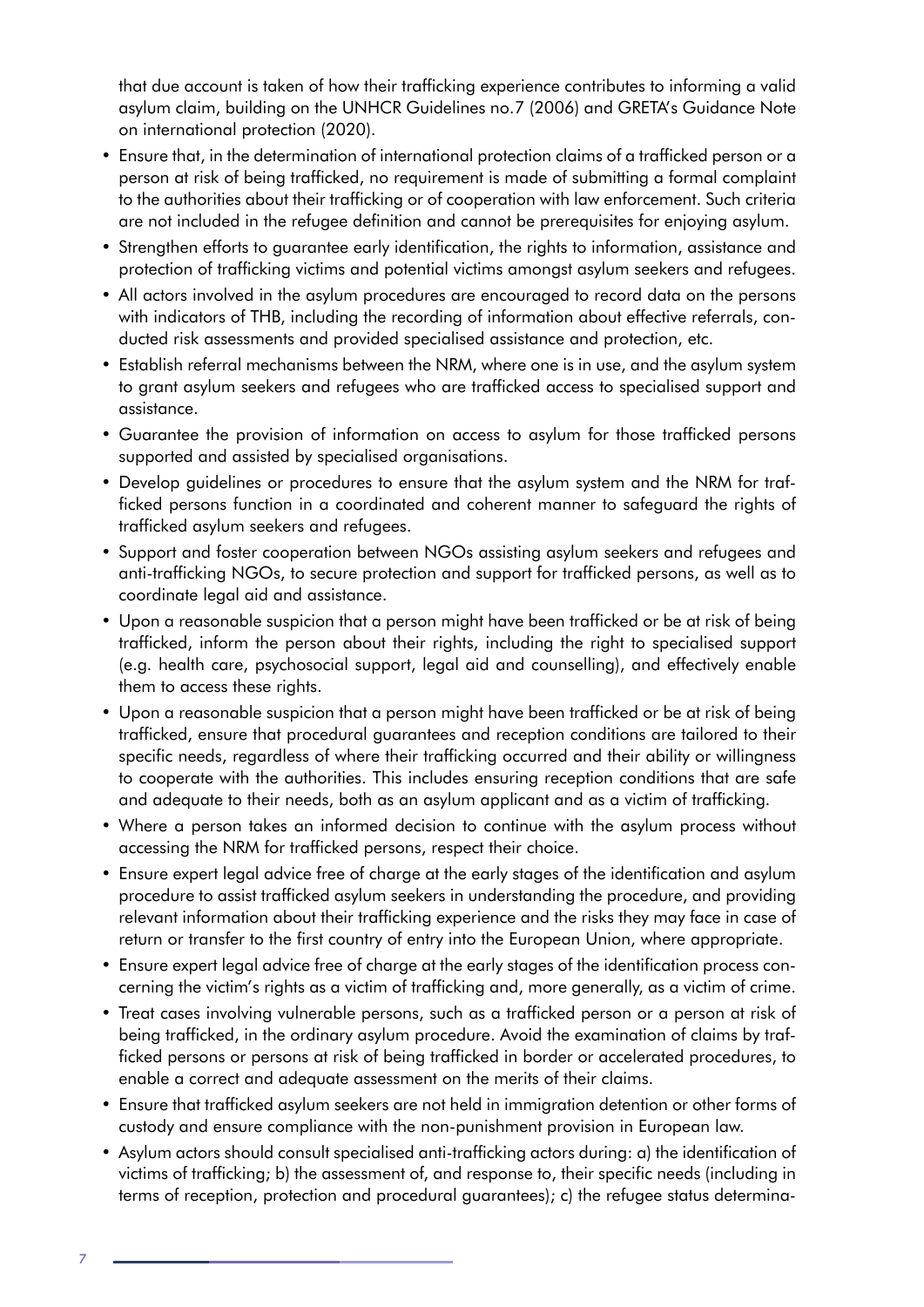tion procedure, including concerning the situation and risks in the country of origin.

- Ensure systematic training of asylum officers on UNHCR Guidelines no.7 on trafficking in persons (2006) and on the GRETA Guidance Note on the entitlement of victims of trafficking, and persons at risk of being trafficked, to international protection (2020), as well as on assessing trafficking vulnerabilities, handling applications and interviewing trafficked persons. Such training should also include interviewing techniques to reduce/prevent re-victimisation.
- Monitor the impact of systematic training events, especially their implementation and the outcome of advocacy activities.
- Raise the awareness and appreciation of the asylum-determining authorities and the judiciary competent on international protection matters of the significance of the trafficking experience in asylum determination, as well as about the vulnerability of trafficked persons seeking asylum, and the impact of trauma on their ability to recall situations and events of profound physical and psychological suffering.
- Ensure that a thorough risk assessment is conducted before issuing a return decision, including a decision on a transfer under the Dublin III Regulation, to ensure compliance with non-refoulement obligations. Regardless of whether the person is in the asylum procedure or not, ensure that a risk assessment at least takes into account the following:
	- » dangers to their life and health,
	- » risk of torture, inhuman or degrading treatment,
	- » risk of persecution (e.g. ostracism, social exclusion or discrimination to the extent that it would amount to persecution),
	- » risk of reprisal or serious harm by traffickers and their associates (including issues related to the person's trafficking experience and the presence of a debt),
	- » risk of re-trafficking,
	- » risk of detention and penalisation for status-related offences,
	- » the capacity and willingness of the home country authorities to effectively protect the trafficked person and/or their family from possible intimidation, violence and harm,
	- » the availability of, and effective access to, social assistance programmes, including safe accommodation, medical, legal and psychological aid, and the opportunities for employment and sustainable means of existence.
- Secure the possibility to claim asylum claims for victims of all forms of trafficking. Especially acknowledge trafficking for forced labour, domestic servitude, forced begging and forced criminality, which also jeopardise human dignity and may entail severe violations of human rights amounting to acts of persecution, where the State of origin is unable or unwilling to protect the victim.
- Incorporate/include the contribution and expertise of reputable and experienced NGOs in the asylum-determination process through the submission of evidence on matters such as the psychological and or mental health evaluation of the trafficking victim, the reasonableness of the victim's fear, the severity of past persecution, the impact of trauma and the credibility of the victim, the conditions in the State of origin, including the State's inability or unwillingness to provide effective protection.
- Guarantee the right of trafficked persons, and persons at risk of being trafficked, to seek and enjoy complementary protection where, although they are not entitled to refugee status, there is a risk of being exposed, in violation of the principle of non-refoulement, to torture, inhuman and degrading treatment or punishment or being trafficked.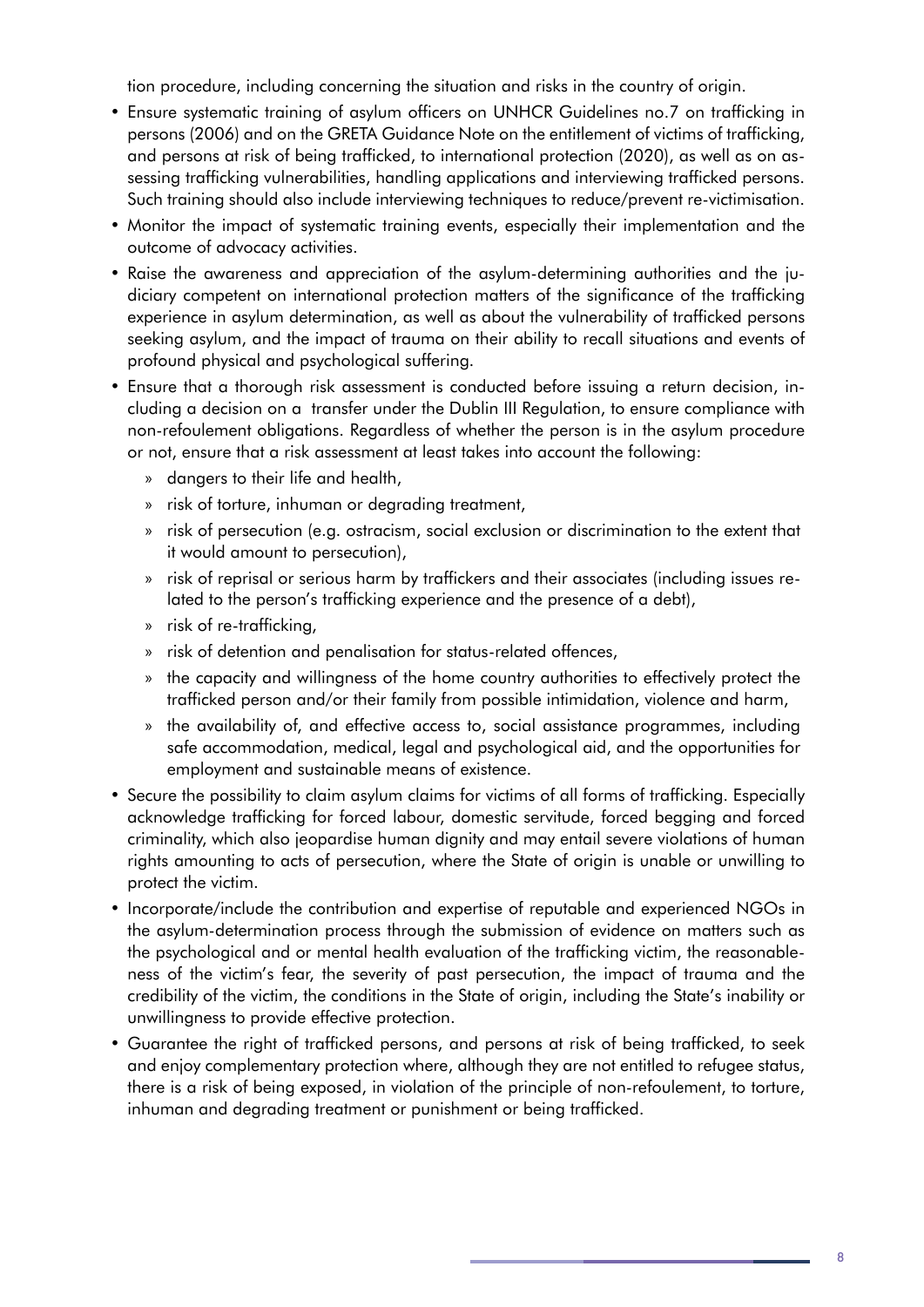# Application of the Dublin III Regulation to victims of trafficking

- Ensure that trafficked asylum seekers in Dublin procedures are not discriminated against in their access to support, and in the scope of protection of their rights as victims, solely because they fall within the realm of applicability of the Dublin III regulation.
- Call on States to exercise their sovereignty clause, in accordance with Article 17 of the Dublin III Regulation, and examine the asylum application claim lodged by a trafficked person, even if such examination is not its responsibility under the Dublin criteria.
- Carry out a risk and vulnerability assessment during the Dublin procedures.
- Establish communication channels between those engaged in transfer of individuals in accordance with the Dublin III Regulation and specialised NGOs, to ensure clear coordination in cases of removal of a trafficked person and adequate reception in the country of return, as well as monitoring of the assistance provided to the individual.
- Gather the data on victims of trafficking transferred under the Dublin III Regulation to monitor the protection of their rights in accordance with European law on trafficking and asylum, and document violations of their rights. Advocate for the non-application of the Dublin III Regulation to victims of trafficking

#### Access to socio-economic rights and social inclusion

- Grant victims of trafficking direct access to the labour market, without imposing restrictions regarding occupation, sector of activity and territorial scope, as a measure towards the social inclusion and the full recovery of victims.
- Develop policies on the inclusion of victims of trafficking in the labour market.
- Establish accelerated procedures, and facilitate preferential access to family reunification, for victims of trafficking.
- Where trafficked persons can apply for other residence permits within the framework of the regular law on aliens, exempt them – at least for the initial application – from general conditions, such as minimum income.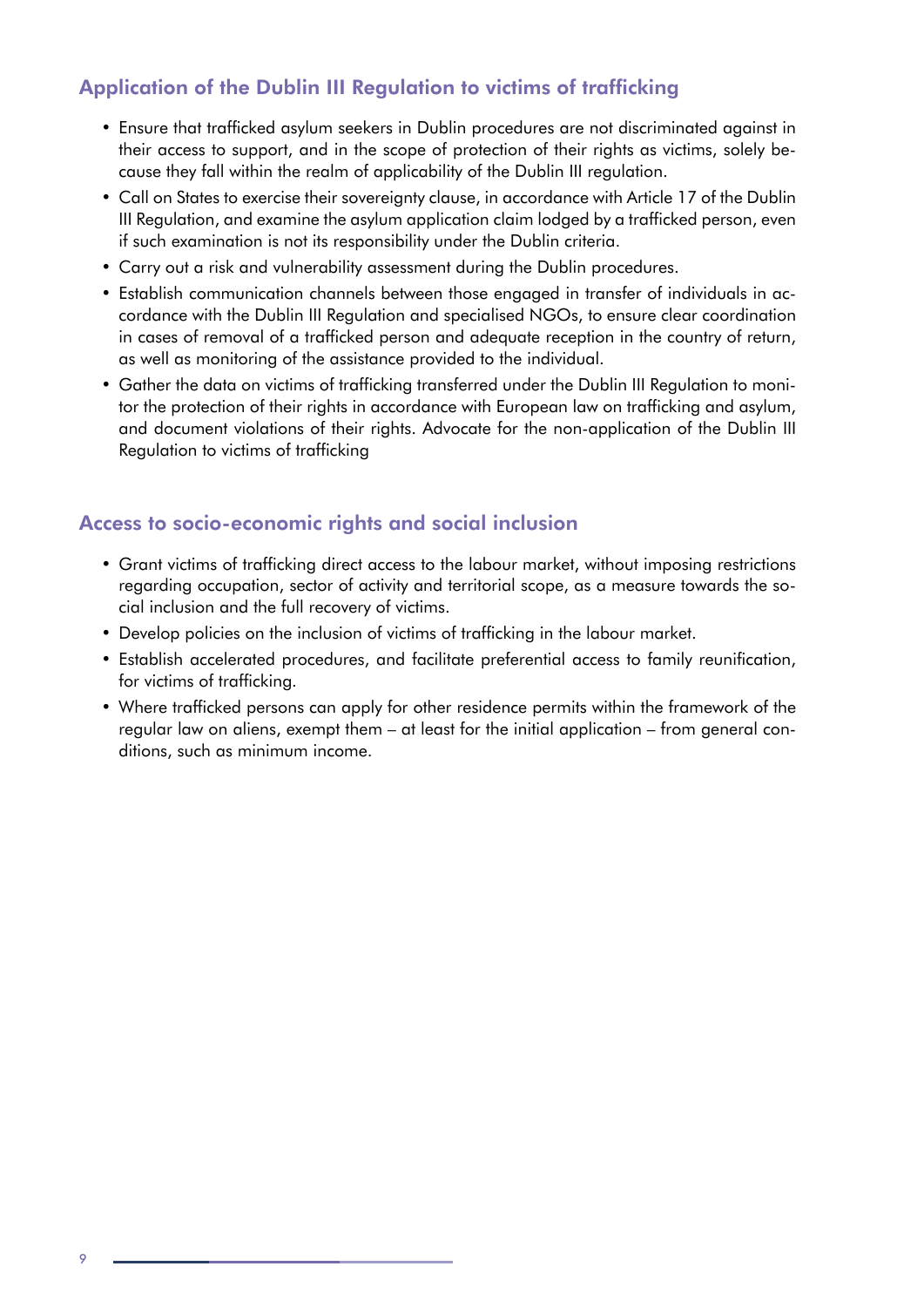# **INTRODUCTION**

This report has been developed in the framework of the Project REST, which aims to strengthen the rights to residence and international protection for third-country nationals trafficked in Europe, by examining promising practices, gaps and challenges in their actual access to these rights.

The objective of this report is to explore avenues and challenges, in order to secure a durable solution for trafficked persons in terms of long-term residence and access to socio-economic rights, including the right to work. Trafficked persons' access to long-term or permanent residence is an integral part of their right to effective remedies. Securing a long-term residence for trafficked persons is one way to guarantee their dignity and foster their access to justice. A durable solution in terms of residence provides trafficked person with a foundation for safety and stability, and hope for a future perspective.

The report puts centre stage the protection of the rights of trafficked persons. It emphasises that they are bearers of rights as women, men, children, victims of crime, victims of gender-based violence, refugees, asylum seekers and migrant workers. It underlines in particular the rights and protection needs of trafficked persons with regard to access to residence and to international protection. It intends to show how integrating and combining protection under the human rights, asylum and anti-trafficking regimes can contribute to strengthening the overall protection of the rights of trafficked persons, and enhance the prospects of long-term residence and the access to durable solutions.

To this end, the report analyses the international and European legal framework on access to residence permits and to international protection for trafficked persons. Then it examines implementation at national level in six countries (Austria, France, Moldova, The Netherlands, Serbia and Spain) - all parties to the CoE Anti-Trafficking Convention, to the ECHR and the 1951 Refugee Convention. It seeks to identify gaps and barriers in international standards, national laws and their practical implementation that challenge the effective protection of trafficked persons. Promising practices for effective access of trafficked persons to durable solutions in terms of their rights, safety and dignity are highlighted. The report builds on the knowledge, experience and practice of leading anti-trafficking NGOs that support trafficked persons in the process of social inclusion, namely LEFO-IBF in Austria, Comité Contre l'Esclavage Moderne (CCEM) in France, Proyecto Esperanza in Spain, CoMensha in the Netherlands, La Strada Moldova in Moldova and Astra in Serbia.

The first thematic part of the report consists of three main chapters. It starts with a discussion of the key provisions on the right to residence of trafficked persons foreseen at the international and European levels. From a holistic human rights-based approach, it gathers arguments for unconditional residence for victims of trafficking who want to remain or cannot return to their countries of origin due to serious risks upon return.<sup>1</sup>

A brief summary of the legislation on residence permits for victims of trafficking in the six countries studied, discusses the temporary and permanent residence permits available for victims of trafficking after the recovery and reflection period. The main features of the various national THB-specific residence systems are then summarised in an overview table to allow comparison. The table covers the conditions under which victims of trafficking are granted a temporary residence permit, indicating the initial duration, the reasons for withdrawal and the conditions for renewal. It also shows whether the residence permit for victims of trafficking is linked to access to the labour market and allows family reunification. Finally, it is indicated whether long-term residence permits specifically designed for victims of trafficking exist in the six countries studied.

UNGA (2019), HRC, Report of the Special Rapporteur on trafficking in persons, especially women and children, Maria Grazia Giammarin- $\mathbf{1}$ aro, A/HRC/41/46, para 61, urging better social inclusion of victims and survivors of trafficking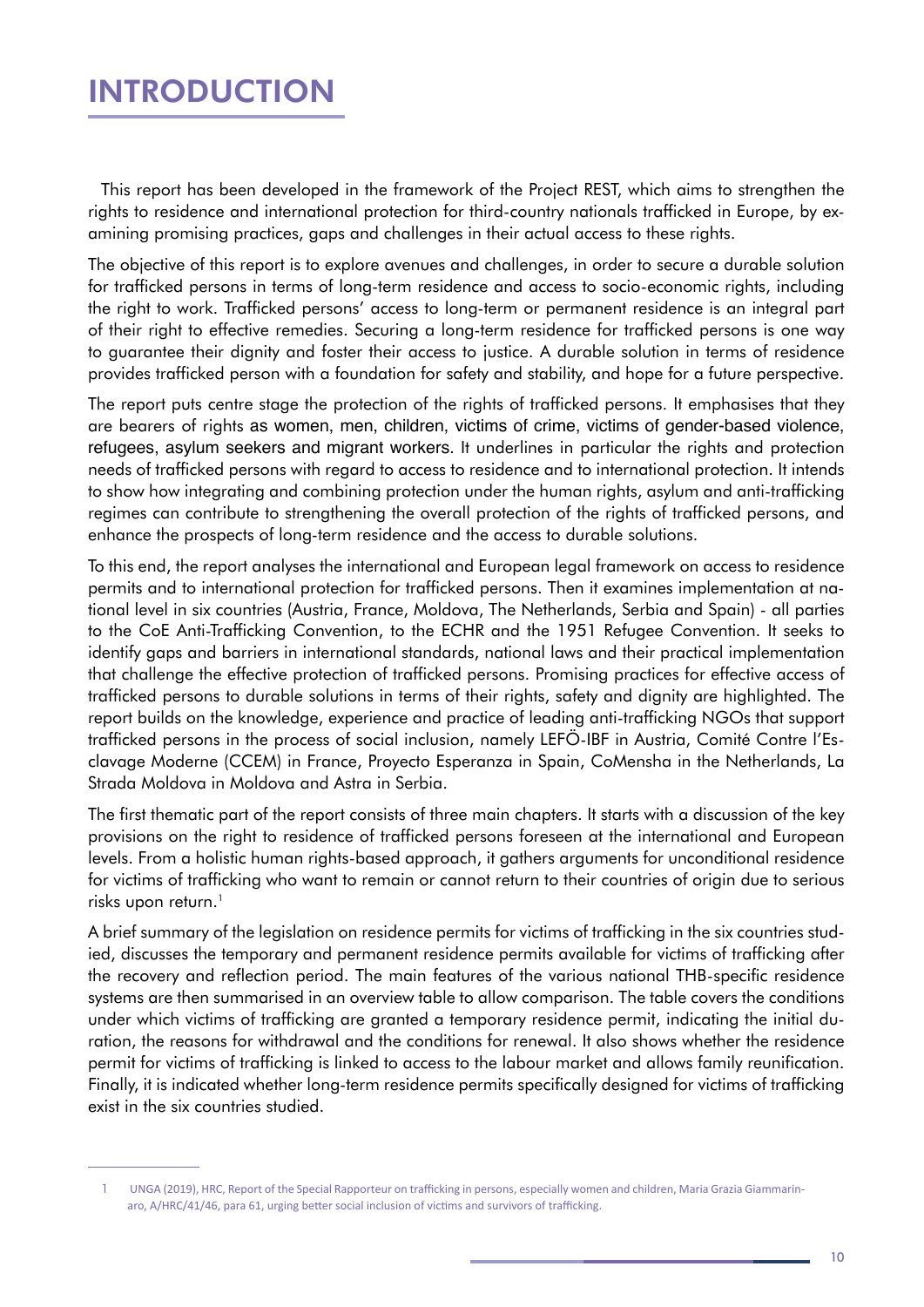The most important chapter of this part of the report addresses the impact of the practical implementation of national provisions on the effective access of trafficked persons to residence permits. It considers whether victims of trafficking are thus provided with an accessible durable solution in terms of their rights, safety and dignity. The main purpose of this chapter is to assess and identify in which situations victims of trafficking can obtain a residence permit, i.e. if trafficked persons are granted residence solely in exchange for cooperation or also on account of their personal situation. States' interpretation of the terms "personal situation "and "cooperation", i.e. how and to what extent the personal situation of trafficked persons is taken into account, as well as what is required of victims of trafficking in the investigation and prosecution of traffickers. Of great significance is which actors are involved in the assessment and decision procedures. Throughout this chapter, particular attention is paid to whether the conditions for granting residence permits to victims of trafficking can actually be met by them. In this context, an important question is whether residence is actually granted separately from legal proceedings against perpetrators and detached from them. In view of the fact that residence permits are initially granted for a limited period of time, it is also clarified whether and under which conditions victims of trafficking are offered a long-term perspective – through THB-specific permanent residence permits and/or through the possibility of converting THB-specific temporary residence permits into long-term permits within the framework of the regular aliens law in the six countries studied. With a view to the social inclusion of trafficked persons, the chapter also assesses whether and under what conditions trafficked persons are granted access to the labour market and to family reunification. Lastly, the application procedures for residence permits are examined, and bureaucratic hurdles that challenge the effective access of trafficked persons to temporary and permanent residence permits are identified.

The second part of the report explores the international protection needs of trafficked persons and their access to durable solutions. Refugees and asylum seekers in Europe are increasingly vulnerable to trafficking; some have been trafficked in their home countries, and have managed to escape, others were trafficked during their flight or when they reached a transit country or the country of asylum. While some trafficked persons exiting a situation of trafficking in a foreign country wish to go back home to their families as soon as possible, in other cases, it is just the opposite; they are afraid of being returned to their country of origin because of risks of retaliation by traffickers, rejection by family and/ or community, or because they may face the danger of being re-trafficked or subjected to torture or other ill treatment. In such cases, trafficked persons need to be able to access asylum or other forms of complementary protection, which provide opportunities for long-term residence and durable solutions.

This second part of the report is divided into three chapters. It begins with a discussion of the international and European standards to guarantee access to international protection and protection from refoulment for victims of trafficking and persons at risk of being trafficked. It first examines the criteria for the granting of international protection and various possible ways through which victims may fit these criteria and be granted international protection. It then discusses the potential for protection deriving from non-refoulment obligations under Article 3 ECHR. The chapter continues with a concise overview of the main procedural guarantees to safeguard access to asylum for victims of trafficking in Europe.

The second chapter moves on to examining the question of how current provisions on asylum and trafficking are put into practice in the six countries examined to ensure adequate and effective protection of the rights of trafficked persons seeking asylum, and to enable their access to asylum. As recently pointed out by GRETA, "[a]ccess to fair and efficient asylum procedures, early legal counselling and specialised assistance [...] is essential if victims of trafficking are to be enabled to present an asylum claim effectively".<sup>2</sup> The analysis begins with a discussion of existing mechanisms and current practices for the detection of victims throughout the various stages of the asylum process in the six countries examined. It then considers what procedural guarantees are implemented to take into account the specific protection needs of asylum applicants who are victims of trafficking. The main procedural guarantees for

 $\mathcal{D}$ CoE GRETA(2020)0620, Guidance note on the entitlement of victims of trafficking, and persons at risk of being trafficked, to international protection, para.38.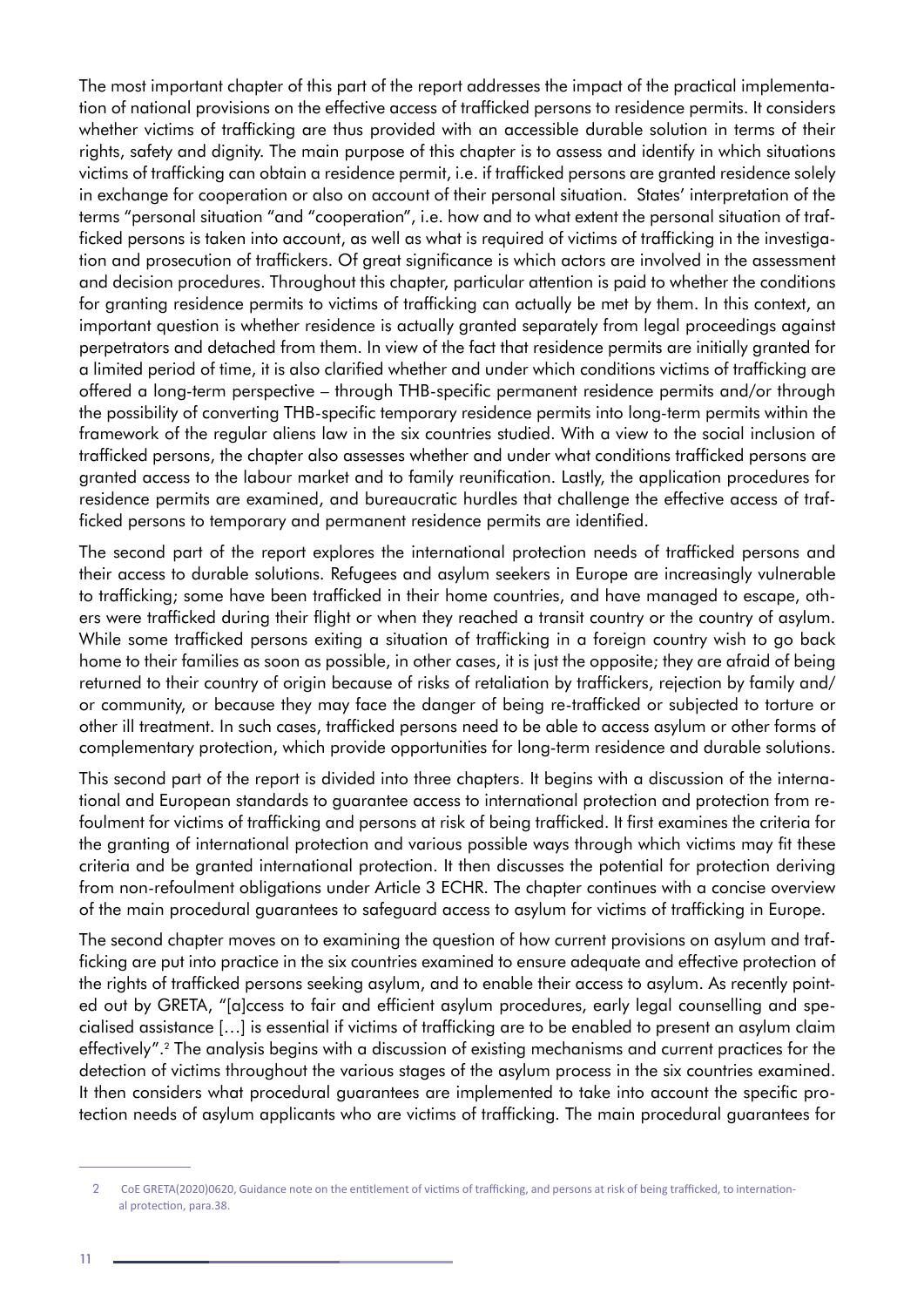trafficked persons in the various asylum systems are then summarised in an overview table, to facilitate comparison. The table indicates whether trafficking victims are recognised as a vulnerable group, and whether there is a specific mechanism for vulnerability screening. It also shows whether victims have access to special reception facilities and can be exempted from border and accelerated procedures, and whether asylum-seeking victims of trafficking can be detained. Finally, it is indicated whether they may have a support person during the asylum procedure and whether they may express a preference concerning the gender of the interviewer. The two questions – identification and procedural guarantees – are then explored in the context of Dublin procedures because of the particular challenges that emerge for asylum applicants who are victims of trafficking. Throughout this chapter, the relationship between the asylum system and the National Referral Mechanism for trafficked persons is considered. and conflicting priorities, challenges and promising practices are highlighted.

In the third chapter, the report considers whether the implementation of the international protection obligations in the six countries provides victims of trafficking with an accessible durable solution in terms of protection of their rights, safety and dignity. It explores the experiences of trafficked persons and persons at risk of being trafficked, in having their claims to international protection considered. It builds on the knowledge and practice of NGOs supporting trafficked asylum seekers in the process of determination of their international protection needs. Case-studies illustrate the issues and challenges that emerge in the granting of refugee status or complementary forms of protection to trafficked persons.

A table provides an overview of the main content of international protection in terms of refugee status and subsidiary protection in the countries studied. It refers to the duration of the residence permit granted, the right to work and to family reunification, as well as the accessibility to social welfare.

## **Methodology**

The co-authors of the report conducted an in-depth legal analysis of the international and European provisions on the rights to residence and international protection of trafficked persons. They analysed primary sources of human rights, asylum and anti-trafficking law, taking into account recommendations, opinions and reports of relevant institutions, bodies, and mechanisms – such as GRETA, OHCHR, UNHCR – NGOs and scholarly critique. The six partner NGOs carried out studies on the national legislation on residence permits and international protection, using a standardised questionnaire. They gathered more than 150 case-studies and out of these selected 42 exemplary case studies to identify promising practices, gaps and barriers to effective implementation. The research was focussed on adult trafficked persons; hence the report does not consider the specific situation, rights and special needs of children.

The analysis of the results of desk and field research – enriched with information from the national reports of GRETA, the national rapporteurs, scholarly literature and specialised reports from international agencies and NGOs - forms the basis for the research findings and evidence-based recommendations of this report. Furthermore, the research is complemented by selected case law examples concerning asylum claims of trafficked persons, obtained through national research and consultation of the ECRE Asylum Information Database (AIDA).

The main findings and recommendations were discussed, validated and further developed at a multiday focus group meeting with the participation of national and international experts and stakeholders, held online on 23-24 November 2020. A total of 40 participants joined the discussions: representatives of NGOs, lawyers, asylum experts, immigration and asylum authorities, experts from international organisations, including the Council of Europe GRETA Secretariat and European Asylum Office. A summary of the main outcomes of the focus group meeting is provided in Annex I. Furthermore, the report integrates written comments and feedback by project partners.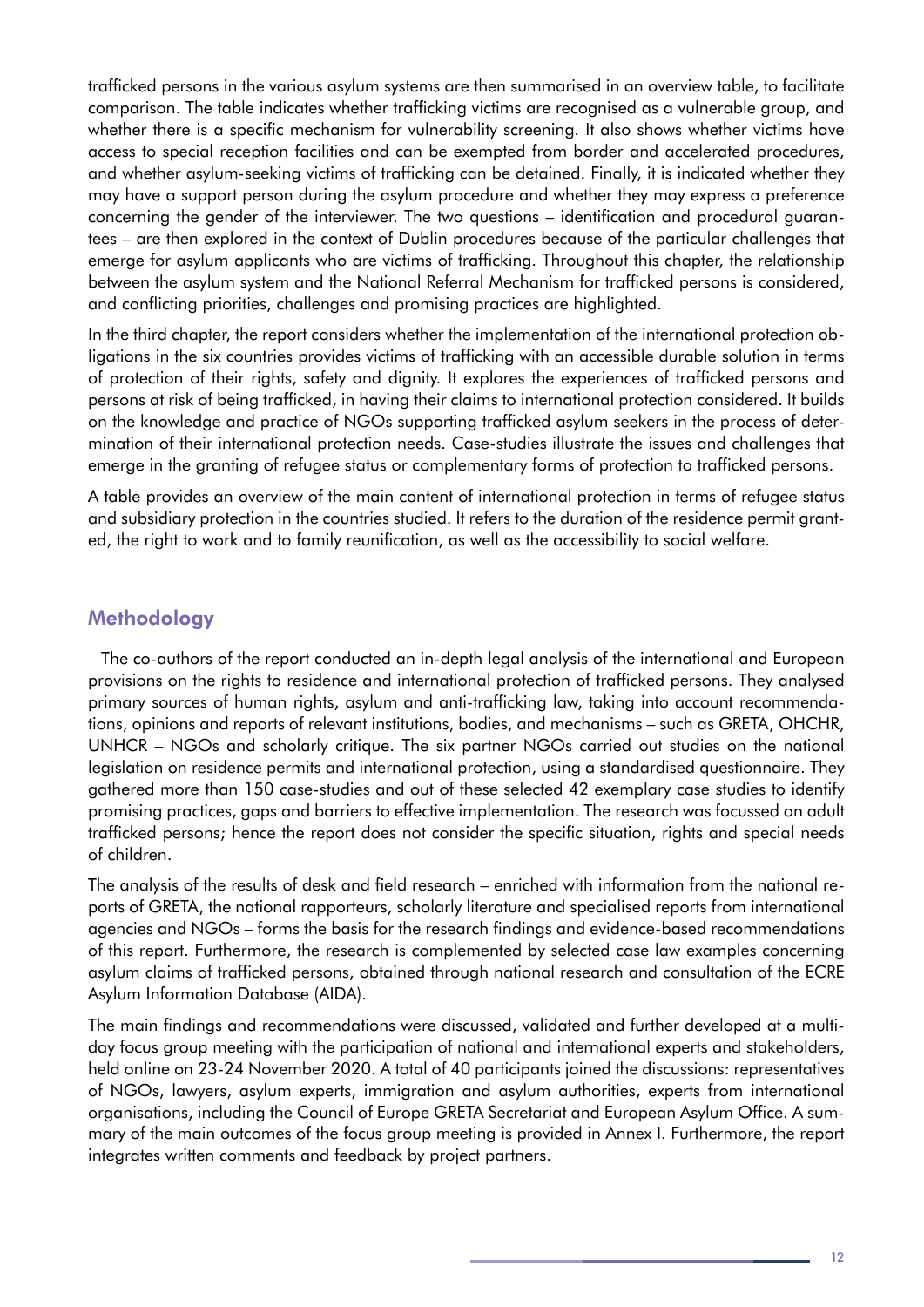With regard to the limitations of the report, it should be noted that due to incomplete data, some important topics are not covered in detail, and merit further research. These include:

- possible links between access to (long-term) residence and the (non-)implementation of the provisions on the recovery and reflection period;
- a closer look at the apparently large gaps in the implementation of the international provisions on safe return and risk assessment: and
- the detailed content of international protection and victims' actual access to the labour market and social welfare.

Although it would have been valuable to include a gender perspective throughout the research, this was not possible due to the disparate data in the six countries studied.

# **A. ACCESS TO RESIDENCE PERMITS**

## A.1. International and European Legal Framework

The regularisation of the legal status of victims of trafficking is key for their safety, stability and access to justice. One way of doing so is by providing victims of trafficking with residence permits. This section discusses the key provisions on temporary residence permits for victims of trafficking foreseen in the two relevant EU Directives, namely the 2004 EU Directive on Residence Permits<sup>3</sup> and the 2011 Anti-Trafficking Directive,<sup>4</sup> as well as the CoE Anti-Trafficking Convention.<sup>5</sup> Going further than the 2004 Directive, the Convention foresees renewable residence permits not only in exchange for cooperation with the criminal justice system, but also on account of the personal situation of victims of trafficking. One of the main concerns is that some States provided for the issue of residence permits only in exchange for the victims' cooperation.

"[This] creates pressure on victims to make a statement against the traffickers at an early stage in the process. Such pressure is undesirable given the needs, problems, and fears of victims immediately after they have left the situation of exploitation."<sup>6</sup>

Furthermore, the mere fact that a trafficked person does not wish to cooperate, cannot provide sufficient information, or that a criminal case will not be initiated, does not necessarily indicate a lack of victimhood.<sup>7</sup> Thus, making residence permits solely dependent on cooperation would exclude the many trafficked persons from access to assistance and support, who for various reasons cannot, or do not wish to, cooperate with the authorities.

A victim-centred approach puts the needs, problems and fears of victims before the interests of law en-

 $\mathbf{Q}$ EU Council Directive 2004/81/EC of 29 April 2004 on the residence permit issued to third-country nationals who are victims of trafficking in human beings or who have been the subject of an action to facilitate illegal immigration, who cooperate with the competent authorities, OJ L 261/19 (hereinafter EU Dir 2004/81/EC).

 $\Delta$ EU Directive 2011/36/EU of the European Parliament and of the Council of 5 April 2011 on preventing and combating trafficking in human beings and protecting its victims, and replacing Council Framework Decision 2002/629/JHA, OJ L 101/1 (hereinafter EU Dir  $2011/36/F11$ 

 $\overline{5}$ Council of Europe Convention on Action against Trafficking in Human Beings, 16 May 2005, ETS 197 (hereinafter CoE Anti-Trafficking Convention).

 $\overline{6}$ Rijken, C (2018), Trafficking in Persons: A victim's perspective, in Piotrowicz/Rijken/Uhl (Eds.), Routledge Handbook on Human Trafficking, Routledge, p. 249. Also see for a detailed discussion on the factors and patterns that play a role in the decision by victims of trafficking to leave the situation of exploitation, make use of assistance, report to the police, or testify against, the traffickers.

<sup>&</sup>quot;A distinction should be made between a , de facto' victim and a , de jure' victim." Rijken, C, 2018, p. 243.  $\overline{7}$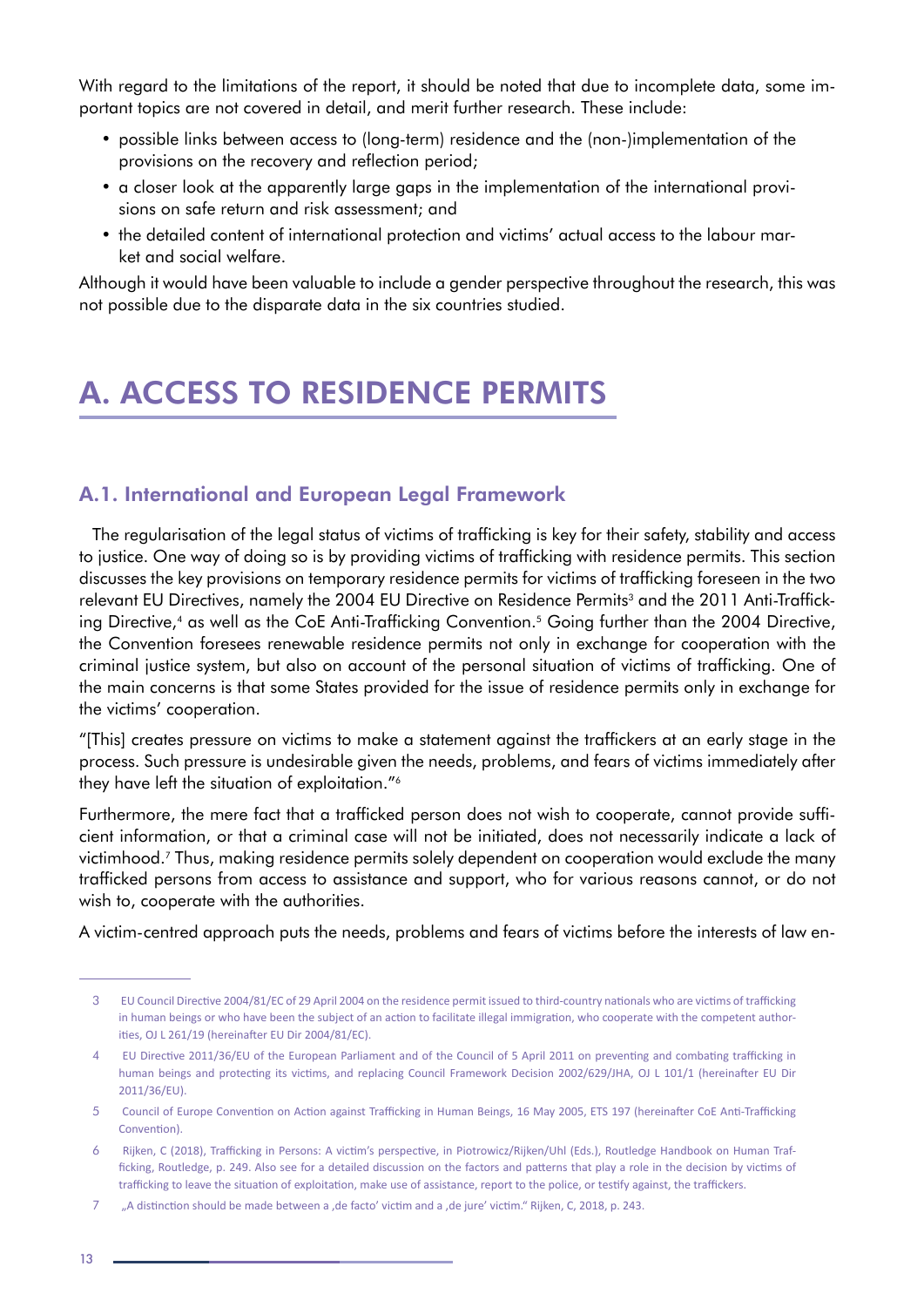forcement. In this very sense, some EU member States go beyond the current standard of the EU legal framework, in so far as they either do not make residence permits for victims of trafficking conditional upon cooperation, or they allow exceptions to this requirement due to the victim's personal circumstances. In some countries the permit can lead to permanent residence under certain conditions.<sup>8</sup> This practice is in line with the CoE Anti-Trafficking Convention, and should be replicated elsewhere.

The application of a human rights-based approach demands the de-linking of residence from cooperation, as well as the promotion of trafficked persons' social inclusion. In the following it will be shown, that a human rights-based approach obliges States not only to provide victims of trafficking with a right to remain during legal proceedings against their perpetrators, but also afterwards, if the person's safety requires it. States are in fact required to offer unconditional residence – i.e. without any obligation to cooperate with the relevant authorities. As was recently stated by the UN Special Rapporteur on trafficking in human beings:

"[Elxisting protection measures in most countries are not consistent with the objective of promoting trafficked persons' social inclusion. Most States provide trafficking victims with services that not only are designed for short-term assistance but also are conditional upon victims' cooperation with the criminal justice system. On the contrary, from a human rights standpoint, and with a view to promoting social inclusion, services and residence status should be not only non-conditional, but also should be disconnected from the very existence of criminal proceedings".9

In practice, States temporarily regularise the legal status of victims of trafficking through the granting of a reflection and recovery period, under certain conditions followed by a temporary (and, although less frequently, a permanent) residence permit due to cooperation and/or the personal situation of the trafficked person.<sup>10</sup>

The legal basis for this practice is contained both in EU law and the CoE Anti-Trafficking Convention. The relevant instruments differ greatly in their basic approaches. The EU Residence Permit Directive "is not a human rights document, or a victim protection scheme, but an instrument designed to combat irregular migration."<sup>11</sup> Its purpose is to provide victims of trafficking and migrant smuggling with incentives to cooperate with law enforcement authorities in the investigation and prosecution of the crimes committed against them. However, its express concern is not the protection of either victims or witnesses. Instead, "the overwhelming concern (...) was to ensure that the proposed visa regime was not open to opportunistic abuse or to otherwise aggravating the problem of illegal migration into the EU."<sup>12</sup> With its emphasis on human rights and victim protection, the CoE Anti-Trafficking Convention takes a highly different approach. The explicit recognition of trafficking as a violation of human rights and an offense to the dignity and integrity of the human being in the preamble, establishes the status of the CoE Anti-Trafficking Convention as a human rights instrument.<sup>13</sup> The same holds true for the EU Anti-Trafficking Directive, with its clear and explicit adoption of an integrated and holistic, human right, victim-centred and gender-sensitive approach. Although limited in particular with regards to the provisions on the legal status of trafficked persons, it marks a shift "from a criminal and migration control approach to one that also includes human rights concerns".<sup>14</sup>

<sup>8</sup> See EC (2014), Communication from the Commission to the Council and the European Parliament, On the application of Directive 2004/81 on the residence permit issued to third-country nationals who are victims of trafficking in human beings or who have been the subject of an action to facilitate illegal immigration, who cooperate with the competent authorities, COM(2014) 635 final, p. 8.

<sup>9</sup> UNGA, 2019, Report of the Special Rapporteur on trafficking in persons, A/HRC/41/46, para 61.

<sup>10</sup> Also possible is the granting of a temporary or permanent residence permit on social or humanitarian grounds, that may be related to, inter alia, respect for the principle of non-refoulement, inability to guarantee a secure return, and risk of re-trafficking.

<sup>11</sup> Rubio Grundell, L (2015), EU Anti-Trafficking Policies: from Migration and Crime Control to Prevention and Protection, Migration Policy Center 2015/09, p. 5.

<sup>12</sup> Gallagher, A (2010), The International Law of Human Trafficking, New York: Cambridge University Press, p. 102-103.

<sup>13</sup> See Gallagher, A, 2010, p. 114-115. The violation of human rights occurs through the failure of the State to prevent trafficking, as well as to support and protect victims of trafficking.

<sup>14</sup> See Rubio Grundell, L, 2015, p. 6.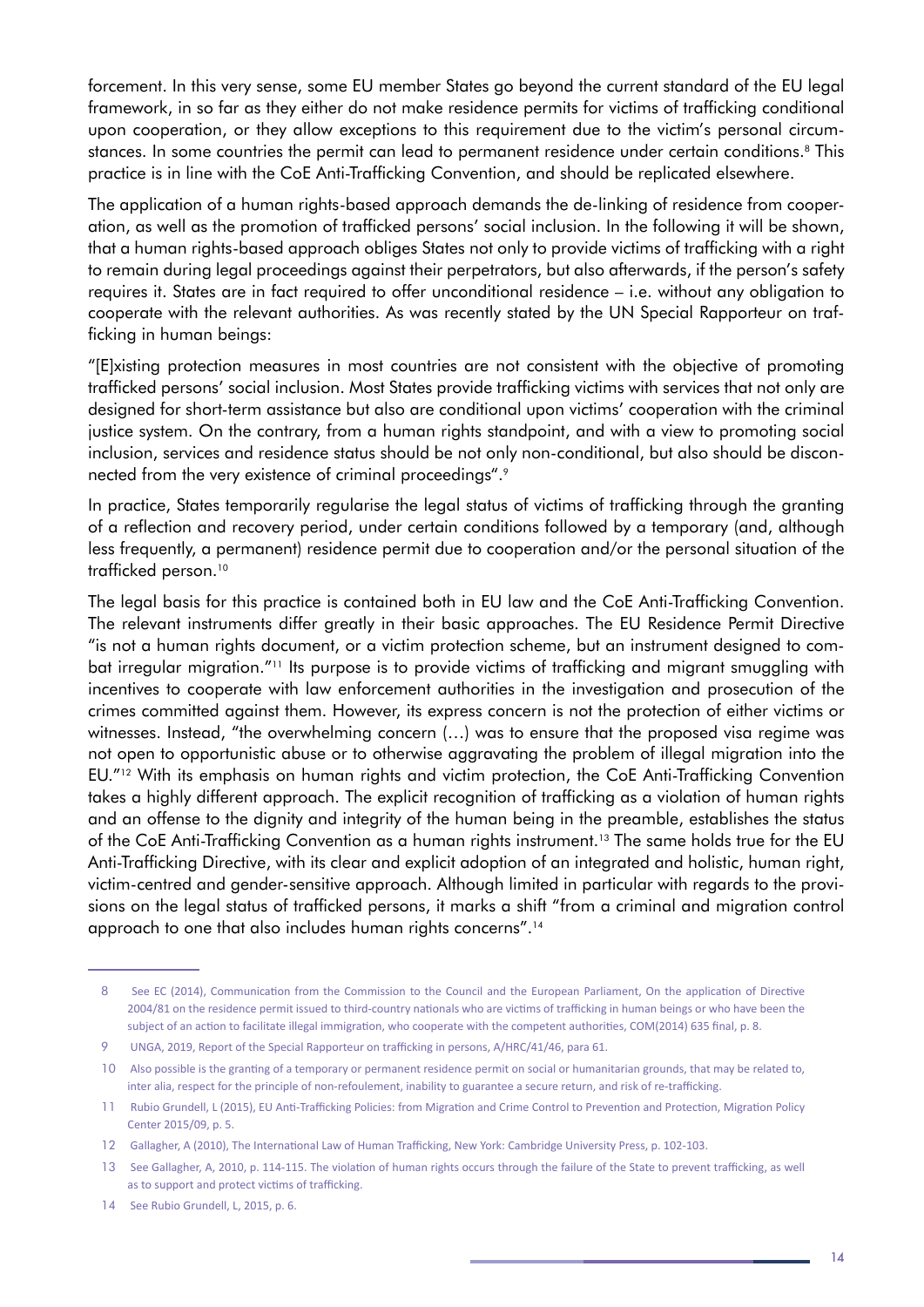As soon as the competent authorities have become aware of the existence of a trafficked person, they must follow a particular procedure. Once there are reasonable grounds to believe that the person has been trafficked, States must provide the person with a recovery and reflection period.<sup>15</sup> The intention of this is to provide foreign victims of trafficking with time and space to recover and escape the influence of their traffickers, and to decide on their options, including whether they will cooperate with the competent authorities.<sup>16</sup> In other words, the recovery and reflection period serves two purposes which are not always easily reconciled: the protection of victims and the prosecution of traffickers.<sup>17</sup> During that period, victims of trafficking may not be removed from the territory, and unconditional access to services and support is given.<sup>18</sup> The minimum duration of this period is 30 days<sup>19</sup> – even though, especially with a view to the post-traumatic stress many victims of trafficking suffer, a longer period of three months was recommended.<sup>20</sup> In any case, what is essential is that the recovery and reflection period in itself is not conditional on present or future cooperation with the investigative or prosecution authorities.<sup>21</sup>

Quite different, and problematic with regard to a victim-centred and human rights-based approach, are the regulations on the granting of temporary residence permits after the expiration of the recovery and reflection period foreseen in the 2004 EU Directive on Residence Permits. Apart from the provision of a recovery period, "there is little in the [2004] Directive [on Residence Permits] that could be said to be motivated by a desire to support and assist trafficked people as victims of THB rather than as components of a prosecution case."<sup>22</sup> Accordingly, only victims of trafficking, who have shown a clear intention to cooperate with the competent authorities and severed all relations with the alleged traffickers, have a right to be considered for a temporary residence permit. Furthermore, the Directive introduces an objective criterion (beyond the victim's control) in requiring that the person's stay is deemed

- 17 See CoE, 2005, Explanatory Report to the Convention, para 173-174.
- 18 As per Art 7 EU Dir 2004/81/EC victims of trafficking will be entitled to emergency medical and psychological care and material assistance, free legal aid, translation and interpretation services. During the recovery and reflection period as per Art 13 CoE Anti-Trafficking Convention trafficked persons are entitled to the measures in Art 12.1 and 2 CoE Anti-Trafficking Convention. This includes measures to assist victims in their physical, psychological and social recovery (standards of living capable of ensuring their subsistence, through such measures as appropriate and secure accommodation, psychological and material assistance; access to emergency medical treatment; translation and interpretation services, when appropriate; counselling and information, in particular as regards their legal rights and the services available to them, in a language that they can understand; assistance to enable their rights and interests to be presented and considered at appropriate stages of criminal proceedings against offenders; access to education for children) as well as measures that take victims' safety fully into account.
- 19 Art 13 CoE Anti-Trafficking Convention. The 2004 Directive does not foresee a minimum duration, but leaves it to the discretion of Member States. As per Art 6.1 and 4 EU Dir 2004/81/EC, the reflection and recovery period may be terminated for reasons relating to public policy and to the protection of national security as well as if the victim renews contact with the perpetrators. This states an additional requirement, whose purpose is unclear in this context, since it is typically imposed on criminal informants. But the CoE Anti-Trafficking Convention contains some caveats: As per Art 13.3, the reflection and recovery period can be refused or terminated on grounds of public order or if the competent authorities establish that victim status is being claimed improperly. Furthermore, its granting does not provide for the possibility to refuse tro give testimony when required by the court. See CoE, 2005, Explanatory Report to the Convention, para 176.
- 20 See i.a. Brunovskis, A/fafo, 2012, p. 48; Gallagher, A, 2010, p. 119, fn. 439; Planitzer, J (2014), Trafficking in Human Beings and Human Rights: The Role of the Council of Europe Convention on Action against Trafficking in Human Beings, Studienreihe des Ludwig Boltzmann Instituts für Menschenrechte 32, Vienna: nwv, p. 124, fn. 718; EC Group of Experts on Trafficking in Human Beings (2009), On a possible revision of Council Directive 2004/81/EC of 29 April 2004 on the residence permit issued to third-country nationals who are victims of trafficking in human beings or who have been the subject of an action to facilitate illegal immigration, who cooperate with the competent authorities, Opinion 4/2009, para 12.
- 21 See CoE, 2005, Explanatory Report to the Convention, para 175.
- 22 Piotrowicz, R (2018), The European legal regime on trafficking in human beings, in Piotrowicz/Rijken/Uhl (Eds.), Routledge Handbook on Human Trafficking, Routledge, p. 47.

<sup>15</sup> Art 6 EU Dir 2004/81/EC, Art 13 CoE Anti-Trafficking Convention. See CoE (2005), Explanatory Report to the Convention on Action against Trafficking in Human Beings, ETS 197, para 172-179. For a comprehensive discussion of various forms of reflection periods and related temporary residence permits see Brunoyskis, A/fafo (2012). Balancing protection and prosecution in anti-trafficking policies. A comparative analysis of reflection periods and related temporary residence permits for victims of trafficking in the Nordic countries, Belgium and Italy, Nordic Council of Ministers.

<sup>16</sup> In the spirit of its main aim the 2004 Directive frames it as only a reflection period, so that victims of trafficking can take an informed decision as to whether cooperate with law enforcement.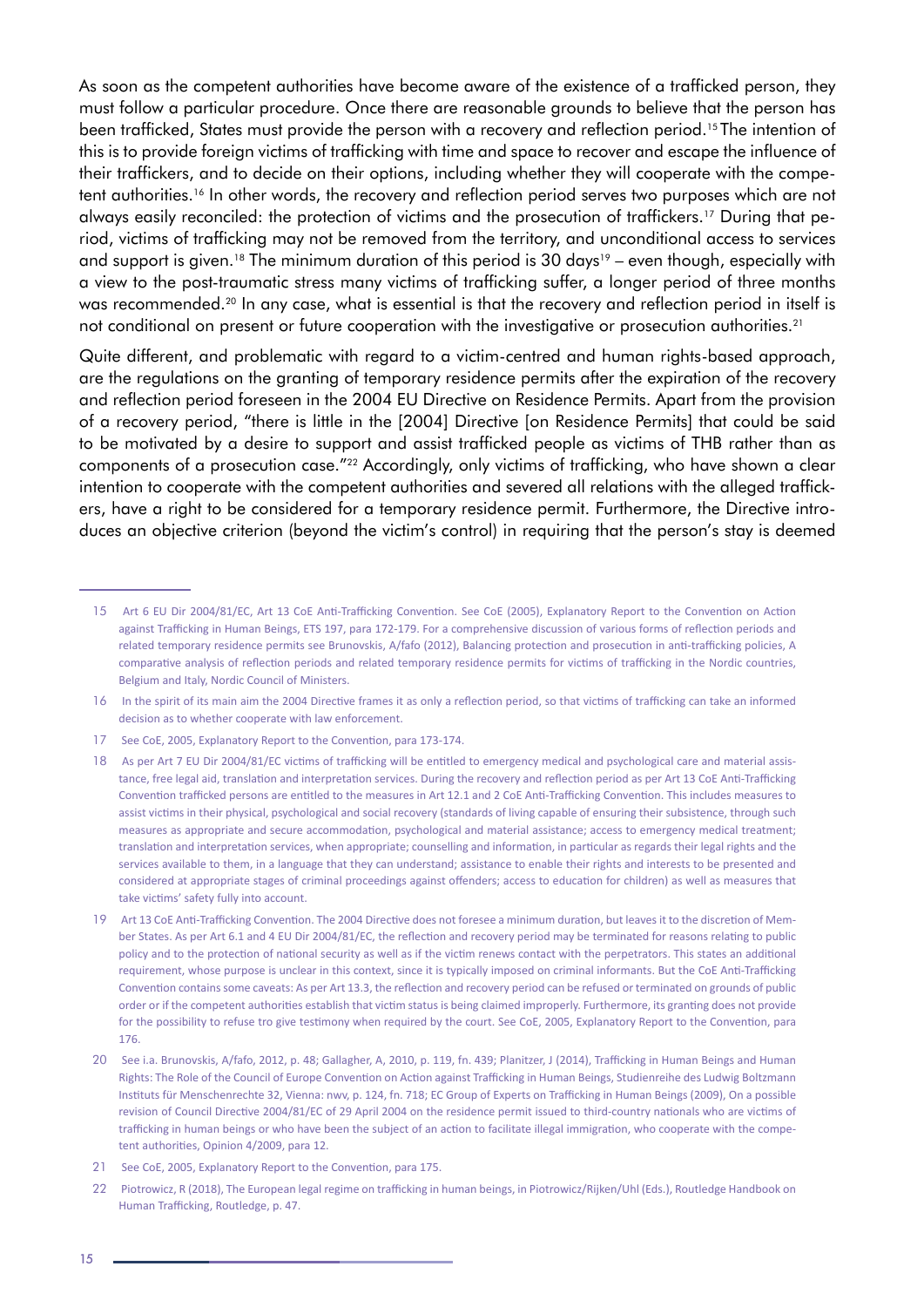necessary for the investigation or judicial proceedings. The permit is valid for at least six months, and can be renewed based on the same conditions.<sup>23</sup> Then again, it can be withdrawn at any time if the holder renews contact with the alleged traffickers, if the authorities believe that the trafficked person's cooperation has ceased or become fraudulent, as well as if the authorities decide to discontinue the proceedings.<sup>24</sup> And it "arguably demands too much for what it offers".<sup>25</sup> As soon as the proceedings have terminated, the permit is not to be renewed. National aliens' law is to be applied and the victim may be required to leave the country.<sup>26</sup> To sum up, one can say that within the legal framework of the 2004 Directive, victims of trafficking receive support only in so far and as long as it is required by the needs of criminal prosecution.<sup>27</sup> This is problematic not only in terms of a victim-centred and human rights-based approach, but also because it is largely unclear what the condition of cooperation actually requires of victims.

It is precisely in this sense, that the CoE Anti-Trafficking Convention goes one important step further. It provides victims of trafficking with a renewable temporary residence permit not only in exchange for cooperation, but also on account of their own needs, when their stay is deemed necessary owing to their personal situation.<sup>28</sup> The Convention does not give any further guidance on how to assess the necessity of issuing a residence permit due to personal circumstances. Instead, the Explanatory Report lists examples such as "the victim's safety, state of health, family situation or some other factor which has to be taken into account".<sup>29</sup> The victim's personal situation must be such that it would be unreasonable to compel them to leave the country.<sup>30</sup> This uncertainty as to requirements not only has the potential to bring about varying standards in States; it might also serve as another reason for States to opt for only providing residence in exchange for cooperation.<sup>31</sup> Indeed, the problem remains that State Parties are not obliged to adopt both approaches simultaneously. This has the practical effect that States in fact can (and frequently will) opt for granting residence permits only to those victims who cooperate with the authorities.<sup>32</sup> Consequently, some States decline to issue a residence permit solely due to the fact, that the victim is not considered necessary to assist with an investigation or prosecution,<sup>33</sup> although GRETA has repeatedly urged countries to either adopt legislation to enable, or otherwise ensure, that victims of trafficking can fully benefit from their right to obtain a renewable permit on account of their personal situation, including persons who do not co-operate with the authorities.<sup>34</sup>

It is in the very nature of temporary residence permits that they expire at a certain point. Consequently, the return of a trafficked person to her or his country of origin<sup>35</sup> is regulated both on the UN and the CoE level. Return should preferably be voluntary, and the rights, safety and dignity of victims of traf-

23 Art 8, 13, 14 EU Dir 2004/81/EC.

- 28 Art 14 CoE Anti-Trafficking Convention.
- 29 CoE, 2005, Explanatory Report to the Convention, para 184.
- 30 See CoE, 2005, Explanatory Report to the Convention, para 183.
- 31 See Planitzer, J, 2014, p. 124.
- 32 See Gallagher, A, 2010, p. 120.
- 33 See Piotrowicz, R, 2018, p. 43.

<sup>24</sup> Art 14 EU Dir 2004/81/EC.

<sup>25</sup> Piotrowicz, R, 2018, p. 47.

<sup>26</sup> Art 13 EU Dir 2004/81/EC.

<sup>27</sup> For detailed criticism see inter alia, Piotrowicz, R (2002), European Initiatives in the Protection of Victims of Trafficking Who Give Evidence Against their Traffickers, International Journal of Refugee Law 14(2/3), pp. 263-267;

<sup>34</sup> See i.a. CoE (2015), GRETA, 4th General Report on GRETA's activities, GRETA(2015)1, p. 48.; CoE (2017), GRETA, Report concerning the implementation of the Council of Europe Convention on Action against Trafficking in Human Beings by Serbia, 2nd evaluation round, GRETA(2017)37, para 152; CoE (2018), GRETA, Report concerning the implementation of the Council of Europe Convention on Action against Trafficking in Human Beings by the Netherlands, 2nd evaluation round, GRETA(2018)19, para 170; CoE (2018), GRETA, Report concerning the implementation of the Council of Europe Convention on Action against Trafficking in Human Beings by Spain, 2nd evaluation round, GRETA(2018)7, para 203; CoE (2019), GRETA, 8th General Report on GRETA's activities, pp. 42-43.

<sup>35</sup> This may be the country of her or his nationality or where (s)he has the right of permanent residence.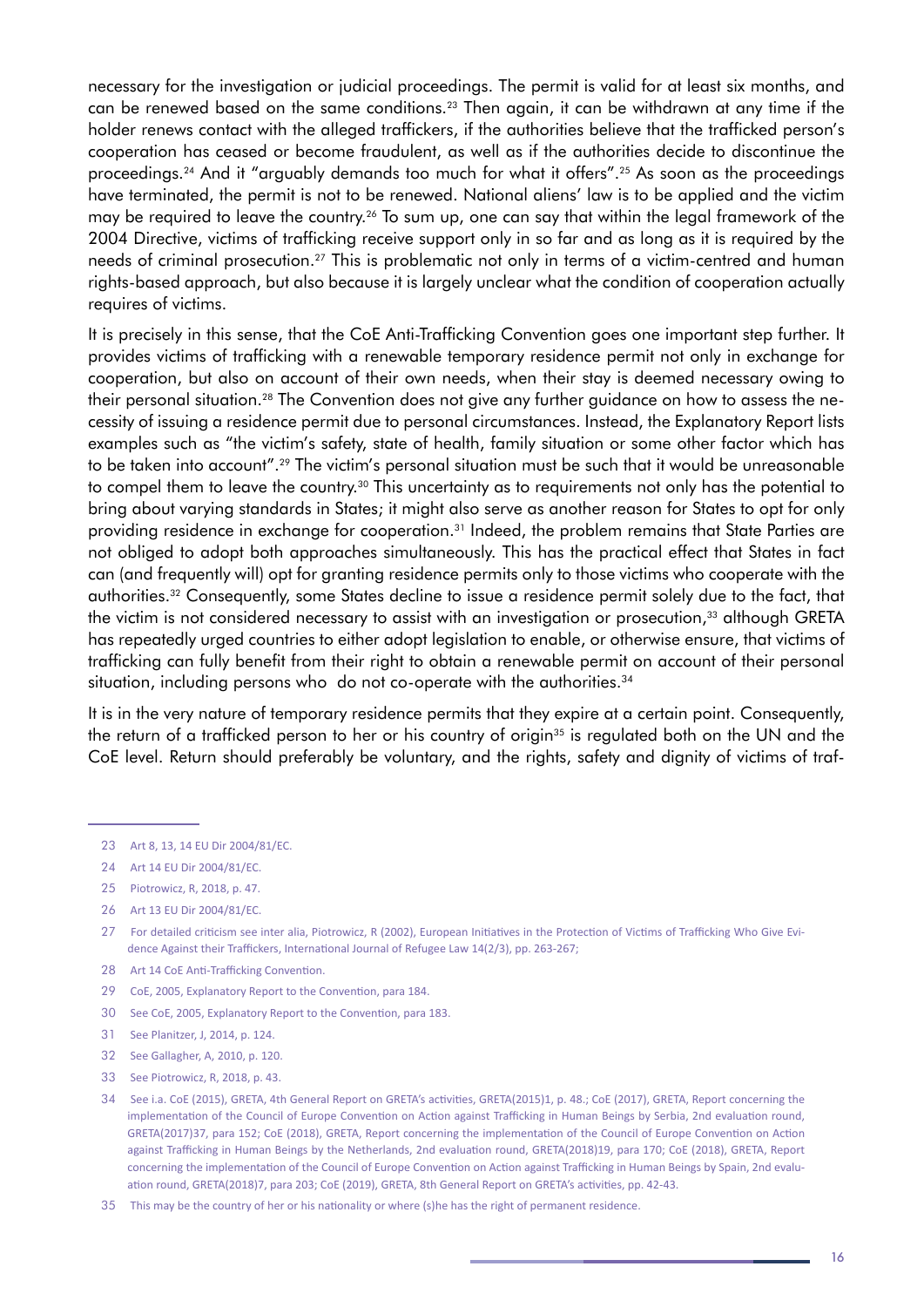ficking have to be taken into account.<sup>36</sup> In particular, such rights include the right not to be subjected to inhuman or degrading treatment, the right to the protection of private and family life and the protection of her or his identity.<sup>37</sup> Where repatriation would pose a serious risk for the safety of victims of trafficking or their families, States are required to provide legal alternatives.<sup>38</sup> In order to comply with the obligation of non-refoulement,<sup>39</sup> GRETA requires from States that "a full and competent risk assessment must be carried out before anyone is returned".<sup>40</sup>

As already indicated, a holistic approach based on human rights would indeed require that States grant an unconditional right of residence to trafficked persons. Only then would the rights of victims, as set out in the above-mentioned European and international instruments, be fully effective and meet the needs of victims. Specifically, the following human rights of victims of trafficking and corresponding obligations of States must be taken into account when considering whether to grant a victim of trafficking a (temporary or permanent) right of residence.<sup>41</sup>

First, victims of trafficking have a right to participate in leagl proceedings against their perpetrators – which includes both prosecutions of traffickers and civil actions for recovery of wages. Therefore, States must refrain from removal until the person has been able to participate in the relevant proceedings.<sup>42</sup> Due to the risks trafficked persons take for themselves and their families when testifying, States are required to ensure witness protection during investigation and proceedings, as well as afterwards, if the safety of the person requires it. This includes the identification of options for continued stay. Furthermore, a trafficked person's legitimate interest in legal proceedings has to be accommodated, including when (s)he is unwilling or unable to testify.<sup>43</sup> That is to say, that the right to participate in legal proceedings includes a right to remain, which does not end automatically at the end of the court proceedings and is not conditional on the victim's cooperation.

Second, victims of trafficking have a right to protection and support. This includes at least that trafficked persons are protected from further exploitation and harm and have access to adequate physical and psychological care.<sup>44</sup> States have to ensure that victims of trafficking have such access to protection and support and not make it conditional upon the capacity or willingness of the trafficked person to cooperate in legal proceedings.<sup>45</sup> Furthermore, protection is not limited to immediate or short-term assistance:

<sup>36</sup> Art 16.2 CoE Anti-Trafficking Convention. See also Art 8.2 UN Trafficking Protocol, which states that the safety of the person has to be taken into account

<sup>37</sup> See CoE, 2005, Explanatory Report to the CoE Anti-Trafficking Convention, para 202.

<sup>38</sup> See OHCHR (2010), Recommended Principles and Guidelines on Human Rights and Human Trafficking, Commentary, HR/PUB/10/2, Principle 11.

<sup>39</sup> As per Art 14 UN Trafficking Protocol and Art 40.4 CoE Anti-Trafficking Convention nothing in thes instruments "shall affect the rights, obligations and responsibilities of States and individuals under international law". In the context of return, one of the most important principles of international law is the principle of non-refoulement.

<sup>40</sup> Even though Art 16.7 CoE Anti-Trafficking Convention explicitly requires States to conduct a pre-removal risk assessment only prior to the return of trafficked children. See CoE, GRETA (2020), 9th General Report on GRETA's activities, para 172. See also the discussion on non-refoulment in B.1.2

<sup>41</sup> Of high relevance especially with regard to long-term protection also is the obligation of States not to return victims of trafficking when they are at risk of serious harm, including from intimidation, retaliation and re-trafficking. This will be further explored in the next chapters

<sup>42</sup> As per Art 6.2 UN Trafficking Protocol as well as Art 25.3 UN Convention against Transnational Organized Crime, 15 Nov 2000, 2225 UNTS 209, States have to provide victims with an opportunity to participate in legal proceedings against their perpetrators. Art 8.2 UN Trafficking Protocol and Art 16.2 CoE Anti-Trafficking Convention obliges States to carry out returns of victims of trafficking "with due regard (...) for the status of any related legal proceedings." Art 7.1 UN Trafficking Protocol encourages States "to consider adopting legislative or other appropriate measures that permit victims of trafficking in persons to remain in its territory, temporarily or permanently, in appropriate cases." - without imposing an obligation on States. See Gallagher, A, 2010, pp. 349-351.

<sup>43</sup> See OHCHR, 2010, Recommended Principles and Guidelines, Principle 9, p. 153.

<sup>44</sup> See OHCHR, 2010, Recommended Principles and Guidelines, Principle 8, p. 141. It furthermore includes their right to effective remedies as well as legal assistance in a language that is understood and more. For a detailed discussion on the State's obligations to take protective measures for trafficked persons, see Planitzer, J, 2014, pp. 78-83.

<sup>45</sup> See OHCHR, 2010, Recommended Principles and Guidelines, Principle 8, p. 141; UNODC (2004), Legislative Guide for the Implementa-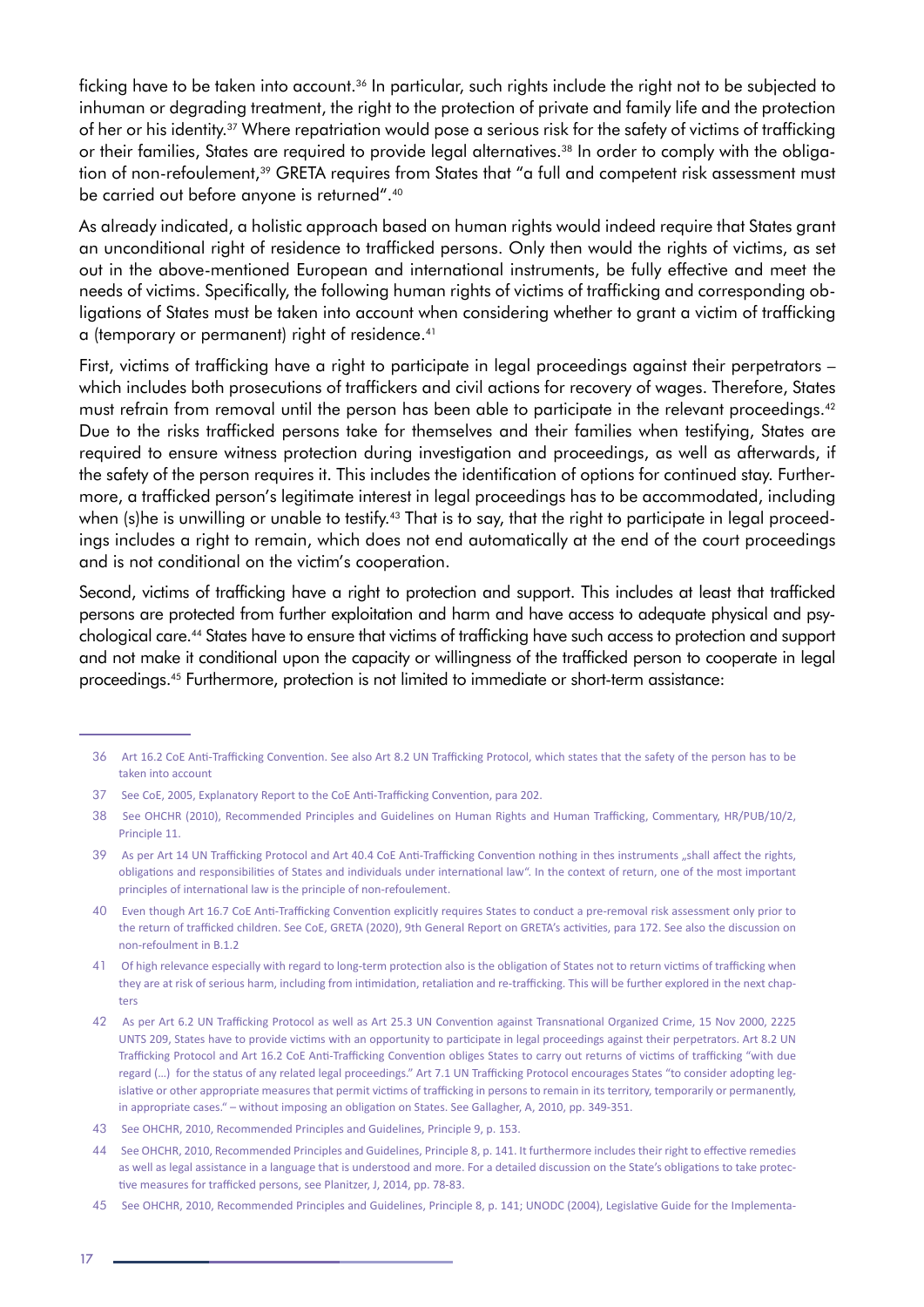"[i]nstead, it requires States to take robust and effective measures that can allow trafficked persons to rebuild their lives, free from threats of violence and exploitation, beyond the recovery and rehabilitation phase."<sup>46</sup>

An essential prerequisite to access to such measures is the right to remain in the country legally. More often than not, this will require the regularisation of the trafficked person's legal status.<sup>47</sup> To meet the due diligence standard as regards their obligation to protect, States are therefore bound to offer victims of trafficking with a possibility of residence – without imposing any obligation to cooperate. Planitzer puts it very clearly:

"It is not understandable why one has to cooperate with relevant authorities in the first place in order to have access to rights; rights which have to be protected by the State in any case."48

Third, victims of trafficking have a right to effective and appropriate legal remedies. Remedies, or more specifically, reparation, consist of a wide range of measures including restitution, compensation,<sup>49</sup> rehabilitation, satisfaction and guarantees of non-repetition.<sup>50</sup> The obligation to provide reparation serves as an argument for unconditional residence in two ways: without a right to remain, victims of trafficking may be in fact denied the exercise of their right to effective remedies. When the presence of the person is required to seek remedial action, repatriation will inevitably hinder the free and effective exercise of the person's right of access to remedies.<sup>51</sup> Furthermore, residence functions also as a form of restitution in itself. To this effect, trafficked persons should be provided with a temporary or permanent residence permit "where a safe return to the country of origin cannot be guaranteed, may place them at the risk of persecution or further human rights violations, or is otherwise not in their best interest."<sup>52</sup> Clearly, this principle would be violated if there was an obligation to cooperate in order for trafficked persons to be eligible for residence.<sup>53</sup>

Lastly, the state's ability to fulfil its obligation to effectively investigate, prosecute and adjudicate trafficking depends crucially on the cooperation of victims of trafficking. In most cases, it is the testimonies of victims that ensure convictions. As trafficked persons are in most cases treated as the main source of evidence, ensuring their cooperation plays an important role in successful prosecution. However, concerns are warranted about the extent to which States hold victims responsible for playing their role in the fight against trafficking. And, as Ward/Fouladvand put it:

"For any such 'responsibilisation of the victim' to be acceptable, it has to be coupled with a recognition of the victim as a bearer of rights which the state has a responsibility to uphold (whether or not the victim is a citizen of that state)."<sup>54</sup>

tion of the Protocol to Prevent, Suppress and Punish Trafficking in Persons, Especially Women and Children, supplementing the United Nations Convention against Transnational Organized Crime, para 62.

<sup>46</sup> UNGA, 2019, Report of the Special Rapporteur on trafficking in persons, A/HRC/41/46, para 4.

<sup>47</sup> See UNGA (2012), Report of the Special Rapporteur on trafficking in persons, especially women and children, Joy Ngozi Ezeilo, A/ HRC/20/18, para 55.

<sup>48</sup> Planitzer, J, 2014, p. 107.

<sup>49</sup> Efforts to improve access to remedies for trafficked persons often focus on compensation. As per Art 6.6 UN Trafficking Protocol at the very least, States are required to ensure that their domestic legal systems contain measures that offer victims of trafficking the possibility of obtaining compensation for damage suffered, This is one of the very few mandatory victim protection provisions of the Trafficking Protocol. See also Art 25.2 Organized Crime Convention.

<sup>50</sup> See UNGA (2005), Basic Principles and Guidelines on the Right to a Remedy and Reparation for Victims of Gross Violations of International Human Rights Law and Serious Violations of International Humanitarian Law, A/RES/60/147. For a detailed examination of the right to effective remedies for victims of trafficking in persons under international law, see ICAT (2016), Providing Effective Remedies for Victims of Trafficking in Persons, Issue Paper.

<sup>51</sup> See OHCHR, 2010. Recommended Principles and Guidelines, Principle 11, p. 180.

<sup>52</sup> UNGA (2011), HRC, Report of the Special Rapporteur on trafficking in persons, especially women and children, Joy Ngozi Ezeilo, A / HRC/17/35, Annex 1, Draft basic principles on the right to an effective remedy for trafficked persons, para 7(b).

<sup>53</sup> See Planitzer, J, 2014, p. 108.

<sup>54</sup> Ward, T/Fouladvand, S (2018), Human Trafficking, Victims' Rights and Fair Trials, The New Journal of Criminal Law, 82(2), p. 141.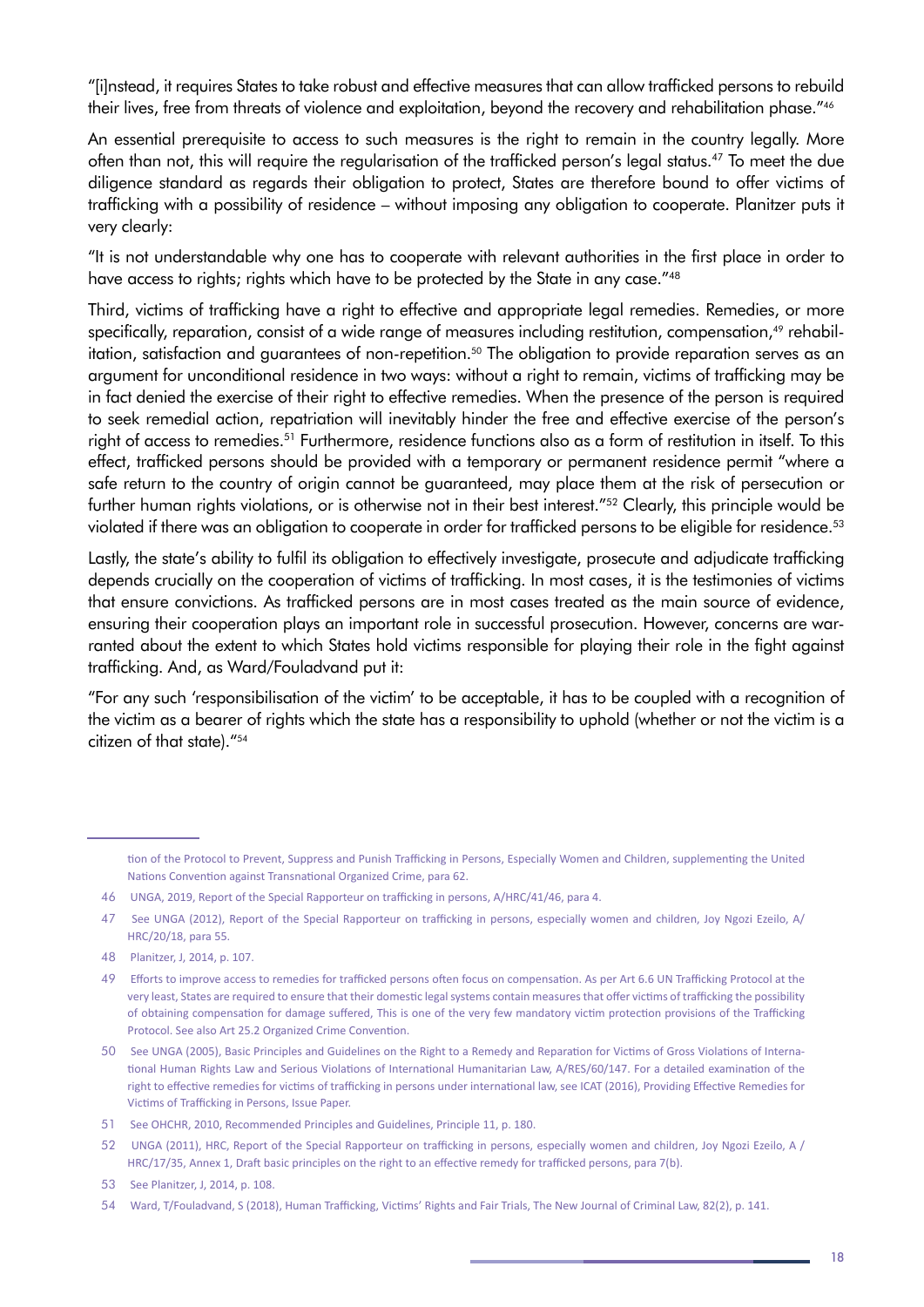Moreover, it must be borne in mind that "the compelled victim is unlikely to make a strong witness".<sup>55</sup> All the more so in the probable case that the person is still suffering from trauma or fears retaliation. It is therefore important to ascertain whether victims of trafficking are discourgaed or supported in cooperating. To assess to which extent a State has fulfilled the due diligence standard regarding its obligation to conduct effective prosecution and investigation, Gallagher asks, if victims of trafficking are offered genuine incentives to cooperate (such as short-term residence permits).<sup>56</sup> Planitzer goes one important step further, when she rightly points out that the question should rather be, whether States step up their efforts in effective investigation and prosecution by offering an unconditional residence permit to raise the prospects of cooperation with the trafficked person.<sup>57</sup>

In summary, a human rights-based approach clearly obliges States to offer unconditional residence. However, the practice of linking residence with cooperation is not only at odds with the human rightsbased approach proclaimed both in EU and CoE treaty law. It also contradicts some of the most important provisions for the protection of trafficked persons in these very instruments.

First, it contradicts the obligation under both the 2011 Anti-Trafficking Directive and the CoE Anti-Trafficking Convention to ensure access to assistance and support for victims of trafficking with the goal of enabling them to exercise their rights as victims of crime. Such assistance and support are to be provided before, during and for an appropriate period of time after the conclusion of criminal proceedings. It is not to be made conditional on the victim's willingness to cooperate in the criminal investigation, prosecution or trial.<sup>58</sup> In this context, GRETA has regularly noted, that the exclusive linking of residence permits to cooperation may restrict or even prevent unconditional access to assistance for foreign victims of trafficking, when it is only provided for nationals or foreigners legally residing in the country. Thus, not only the standard of unconditional assistance is eroded, but also the requirement of safety and protection for victims of trafficking, as well as the prevention of further trafficking. Also for this reason, GRETA has urged States to grant victims of trafficking renewable residence permits on account of their personal situation.<sup>59</sup> However, the 2011 Directive contains substantial limitations to this effect in as much as unconditional access to assistance and support is without prejudice to the 2004 Directive on Residence Permits and in fact may be limited to the reflection period only.<sup>60</sup>

Second, the practice of linking residence with cooperation is at odds with the obligation to respect the rights of victims of crime, including trafficking victims. These include the rights to be acknowledged as victims and to have access to justice pursuant to the 2012 Victims' Rights Directive<sup>61</sup> – which explicitly applies to all victims of crime, irrespective of their residence status.<sup>62</sup> Moreover, there are also tensions

<sup>55</sup> Gallagher, A, 2010, p. 298.

<sup>56</sup> See Gallagher, A. 2010, p. 384; OHCHR, 2010, 2010, Recommended Principles and Guidelines, Principle 13, p. 195.

<sup>57</sup> See Planitzer, J, 2014, p. 107.

<sup>58</sup> Art 11.3 EU Dir 2011/36/EU, Art 12.6 CoE Anti-Trafficking Convention. As per Art 12.1 CoE Anti-Trafficking Convention, States shall adopt such legislative or other measures as may be necessary to assist victims in their physical, psychological and social recovery. Such assistance shall include at least standards of living capable of ensuring their subsistence, through such measures as: appropriate and secure accommodation, psychological and material assistance; access to emergency medical treatment; translation and interpretation services, when appropriate; counselling and information, in particular as regards their legal rights and the services available to them, in a language that they can understand; assistance to enable their rights and interests to be presented and considered at appropriate stages of criminal proceedings against offenders; access to education for children.

<sup>59</sup> See i.a. CoE, GRETA, (2015)1, 4th General Report, pp. 44, 48.

<sup>60</sup> This becomes clear, when Art 11.3 last phrase EU Dir 2011/36/EU is read in conjunction with Recital 18. It was reiterated by the EC in its 2014 Communication: After the reflection and recovery period, Member States are not obliged to continue providing assistance and support on the basis of the Anti-Trafficking Directive "if the victim is not considered eligible for a residence permit or does not have lawful residence in that Member State, or has left the territory of the Member State". EC, COM(2014) 635 final, p. 6.

<sup>61</sup> EU Directive 2012/29/EU of the European Parliament and of the Council of 25 October 2012 establishing minimum standards on the rights, support and protection of victims of crime, and replacing Council Framework Decision 2001/220/JHA, OJ L 315/57, It includes the right to information, right to access victim support services including shelters, trauma support and counselling, right to participate in criminal proceedings, right to have special protection needs recognised.

<sup>62</sup> Recital 10 of Dir 2012/29/EU. See also European Commission DG Justice (2013), DG Justice Guidance Document related to the transposition and implementation of Directive 2012/29/EU of the European Parliament and of the Council of 25 October 2012 establishing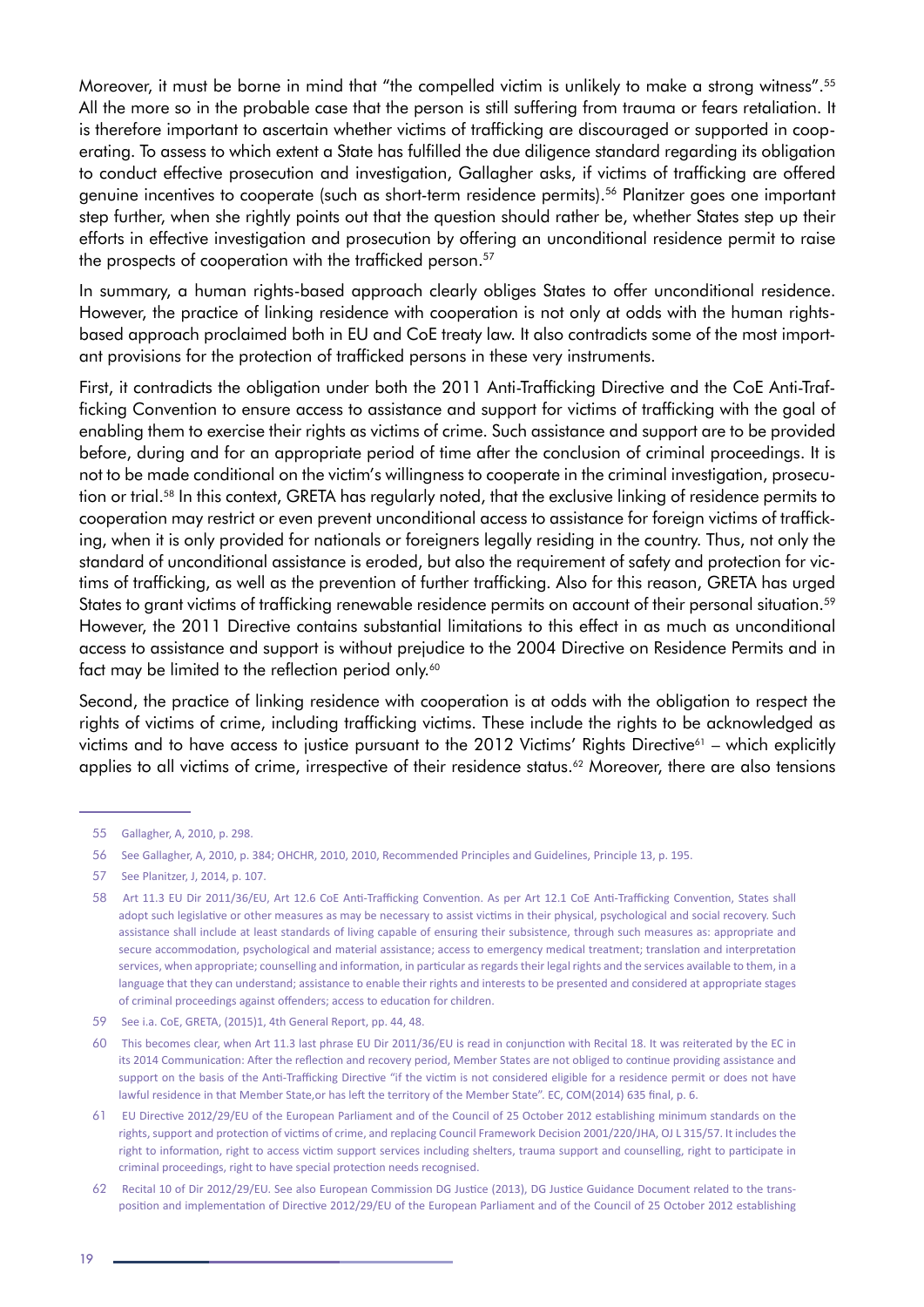between a system of residence in exchange for cooperation and the Charter of Fundamental Rights.<sup>63</sup> Article 47 provides it is laid down that the right of victims of trafficking to be provided with effective access to justice – and, to this end, to be empowered, encouraged and supported according to their needs – cannot be premised on the victim's cooperation. On the contrary, it constitutes a corresponding unconditional obligation of States.<sup>64</sup>

A system that allows residence in exchange for cooperation considerably interferes with victims' rights to have access to support services and justice. When access to residence is made conditional on cooperation, so is access to assistance and support for third-country nationals without a legal right to remain.<sup>65</sup> That said, in reality, the right of irregularly residing victims of trafficking to have access to assistance and support and justice "remains only theoretical as long as they are not offered a safe option of regularising their residence status."<sup>66</sup>

Against this backdrop it is necessary "to revise the Directive on Residence Permits (...) to ensure access to temporary and long-term protection residence is granted outside and beyond criminal proceedings".<sup>67</sup> The European Commission has taken the view that the 2004 Directive insufficiently addresses the legitimate needs and rights of victims of trafficking.<sup>68</sup> It is hoped that the EC will revise and expand the Directive on Residence Permits for the benefit of victims, and revise it.<sup>69</sup> As the Commission itself has stated, that there seems to be emerging consensus on the necessity to think beyond the law enforcement objective, and provide long-term residence permits for victims of trafficking "as an incentive to cooperate as well as a way to strengthen legal certainty."70

States are already obliged to make use of the possibility of granting residence permits based on the victims' personal situation under the CoE Anti-Trafficking Convention. This is not only necessary in view of the needs of victims. The delinking of residence permits from cooperation is indeed a human rights obligation. In doing so, States are merely adopting the human rights-based approach proclaimed both in EU and CoE anti-trafficking law. Only in this way can States ensure that the victims' rights of access to assistance, support and justice are fully effective. In order to ensure the fullest possible protection for trafficked persons, the refusal of a residence permit should be subject to appeal.

#### A.2. National Provisions on Residence Permits for Victims of Trafficking

This section provides a brief overview of the national provisions on residence permits for victims of trafficking in the six countries examined. It deals with the availability of temporary and permanent residence permits for trafficking victims after the recovery and reflection period. The impact of the practical

minimum standards on the rights, support and protection of victims of crime, and replacing Council Framework Decision 2001/220/  $IHA$ , n.  $R$ .

<sup>63</sup> Art 47 Charter of Fundamental Rights of the European Union, 26 10 2012, OJ L C 326/391.

<sup>64</sup> FRA pointed out, that "because of this conflict, it could be maintained that the entering into force of the Charter invalidated the Residence Permit Directive. In the interest of the rule of law and legal clarity, this issue is waiting to be settled." FRA, (2015), Severe labour exploitation: workers moving within or into the European Union, States' obligations and victims' rights, p. 19.

<sup>65</sup> See Bosma/Rijken (2016), Key Challenges in the Combat of Human Trafficking, Evaluating the EU Trafficking Strategy and EU Trafficking Directive, New Journal of European Criminal Law, Vol. 7, Issue 3, p. 325.

<sup>66</sup> As was noted by FRA with respect to the access to justice of victims of severe labour exploitation. See FRA, 2015, p. 19.

<sup>67</sup> OHCHR/UNHCR/UNICEF/UNODC/UN Women/ILO (2011), Prevent Combat Protect, Human Trafficking, Joint UN Commentary on the EU Directive - A Human Rights-Based Approach, p. 24. See also FRA, 2015, p. 20.

<sup>68</sup> Because "the requirement to place human rights at the centre of anti-trafficking measures necessitates superior protection measures for victims, irrespective of whether they participate in relevant national proceedings." EC Group of Experts on Trafficking in Human Beings, 2009, para 3.

<sup>69</sup> See EC, COM(2014) 635 final, p. 11; EC Group of Experts on Trafficking in Human Beings, 2009.

<sup>70</sup> See the Commission's report on the December 2016 meeting of the EU network of NREMs, EC (2018), Commission Staff Working Document, Accompanying COM(2018) 777 final, SWD(2018) 473 final, Annex I, p. 86.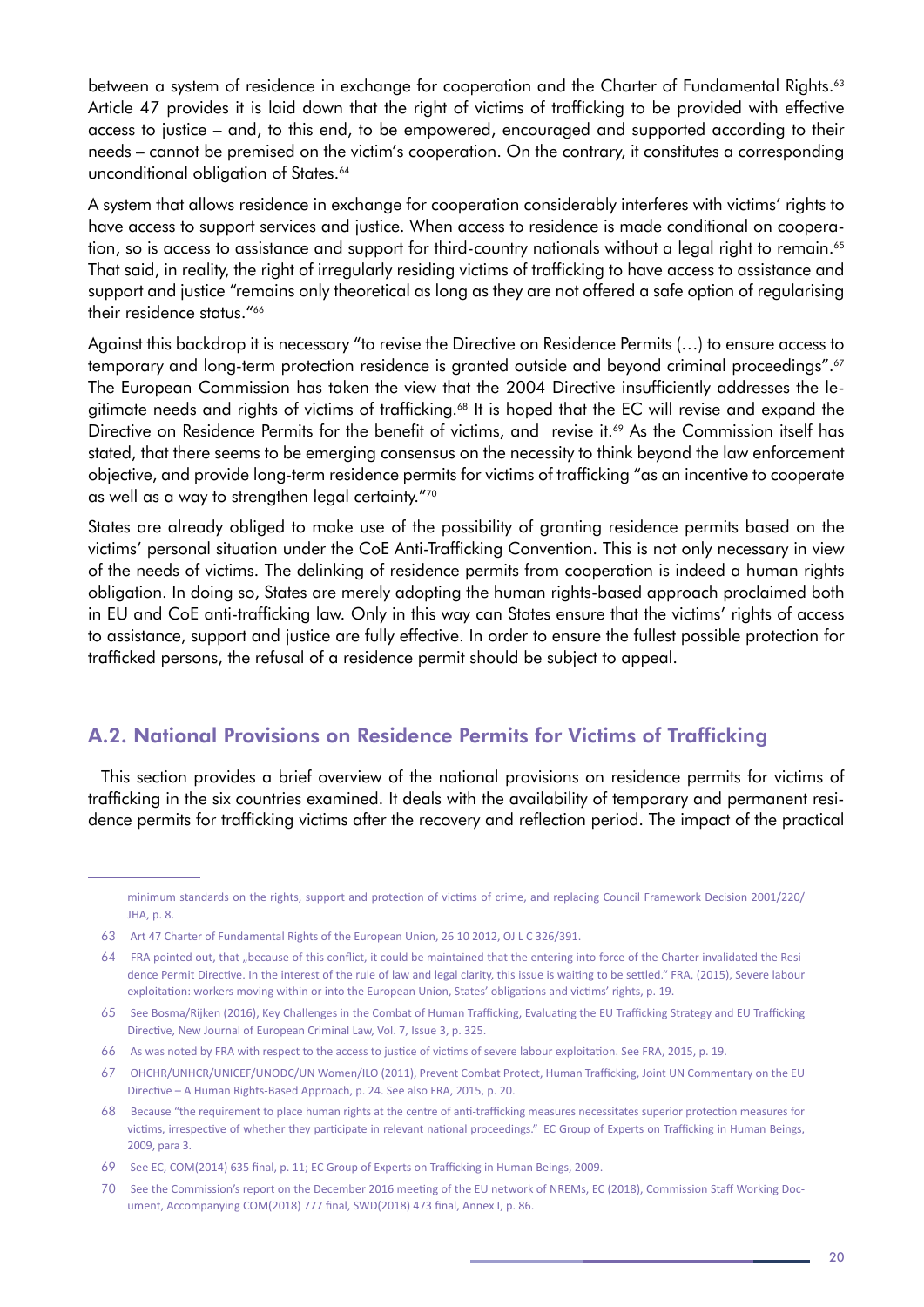implementation of the provisions on access of trafficked persons to the residence permits provided for therein is dealt with in the next section.<sup>71</sup>

All six countries provide in their legislation for a temporary residence permit specifically designed for victims of trafficking. In principle, we can distinguish between countries that provide for the granting of temporary residence permits solely in exchange for cooperation (Austria, Moldova) or a priori on both (the Netherlands, Serbia, Spain, and France but only in cases of sexual exploitation). In all six countries examined, THB-specific residence permits are initially limited in duration. After their expiry, Spain and the Netherlands also provide for THB-specific long-term residence permits in exchange for cooperation or because of the personal situation of the victims. France provides for a long-term residence permit only in the event of a conviction of traffickers. In Austria, Moldova and Serbia, no THB-specific longterm residence permit exists. Instead, victims of trafficking can apply for other permits under the regular aliens laws - provided that they fulfil the very demanding criteria. However, the special situation and needs of victims of human trafficking are not taken into account.

In countries where there is no explicit provision for a residence permit based on the victim's personal situation, victims may be eligible for other residence permits, for example on humanitarian or social grounds. In the next section, these residence options are mentioned, where appropriate, but are not discussed in detail; first, because their examination would go beyond the scope of this paper, but also because they can hardly be regarded as a substitute for taking into account the personal situation of victims of trafficking in human beings when granting residence, as provided for in the CoE Anti-Trafficking Convention. Their accessibility seems to be poor, as they are usually not offered to trafficked persons when they have to decide whether they can or want to cooperate in the prosecution of traffickers. Instead, they seem to serve only as a last resort for those who are unable or unwilling to cooperate. And since many of these permits are granted on a discretionary basis, they cannot, even in theory, offer the same legal certainty as a residence permit with legally defined conditions for granting it. Finally, numbers of approvals of applications for these permits are low and partly they come with lesser rights.

It would go far beyond the scope of this report to assess the relevant provisions applicable in detail. For a basic understanding, the following Table gives a quick overview of the different THB-specific residence permit systems in place. It does not claim to be complete. Rather, it attempts to summarise and contrast the main features of the different national systems. It covers the conditions under which victims of trafficking are granted temporary residence permits. It specifies the initial duration of permits, the reasons for their withdrawal and the conditions under which they can be renewed. The Table also shows whether residence permits for trafficked persons guarantee access to the labour market and family reunification, and, it is indicated whether the national residence permit systems contain long-term residence permits specifically designed for trafficked persons. Finally, the Table indicates whether there is a right of appeal against refusal of a residence permit. In principle, all six countries allow appeals.

<sup>71</sup> In the interest of readability, the references to the individual national laws and regulations are listed in their detailed discussion in the following section.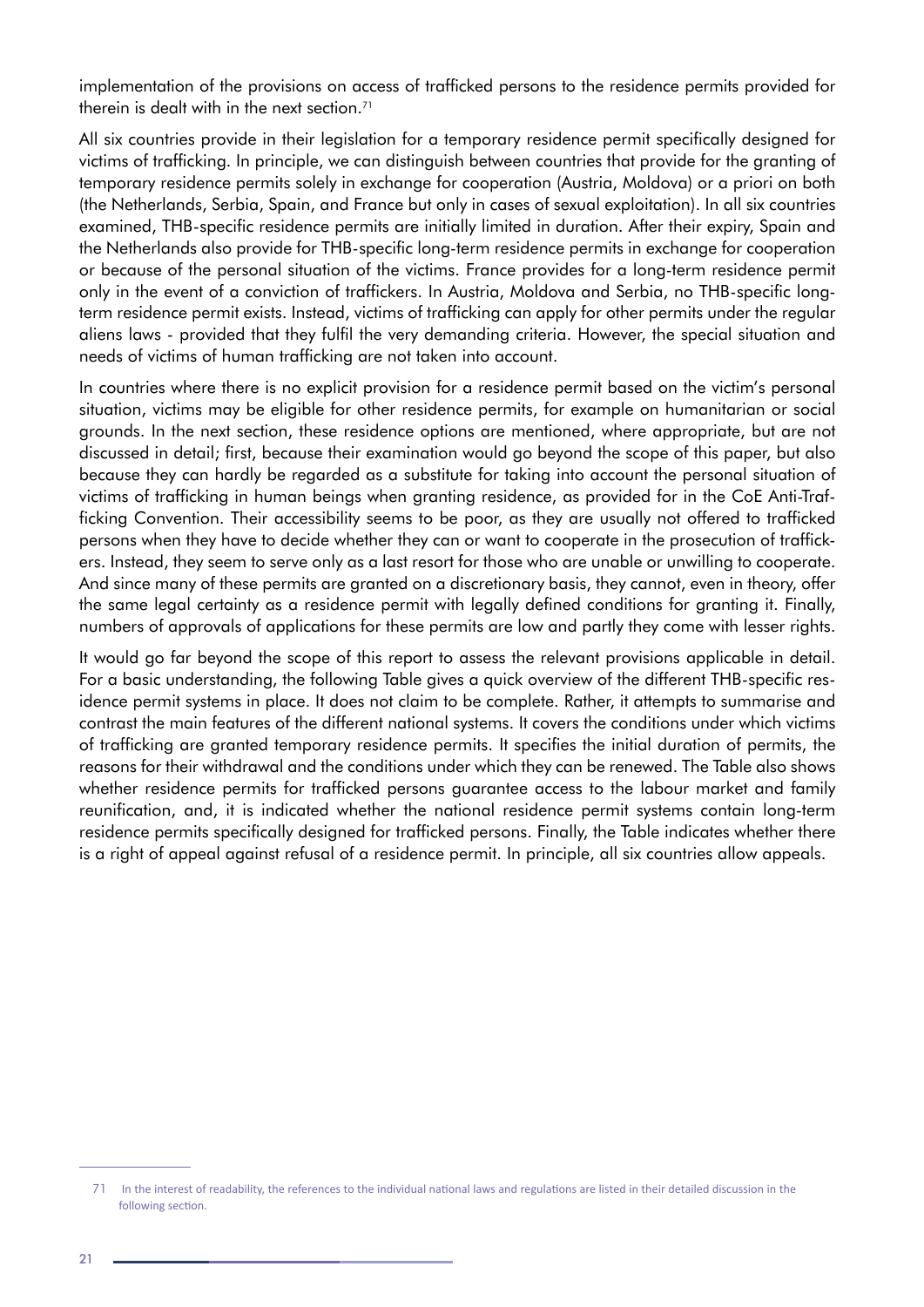Table 1: Overview of THB specific residence permits available to victims of trafficking in the six countries examined

|                                                         | Austria                                                   | <b>France</b>                                                                                                           | Moldova                                                                  | <b>Netherlands</b>                                                                                                           | Serbia                                                                                                              | Spain                                                                                           |
|---------------------------------------------------------|-----------------------------------------------------------|-------------------------------------------------------------------------------------------------------------------------|--------------------------------------------------------------------------|------------------------------------------------------------------------------------------------------------------------------|---------------------------------------------------------------------------------------------------------------------|-------------------------------------------------------------------------------------------------|
| <b>THB</b> specific<br>temporary<br>residence<br>permit | Yes                                                       | Yes                                                                                                                     | Yes                                                                      | Yes                                                                                                                          | Yes                                                                                                                 | Yes                                                                                             |
| <b>Granting</b><br>conditions                           | On-going<br>legal proceed-<br>ings (criminal<br>or civil) | Cooperation<br>in criminal<br>proceed-<br>ings against<br>traffickers<br>(or "process<br>of exiting pros-<br>titution") | Cooperation<br>in criminal<br>proceedings<br>against traf-<br>fickers    | Cooperation<br>in criminal<br>proceed-<br>ings against<br>traffickers or<br>exceptional<br>circumstances<br>(safety, health) | Cooperation<br>in criminal<br>proceed-<br>ings against<br>traffickers<br>or personal<br>situation                   | Cooperation in<br>criminal pro-<br>ceedings against<br>traffickers and/or<br>personal situation |
| Initial length                                          | 1 year                                                    | 1 year                                                                                                                  | 6 months                                                                 | 1 year                                                                                                                       | At least 6<br>months<br>(cooperation)<br>or up to 1<br>year (personal<br>situation)                                 | No fixed length.                                                                                |
| <b>Reasons</b> for<br>withdrawal                        | Public interest<br>conflict                               | Multiple (e.g.<br>renewal of<br>contact with<br>trafficker/s,<br>suspension<br>of criminal<br>proceedings)              | Multiple<br>(e.g. renewal<br>of contact,<br>cessation of<br>cooperation) | Discontin-<br>uation of<br>investigations/<br>proceedings,<br>dismissal,<br>acquittal                                        | Multiple<br>(e.g. renewal<br>of contact,<br>cessation of<br>cooperation/<br>discontin-<br>uation of<br>proceedings) | If conditions of<br>granting are no<br>longer fulfilled                                         |
| Renewal                                                 | As long as<br>legal pro-<br>ceedings are<br>on-going      | As long as<br>criminal pro-<br>ceedings are<br>on-going                                                                 | Semi-annually<br>(up to 5 years)                                         | Twice (on-go-<br>ing legal<br>proceedings)                                                                                   | Under the<br>same condi-<br>tions                                                                                   | Not required.<br>Only the foreign<br>ID card is re-<br>newed annually.                          |
| Access to<br>labour<br>market                           | With addition-<br>al work permit                          | Yes                                                                                                                     | No                                                                       | Yes                                                                                                                          | With addition-<br>al work permit                                                                                    | Yes                                                                                             |
| Family<br>reunification                                 | In principle                                              | In principle                                                                                                            | In principle                                                             | In principle                                                                                                                 | In principle                                                                                                        | Only in case of a<br>definitive permit,<br>and after 1 year.                                    |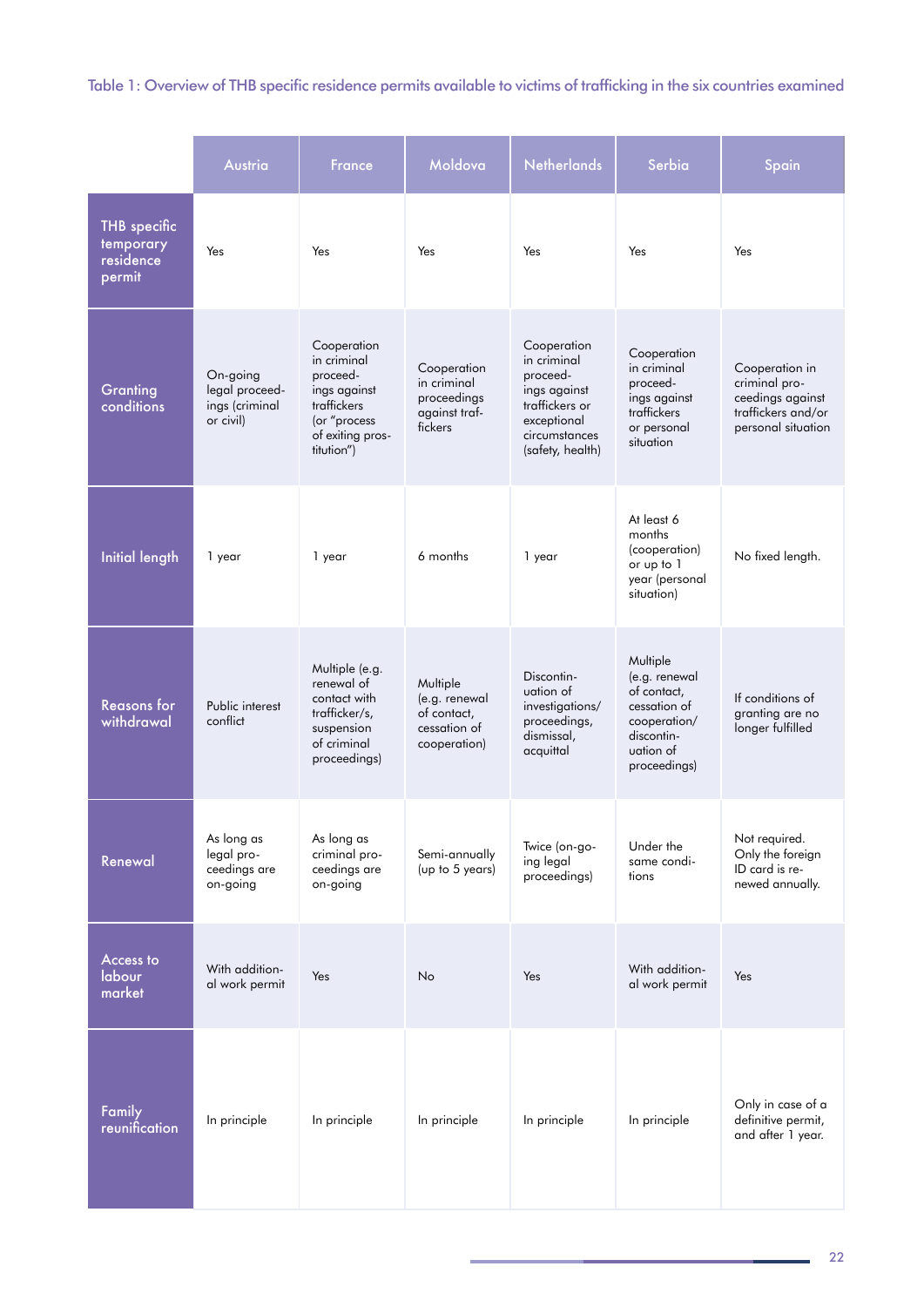| THB specific<br>permanent<br>residence<br>permit | <b>No</b>                              | Yes (only in<br>the event of a<br>final convic-<br>tion) | No                                     | Yes | <b>No</b>                       | Yes |
|--------------------------------------------------|----------------------------------------|----------------------------------------------------------|----------------------------------------|-----|---------------------------------|-----|
| <b>Right to</b><br>appeal                        | Yes, to the<br>Administrative<br>Court | Yes, to the<br>Administrative<br>Court                   | Yes, to the<br>Administrative<br>Court | Yes | Yes, to Ministry<br>of Interior | Yes |

# A.3. Promising Practices, Gaps and Challenges in the Access of Victims of Traf**ficking to Residence Permits**

This section considers whether the implementation of the provisions on residence permits in the six countries examined provides victims of trafficking with an accessible durable solution in terms of their rights, safety and dignity. Gaps in international standards, national laws and their practical implementation that call into question the effective protection of trafficked persons are identified. Promising practices that should be implemented on a larger scale are highlighted. Key issues are discussed for each of the countries examined. The level of detail of the discussion depends mainly on the results of the national studies and the additional information available, in particular in the GRETA reports.

As explained in in chapter B.1., given the needs and in accordance with the human rights of victims of trafficking, it is of the utmost importance that States make use of the possibility contained in the CoE Anti-Trafficking Convention to grant residence on the basis of the victim's personal situation. The main question underlying this chapter therefore is in which situations victims of trafficking can obtain a residence permit. Since residence permits are initially granted for a limited period in all the countries studied, the question arises whether and under what conditions trafficked persons are subsequently offered a long-term perspective. There may be either THB-specific permanent residence permits or the possibility of converting THB-specific temporary residence permits into long-term permits within the framework of regular aliens law.

Spain, Serbia and the Netherlands have the explicit option of granting a temporary residence permit on the basis of the personal situation of victims, regardless of whether they cooperate or not. This raises the question of how and to what extent the personal situation is taken into account – in the laws and in the application thereof by the authorities. It is also important to know which actors are involved in the assessment and decision procedures. Of further interest is whether residence is actually granted outside of legal proceedings against perpetrators and detached from them.

Austria and Moldova grant residence permits for trafficked persons solely in exchange for their cooperation. France adopts a similar conditional approach, except for cases of trafficking for sexual exploitation. It is clear that the human rights-based approach proclaimed both in EU and CoE law cannot in principle be fulfilled in this way. The question remains, however, what level of participation in the investigation and prosecution of traffickers is required of trafficked persons. Above all, however, the question is how do the authorities interpret "cooperation". Of further interest is whether trafficked persons who cooperate are only granted short-term permits or whether they are offered a right to remain in the country after the conclusion of the proceedings against traffickers.

With regard to the social inclusion of trafficked persons, special consideration is given to whether and under what conditions the residence permits for trafficked persons guarantee access to the labour market. Further references are made to access housing, healthcare and social welfare.

It was also intended to look in detail at the access of trafficked persons to family reunification. This is not only important from a long-term social inclusion perspective. It obviously has implications for the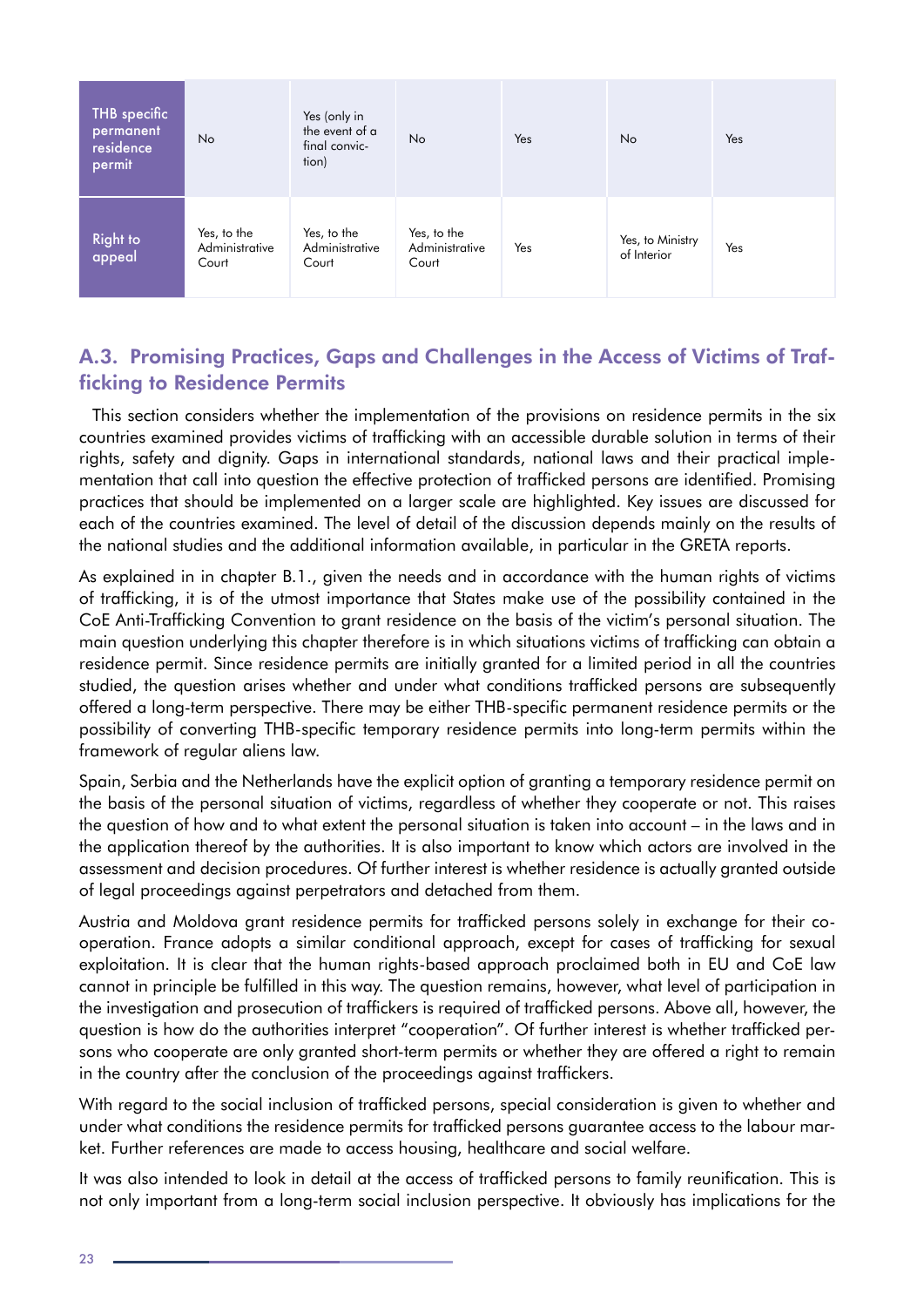safety of trafficked persons and their families. Thus, it also has an impact on the ability and willingness of trafficked persons to cooperate in legal proceedings against traffickers. In principle, the residence permits for trafficked persons in all the countries examined also provide for the possibility of family reunification. However, trafficked persons must meet general requirements, such as minimum income, accommodation, insurance coverage and waiting periods. In none of the countries examined are there special procedures or facilitated access conditions.<sup>72</sup> Accordingly, there is little state practice that could be analysed in this report. In the following, reference will only be made to the discriminatory practice in Spain.

Finally, the application for residence is also a bureaucratic task. If victims need help from specialised NGOs and (sometimes perhaps costly) lawyers to navigate the system, that is clearly detrimental to accessibility. Given the great need of victims of trafficking for legal certainty, a key issue is the timeframe for application and decision-making procedures, both in law and in practice. Additionally, in the course of the application procedure, various documents, including identity papers, must be presented. At the same time, it is not uncommon for trafficked persons to have forged passports or no documentation at all – because of their migration route and not least because retention of their identity documents is a means for traffickers to exercise control over them. States must address this issue – so that this typical characteristic of THB does not become a barrier to trafficked persons accessing their rights.

Due to the limited scope of the text and the incomplete data available, some important topics are not dealt with in detail and remain valid for future research. These include possible links between access to long-term residence and the (non-)implementation of the provisions on the recovery and reflection period, an examination of the possibility of appeals against the rejection of applications for residence permits, and a closer look at the apparently large gaps in the implementation of the international provisions on safe return and risk assessment.

#### A.3.1. Austria

Austrian law provides for the granting of a temporary residence permit to third-country nationals who are victims of THB, the so-called special protection residence permit.<sup>73</sup> This does not specifically require trafficked persons to cooperate with the competent law enforcement agencies, nor does it provide for the granting of a permit on account of the victim's personal situation. Instead, it stipulates a pending legal (criminal or civil) procedure as an (objective) condition for obtaining a special protection residence permit.<sup>74</sup> The express purpose of the provision is "to ensure the prosecution of criminal offences or the assertion and enforcement of civil law claims in connection with such offences".<sup>75</sup> It is highly commendable that no limitation is made to offences clearly qualified as THB. Instead, the law only mentions victims of trafficking or cross-border prostitution as particularly entitled. This opens up the possibility that victims of trafficking may be granted a residence permit even if the public prosecutor's office does not initiate proceedings for THB but for other related crimes. In practice, however, Austrian authorities only consider victims of trafficking eligible for a residence permit under this provision if offences of THB or cross-border prostitution are prosecuted.<sup>76</sup> This is a significant restriction, as the qualification of crimes by the public prosecutor's office is subject to criteria that are beyond the control of the victims and disconnected from their cooperation. On a positive note, the law refers not only to criminal proceedings, but also to civil claims against traffickers. However, it should be noted that the civil claims made must be related to criminal proceedings against the offenders.

<sup>72</sup> National Research, Austria, p. 14; France, p. 25; Moldova, p. 22; Netherlands, p. 22; Serbia, p. 34; Spain, p. 40.

<sup>73</sup> As per Art 57.1.2 Asylum Law, Federal Law Gazette I No. 100/2005 last amended by Federal Law Gazette I No. 70/2015, ELI NOR40171184.

 $74$ See CoE, GRETA(2015)19 Austria, para 132.

Translation by the author  $75$ 

National Research, Austria, email correspondence, 18 June 2020 76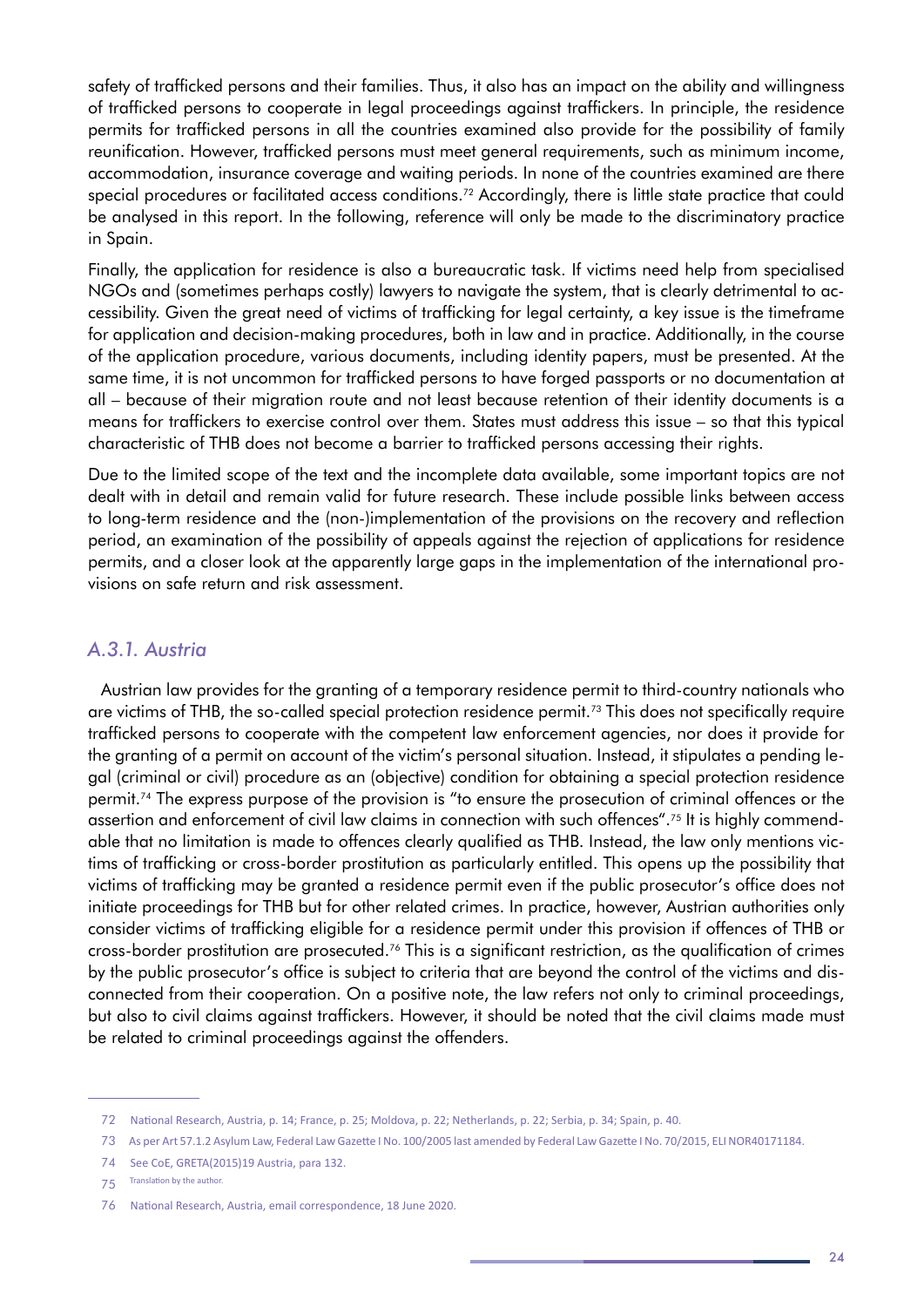The permit is valid for at least one year, and subject to renewal for as long as legal proceedings are on-going.<sup>77</sup> The Federal Office for Immigration and Asylum (BFA) is responsible for applications for residence permits from victims of trafficking.<sup>78</sup> In the course of the application procedure, it requests a reasoned statement from the competent regional state police directorate (LPD) as to whether criminal proceedings have been initiated or civil claims asserted. Theoretically it should be enough for victims of trafficking to be named as witnesses or victims in on-going legal proceedings. National research shows, however, that always a formal complaint is required from them. And even when the supposedly clear criterion of an on-going procedure was fulfilled, victims were not always granted a residence permit – on the grounds that the person's statement was not considered necessary or sufficient.<sup>79</sup> What is more, similar arguments have been used in the past to deny trafficked persons access to a special protection residence permit in the event of a mere interruption of proceedings.<sup>80</sup> This shows that trafficked persons – although not legally obliged to do so – must cooperate effectively in practice to be granted residence. Their contribution to the judicial process against their perpetrators must also be considered necessary. Consequently, even if it may appear so by right alone, in its implementation the Austrian residence scheme for victims of trafficking does not fully respect the right of trafficked persons to participate in legal proceedings against their perpetrators. Instead, a discriminatory distinction is made between deserving and undeserving victims, and the legal nature of their rights as victims of crime is ignored. As a result, not only the many victims of trafficking who for various reasons cannot or do not want to cooperate with the authorities are in practice excluded from access to residence permits; those who do cooperate effectively may also be excluded if their contribution to the prosecution of their traffickers is no longer considered necessary.

The denial of residence permits also effectively excludes many victims of trafficking from access to assistance. On a positive note, it should be stressed that assistance to trafficked persons in Austria is state-funded, provided by a victim-protection organisation, and generally not subject to any conditions. It is available to officially identified as well as to presumed victims of trafficking. It does not depend on the initiation of legal proceedings against traffickers or on the person's willingness to cooperate with law enforcement authorities. However, since trafficked persons who are not officially identified as such do not have access to residence permits, also their access to assistance is limited in the long-term. And just as access to residence permits depends on cooperation, so does access to assistance. This obviously erodes the standard of unconditional assistance and is contrary to the duty to ensure the safety and protection of trafficked persons, as well as the prevention of further trafficking. And the situation is aggravated by the fact that the police – although legally obliged to do so – do not always immediately turn to recognised victim protection bodies when they come into contact with a person threatened by violence. Instead, this depends in part on whether the police see sufficient evidence to open criminal proceedinas against traffickers. Victims of human trafficking in detention centres are particularly affected.<sup>81</sup>

As regards the application procedure for the residence permit, Austrian law specifies a time-limit of six weeks for processing the application from the moment that the application is lodged. However, this period does not begin until the BFA receives the above-mentioned reasoned statement from the competent regional state police directorate, for which no time-limit exists. In practice, in many cases this deadline is not met, but extended to several months and even up to one year. Victims of human trafficking are thus kept in an irregular administrative situation for much too long.<sup>82</sup> National research suggests that this is also due to the fact that the competent authorities in some cases request a statement from the regional state police directorate on the existence of on-going legal proceedings, not once but twice. As a result, even if at the time of application, a legal procedure is underway against their perpetrators and the trafficked per-

<sup>77</sup> Art 59 Asylum Law (Austria).

<sup>78</sup> It has offices in all Länder and employs around 150 case workers who interview asylum seekers (some 30,000 cases a year). See CoE. GRETA(2015)19 Austria, para 30, 133.

<sup>79</sup> See National Research, Austria, p. 21.

<sup>80</sup> See National Research, Austria, p. 28.

<sup>81</sup> See CoE, GRETA, 2019, 8th General Report, pp. 42-43; National Research, Austria, pp. 14-15.

<sup>82</sup> See CoE, GRETA(2015)19 Austria, para 133 ; National Research, Austria, p. 3.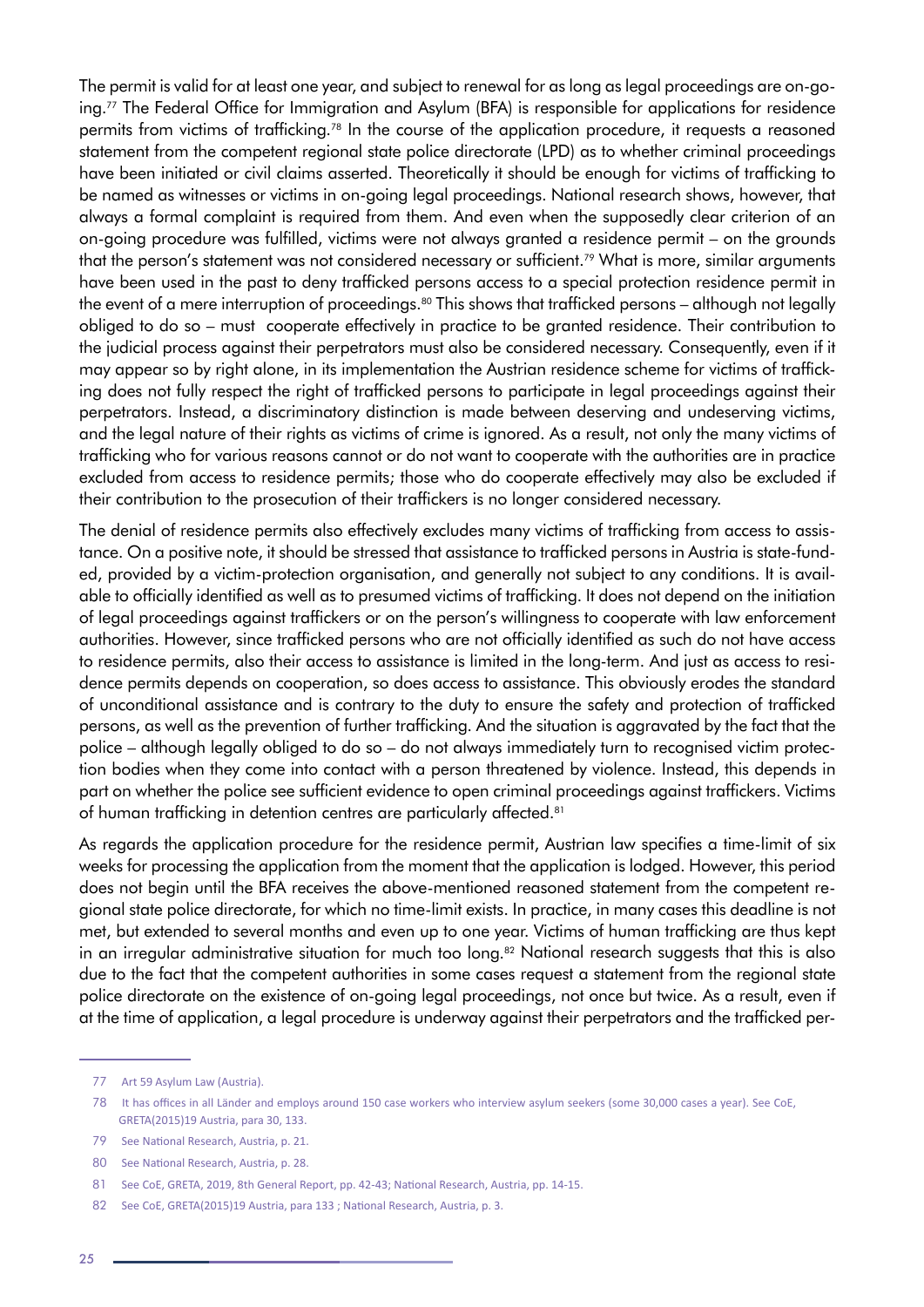son's contribution is deemed necessary, she or he cannot be sure of obtaining a permit.<sup>83</sup> Consequently, trafficked persons are treated as mere components of a criminal prosecution, and not as victims of crimes in need of support, assistance and legal certainty. An illustrative example of this significant shortcoming is the following case study of two Venezuelan women.

#### Austria: challenges in granting special protection residence permits

After being discovered by the police, they decided to return to their home country. After several months they returned to Austria to take part in the trial of their traffickers. Upon arrival, they applied for a special protection residence permit. At the time of their application, proceedings were underway against their traffickers. Their participation in the trial was of great importance. However, BFA officials requested the date of the trial from the judge. As a result, the women's application for residence was not processed for six months and until a final decision was given. The traffickers were convicted. However, as the proceedings had thus ended, the women no longer fulfilled the requirements for being granted a special protection residence permit. Instead, they had to wait until the conviction of their traffickers was final. With the support of LEFÖ-IBF they could then initiate civil proceedings against their traffickers and apply anew for a special protection residence permit.<sup>84</sup>

The Austrian approach to the issue of identity documents appears particularly problematic. An application must be accompanied by a valid travel document and a birth certificate or equivalent document with German translation. In many cases this will not be possible for trafficked persons. Then, a written ""Antrag auf Zulassung der Heilung des Mangels der Nichtvorlage von Urkunden" (request for rectification of deficiency) must be submitted. This must set out and explain the reasons for the lack of documentation. National research has shown that the fact that trafficked persons in most cases do not have sufficient resources to have their documents sent from their country of origin is not considered sufficient reason to grant the exemption. Instead, it is necessary to explain in detail why it is impossible to produce the required documents. In addition, trafficked persons must show that they have tried everything in their power to obtain them, such as accessing consular services or contacting their families. It seems particularly questionable that in most cases the reasons given in writing are further checked at interview. During these interviews the risks of secondary victimisation are high, as officials tend also to ask questions about the trafficking experience.<sup>85</sup>

Should a victim of trafficking be granted a special protection residence permit, their position remains weak. Holders of a special protection residence permit are not granted full access to the labour market. They must apply for a work permit from the Labour Market Service. And this comes with significant restrictions: The permit is valid for one year and only for the specific job for which the application was made. Consequently, a new permit must be applied for if the job is changed or even if the working hours are altered. Furthermore, national research indicates that the process of issuing of a work permit takes around six weeks. This is a further disadvantage in the labour market, where many positions have to be filled immediately, and few employers are willing or able to wait until a new employee can be hired.<sup>86</sup> Moreover, trafficked persons in principle have no access to state job integration counselling services. However, a promising practice can be seen in the special agreement concluded between LEFÖ-IBF and the Labour Market Service. This enables 20 trafficked persons per year to take advantage of the counselling services of the latter.<sup>87</sup>

<sup>83</sup> National Research, Austria, p. 27.

<sup>84</sup> National Research, Austria, LEFÖ-IBF, p. 27.

<sup>85</sup> National Research, Austria, pp. 25, 27-28.

National Research, Austria, p. 23. 86

National Research, Austria, p. 16. 87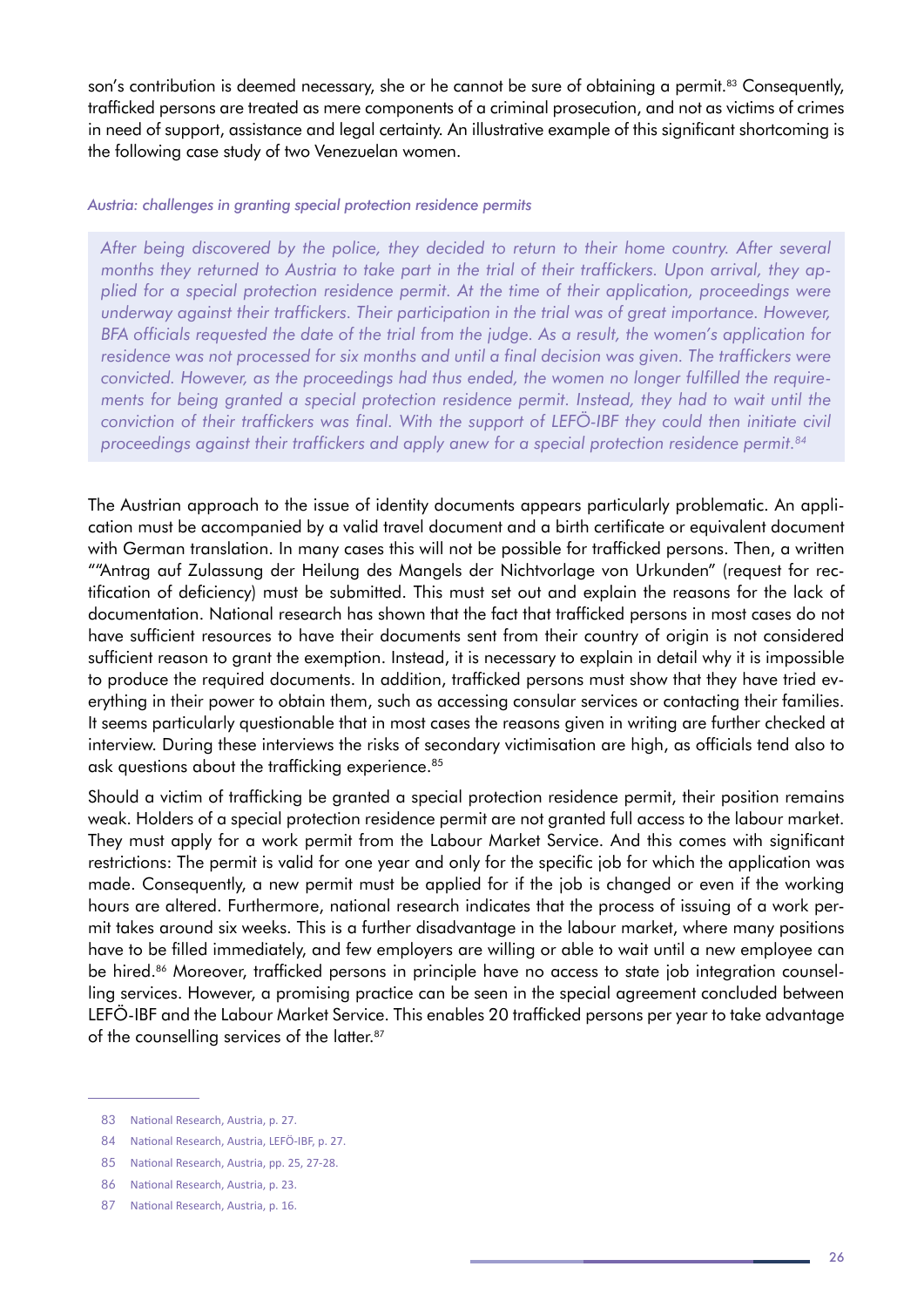Another issue is that, under Austrian law, victims of trafficking who cooperate in legal proceedings do not have a long-term perspective to stay in the country. Instead, the permit is not to be renewed when the legal proceedings have been terminated, irrespective of the outcome.<sup>88</sup> Austrian law does not provide for a THB-specific long-term residence permit. Victims of trafficking receive support only as long as the prosecution of traffickers requires. This is contrary to a human rights-based and victim-centred approach. Nor does it provide a strong incentive for cooperation.

The only long-term residence option granted to victims of trafficking is the possibility to submit an application for a "Rot-Weiß-Rot Plus Card" under the regular aliens' law. For this, however, very demanding criteria must be met, which do not take into account the special situation and needs of trafficked persons – such as a secure livelihood, health insurance cover, proof of accommodation and a certain level of German language skills.<sup>89</sup> The very few trafficked persons who are able to comply with these requirements are granted a one-year permit. After two years of legal residence, they may apply for a three-year extension. The next application is then for a five-year permit. For the initial application, however, the conditions for an extension of the special protection residence permit must also be fulfilled.<sup>90</sup> Thus, the right of residence of trafficked persons in Austria only becomes independent of pending court cases against their perpetrators when the second application for a "Rot-Weiß-Rot Plus Card" is filed.<sup>91</sup>

In case of rejection of an application for the special protection permit, the competent authority is obliged to consider a humanitarian right to residence for reasons relating to the protection of the right to family and private life within the meaning of Art 8 ECHR.<sup>92</sup> The number of permits granted is low. This is because the provision is interpreted in such a way that excludes many victims of trafficking. They must either have close relatives in Austria who are entitled to stay, or they must be highly integrated, which presupposes in particular a long period of residence, a good knowledge of German and the realistic possibility of finding work.<sup>93</sup> Although this at least seems to respect the right of trafficked persons to family and private life, the provision is no substitute for a complete and competent risk assessment as required by the obligation of non-refoulement.<sup>94</sup>

#### A.3.2. France

In general, the French system is geared towards the cooperation of victims of trafficking with the criminal investigation and prosecution. Consequently, trafficked persons are eligible for a temporary residence permit after having lodged a complaint accusing an individual of trafficking and/or pimping offences against them, or having testified in criminal proceedings for the trafficking and/or pimping offence.<sup>95</sup> As the French Criminal Code is highly fragmented with regard to trafficking for various types of exploitation, some offences related to trafficking in human beings, such as forced labour, inhumane working conditions and forced begging are not included in the offences considered for eligibility for the trafficking permit. It is encouraging that some administrative centres apply a broader understanding of THB, contrary to the too-narrow legal definition. However, national research shows that persons who have become victims of these types of exploitation face greater difficulties in accessing residence permits.<sup>96</sup>

90 As per Art 41a.3 Settlement and Residence Act (Austria) in conjunction with Art 59.4 Asylum Law (Austria).

<sup>88</sup> As per Art 59 Asylum Law (Austria).

<sup>89</sup> Translates as "red-white-red plus card". Art 41a Settlement and Residence Act, Federal Law Gazette I No. 100/2005 last amended by Federal Law Gazette I No. 56/2018, ELI NOR40206175.

<sup>91</sup> National Research, Austria, pp. 25-26.

<sup>92</sup> As per Art 11.3 Settlement and Residence Act (Austria).

<sup>93</sup> National Research, Austria, p. 26.

<sup>94</sup> See the discussion on non-refoulment in the next chapters, particularly under B.1.2.

<sup>95</sup> As per Art L316.1 Code Governing the Entry and Stay of Foreigners and Right of Asylum (CESEDA).

National Research, France, p. 29. For an overview of the evolution of the French substantive criminal law on trafficking in human beings, 96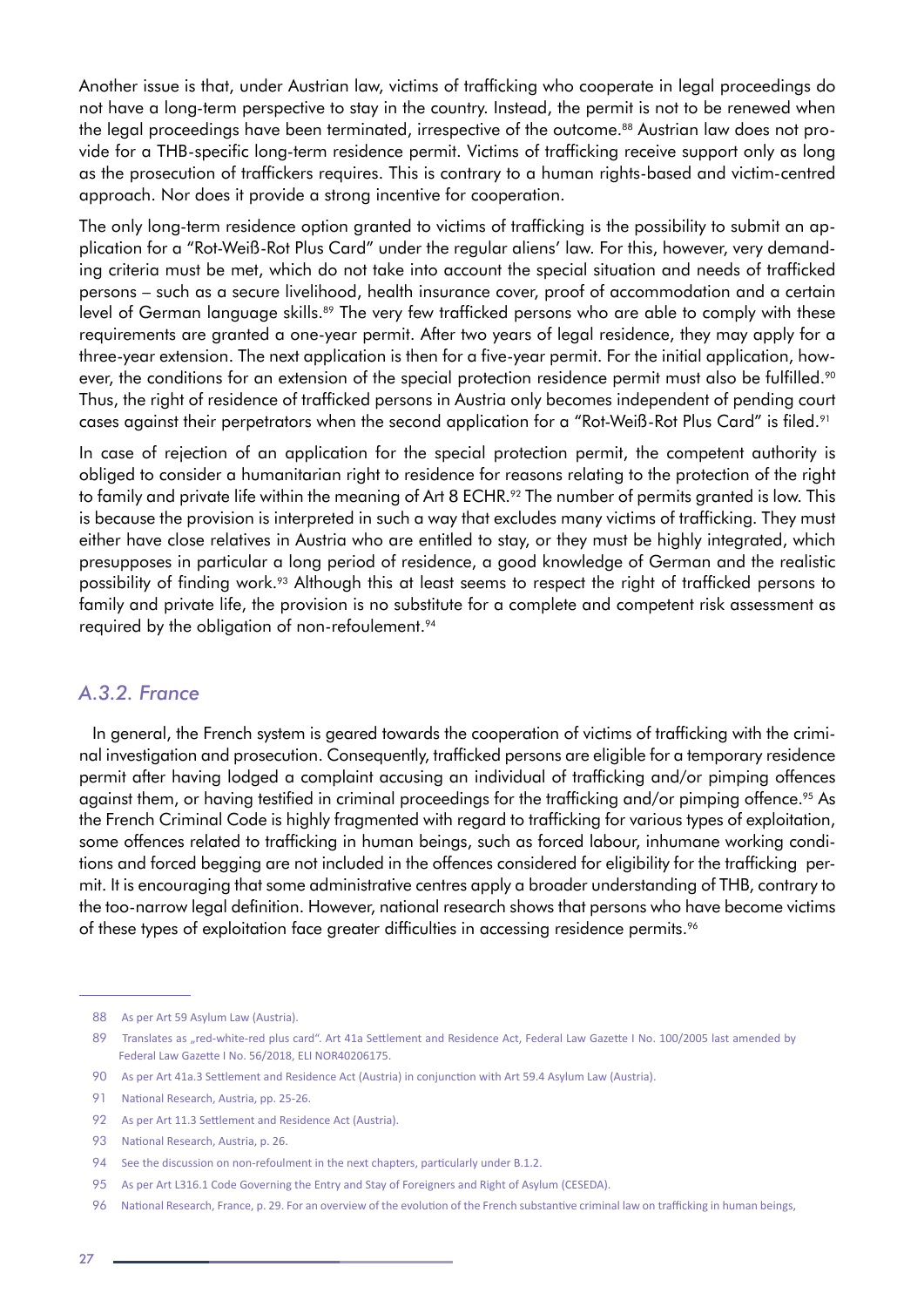French Law does not refer to the broader notion of cooperation in the CoE Anti-Trafficking Convention, but to that of complaint and testimony. Hence, it gives a "narrower meaning to what is expected of victims in order to benefit from this provision".<sup>97</sup> The prefectures are responsible for issuing residence permits. In practice, they interpret the cooperation requirement restrictively. Sometimes permits are only issued if the complaint or testimony of the person may be useful in supporting a prosecution of THB. Instead of relying on the filing of a complaint of THB, as they should, in some cases permits are only granted if a THB offence – and not other related offences – also becomes the object of investigation and prosecution.<sup>98</sup> As mentioned above, this is a significant limitation, as the qualification of crimes by the prosecution and the actual possibility of initiating criminal proceedings against traffickers is linked to criteria that are beyond the control of victims, and disconnected from their cooperation.

For the sake of completeness, it should be added that French law provides for the option of granting a temporary residence permit to trafficked persons who do not cooperate with the judicial services. But this is available only to victims of trafficking for the purpose of sexual exploitation, who commit to a "process" of exiting prostitution".<sup>99</sup> Since this establishes a difference based on the type of exploitation, it is not in conformity with the CoE Anti-Trafficking Convention.<sup>100</sup> On the positive side, applications are considered by a multidisciplinary commission. However, national research shows that access to these commissions varies greatly amongst the regions. Even if a trafficked person has obtained a positive assessment, she or he cannot be certain of obtaining a residence permit, since the prefect, the head of the administrative centre, makes the final decision. Overall, numbers are very low, with only three permits issued in 2018. Finally, the obligation to have left sex work before making an application as a matter of course excludes many victims of trafficking, including those trafficked for the purpose of sexual exploitation.<sup>101</sup>

According to the regulations on the application procedure for residence in exchange for cooperation, as evidence to support the application, it should suffice that victims show the first page of their complaint mentioning THB (or pimping). In the course of the assessment of the application the competent administrative authority should then interview the investigating law enforcement officers about the victim status of the person, and verify that the person has indeed ceased all relations with the alleged exploiter.<sup>102</sup> This not only introduces a further condition, it also raises questions concerning investigation secrecy. In some cases, officials of the administrative centres learn of decisions by police, prosecutors and judges before the victims and their lawyers. It has happened that victims of trafficking have had their permits withdrawn or not granted at all because the administrative centres learned of the judges' intention to discontinue proceedings against the traffickers - although the discontinuation of proceedings was still open to appeal. And according to the national research, in many cases the competent authorities tend to go even further than the "minimum" required of victims - e.g. they demand a copy of the whole complaint, have investigating agents interview the applicants on their relationship with the alleged trafficker or check whether they really live where they say they do.<sup>103</sup> It may be expected that this climate of distrust and suspicion towards trafficked persons causes stress and increases the risks of secondary victimisation. Because this practice reinforces victims' distrust of the authorities and thus undermines their willingness to cooperate, it is also problematic from a law enforcement perspective.

Seemingly positive is that the rules governing the application procedure allow for early regularisation of the stay of victims of trafficking. Upon their first application, they should receive a certificate valid

102 See Circular of the Minister of the Interior of 19 May 2015, Instruction No. NOR INTV1501995N; National Research, France.

see CoE, GRETA(2017)17 France, para 19-21, 225-237.

<sup>97</sup> See CoE, GRETA(2017)17 France, para 188.

<sup>98</sup> See ibid.

<sup>99</sup> Art L.316.1.1 CESEDA was inserted by Law no. 2016-444 of 13 April 2016 on strengthening action against prostitution and providing assistance to persons engaging in prostitution. See CoE, GRETA(2017)17 France, para 195.

<sup>100</sup> See CoE, GRETA(2017)17 France, para 195.

<sup>101</sup> National Research, France, p. 15.

<sup>103</sup> National Research, France, pp. 29-30.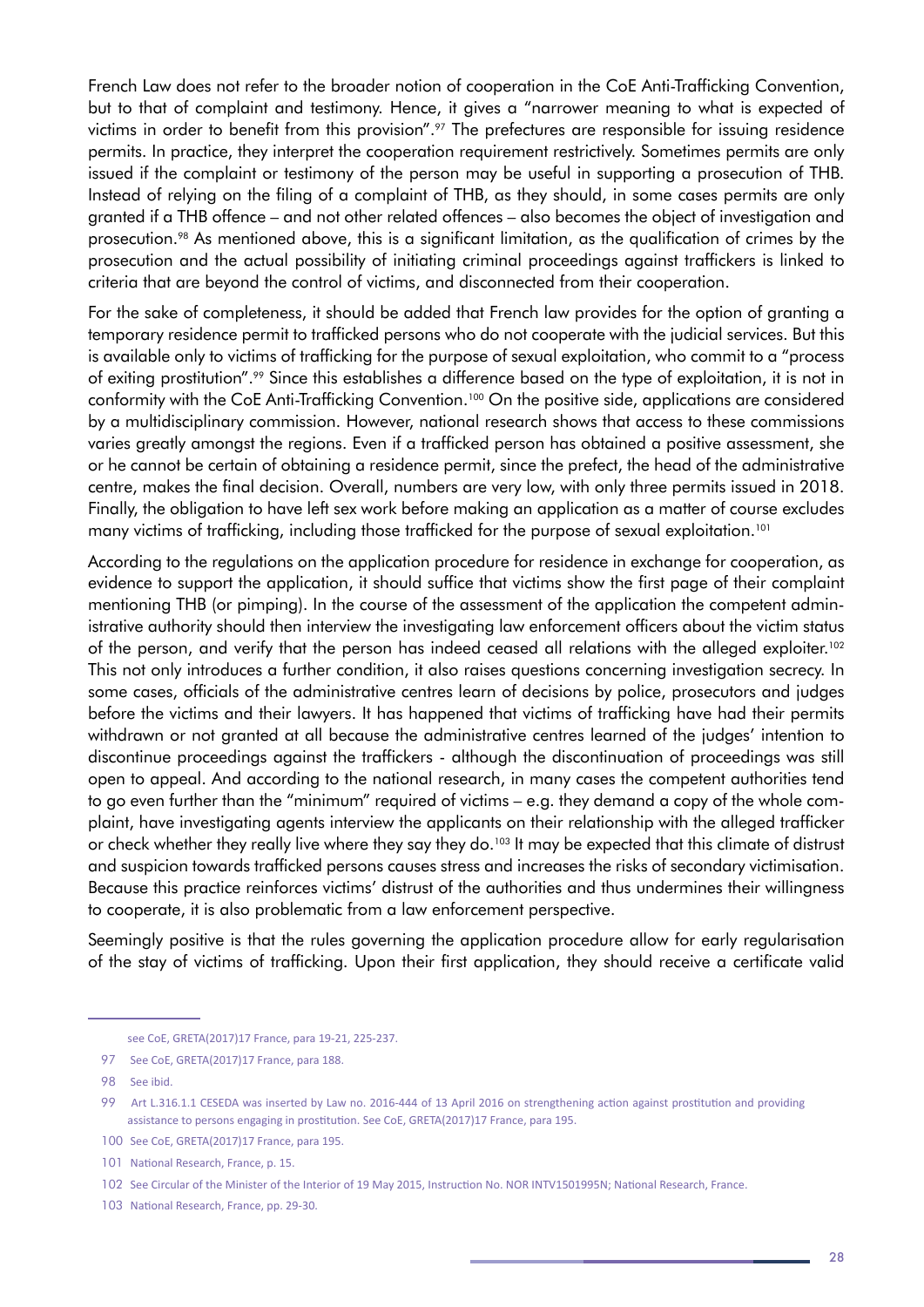for six months.<sup>104</sup> However, national studies indicate that the fact that many victims of trafficking do not have valid identity documents may make it difficult for them to obtain a residence permit. The otherwise speedy procedures are delayed, and victims remain in legal uncertainty.<sup>105</sup> Additionally, France is the only country studied that also requires a formal administrative or residential address.<sup>106</sup> Although it is possible to provide the address of a specialised NGO, this may pose an obstacle for some victims of trafficking who are not assisted by an NGO.

In principle, victims of trafficking may receive asylum seekers' allowance (ADA).<sup>107</sup> But while holding an applicant's certificate trafficked persons are excluded from access to it. In order to apply for ADA, a person must submit a letter from the administrative centre in addition to her or his residence permit. This letter confirms the legal basis on which the permit was granted and is only issued when the person receives the residence permit, not when she or he receives the six-month certificate. And subsequently, when trafficked persons receive the one-year THB specific permit, not all of them are granted access to the allowance. The practices in granting the allowance differ in reality and usually assume that the trafficked persons themselves know about their entitlement. Because if they do not ask for said letter themselves, it will not automatically be given to them.<sup>108</sup> On another positive note, under the Ac.Sé national secure reception system trafficked persons can be accommodated far away from the place where they have been exploited.<sup>109</sup> Technically, access to it is neither conditional on their willingness to cooperate in the prosecution of traffickers nor on their administrative situation. In practice, however, access appears to depend on cooperation as the majority of those referred to Ac. Sé had previously lodged a complaint. Additionally, the funding of Ac.Sé is insufficient, leading to long waiting periods. Trafficked persons may also be placed in other social accommodation facilities. But in practice access to them is limited due to overloads. And some even refuse to receive trafficked persons if they are in a precarious administrative situation.<sup>110</sup>

This appears to be a clear case of non-compliance with the provisions on unconditional access to assistance and services in both EU and CoE law, as discussed in detail in chapter B.1. Unlike in most of the countries studied, French law does not make it difficult for trafficked persons to enter the labour market. They are granted full access to the labour market as soon as they receive their initial certificate.<sup>111</sup> Then again, it must be assumed that it is not easy for victims to find work in the first few months and would actually need material assistance.

In addition, practices for issuing certificates and permits vary widely at the regional level. For example, depending on which prefecture is involved, either no certificate at all is provided, or several are issued consecutively. In some cases, the processing of the first application for residence can take several months. In other cases, the permits issued do not include a work permit or access to material assistance. This naturally leads to unequal treatment of trafficked persons, and creates insecurity. A promising practice can be found in the Parisian prefecture, where all application for residence permits for trafficked persons are centralised in one service, the service of general affairs. According to the national research, this avoids delays and enables direct communication with competent contact persons.<sup>112</sup>

<sup>104</sup> According to the law the receipt should be valid for 4 months. In practice, however, prefecture services issue receipts for 6 months. See Circular of the Minister of the Interior, 2015, France; CoE, GRETA(2017)17 France, para 187; National Research, France, p. 27.

<sup>105</sup> Instead, they may present a consular certificate bearing a photograph. See CoE, GRETA(2017)17 France, para 187; National Research, France, p. 29.

<sup>106</sup> See Circular of the Minister of the Interior, 2015, France, p. 27.

<sup>107</sup> Allocation pour demandeurs d'asile (ADA) as per Art L744.9 of the CESEDA (France).

<sup>108</sup> National Research, France, pp. 11, 29, see also CoE, GRETA(2018)17 France, para 158, 189.

<sup>109</sup> This is a network grouping together accommodation and social reintegration centres (CHRSs) and reception facilities, as well as specialised NGOs, run on a voluntary basis and, therefore, without additional funding from the authorities. See CoE, GRETA(2017)17 France, para 148

<sup>110</sup> See CoE, GRETA(2017)17 France, para 150, 153-154.

<sup>111</sup> See Circular of the Minister of the Interior, 2015, France.

<sup>112</sup> See CoE, GRETA(2018)17 France, para 189, National research, France, pp. 30-31.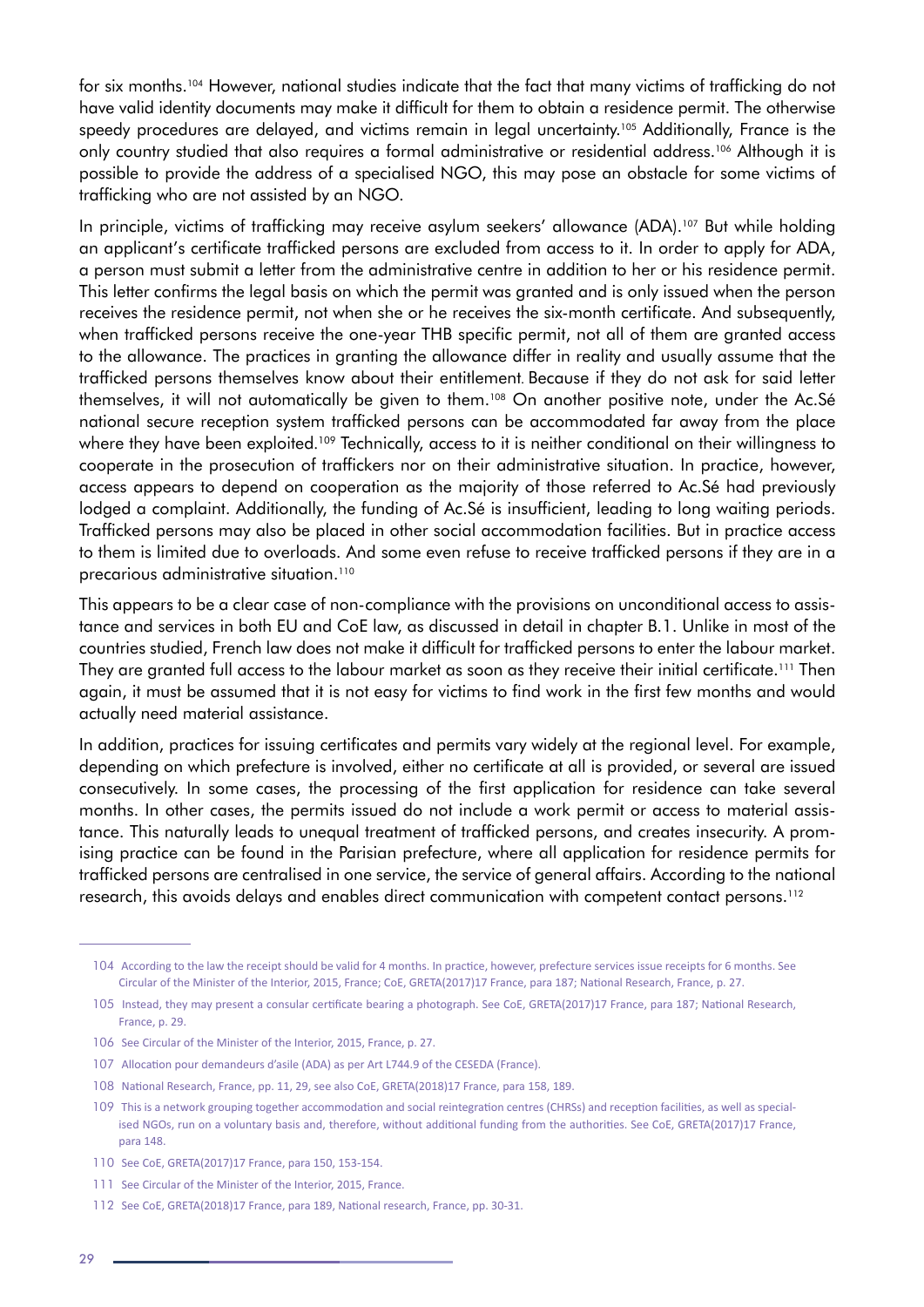In terms of legal certainty and long-term protection, the French residence system does not offer much for trafficked persons. The temporary residence permit is issued for one year and subject to renewal, as long as the investigation is on-going or proceedings against the traffickers have been initiated. However, it is not to be renewed if the investigation is suspended or the proceedings failed to secure a conviction. Additionally, it is not renewed or may be withdrawn if the applicant has, on her or his own initiative, renewed a relationship with the perpetrators or if the complaint or testimony is considered false or untruthful. Especially problematic is that the permit is not to be renewed or may be withdrawn, if the prosecutor decides to prosecute offences other than THB or pimping.<sup>113</sup> As already noted, this is highly problematic because the prosecutor's qualification of the offence is beyond the victim's control and disconnected from the victim's cooperation.

The situation is particularly aggravated because the THB-specific residence permit is explicitly excluded from the multi-annual residence permit system. This in general allows holders of temporary residence permits to access ever-longer permits. After one year of holding such a permit, the beneficiaries automatically have access to a permit valid for two, then four years. National research indicates that, by excluding trafficked persons not only are they kept in a precarious legal situation for years, it also makes it difficult for them to access housing and the labour market.<sup>114</sup>

Only in the case of a final conviction of the trafficker will the trafficked persons concerned be granted a long-term residence permit of 10 years.<sup>115</sup> It should be emphasised that this is the longest envisaged residence permit for victims of trafficking in the six countries examined. However, the condition of its issue is largely beyond the control of its potential beneficiaries. The possibility of a longer stay thus depend not only on the willingness or ability of the trafficked persons to cooperate; it also depends on whether sufficient indications and evidence can be presented to enable successful prosecution of traffickers. But even if trafficked persons have indeed contributed to the prosecution of their traffickers, errors on the part of investigating or prosecuting authorities may make access of trafficked persons to long-term residence permits impossible. Disconnected from legal proceedings against traffickers, French migration law also offers access to a standard ten-year residence permit. However, the stringent conditions, including the requirement to have a minimum means of subsistence at least equal to the French monthly minimum wage, exclude many victims of trafficking.<sup>116</sup>

For the sake of completeness, it should be noted that trafficked persons who do not cooperate may also be granted a residence permit on other grounds, such as for "family and private life considerations" <sup>117</sup> or "humanitarian or exceptional considerations".<sup>118</sup> The latter in particular should be used by the administrative centres to regularise the legal status of identified victims who do not cooperate for fear of reprisals against them or members of their family.<sup>119</sup> These permits are not specific to victims of trafficking, and are issued for one year only. But, unlike the THB-specific temporary residence permit, they do not exclude holders from the multi-annual residence permit system. However, they allow only limited access to assistance. For example, holders of these permits are excluded from the allowance available to asylum seekers. However, the main problem is that the decision lies at the discretion of the administrative authorities.<sup>120</sup> The following case study is one of the very few cases in which a victim of trafficking was granted humanitarian residence after an unsuccessful criminal investigation. According to CCEM, it was made possible by the good communication between CCEM and the contact point in

<sup>113</sup> As well as "if the presence of its holder constitutes a threat to public order." Art 316.4 CESEDA (France).

<sup>114</sup> National Research, France, pp. 16, 29.

<sup>115</sup> See CoE, GRETA(2017)17 France, para 187.

<sup>116</sup> National Research, France, p. 28.

<sup>117</sup> As per Art 313.11.7 CESEDA (France). Trafficked persons may be eligible if they can provide proof of stable, strong and longstanding personal and family ties in France.

<sup>118</sup> As per Art 313.14 CESEDA (France).

<sup>119</sup> See Circular of the Minister of the Interior, 2015, France.

<sup>120</sup> See CoE, GRETA(2017)17 France, para 192-194.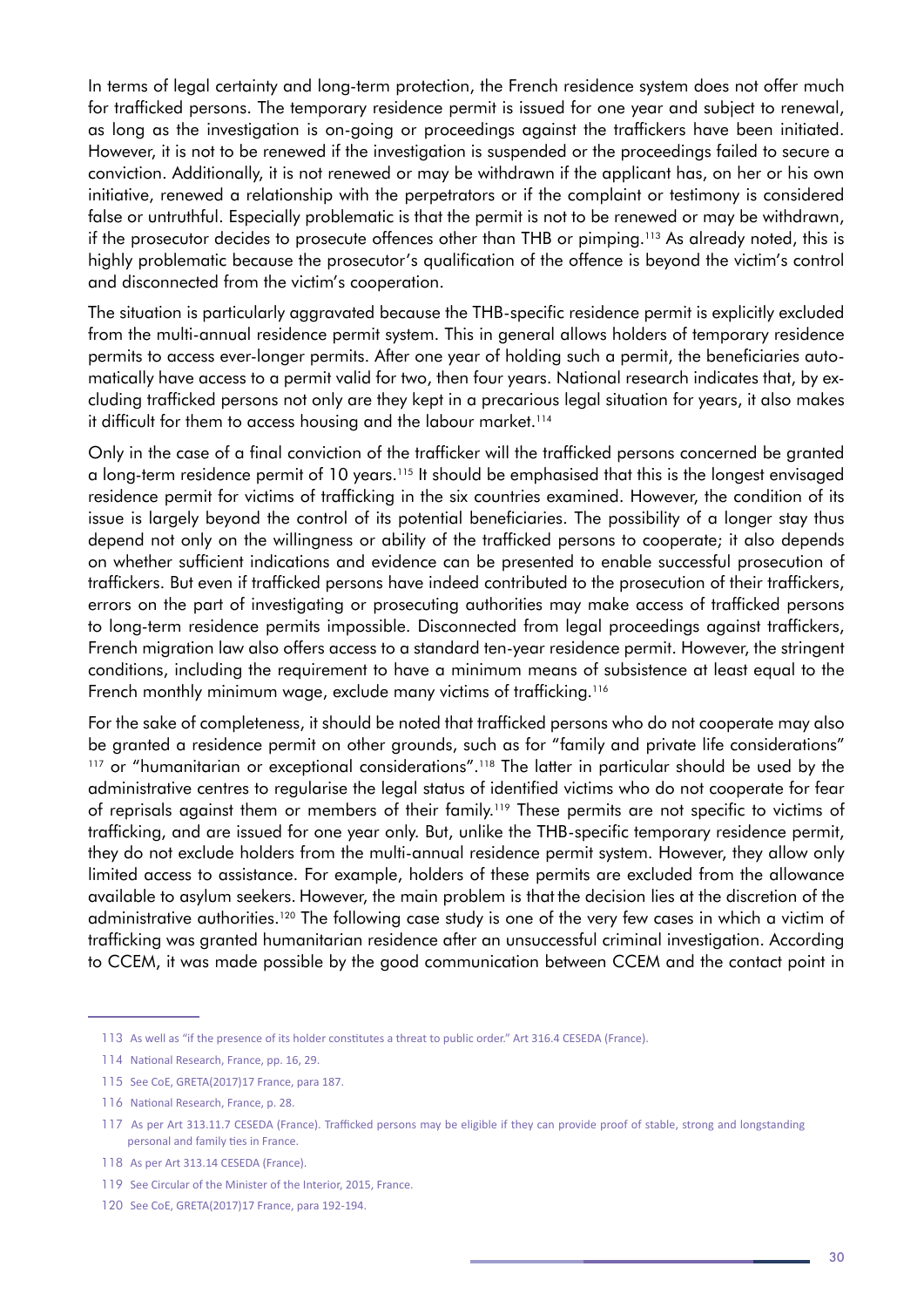the Paris prefecture, as well as the specific involvement of the Central Office for Combating Illegal Labour (OCLTI).<sup>121</sup>

#### France: Granting residence on humanitarian grounds

Mr N was recruited from his country of origin by a fellow countryman, who offered him a job in the construction industry and promised him administrative regularisation in France. When he arrived in France in 2013, the trafficker met him and took him to a construction site. For almost one year, Mr N worked on several construction sites for about 15 hours per day. He was locked in containers every night, had hardly any access to food and hygiene, and received no wages. After Mr N had managed to escape, he spent several months on the streets of Paris. After being advised in a mosque to go to CCEM, he was identified there in June 2015 as a victim of human trafficking. In October 2015, he filed a complaint of THB with the OCLTI. In December 2015, following an application for residence in exchange for cooperation, he received a 6-month residence permit from the Paris administrative centre, which also allowed him to work. In August 2016, he was granted a one-year residence permit which was renewed until 2018. However, the police investigation was unsuccessful, as the perpetrator could not be identified, despite the information provided by Mr N. As a result, the investigation was terminated, and Mr N was in danger of having his permit withdrawn. Aware of this, CCEM held an informal meeting with the administrative centre so that a residence permit on humanitarian grounds could be considered. As OCLTI was convinced of the credibility of Mr N's complaint and his status as a victim of THB, it contacted the administrative centre and supported his application for a residence permit. In 2018, Mr N was granted residence for one year on humanitarian grounds. In line with the multiannual system, he was granted a two-year residence permit in 2019.<sup>122</sup>

#### A.3.3. Moldova

Moldova remains mainly a country of origin of victims of trafficking, with some being exploited within the country. Although there are signs of an increase in trafficked persons in transit in the country, there is no data available to confirm this.<sup>123</sup> It is very rare for foreigners to be identified as victims of trafficking. No THB offences against foreign citizens were registered officially between 2016 and 2017. In 2018, five foreign victims of trafficking were identified.<sup>124</sup>

Although Moldova has also become a country of destination for victims of trafficking, with 45 identified foreign victims of trafficking in 2019,<sup>125</sup> its anti-trafficking policy focuses on the rights of victims of trafficking who are Moldovan nationals. But the Moldovan law on the rights of victims of trafficking also provides for a temporary residence permit for foreign victims of trafficking – if they are placed in centres for protection and assistance, or if they participate in criminal proceedings against traffickers.<sup>126</sup>

<sup>121</sup> It translates Office central de lutte contre le travail illégal.

<sup>122</sup> National Research, France, CCEM, Case Study No. 2.

<sup>123</sup> See CoE, GRETA(2016)9 Moldova, para 13.

<sup>124</sup> The Moldovan specialised anti-trafficking law enforcement body, the Centre for Combating Trafficking in Persons (CCTP) initiated one prosecution of THB for labour exploitation (with three victims, citizens of Turkey) and two of THB for exploitation in begging (one victim from the Russian Federation and one from Ukraine). Also, one case of THB for labour exploitation in construction (with 10 victims from Turkey) was initiated. Later, however, this case was officially registered by the CCTP as one of organisation of illegal migration. See PA International Centre "La Strada" (Moldova) (2020), Migrants vulnerability to human trafficking and exploitation in the Republic of Moldova, Table 9, p. 70. Available at http://lastrada.md/pic/uploaded/Raport\_migratie\_en\_2020.pdf

<sup>125</sup> All 45 persons were subjected to labour exploitation in construction. See National Committee for Combating Trafficking in Human Beings, antitrafic Moldova (2019), National report on the implementation of the 2019 policy for preventing and combating trafficking in human beings, p. 11.

<sup>126</sup> Art 24 Law of the Republic of Moldova on Preventing and Combating Trafficking in Human Beings No. 241-XVI of 20 October 2005 (Official Monitor of the Republic of Moldova, 2005, No. 164 -167, Art 812).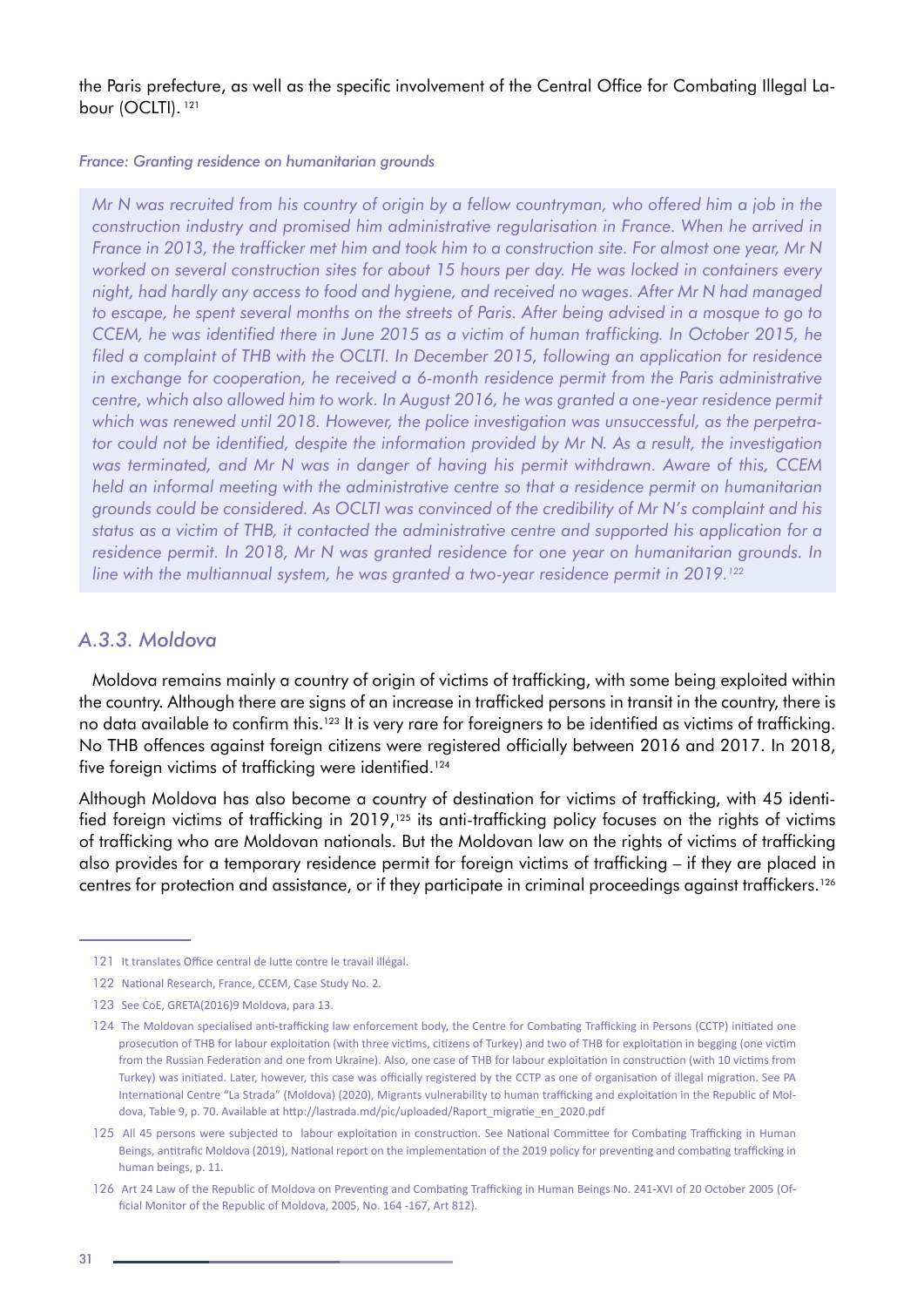Accordingly, it would appear that trafficked persons may be granted a residence permit not only in exchange for cooperation but also on account of their personal situation. However, there seems to be a contradiction with the later law on foreigners. According to that instrument, victims of trafficking are required to cooperate with the competent authorities in the investigation and criminal prosecution of traffickers in order to obtain a residence permit. This requires a decision by the criminal prosecution authorities recognising the person as a victim of THB.127

The Moldovan authorities have not hitherto issued any residence permits to foreign victims of trafficking. According to the authorities, this is mainly due to the fact that there have been very few foreign victims.<sup>128</sup> But this must also be seen in the context of the absence of rules and procedures for granting temporary residence permits to trafficked persons.<sup>129</sup> According to the national research, this might also contribute to the fact that no residence permit has been issued so far.<sup>130</sup>

It should be added that Moldovan law explicitly provides for protection and access to services for trafficked persons, irrespective of their willingness to participate in criminal proceedings gaginst traffickers.<sup>131</sup> According to the law, the identification of trafficked persons in order to provide them with the necessary protection and assistance shall be carried out both as part of, and separately from, criminal proceedings against traffickers.<sup>132</sup> What is missing, however, is a clearly established regulation for the identification of trafficked persons outside criminal proceedings. Furthermore, the existing quidelines on the identification of victims of trafficking only aim at identifying national victims of trafficking. Foreign victims are not included.<sup>133</sup> Thus, in practice, also access to services most probably hinges on the cooperation of victims of trafficking in the investigation and prosecution of traffickers. Indeed, national research shows that state-run service providers favour victims of trafficking who cooperate in criminal proceedings against traffickers.<sup>134</sup> This has the effect of undermining the standard of unconditional assistance, even though it is actually required by law.

In principle, identified victims of trafficking are guaranteed access to specialised shelters. In practice, however, the Centre for Assistance and Protection of Victims and Potential Victims of THB (CAP) often does not grant foreigners access to them.<sup>135</sup> In general, the services for victims of trafficking available in Moldova are mainly aimed at women and children. Male trafficked persons have no access to specialised shelters. Thus, identified male victims of trafficking are usually referred to the shelter for homeless persons. This is particularly problematic because the realisation of other rights is (in)directly linked to access to shelters. Fortunately, this discriminatory situation should change soon, because the construction of a shelter for trafficked men was underway at the time of writing.<sup>136</sup>

Moldovan law does not offer much in terms of long-term protection and social inclusion of victims of trafficking. The residence permit for trafficked persons is to be issued for periods of up to six months. It is to be extended for new periods of up to six months, but for not more than five years in total.<sup>137</sup> More-

- 131 Art 20 Law on Preventing and Combating Trafficking in Human Beings (Moldova).
- 132 Art 16 Law on Preventing and Combating Trafficking in Human Beings (Moldova).

<sup>127</sup> Art 42 Law of the Republic of Moldova on the Regime of Foreigners in the Republic of Moldova No. 200 of 16 July 2010 (Official Monitor of the Republic of Moldova, 2010, No. 179 -181, Art 610).

<sup>128</sup> National Research, Moldova, p. 5. See also CoE, GRETA(2016)9 Moldova, para 133.

<sup>129</sup> This is due to the fact that provisions of the Law on Preventing and Combating Trafficking in Human Beings and the Law on the Regime of Foreigners have not been harmonised with the Law of the Republic of Moldova on Identity Documents in the National Passport System No. 273-XIII of 09 September 1994 (Official Monitor of the Republic of Moldova, 1995, No. 9, Art 89).

<sup>130</sup> National Research, Moldova, p. 6.

<sup>133</sup> See Guidelines on Identification of Victims and Potential Victims of THB, Order No. 33 of 20 February 2012 of the Ministry of Labour. Social Protection and Family; National Research, Moldova, p. 15.

<sup>134</sup> National Research, Moldova, p. 15.

<sup>135</sup> National Research, Moldova, p. 11.

<sup>136</sup> National Research, Moldova, p. 11.

<sup>137</sup> Art 32 Law on the Regime of Foreigners (Moldova).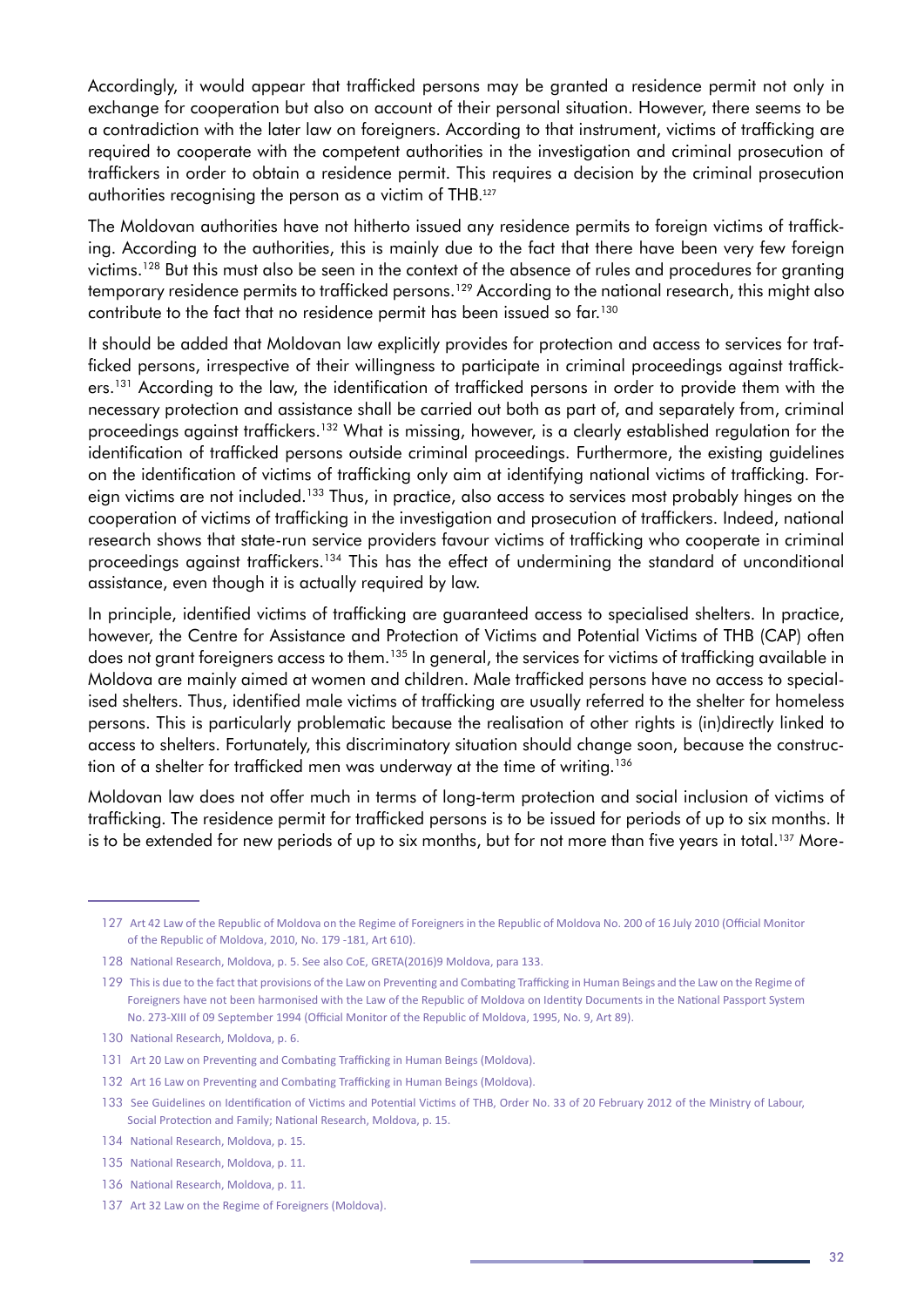over, the permit does not allow trafficked persons to work.<sup>138</sup> Furthermore, Moldovan law does not provide for a THB-specific long-term permit. Instead, trafficked persons may apply for other permits under the regular aliens law. However, these do not take into account their special situation and needs. For the sake of completeness, it should be added that trafficked persons who, for objective reasons, cannot be required to leave the country, may be granted a discretionary residence permit. This does not give the holder a long-term perspective either, as it is only granted for consecutive periods of six months, and is withdrawn as soon as it is established that the circumstances justifying its issue no longer exist.<sup>139</sup>

It is particularly positive to note that the Moldovan Law on the rights of trafficked persons explicitly provides for a risk assessment prior to the return of a trafficked person. Victims of trafficking are not to be repatriated or expelled to her or his country of origin or to a third state if there is a real chance that this would endanger her or his personal safety or the safety of her or his family.<sup>140</sup> However, there are no clearly defined procedures for carrying out such a risk assessment or for issuing a residence permit where such a risk exists.<sup>141</sup>

#### A.3.4. The Netherlands

In the Netherlands, the Residence Regulation for Trafficking in Human Beings<sup>142</sup> follows the logic of residence in exchange for cooperation. Consequently, it provides for a "temporary humanitarian residence permit" for trafficked persons who have filed a complaint of human trafficking to the police, the Royal Netherlands Marechaussee (KMar),<sup>143</sup> or the Labour Inspectorate (SZW)<sup>144</sup> and/or have stated that they are willing to cooperate with the police in tracking down and prosecuting their traffickers.<sup>145</sup> According to the Regulation, the notion of cooperation is broad in the sense that it does not require victims always to lodge a formal complaint, but allows other forms of cooperation to be sufficient. National research shows, however, that the interpretation of the cooperation requirement varies between different police units. Victims of human trafficking are also reported to be treated differently according to their origin. Some are treated with increased suspicion of being unreliable, and more is demanded of them than of others. It is thus more difficult for them to convince the police that they are indeed victims of human trafficking.<sup>146</sup> As shown above for the situation in France, such a climate of distrust and suspicion is likely to be distressing for trafficked persons, and creates risks of secondary victimisation. It is also problematic from a law enforcement perspective because it increases victims' distrust of the authorities and thus undermines their willingness to cooperate.

Trafficked persons who for various reasons do not wish to cooperate with law enforcement authorities cannot receive a temporary humanitarian permit. This does not apply to persons in respect of whom the

<sup>138</sup> National Research, Moldova, p. 22.

<sup>139</sup> Art 68-69 Law on the Regime of Foreigners (Moldova); National Research, Moldova, p. 24.

<sup>140</sup> Art 24 Law on Preventing and Combating Trafficking in Human Beings (Moldova).

<sup>141</sup> National Research, Moldova, p. 6.

<sup>142</sup> The Residence Regulation for Trafficking in Human Beings governs the reflection period, residence permit and access to assistance for foreign victims of trafficking without legal residence in the Netherlands. It is part of the Aliens Law of 2000 (Vreemdelingenwet 2000), in force from 1 Jan 2020 until 13 May 2020. The rules governing its practical application can be found in the Aliens Circular of 2000 (Vreemdelingen circulaire 2000 (B), in force from 1 April 2020.

<sup>143</sup> KMar is one of the four branches of the Netherlands Armed Forces. It is a gendarmerie force performing military and civilian police duties.

<sup>144</sup> See Inspectorate SZW, Ministry of Social Affairs and Employment, What Does the Inspectorate SZW do?, Publication No. 100E, July 2019, p. 3.

<sup>145</sup> Chapter B-8 Sec 3-2 Aliens Circular 2000 (B) (The Netherlands). See also Immigration and Naturalisation Service (2020). Domestic violence, honour-related violence, human trafficking, abandonment and your residence permit, Publication No. 3092, p. 4.

<sup>146</sup> According to national research, this concerns above all persons from Nigeria and Uganda because there has been an increase in the number of homosexual persons from these countries who report that they have been trafficked for the purpose of sexual exploitation. National research, Netherlands, p. 27.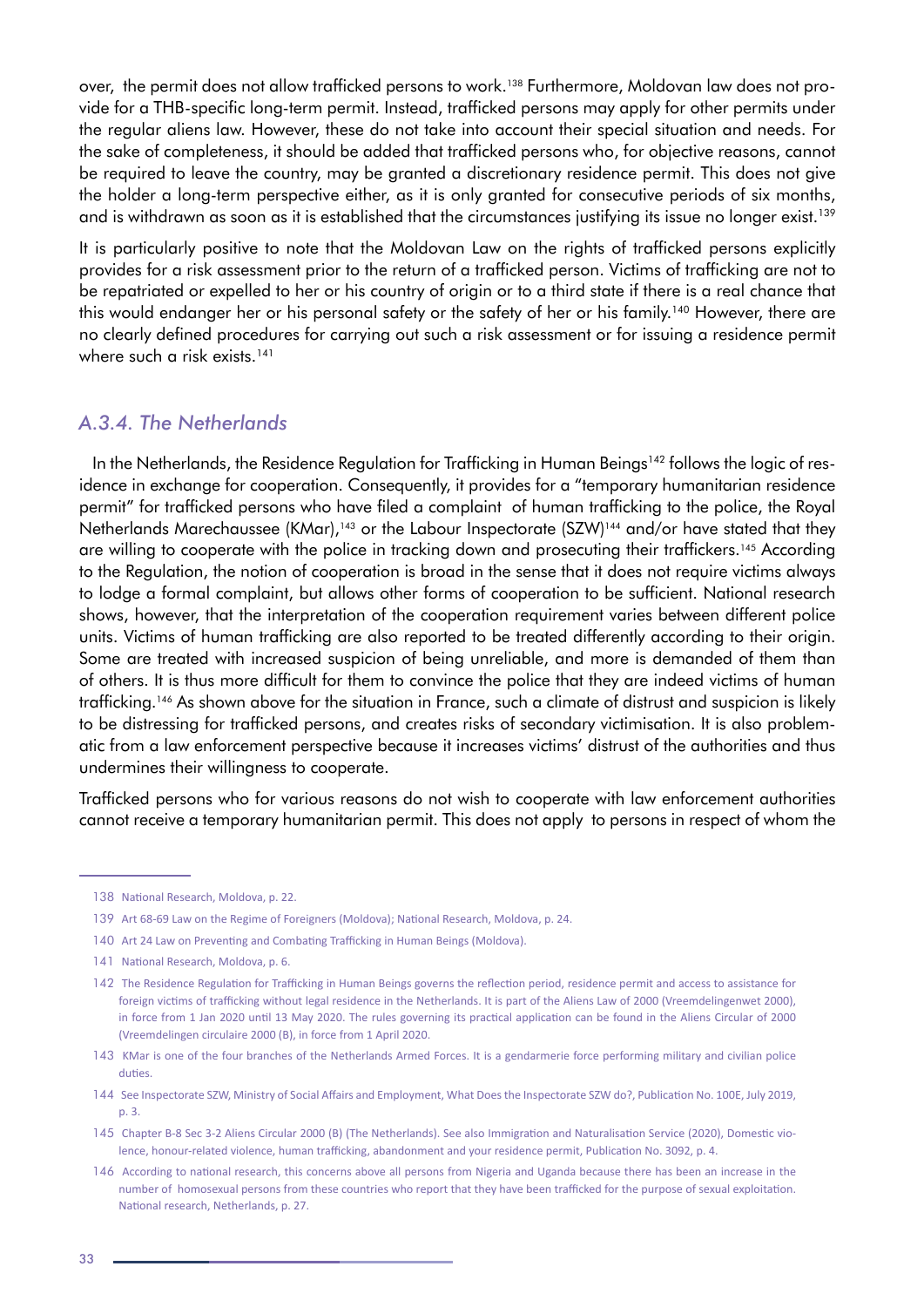authorities consider that they cannot be expected to cooperate due to exceptional circumstances. They may be granted a temporary residence permit within the so-called "Schrijnend Pad".<sup>147</sup> The personal situation of trafficking victims is therefore not taken into account from the outset. Rather, the primary concern is to ensure that victims cooperate in the prosecution of traffickers. Nevertheless, two important aspects of the personal situation of trafficked persons are taken into consideration: their safety and their state of health. To be eligible, victims of trafficking must prove that they cannot be expected to cooperate due to serious threats against them and/or due to medical or psychological constraints or due to being a minor. This has to be substantiated by declarations from the police and/or a medical practitioner.<sup>148</sup>

In practice, however, only a very limited number of victims apply for a permit without being able or willing to comply with the cooperation requirement. Between 2013 and 2017 a total number of 1046 victims of trafficking applied for temporary residence permits. Of these, only 35 applications were processed via the Schrijnend Pad.<sup>149</sup> Considering what is known about the extent to which trafficked persons face threats from their traffickers and suffer trauma and psychological problems as a result of trafficking, not only the number of applications submitted but also the percentage of residence permits issued is remarkably low. Between 2013 and 2017 only eight permits via the Schrijnend Pad were granted, 16 were rejected and 11 were discharged, mostly due to withdrawals by applicants.<sup>150</sup>

This is most likely due to the personnel involved in the assessment and decision-making processes. The Dutch Immigration and Naturalisation Service (IND) is the body responsible for issuing residence permits. But police and KMar are the sole bodies responsible for determining whether a person is a possible victim of trafficking deserving protection within the framework of the Dutch Residence Regulation regarding Trafficking in Human Beings. This is particularly problematic because the likelihood of success of the investigation and prosecution are reportedly an important factor in the identification process – and thus most probably also in the assessment of exceptional circumstances. Because of the very low figures, it remains unclear in practice how the police interpret the criteria. National research also shows that there is no standard form in use. Consequently - as holds true for the cooperation requirement - different police units do not are not consistent in taking into account the personal situation of trafficked persons. What is missing is a consistent application of criteria.<sup>151</sup> Moreover, the assessment by victim protection agencies that victims are too traumatised to participate in legal proceedings against traffickers is not always accepted.<sup>152</sup> It is in this context that the Dutch National Rapporteur on Trafficking in Human Beings has suggested implementing a multi-disciplinary screening during the reflection periods to determine whether there are legitimate reasons not to cooperate.<sup>153</sup>

Against this background, it is highly commendable that the Dutch Ministry of Justice in 2018 launched a pilot project to develop a model of multidisciplinary identification of victims of THB. Its key body, the Victim Identification Board,<sup>154</sup> was tasked with examining cases of possible victims of THB, thus making the assessment of victimhood independent of the criminal law and the investigation of irregular migra-

<sup>147</sup> Translates as "harrowing path".

<sup>148</sup> The medical information must come from a practitioner who is listed in the Register of Professionals in Individual Healthcare or the Dutch Institute of Psychologists' Register. See IND, 2020, p. 5; CoE, GRETA(2018)19 Netherlands, Government's comments, para 121.

<sup>149</sup> See Dutch National Rapporteur on Trafficking in Human Beings and Sexual Violence against Children (2018), Slachteroffermonitor mensenhandel 2013-2017, pp. 104, 111.

<sup>150</sup> See ibid, pp. 111; National Research, Netherlands, p. 23.

<sup>151</sup> This coincides with an observation of the Dutch National Rapporteur on THB as regards big differences in reporting between the different police regions, which cannot be explained by variations in the number of inhabitants. See Dutch National Rapporteur on Trafficking in Human Beings and Sexual Violence against Children (2018), Victims of human trafficking still underreported, News item, 18 Oct 2018. See also CoE, GRETA(2018)19 Netherlands, para 108-109, 118; National Research, Netherlands, pp. 25-26.

<sup>152</sup> See CoE, GRETA(2018)19 Netherlands, para 121.

<sup>153</sup> See Dutch National Rapporteur on THB (2015), Verblijfsregeling voor kwetsbaarste slachtoffers mensenhandel slechts weinig gebruikt (Residence Scheme for Most Vunerable Victims of Trafficking in Human Beings Little Used), News Item, 15 Oct 2015.

<sup>154</sup> It was composed of seven members, including a lawyer, a professor of THB and Globalisation, an anthropologist and the former Dutch National Rapporteur on THB.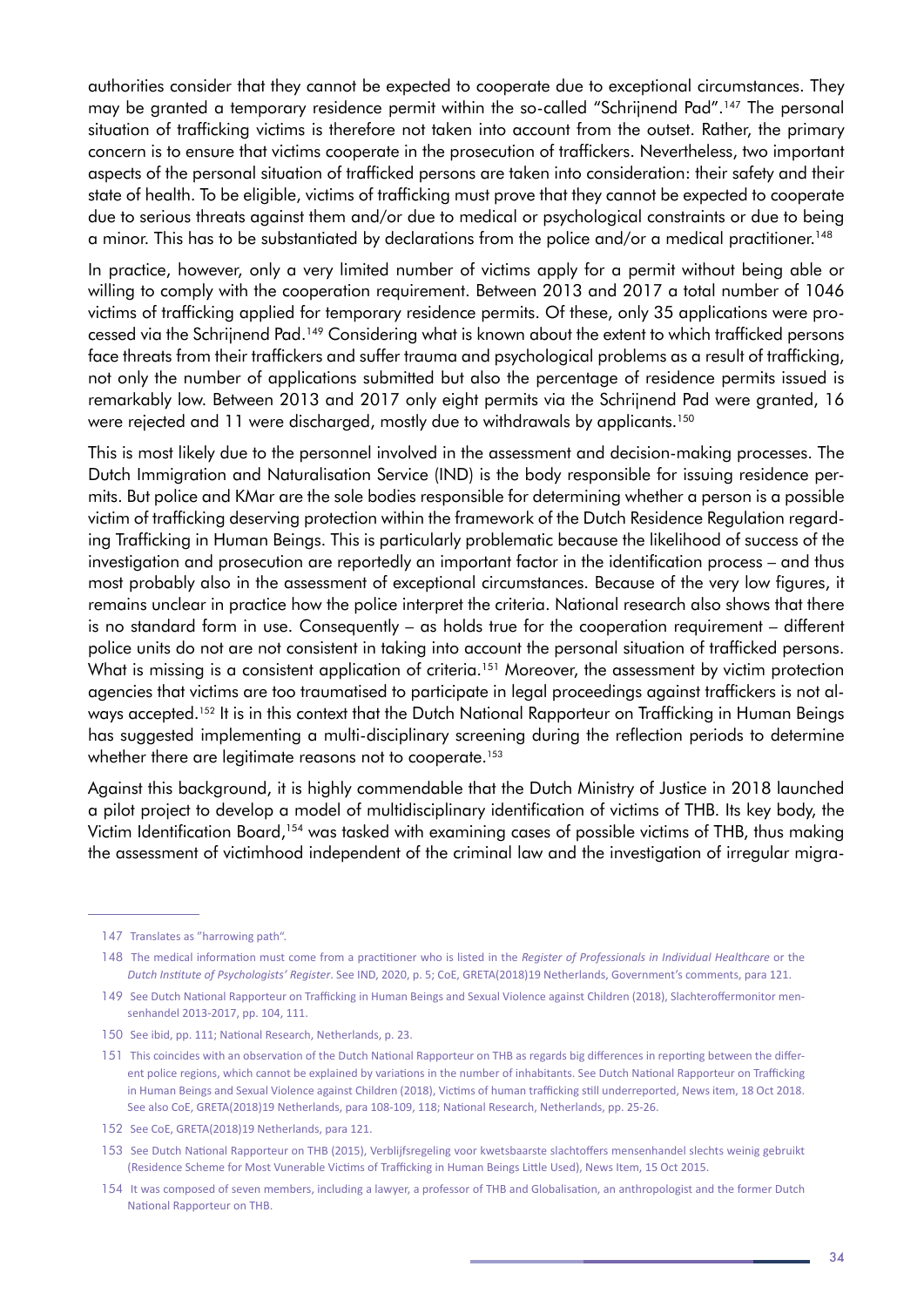tion. On request, it could issue an expert report on the plausibility of victimhood, and thereby assist in the consideration of an application for a residence permit on humanitarian grounds. However, although the pilot project was evaluated positively and GRETA expressy welcomed it, it was not continued after its expiry at the end of 2018.<sup>155</sup>

The permit in exchange for cooperation is valid for one year. Applications for renewal are dependent on the initiation of investigations or proceedings against traffickers. The permit's validity period will not be extended, or else it will be withdrawn, when the criminal investigation or proceedings are discontinued (either by definitive ruling by a judge or dismissal by the public prosecutor).<sup>156</sup> As stated above, possibilities for continued residence thus depend not only on the willingness or ability of trafficked persons to cooperate, but also on whether sufficient indications and evidence can be provided to enable the prosecution to initiate proceedings against traffickers. The permit due to exceptional circumstances lasts for one year and cannot be.<sup>157</sup>

With reagrd to the social inclusion of trafficked persons, some positive practices can be highlighted. The residence permits on both grounds give trafficked persons full access to the labour market without the need for an additional work permit. Holders are entitled to accommodation in a shelter. They have access to health insurance, social welfare, legal, medical and psychological assistance on the same footing as Dutch nationals.<sup>158</sup> And also with regard to the application procedure, the Dutch system contains some notable examples of good practice. Above all, efforts can be identified to keep bureaucratic hurdles at a low level. The statement of the victim to the police is automatically considered to be an application for a temporary residence permit. The IND must take a decision on the application within 24 hours.<sup>159</sup> In addition, victims of trafficking are not required to provide identity documents for the first application. When the permit is renewed, a passport must be presented. But indications that the victim has taken steps to obtain one also suffice.<sup>160</sup>In terms of long-term protection prospects, the Dutch residence system offers more than most of the countries studied, as it provides for THB-specific permanent residence permits. After the expiry of the temporary humanitarian residence permit and during its period of validity, trafficked persons may apply for a permanent humanitarian residence permit.<sup>161</sup> This will be granted if the perpetrator is prosecuted for THB and convicted. This is despite the fact that – as already mentioned several times – the outcome of criminal proceedings depends on far more factors than the ability and willingness of victims to cooperate. It is therefore welcome that trafficked persons who have cooperated are not held in legal uncertainty for the entire duration of prosecutions. A permanent permit will also be granted when the person has held a temporary permit for three consecutive years or more, irrespective of the result of the investigations or proceedings.<sup>162</sup> However, it must be noted that many investigations do not last that long.<sup>163</sup>

If traffickers are not convicted or proceedings are terminated before three years have elapsed, victims of trafficking may have their residence permit withdrawn. As in other countries examined, trafficked persons then may also lose access to assistance and support. As noted several times, this is contrary to the standard of unconditional assistance and the requirement of safety and protection for trafficked persons, as well as the prevention of further trafficking.<sup>164</sup> But, unlike in other countries, support is not immediately

<sup>155</sup> See CoE, GRETA(2018)19 Netherlands, para 108-109. For information (in Dutch) on the pilot and the lobbying for its continuation see https://www.comensha.nl/actualiteiten/item/evaluatie-pilot-multidisciplinaire-advisering-slachtofferschap-mensenhandel/.

<sup>156</sup> Chapter B-8 Sec 3.2 Aliens Circular 2000 (B).

<sup>157</sup> See IND, 2020, p. 5; CoE, GRETA(2018)19 Netherlands, Government's comments, para 121.

<sup>158</sup> See OHCHR et al, 2011, p. 43; National Research, Netherlands, p. 24.

<sup>159</sup> See OHCHR et al, 2011, p. 43.

<sup>160</sup> National Research, Netherlands, p. 24.

<sup>161</sup> Chapter B-9 Sec 10 and 12 Aliens Circular 2000 (B).

<sup>162</sup> They may be still on-going or may have resulted in an acquittal.

<sup>163</sup> See GRETA(2018)19 Netherlands, para 166.

<sup>164</sup> See CoE, GRETA(2018)19 Netherlands, para 121; CoE, GRETA, 2019, 8th General Report, para 106.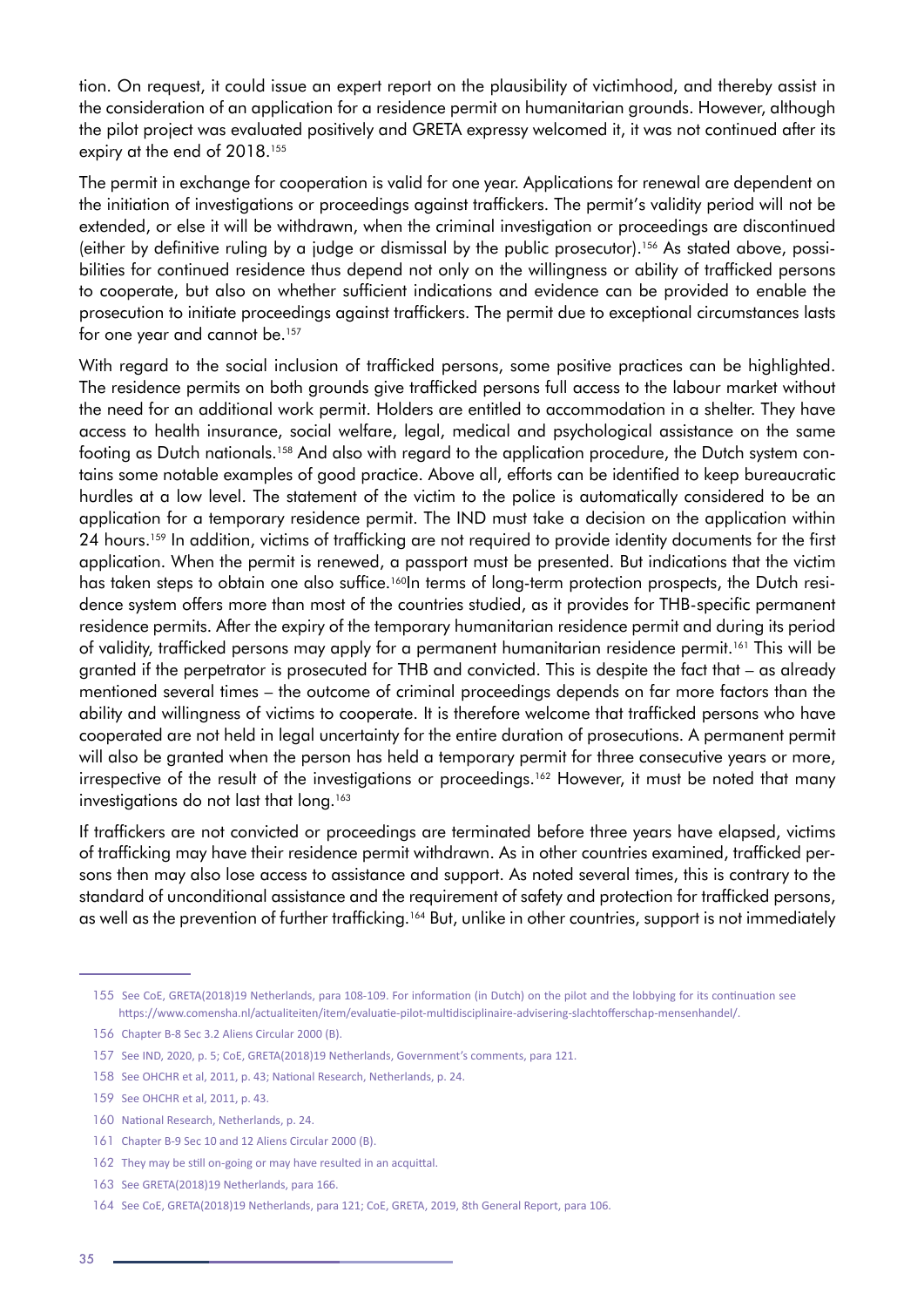withdrawn. Trafficked persons may apply for permanent residence, and shall not be deported if convincing reasons of a humanitarian nature can be established. The same holds true for trafficked persons whose permit pursuant to the Schrijnend Pad has expired after one year. They may also be eligible, if it is demonstrated that they still cannot be expected to cooperate because the threat from the traffickers remains, they still have a physical or psychological disorder, or the person is a child.<sup>165</sup> Otherwise, it must be established that the persons concerned cannot be required to leave the country due to exceptional individual reasons directly related to THB. The circumstances to be taken into account include risks upon return (such as reprisal by traffickers or prosecution for past prostitution) as, well as the prospects of social reintegration.<sup>166</sup> Here, the Dutch residence scheme for trafficked persons seems to have established - though only on application - a form of risk assessment in line with the CoE Anti-Trafficking Convention.

However, in practice not many trafficked persons apply for permanent residence. Between 2014 and 2018, only 34 per cent (185) of all trafficked persons who were granted a temporary residence permit after the reflection period (in total 548 persons) applied for a permanent permit.<sup>167</sup> This might be because trafficked persons often opt for the asylum track, rather than identifying as victims of trafficking, as the chances of being granted asylum are considered higher than the chances of obtaining a permanent residence permit.<sup>168</sup> At least as far as the chances of continued residence under the residence permit system are concerned, the figures seem to bear this out. Of the 185 applicants, only 74 (or 40 per cent) were granted a permanent residence permit.<sup>169</sup> Also, because conditions for obtaining a permanent humanitarian residence permit are generally considered to be strict, trafficked persons will frequently opt for the asylum procedure. In addition, the choice of the asylum track is not always a conscious one. In some cases, the police send trafficked persons to Ter Apel, the central agency for the reception of asylum seekers, because not being able to return to the country of origin is regarded as a request for asylum.<sup>170</sup>

#### A.3.5. Serbia

Serbia remains primarily a country of origin of victims of trafficking, and there is significant internal trafficking. Between 2013 and 2016 only 13 foreign victims of trafficking were identified. However, there is concern that, as a result of the increase in the number of migrants and refugees crossing Serbia in 2015, efforts to identify victims were reduced due to overburdening of the authorities, particularly the border police. Hence, the real scope of THB in Serbia is probably much higher than these figures suggest.<sup>171</sup> But, no victim of trafficking has yet applied for a THB-specific residence permit in Serbia since the entry into force of the current provisions in 2018. Accordingly, none has yet been granted.<sup>172</sup> One probable reason for this is that the majority of (possible) victims of trafficking do not reveal their experience of human trafficking to Serbian officials, because this would mean delaying or reversing their journey

<sup>165</sup> Chapter B-9 Sec 12 Aliens Circular 2000 (B).

<sup>166</sup> See IND, 2020, pp. 4-5; CoE, GRETA(2018)19 Netherlands, para 164-166, CoE, GRETA(2014)10 Netherlands, para 190.

<sup>167</sup> See Dutch National Rapporteur on Trafficking in Human Beings and Sexual Violence against Children (2019), Slachteroffermonitor mensenhandel 2014-2018, p. 126.

<sup>168</sup> See CoE, GRETA(2018)19 Netherlands, para 167; National Research, Netherlands, p. 23.

<sup>169</sup> In total, it was 1,648 victims who made use of the residence scheme in the period 2014-2018. See Dutch National Rapporteur on THB, 2019, p. 126.

<sup>170</sup> For a comprehensive analysis of why victims of human trafficking are making use of the asylum procedure in spite of a dedicated regulation being available to them, see Dutch Research and Documentation Centre (2020), The road(s) to legal residence in the Netherlands for victims of human trafficking.

<sup>171</sup> See CoE, GRETA(2017)37 Serbia, para 12-14.

<sup>172</sup> National Research, Serbia, p. 35, referring to the Migration Profile of the Republic of Serbia, which is adopted annually by the Government of the Republic of Serbia. In its latest report, GRETA points out that, according to the Serbian authorities, under the former Law on Foreigners, eight foreign victims of trafficking were granted residence between 2013 and 2016. See CoE, GRETA(2017)37 Serbia, para 145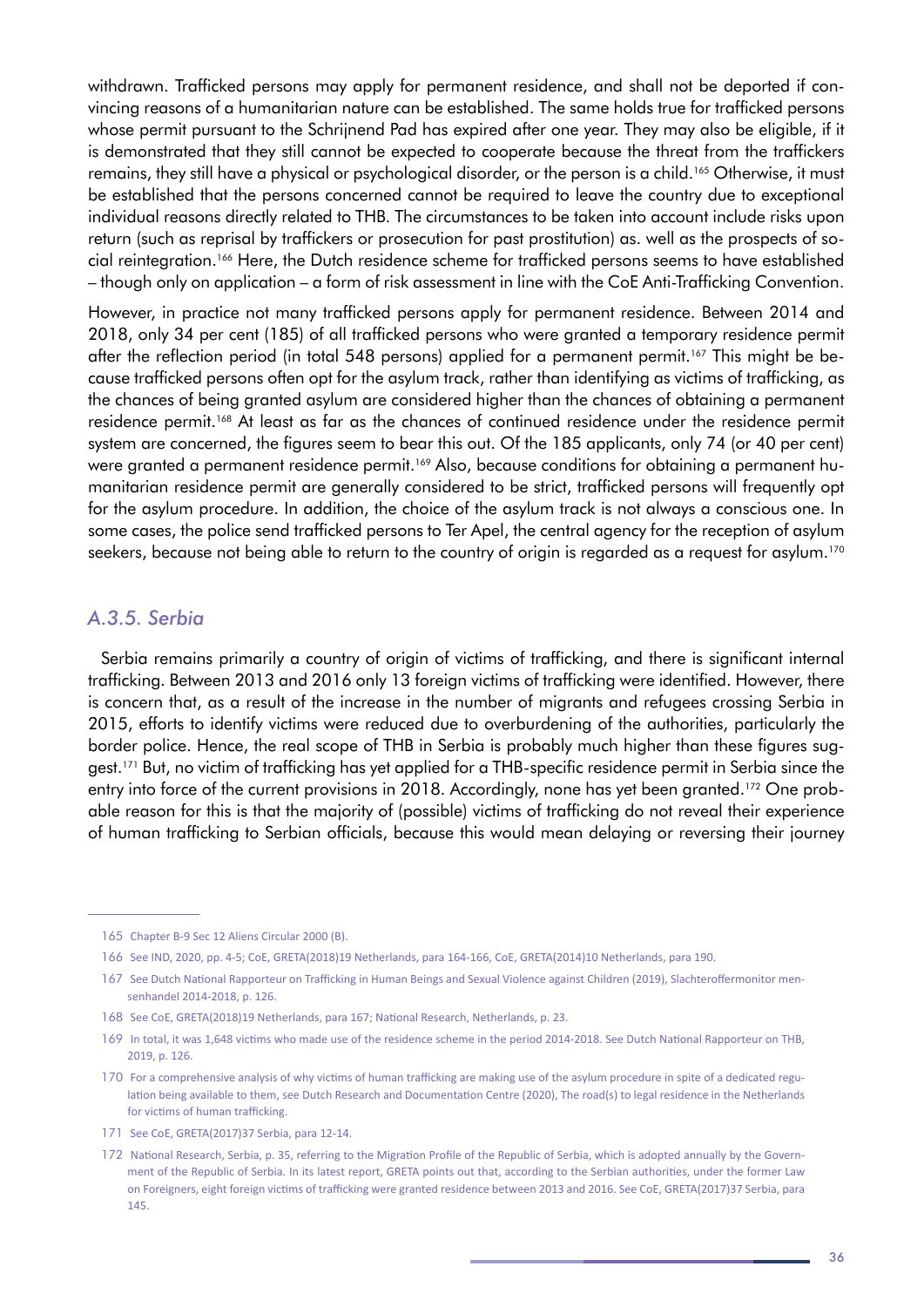towards the EU and beyond.<sup>173</sup> Especially in the case of regional trafficking within the Balkans, another reason may be that the victims themselves return to their countries of origin.

In principle though, Serbian law is in accordance with the CoE Anti-Trafficking Convention, and foresees the granting of temporary residence permits to foreign victims of trafficking, both in exchange for cooperation and on account of the victim's personal situation. Trafficked persons are to be granted a temporary residence permit because either the Centre for the Protection of Victims of Trafficking (CPTV)<sup>174</sup> deems the stay necessary for their protection, recovery and safety, or because the court, prosecutor's office or police deem the stay necessary for the victim's co-operation in the criminal proceedings. In either case, CPTV issues an expert assessment of the victimhood of the person and initiates the application procedure to the Ministry of the Interior (MoI).<sup>175</sup>

However, since no applicable regulations exist, it is not clear how, and on the basis of which criteria, CPTV makes such an assessment. Research indicates that Serbia has not issued a residence permit to any foreian victim of trafficking. It thus remains to be seen which criteria are applied in practice. In any event, the decision as to whether the criteria are met is left to CPTV.<sup>176</sup> Since its establishment in 2012, this body has been responsible for the formal identification of victims, as well as the organisation and coordination of victim protection and assistance. Other actors who come into contact with a possible victim of trafficking, are supposed to notify CPTV. Thus, the evaluation of the individual's personal situation may be disconnected from law enforcement's interest in the prosecution of traffickers.<sup>177</sup>

However, CPTV struggles with a considerable volume of referrals and cases, with limited staff and financial resources.<sup>178</sup> This insufficient capacity may hinder trafficked persons' access to residence permits.<sup>179</sup> Other factors limiting access may include difficulties in identification due to the short stay of the migrant and refugee population,<sup>180</sup> as well as cultural and linguistic barriers. Moreover, professionals providing free legal aid to foreigners in Serbia are reportedly more oriented towards the asylum procedure.<sup>181</sup>

As no residence permit seems to have been issued to trafficked persons since the entry into force of the current provisions in Serbia, there is no practical experience with the application process. In principle, police administrations are responsible for issuing residence permits to victims of trafficking. It seems problematic that the conditions for applying for and granting a residence permit on account of the victim's personal situation are not legally defined (unlike for other reasons).<sup>182</sup> Also, CPTV – by its own account – still does not use a publicly accessible and transparent standardised set of indicators for the identification of victims. Thus, both the criteria for identifying victims and the burden of proof regime applied remain unclear.<sup>183</sup> In the absence of other indications, this raises the concern that the same holds true for the assessment of the personal situation of victims of trafficking applying for residence. On the positive side, there are legally established timeframes for the identification of victims by the CPTV. The identification procedure must be initiated no later than 24 hours after a report has been made to the

<sup>173</sup> National Research, Serbia, p. 36.

<sup>174</sup> CPTV is a central government body established within the Ministry of Labour, Social and Veterans Affairs. It is responsible for the identification of victims of trafficking and ensuring their referral to assistance and protection. See CoE, GRETA(2013)19 Serbia, para 29-31.

<sup>175</sup> Art 62 Law on Foreigners, Official Gazette of the Republic of Serbia, No. 24/18, March 2018 last amended by Law on Amendments to the Law on Foreigners, Official Gazette of the Republic of Serbia, No. 31/2019.

<sup>176</sup> See CoE(2017)37 Serbia, para 150.

<sup>177</sup> See CoE, GRETA(2017)37 Serbia, para 104-105.

<sup>178</sup> In 2018 the CPTV employed four persons with an extremely heavy workload. According to the Centre, the number of reports per staff member was 47.5 and the number of cases handled 83. National Research Serbia, p. 8, fn. 20. See also CoE, GRETA(2017)37 Serbia, para 109.

<sup>179</sup> National Research, Serbia, p. 24.

<sup>180</sup> See CoE, GRETA(2017)37 Serbia, para 14.

<sup>181</sup> National Research, Serbia, p. 37.

<sup>182</sup> See Rulebook on the Conditions for Granting Temporary Residence, the Application for Granting Temporary Residence, the Appearance and Manner of Entering the Temporary Residence Sticker in a Foreign Travel Document, Official Gazette of the Republic of Serbia, No. 72/2018.

<sup>183</sup> According to an independent evaluation of the NRM in Serbia. National Research Serbia, p. 8.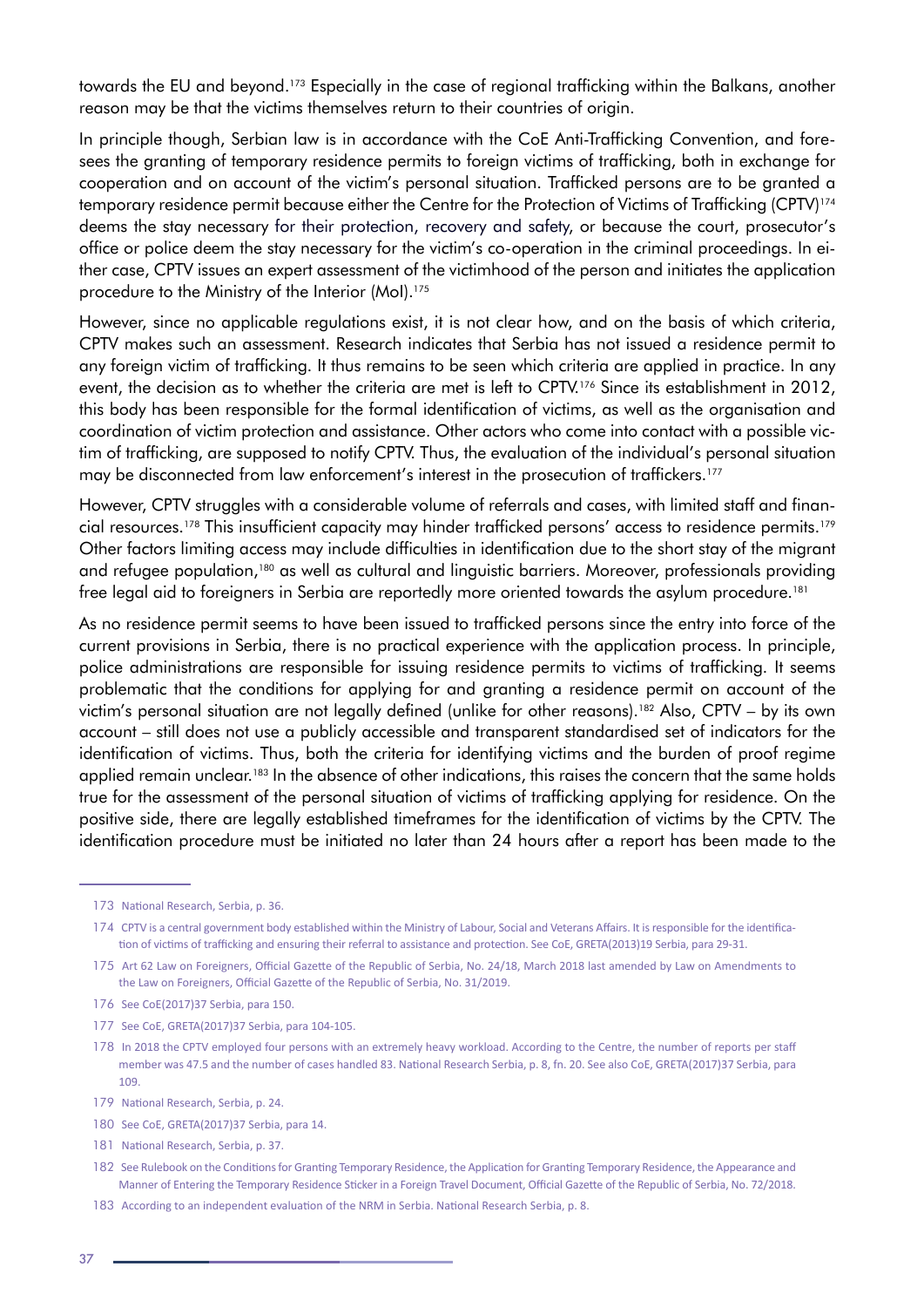CPTV. The decision on whether a person is a victim of trafficking must be taken within three months or, in complex cases, within a maximum of nine months.<sup>184</sup> No timeframes are set for the assessment of the personal situation of victims of trafficking. Moreover, the deadlines in the identification process are not always respected in practice due to the limited resources available to the CPTV.<sup>185</sup>

The residence permit for victims of trafficking is valid for up to six months in exchange for cooperation, and one year due to the personal situation of the trafficked person. It may be renewed under the same conditions and without time limit.<sup>186</sup> It gives no direct access to the labour market, but entitles trafficked persons to be granted a work permit for the duration of the residence permit.<sup>187</sup> As a recognised special category of foreigners, trafficked persons can apply for a personal work permit with the National Employment Service. This not only allows them to work, but also to access unemployment benefits.<sup>188</sup> Particularly noteworthy is a cooperation agreement between CPTV and the National Employment Agency, which gives trafficked persons priority access to employment programmes. However, the challenge remains that there are few such programmes, and they do not necessarily lead to employment.<sup>189</sup> On a positive note, it should be added that victims of trafficking are entitled to accommodation for the duration of their temporary residence permit.<sup>190</sup> What is missing, however, is a state-funded specialised shelter for male victims of trafficking. CPTV usually refers them to a state institution for elderly persons.<sup>191</sup>

In principle, (presumed) victims of trafficking in Serbia have access to services as soon as the CPTV receives indications that they have been trafficked. Access to services does not depend on the person being formally identified, nor does it depend on their cooperation.<sup>192</sup> According to the law, once identified by CPTV, victims of trafficking are considered persons in social need, and are entitled to social security, including material assistance and housing.<sup>193</sup> However, according to the national research, access to services is in practice limited due to the general lack of resources and the significant understaffing not only of CPTV, but of the social welfare system in general. In addition, in many cases victims of trafficking are reportedly not adequately informed about their rights and the services available.<sup>194</sup> Access to health care for foreign victims of human trafficking appears to be particularly problematic. Unlike Serbian nationals, they must first pay for services themselves before they can obtain a refund.<sup>195</sup>

Serbian law does not provide for a THB-specific permanent residence permit. Instead, trafficked persons – like all holders of (any kind of) temporary residence permit – will be granted access to general permanent residence after five years' continued legal residence, if they meet the general criteria (such as accommodation and secure livelihood).<sup>196</sup> In addition, one of the reasons for the withdrawal of temporary residence permits for trafficked persons in Serbia is that the proceedings against the traffickers have been discontinued. Thus, the prospects of a long-term stay seem to be rather low and – again – beyond

- 190 Art 63 Law on Foreigners (Serbia).
- 191 National Research, Serbia, p. 18.
- 192 National Research, Serbia, p. 24.

<sup>184</sup> Office for Coordination of Activities in Combating Trafficking in Human Beings, Ministry of Interior of the Republic of Serbia, Standard Operating Procedures for the Treatment of Victims of Trafficking, 2018

<sup>185</sup> National Research, Serbia, p. 8.

<sup>186</sup> Art 62 Law on Foreigners (Serbia).

<sup>187</sup> As per Art 63.5 Law on Foreigners (Serbia).

<sup>188</sup> Law on Employment of Foreigners, Official Gazette of the Republic of Serbia, Nos. 128/14 of 26 November 2014, 113/17 of 17 December 2017, 50/18 of 29 June 2018 and 31/19 of 29 April 2019. See also Rulebook on Work Permits, Official Gazette of the Republic of Serbia, Nos. 94/2015 and 9/2018.

<sup>189</sup> But only if they are available and financed. National Research, Serbia, p. 19-20.

<sup>193</sup> Law on Social Welfare, Official Gazette of the Republic of Serbia, No 24/11.

<sup>194</sup> National Research, Serbia, p. 24.

<sup>195</sup> National Research, Serbia, p. 15.

<sup>196</sup> As per Art 68, 70 Law on Foreigners (Serbia).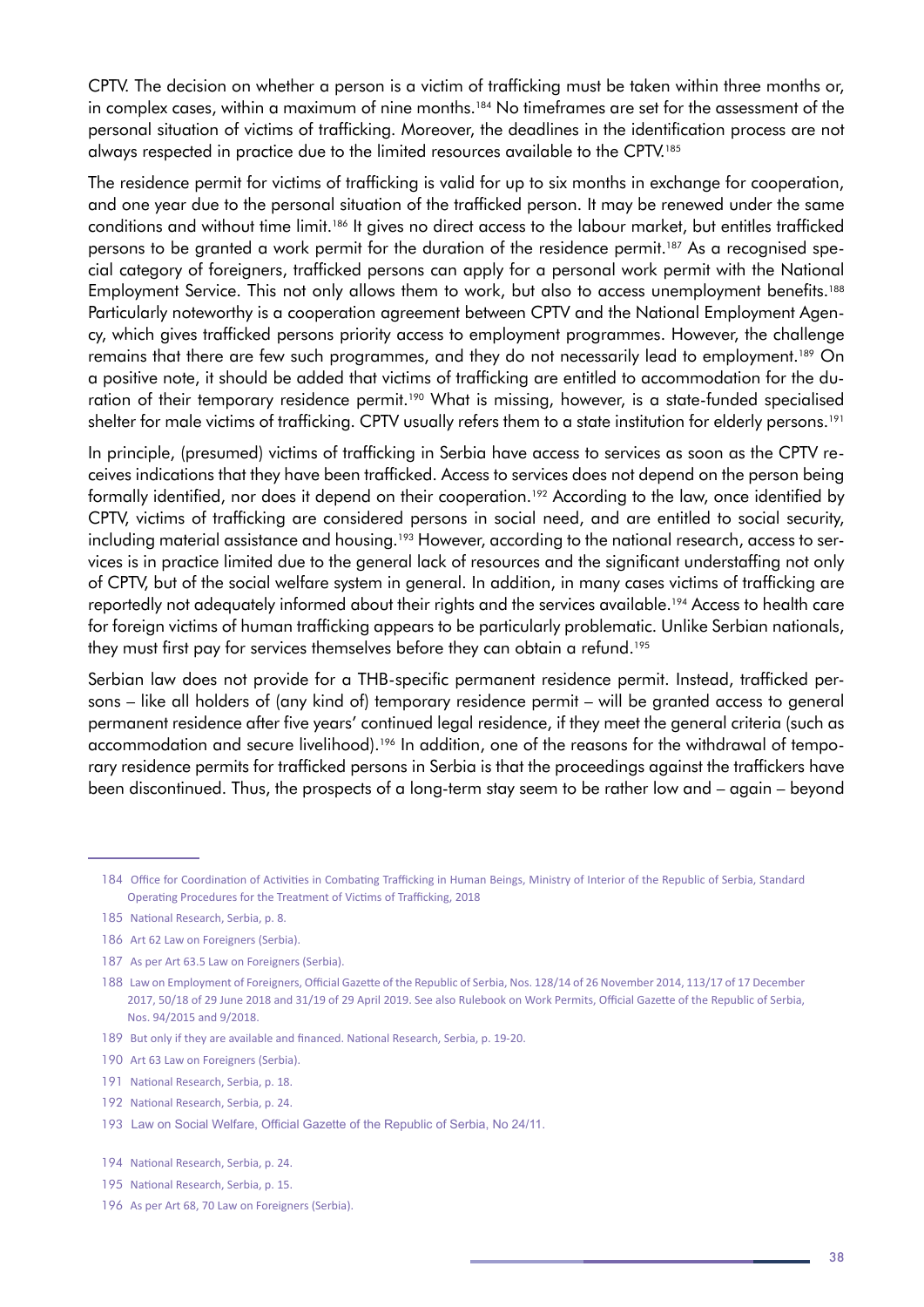the victim's control.<sup>197</sup> In principle, victims of trafficking can apply for residence permits on any of the grounds provided for in the Serbian law on aliens. In most cases, however, it will not be possible for trafficked persons to meet the general requirements. According to the national research, a humanitarian permit is the most likely option for victims of trafficking, as it does not require them to meet all of the general conditions. The permit is issued for six months up to one year and is renewable without time limit.<sup>198</sup>

#### A.3.6. Spain

In accordance with the CoE Anti-Trafficking Convention, victims of trafficking in Spain may be granted a residence permit; they may further be granted a work permit in exceptional circumstances if it is deemed necessary for their cooperation in investigations or criminal proceedings against traffickers. They may also be granted such permits in response to their personal situation.<sup>199</sup> With these permits, victims of trafficking are exempted from any administrative liability arising from their illegal stay in Spain. Even if this has no other consequences, it makes the application procedure somewhat more complicated in as much as it foresees an additional step and adds another actor to the decision-making process.<sup>200</sup>

Only upon the exemption being declared can trafficked persons apply for a residence and work authorisation. According to the law, it shall be declared by a Government Delegate on the basis of a proposal of the authority in contact with the person in the context of criminal investigations or proceedings. If the personal circumstances of the victim are to be taken into account, it shall be declared ex officio.<sup>201</sup> However, in practice a detailed report by a specialised NGO is required. This intervention plan must demonstrate the causal link between the person's vulnerability and their experience of trafficking, as well as the impact of the crime on the victim, by providing information about their safety and protection, family situation and integration process (or at least the willingness to start one).<sup>202</sup> In principle, it is highly commendable that the information of specialised victim protection organisations is taken into account. However, care should be taken to ensure that this does not become an obstacle for those victims who do not wish to be cared for by a specialised institution.

Spanish law first provides that trafficked persons be granted a provisional permit (either on the basis of collaboration or on the basis of the personal situation of the victim), which is not time-limited. Once this is granted, the person applies for a foreigner identification card, which is valid for one year and is renewed annually until a decision is made on the granting of the permanent residence and work permit.<sup>203</sup> The provisional permit allows the holder to take employment or be self-employed in any occupation, sector of activity and without territorial limitations.<sup>204</sup> Victims of trafficking also have access to government-funded labour market integration measures. These programmes are not generally aimed

<sup>197</sup> In addition, as per Art 64 of the Serbian Law on Foreigners, permits under Art 62 are to be withdrawn at any given moment if the trafficked person no longer fulfils the conditions and in particular has renewed contact to the traffickers, has ceased to cooperate or has been deceitful in cooperation.

<sup>198</sup> As per Art 61 of the Law on Foreigners (Serbia). National Research, Serbia, pp. 35, 37.

<sup>199</sup> According to Art 59.4 Organic Law 4/2000, of 11 January, on the rights and freedoms of foreigners in Spain and their social integration, reformed through the Aliens Act. 2/2009, BOE-A-2000-544; implemented by regulation through Art 141-144 Royal Decree 557/2011, approving the regulation of Organic Law 4/2000, on the rights and freedoms of foreigners in Spain and their social integration, BOE-A-2011-7703.

<sup>200</sup> See CoE, GRETA(2018)7 Spain, para 197. Already in 2013, GRETA was concerned that this poses an additional condition for the access to residence for trafficked persons and adds another layer of decision-making by a separate authority. See CoE, GRETA(2013)16 Spain, para 207.

<sup>201</sup> Art 143.1 Royal Decree (Spain). Interestingly, there is only brief mention of the possibility that the exemption can be granted based on the victim's personal circumstances, and it provides for this being done ex officio... National research, Spain, p. 44.

<sup>202</sup> It should include relevant documents, such as academic and medical certificates or reports, reports from other organisations, a social and proposed work plan, as well as information regarding the schooling of dependent children. National Research, Spain, pp. 44-45.

<sup>203</sup> Art 144 Royal Decree 557/2011 (Spain). National Research, Spain.

<sup>204</sup> As per Art 59 bis Organic Law 4/2000 (Spain).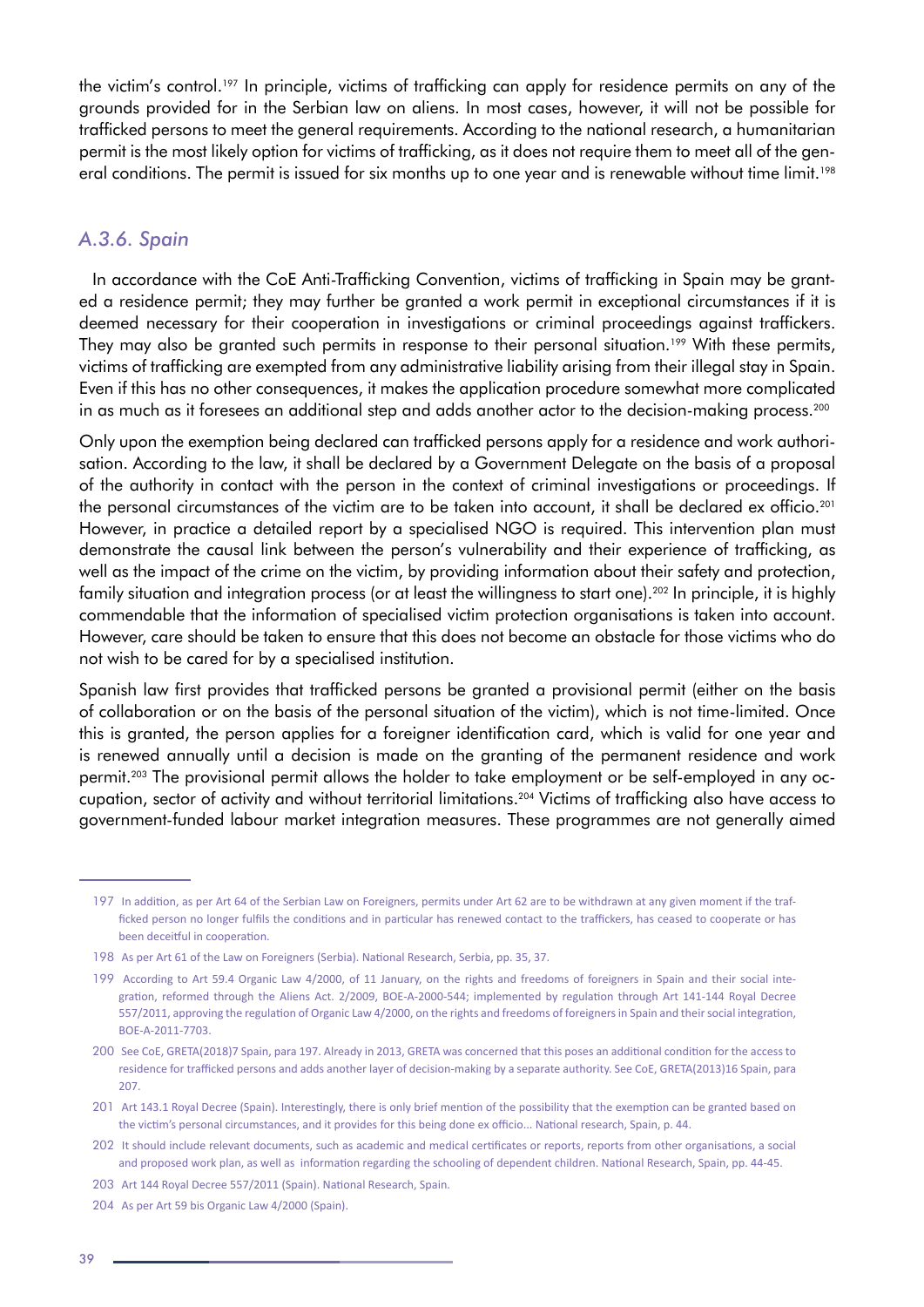specifically at the needs of trafficked persons. However, to facilitate their access, agreements between specialised organisations and employment agencies are in place. Particularly positive is one national programme that foresees bonus payments for businesses that employ victims of gender-based violence, including victims of trafficking.<sup>205</sup>

Moreover, assistance measures, including the right to suitable and safe accommodation, material assistance, psychological assistance, medical assistance, interpretation services and legal counsel are not subject to pre-conditions. State-funded specialised organisations can provide assistance to victims of THB outside the formal identification procedure, and regardless of whether the victim wishes to co-operate with the authorities.<sup>206</sup> National research shows, however, that access to the full range of services, such as public housing or material assistance, in many cases depends on having a regular administrative status, and thus on the formal identification of the victim.<sup>207</sup> It should be added that funds for assistance and support to victims of trafficking in Spain have been allocated almost exclusively to women and girls, especially those trafficked for sexual exploitation. Other types of exploitation to which women are particularly vulnerable, such as domestic service or labour exploitation in the field of cosmetics, are not addressed adequately. Moreover, there is still a great shortage of assistance projects for male victims. In the whole of Spain, there is only one shelter for male victims of trafficking, with four places. National research considers this to be clear discrimination on grounds of gender.<sup>208</sup> Moreover, Spanish law is discriminatory as regards access of trafficked persons to family reunification. Holders of other residence permits may, if they fulfil the general conditions, submit an application for family reunification after one year. This does not apply to victims of human trafficking. They must wait until they receive a permanent permit. Only then can they apply for family reunification after one year .<sup>209</sup>

Particularly noteworthy is that Spanish law has established a catalogue of rights for crime  $victims<sup>210</sup>$ beyond those recognised in the criminal sphere, so that victims and their families can receive not only a legal but also a social response. Victims of trafficking are explicitly included as a vulnerable group. These rights focus mainly on access to justice in court. The protection needs of THB victims are assessed individually so that their special protection needs can be adequately identified, correct measures taken and secondary victimisation during the pre-negotiation and judicial phase avoided. Most importantly, there are the so-called offices for the benefit of victims of crime. There, social workers and psychologists work in constant coordination with the police to protect the physical safety of the victims (e.g. being escorted by the police during court hearings). In cooperation with specialised organisations working at regional level, victims are informed about their rights, and are given access to assistance regardless of their origin, administrative situation or other circumstances.<sup>211</sup> However, lack of adequate budgetary resources in many of the Autonomous Regions (Comunidades Autónomas) may pose challenges to the proper functioning of these offices.

A highly promising practice is that the permanent permit gives victims a real long-term perspective of staying in Spain. It is valid for five years, and is automatically renewed upon request. It is no longer THB-specific and can only be withdrawn for specified reasons.<sup>212</sup> A fundamental defect however, is, is the lack of a legally binding timeframe for the processing of applications. Consequently, national research shows that provisional permits are often renewed for several years without clarifying the criteria for when and how they can become permanent permits. Indeed, one of the strongest criticisms of the otherwise more victim-centred system in Spain is the lack of legally defined criteria for the granting of

<sup>205</sup> National Research, Spain, p. 22.

<sup>206</sup> See CoE, GRETA(2018)7 Spain, para 153; National Research, Spain, p. 24.

<sup>207</sup> National Research, Spain, p. 24.

<sup>208</sup> National Research, Spain, pp. 25-26. See also CoE, GRETA(2018)7 Spain, para 114, 137.

<sup>209</sup> The same applies to applications for citizenship. National Research, Spain, pp. 42-43, 46.

<sup>210</sup> Through Act 4/2015 of 27 April 2015 on the Statute of Crime Victims.

<sup>211</sup> See CoE, GRETA(2018)7 Spain, para 154; National Research, Spain, p. 10.

<sup>212</sup> E.g. in case of the commission of serious offences. National Research, Spain, p. 45.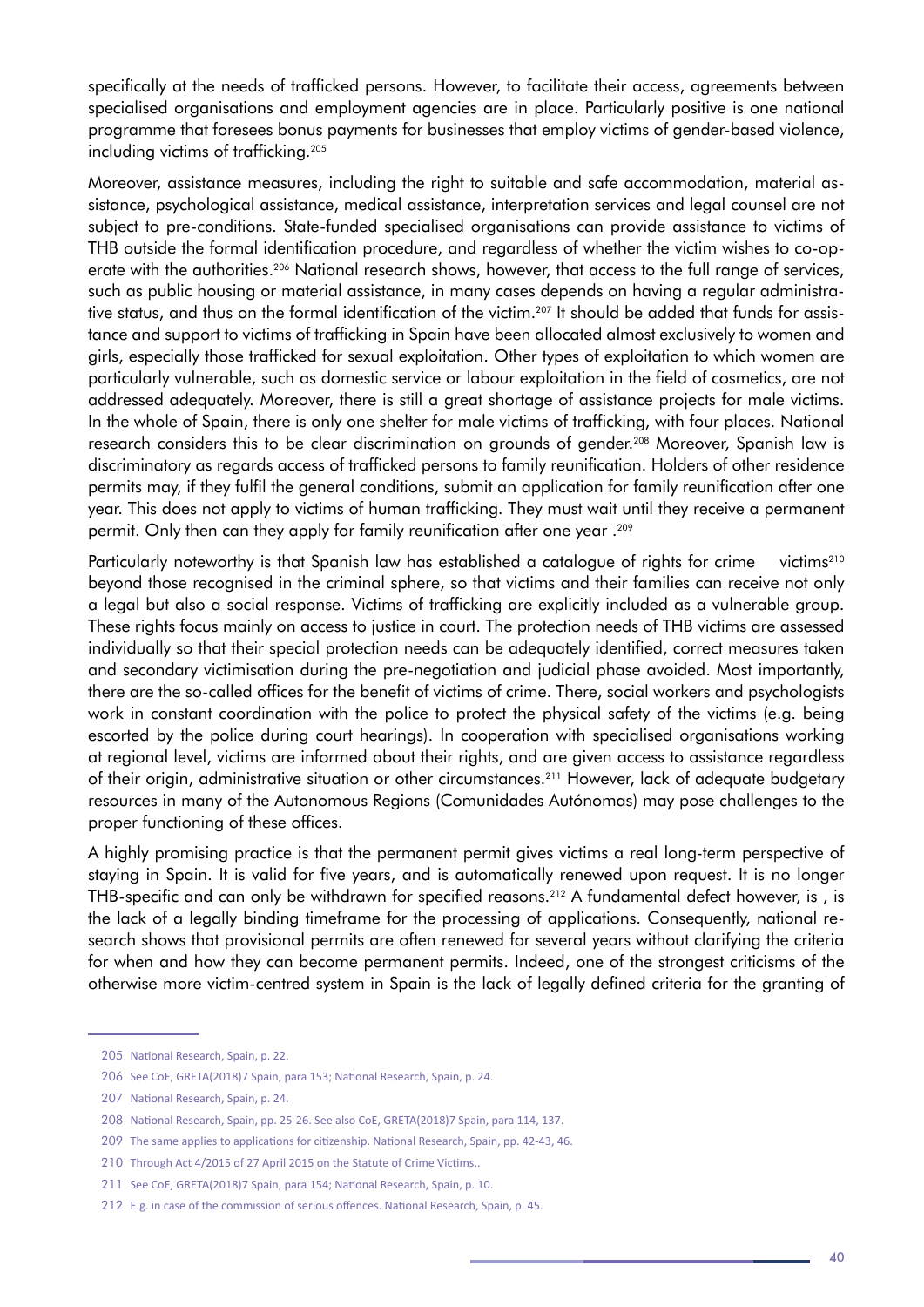permits – both in exchange for cooperation and on account of the victim's personal situation.<sup>213</sup> Under the coordination of the Spanish National Rapporteur, a working group involving the police, prosecutors and judges was set up in 2015 to develop a joint regulation on the granting of residence permits to victims of trafficking. To date, however, no such regulation has been published, and the working group is no longer active.<sup>214</sup>

When a residence permit is based on personal reasons, the competent decision-making authority is the Ministry of Labour and Social Security (State Secretariat for Immigration and Emigration).<sup>215</sup> From practical experience, it can be assumed that the competent officials understand the concept of 'personal situation' as consisting of three core elements: a situation of vulnerability, a causal relationship between the vulnerability of the person and the trafficking experience, and the breaking of contact with the trafficking network (or at least the desire to break contact).<sup>216</sup> One positive practice is that, in the decision-making process, relevant information available from organisations with accredited experience in assisting victims of trafficking is taken into account. In addition, information from police reports on the identification process, as well as from the State Secretariat for Security, which is responsible for issuing permits in exchange for cooperation,<sup>217</sup> is considered. National research shows that in some cases very demandina criteria are applied in assessing applicants' victimhood, despite the fact that laws and regulations do not require strict criteria, but rather reasonable grounds for victim identification.<sup>218</sup> This to some extent prevents residence permits being granted on the basis of the personal situation, because being formally identified as a victim by the police is a prerequisite for such application.<sup>219</sup> When assessing the personal situation of trafficked persons, great care should be taken to ensure that a law enforcement perspective does not prevail over the necessary victim protection perspective.

While in principle Spanish law provides for the possibility of initiating both procedures in parallel – for residence in exchange for cooperation and on the basis of the personal situation, in practice, the decision on the permanent residence and work authorisation is not taken until the outcome of the criminal proceedings is known, and thus depends on it.<sup>220</sup> Therefore, ensuring the cooperation of trafficked persons appears to take precedence over taking their personal situation into account. This seems to be reflected in the figures. Between 2013 and 2016, a total number of 209 victims of trafficking received a residence permit on the basis of their cooperation with the authorities. In the same period only 65 victims of trafficking obtained a residence permit on account of their personal situation. However, one positive trend is that the number of permits issued on the basis of the personal situation of victims has increased steadily over the years.<sup>221</sup>

On a highly positive note, once the proceedings against traffickers have terminated - depending on the outcome of the proceedings – trafficked persons may still apply for a permit on account of their personal situation.<sup>222</sup>

<sup>213</sup> See CoE, GRETA(2013)16 Spain para 211; CoE, GRETA(2018)7 Spain para 196, 200; National Research, Spain, p. 45.

<sup>214</sup> See CoE, GRETA(2018)7 Spain, para 200; National Research, Spain, p. 49.

<sup>215</sup> See CoE, GRETA(2018)7 Spain, para 198.

<sup>216</sup> Persons who have been trafficked for the purpose of sexual exploitation are required to be completely disconnected from the sex work environment. In practice, for these persons, even engaging in sex work independently can be problematic in terms of access to residence permits, although this is not formally established in any law or regulation. National Research, Spain, p. 43.

<sup>217</sup> See CoE, GRETA(2018)7 Spain, para 198.

<sup>218</sup> In practice, victim identification is within the competence of police units especially trained in the prevention and combating of THB, as well as the identification of, and assistance to, victims. These specialised units are responsible for both investigating the crime and identifying the victims, and in some instances they require that victims provide detailed and useful information for a possible police investigation.

<sup>219</sup> National Research, Spain, p. 45.

<sup>220</sup> National Research, Spain, p. 43-45.

<sup>221</sup> The number of residence permits granted on the basis of the victim's personal situation was four in 2013, 12 in 2014, 19 in 2015 and 30 in 2016. See CoE, GRETA(2018)7 Spain, para 200.

<sup>222</sup> National Research, Spain, p. 45.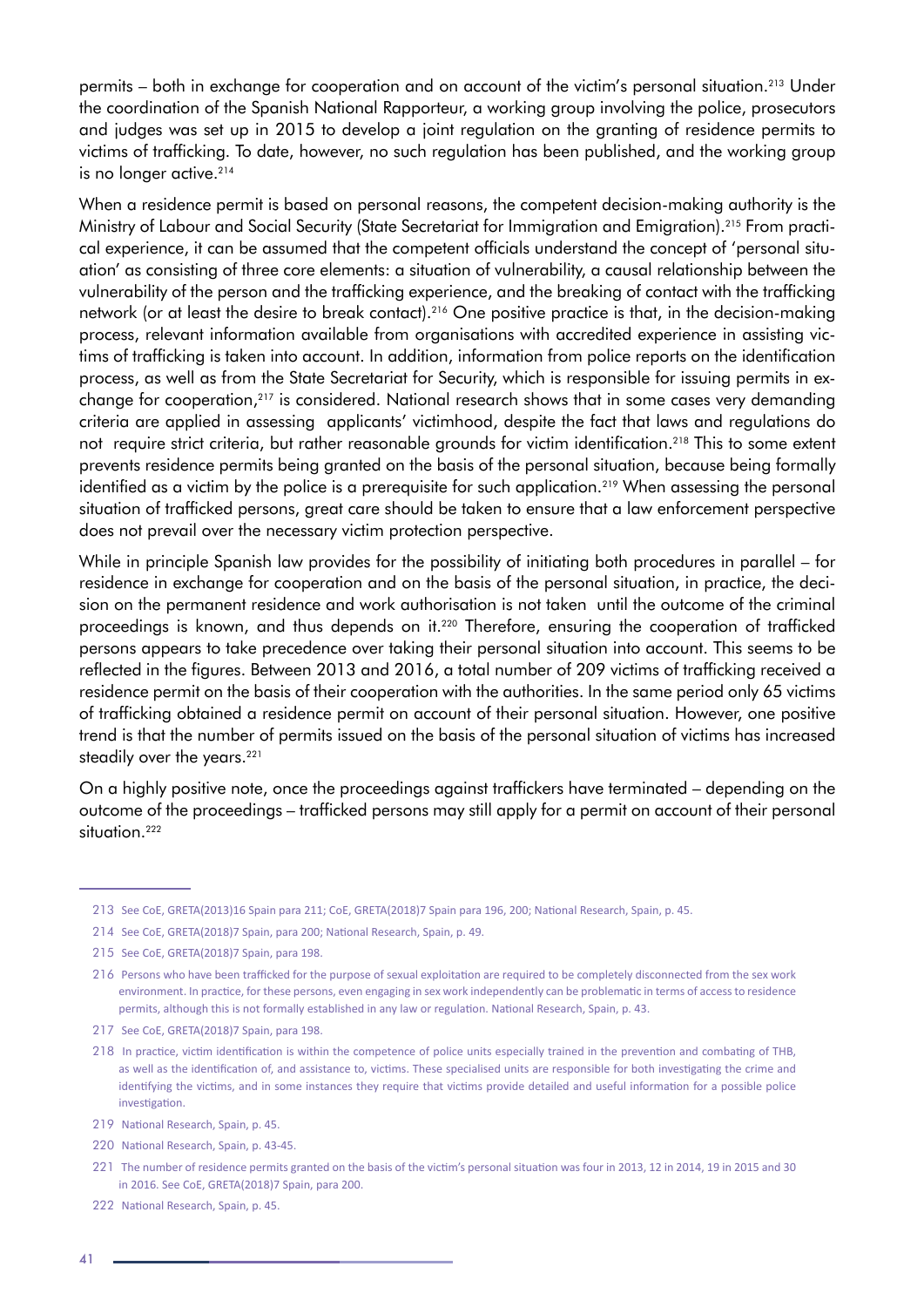As mentioned above, one of the main criticisms of the criterion of cooperation with the authorities is that the criteria are neither clearly defined nor transparent. In practice, this leaves room for arbitrariness, and creates legal uncertainty. It is highly positive that the Immigration Department of the Prosecution Service has stressed that the requirement of cooperation has a low threshold, and is satisfied by the provision of information potentially useful for the investigation or prosecution of a crime. Accordingly, while victims of human trafficking may not fraudulently provide information to the authorities, their cooperation need not be effective either in the sense that it leads to arrests and/or convictions.<sup>223</sup> However, what is demanded of victims in practice sometimes goes far beyond this. National research shows that this varies depending on the stage of proceedings. In order to be eligible for a provisional permit, trafficked persons must in practice file a complaint with the police. It is expected that this will include detailed information that is verifiable and allows authorities to open an investigation into a THB offense. On a positive note, legal proceedings against traffickers must not yet have started. Furthermore, trafficked persons are required to ensure their collaboration throughout the proceedings, and to make themselves available to respond to the requests of police, prosecutors and courts. Only when traffickers have been convicted is it certain that victims will receive a residence and work permit valid for five years. When the case is shelved, the accused acquitted or if there is a conviction of a crime other than THB, the permanent permit may be refused. Only if the acquittal is due to a lack of evidence and the victim's testimony has not been discredited, may the victim be granted a permanent permit – provided that she or he has at all times remained willing to cooperate and has met all requirements of the penal process. Thus, in practice obtaining a permanent residence permit in Spain is highly dependent on the outcome of proceedings against traffickers. But national research also shows that for the 18 months at the time of writing, a highly promising practice of the State Secretariat for Security could be observed: victims of trafficking have been granted permanent permits on the basis of the evidence they have given in court, without having to wait for a verdict.<sup>224</sup>

Regarding the application procedure for a residence and work authorisation, trafficked persons should enclose a copy of their passport or travel permit with their application. But an exception can be made where the production of these documents endangers the victim. Furthermore, the passport may be replaced by a valid registration card, which in principle can be obtained with relative ease from local authorities. However, in practice, trafficked persons may face problems in accessing such documents due to different practices and requirements at the regional level.<sup>225</sup>

In the event of a refusal of the permanent residence and work permits in exceptional circumstances on both grounds, trafficked persons have two further possibilities to apply for a residence permit under the regular Spanish aliens law. They may apply for a residence and work permit due to 'arraigo social', i.e. social roots. In order to be eligible they have to prove that they have resided in Spain (legally or illegally) for three years or more. It is particularly onerous that they must also substantiate some level of integration and show an employment contract. The permit is issued for one year. After that, and provided that they meet all the general conditions, including a minimum income, they can apply for another one-year permit and enter the regular residence regime. Once the permit expires, they can then apply for a two-year permit and thereafter for an uninterrupted legal residence of five years. The residence permit is automatically extended (upon application), can only be withdrawn under very exceptional circumstances, and thus gives the person concerned security of residence in Spain. Once the long-term residence permit is granted, the holder is eligible to reside indefinitely in Spain.<sup>226</sup>

National research suggests that, as a last resort, trafficked persons may also apply for an exceptional

<sup>223</sup> See GRETA(2018) 7 Spain, para 198.

<sup>224</sup> National Research, Spain, p. 47-50

<sup>225</sup> See CoE, GRETA(2018)7 Spain, para 201: National Research, Spain, p. 40.

<sup>226</sup> Also, they must not have a criminal record from the previous five years. To prove their integration into Spanish society they have to prove that they have family ties in Spain, or can produce a report attesting to their integration issued by the Autonomous Community in which they reside. The employment contract must be signed and for at least a year when they apply for the permit. As per Art 124.2 Royal Decree 557/2011 (Spain). National Research, Spain, pp. 45, 48.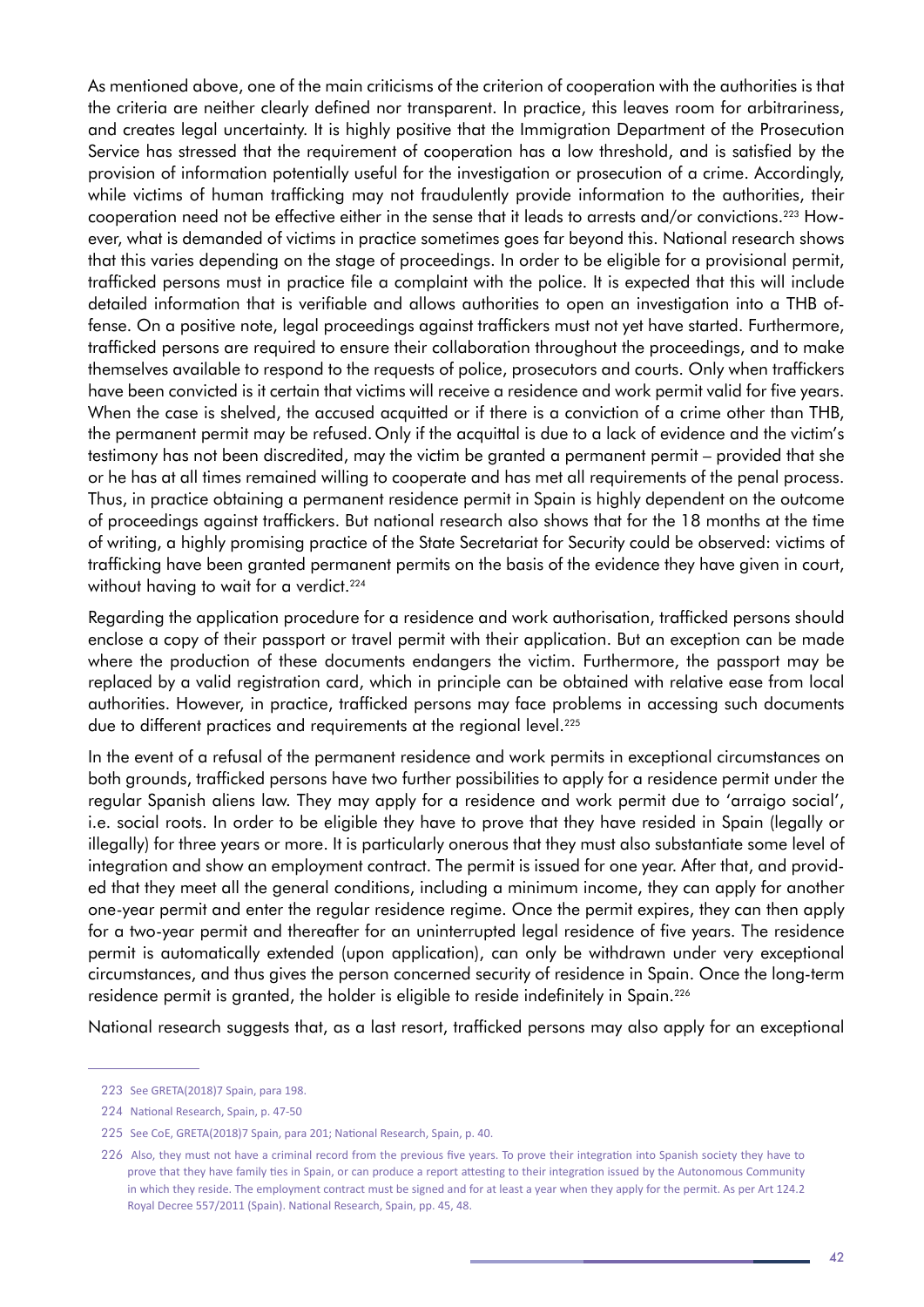residence and work permit due to circumstances of an economic, social or employment nature. To be eligible, the person must not have any other permit available, and be in a highly vulnerable position. The decision to grant such a permit is at the discretion of the competent authority. The permit is not renewable, but – like the permit due to social roots – opens the way to the regular residence regime and, after five years of residing legally in Spain, the holder gains the right to reside indefinitely in Spain.<sup>227</sup>

## **A.4. Conclusion**

In order to provide victims of trafficking with an accessible durable solution in terms of their rights, safety and dignity through the implementation of the provisions on residence permits, it is necessary for some States to change their general approach, to move away from the migration control and criminal law approach still prevalent in most of the countries studied. Treating trafficked persons as mere elements of criminal proceedings against traffickers ignores their rights as victims of crime. In line with a victim-centred approach, the focus must be on putting the needs, problems and fears of victims at the centre, finding a new balance between their needs and the interests of law enforcement. Efforts must be intensified to recognise trafficked persons as victims of crime and bearers of certain human rights. This is crucial not only with regard to the human rights of victims of trafficking, but may also increase the likelihood of successful prosecutions.

To ensure that this necessary change can take place, it is of the utmost importance that – and this cannot be stressed enough – States be able to, and do indeed, grant victims of trafficking residence on the basis of their personal situation. This must include the explicit objective of social inclusion of trafficked persons, in particular the right to work, to family reunification and to health and social care on the same basis as for other permanent residents and nationals. And, as discussed in the following chapters, States must guarantee trafficked persons access to international protection. Under the residence permit system, they must make use of the possibility of granting residence on the basis of their personal situation as provided by the CoE Anti-Trafficking Convention, and take into account their recovery, safety, state of health, family situation as well as other relevant factors and circumstances; not least because it has become apparent that where residence is made dependent on the cooperation of trafficked persons, their access to protection, assistance and justice also depends on it.

In order to make access to residence permits truly independent of the ability or willingness of trafficked persons to cooperate, this option must be available to them from the beginning. Currently, applications for residence on the basis of the victim's personal situation are not entirely disconnected from the prospects of the investigation and prosecution of traffickers. However, from a human rights-based perspective, they should be detached from legal proceedings against traffickers. It is neither in the spirit, nor within the letter, of the law to allow victims of trafficking to apply for residence on the basis of their personal situation only after unsuccessful proceedings against traffickers. From a victim protection perspective, it is admittedly preferable to grant a right of residence to victims of trafficking at least when legitimate reasons prevent them cooperating. Cooperation is then at least not a mandatory requirement. However, this should not hide the fact that the primary concern then remains to ensure that victims cooperate in the prosecution of traffickers, and in that case the rights of victims of trafficking are ignored. It must be reiterated that, in line with a human rights-based approach, States are obliged to provide legal alternatives for the return of victims of trafficking if their health, their safety or that of their families is at risk.<sup>228</sup> This includes the obligation to ensure access to asylum and complementary forms of protection for victims of trafficking. A risk assessment must be carried out before any repatriation of trafficked persons, in order to comply with the obligation of non-refoulement.

<sup>227</sup> Additional Provision 1.4 Royal Decree 557/2011 (Spain). National Research, Spain, p. 46.

<sup>228</sup> See next chapter B.1.3 on cases where an individual; medical condition may be exacerbated by the expulsion to the point of resulting in such severe suffering that it reaches the threshold established under Article 3 of the ECHR.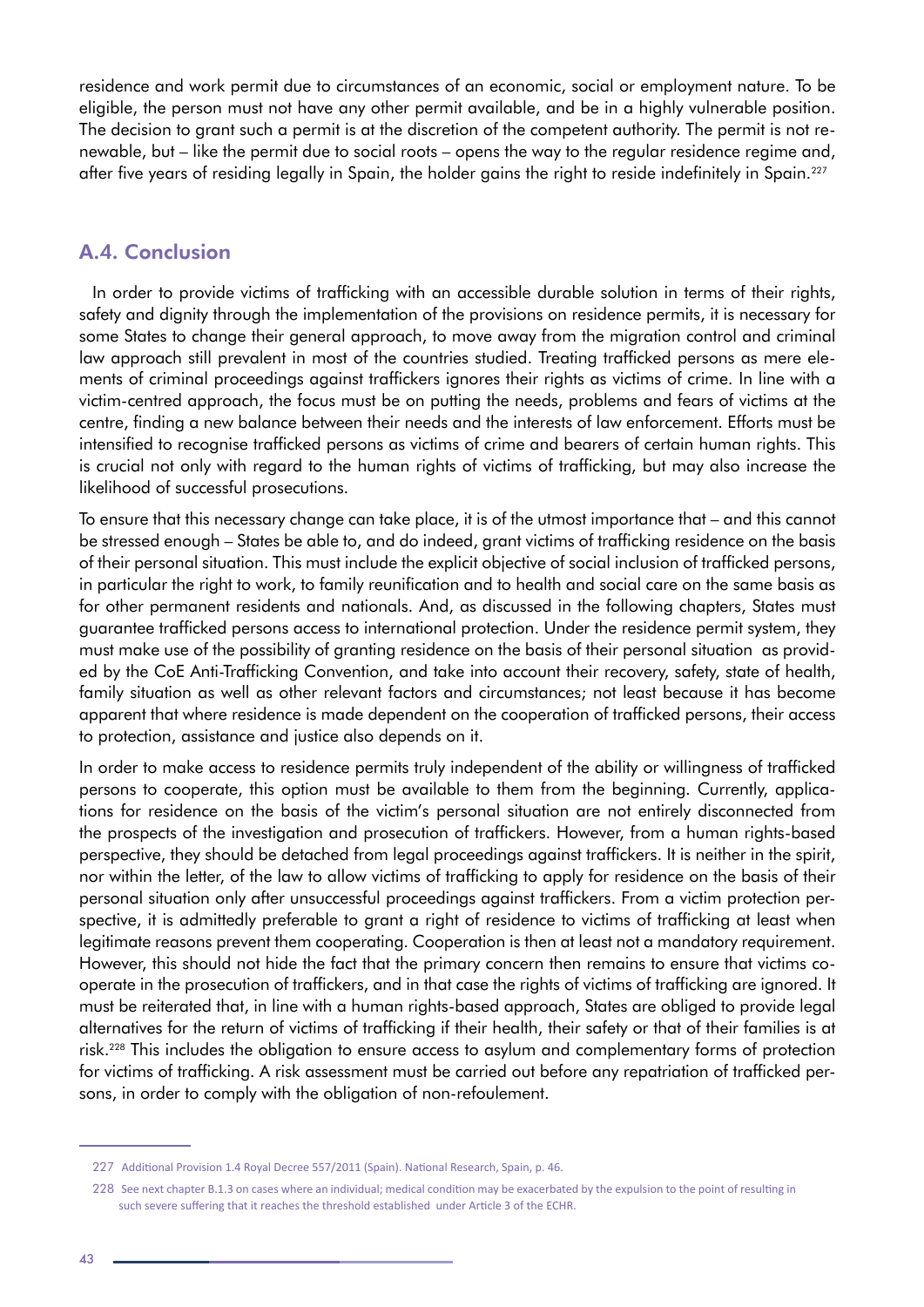In line with the CoE Anti-Trafficking Convention, no distinction should be made according to the type of exploitation of which a person has been the victim. For the granting of residence on account of the victim's personal situation to happen in a consistent and transparent manner, defined criteria are needed. As a minimum, competent authorities should use appropriate and standardised sets of indicators when assessing the personal situation of trafficked persons. However, the personal situations of trafficking victims are highly individual and complex. Therefore, it seems all the more appropriate to continue the practice already partly used in some of the countries studied, and to have the personal situation of trafficked persons assessed by independent multidisciplinary expert commissions. This would also have the welcome effect that victims of human trafficking could actually be granted residence truly independent of the criminal justice system and the investigation of irregular migration.

It is clear that strong involvement of the police can stand in the way of granting residence to victims of trafficking on account of their personal situation. While in many cases, law enforcement officers can provide important information, great care should be taken to ensure that a law enforcement perspective does not prevail. Were it to do so, this would make the assessment of the personal situation of victims dependent on their cooperation. Rather, a victim-protection perspective must be the primary consideration when assessing the personal situation of trafficked persons. To this end, it is necessary to take due account of the expertise of specialised organisations with experience in providing assistance to victims of trafficking. Good communication between the competent authorities and organisations working with trafficked persons is essential. Due consideration should be given to the assessment of specialised victim-protection organisations in relation to the personal situation of trafficked persons, as well as to possible factors that may hinder cooperation of trafficked persons in proceedings against traffickers. Their expertise should be formally recognised in the application procedures for residence permits. At the same time, care should be taken to ensure that this does not become an obstacle for those victims who do not wish to be supported by a specialised institution.

In States where a migration control and criminal law approach is still prevalent, residence is granted solely in exchange for cooperation. This creates pressure on trafficked persons, that is directly contrary to their needs, problems and fears. It also excludes the many trafficked persons who for various reasons cannot or do not wish to cooperate in the investigation and/or prosecution of their traffickers. As has been well demonstrated, making residence exclusively dependent on the cooperation of trafficked persons, is not consistent with a human rights-based and victim-centred approach, not least because – and this cannot be over-emphasised – it also makes access to assistance and support dependent on the cooperation of trafficked persons. In so doing, it erodes the standard of unconditional assistance, and contradicts the duty to ensure the safety of, and protection for, trafficked persons, as well as the prevention of further harm. That being said, the question remains what level of cooperation is required from victims of trafficking and what is offered to them in return.

In most of the countries studied, the broad concept of cooperation in the CoE Anti-Trafficking Convention is interpreted restrictively in practice. Generally, trafficked persons must file a formal complaint with the police and testify in court in order to be eligible for a residence permit. It is generally required that the information given is verifiable and useful for the initiation of criminal proceedings against traffickers. Many victims will want to see their traffickers prosecuted. However, many of them do not have detailed information about their traffickers. Furthermore, in order for trafficked persons to be granted residence in exchange for cooperation, some things are required, over which they actually have no influence. In some countries, their contribution to criminal proceedings against their traffickers must also be considered necessary. Partly, residence permits are only granted if a THB offence – and not other related offences - also becomes the object of investigation and prosecution. This is despite the fact that the qualification of crimes by the public prosecutor's office and the de facto possibility of initiating criminal proceedings against traffickers is linked to criteria that are beyond the control of the victims and disconnected from their cooperation. It takes no account of the legitimate interest of trafficked persons in legal proceedings, including civil action against their traffickers, being pursued.

As a result, not only the many victims of trafficking who for various reasons cannot or do not wish to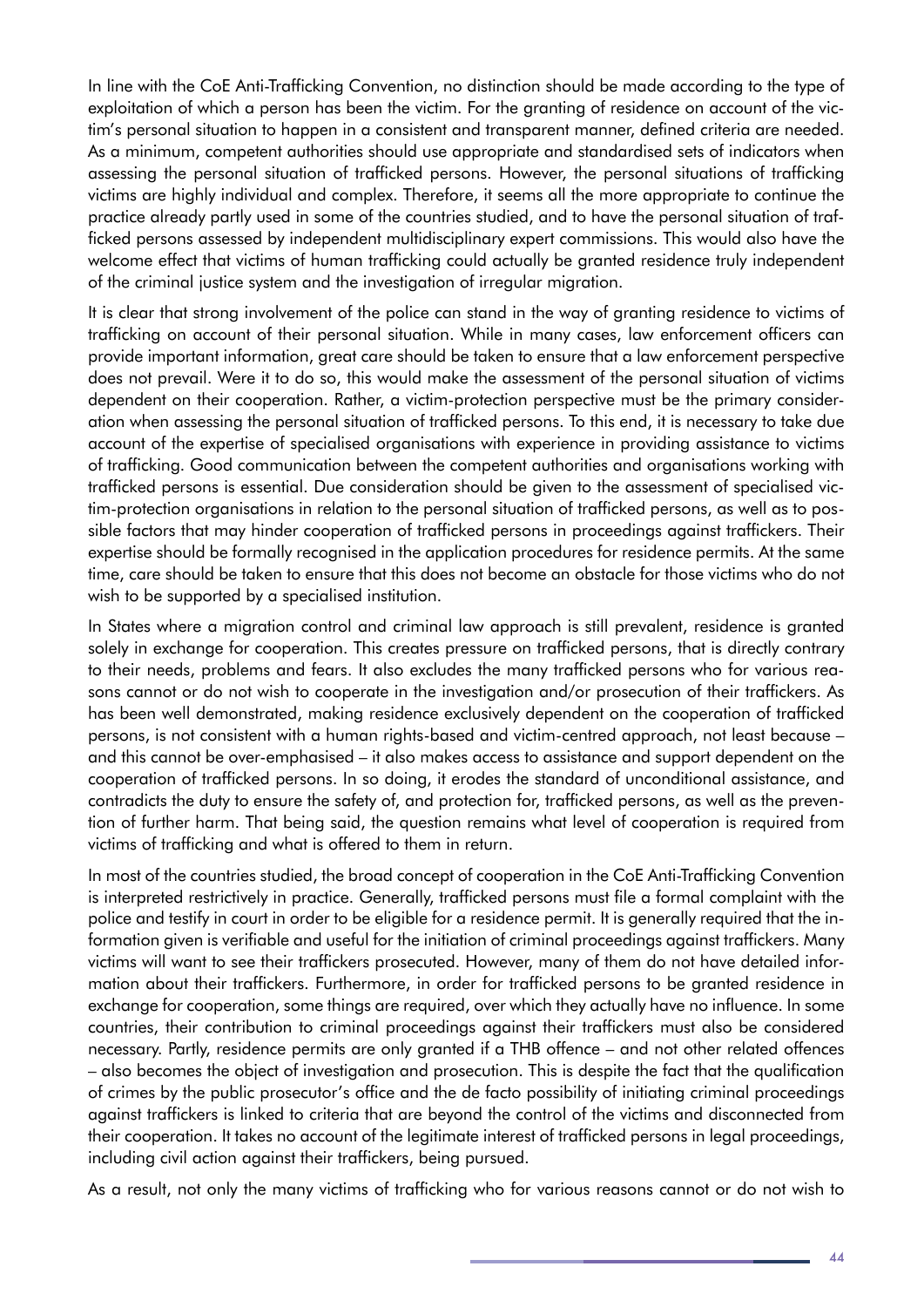cooperate with the authorities are in effect excluded from access to residence permits. Even those who do cooperate may also be excluded from access to residence for reasons beyond their control. While it may seem justified to require victims to provide information to show that they are victims of trafficking, as many rights are attached to this, it is not necessarily an indication of lack of victimhood if a trafficked person cannot provide sufficient information from the perspective of law enforcement. Nor do victims of trafficking have power over whether or not criminal proceedings can be brought against traffickers. Victims who have provided specific information and verifiable data should not be harmed if their cooperation is ineffective for reasons beyond their control. In any case, the threshold of cooperation required of them should be low, and include providing information only potentially useful for the investigation or prosecution of a crime. While it is clear that victims of human trafficking should not be dishonest in the provision of information to the authorities, their cooperation should not have to produce tangible results. A report that they have been victims of human trafficking should be sufficient. In any case, their access to legal residence should not depend on whether the public prosecutor initiates proceedings for THB or other related crimes, or no proceedings at all.

In order for the granting of residence in exchange for cooperation to take place in a consistent and transparent manner, defined criteria are much needed. Currently, the level of cooperation required from victims of trafficking varies greatly. This leaves room for arbitrariness, and creates legal uncertainty for trafficked persons. Furthermore, it was found that victims of trafficking are sometimes confronted with distrust and suspicion on the part of the authorities. This may be due to the fact that the same authorities are partly responsible for combating irregular migration. However, this is unacceptable from a victim-centred perspective and because of the high risks of secondary victimisation. Furthermore, it is problematic from a law enforcement perspective, because it increases victims' distrust of the authorities and thus undermines their willingness to cooperate. Instead, trafficked persons and possibly also their families should be offered comprehensive witness protection measures, explicitly designed for their highly vulnerable situation and special needs.

In all the countries studied, residence permits are initially granted for a limited period. Access to longterm residence permits for trafficked persons is highly dependent on legal proceedings against their traffickers. In many cases, victims of trafficking are granted residence only for as long as legal proceedings against traffickers are on-going. The residence of trafficked persons is therefore not renewed once legal proceedings have been terminated, irrespective of their outcome. This cannot be considered a sufficient incentive for trafficked persons to cooperate. Their legal right to protection is ignored; in many cases, they risk their own and their family's safety when testifying against their traffickers. They should therefore be protected from possible reprisals. This includes the right to a residence permit that allows them to remain in the country after the proceedings against the traffickers have been concluded. It includes also the granting of international protection if return would expose them to a real risk of serious harm (as discussed in the next chapters). Moreover, and contrary to current practice in all countries examined, it also makes it necessary to facilitate preferential and swift procedures for family reunification.

In some countries, trafficked persons are offered a long-term perspective to stay in the country only after their traffickers have been convicted. However, the outcome of prosecutions is beyond the control of the victims. The possibility to remain in the destination country should not depend on whether sufficient indications and evidence can be presented to enable successful prosecutions. In line with a victim-centred approach, a lack of evidence, or mistakes made by the investigating or prosecuting authorities, should not make it impossible for victims to obtain a long-term residence permit. At the very least, victims of trafficking should not be held in legal uncertainty for the entire duration of legal proceedings against traffickers. When trafficked persons are kept in an uncertain position for extended periods, it makes their social inclusion difficult. It also impedes their access to stable housing and the labour market. Therefore, legally established timeframes for the processing of trafficked persons' applications for residence are much needed. Furthermore, temporary residence permits should not be renewed for several years without even clarifying the criteria for when and how they can become permanent.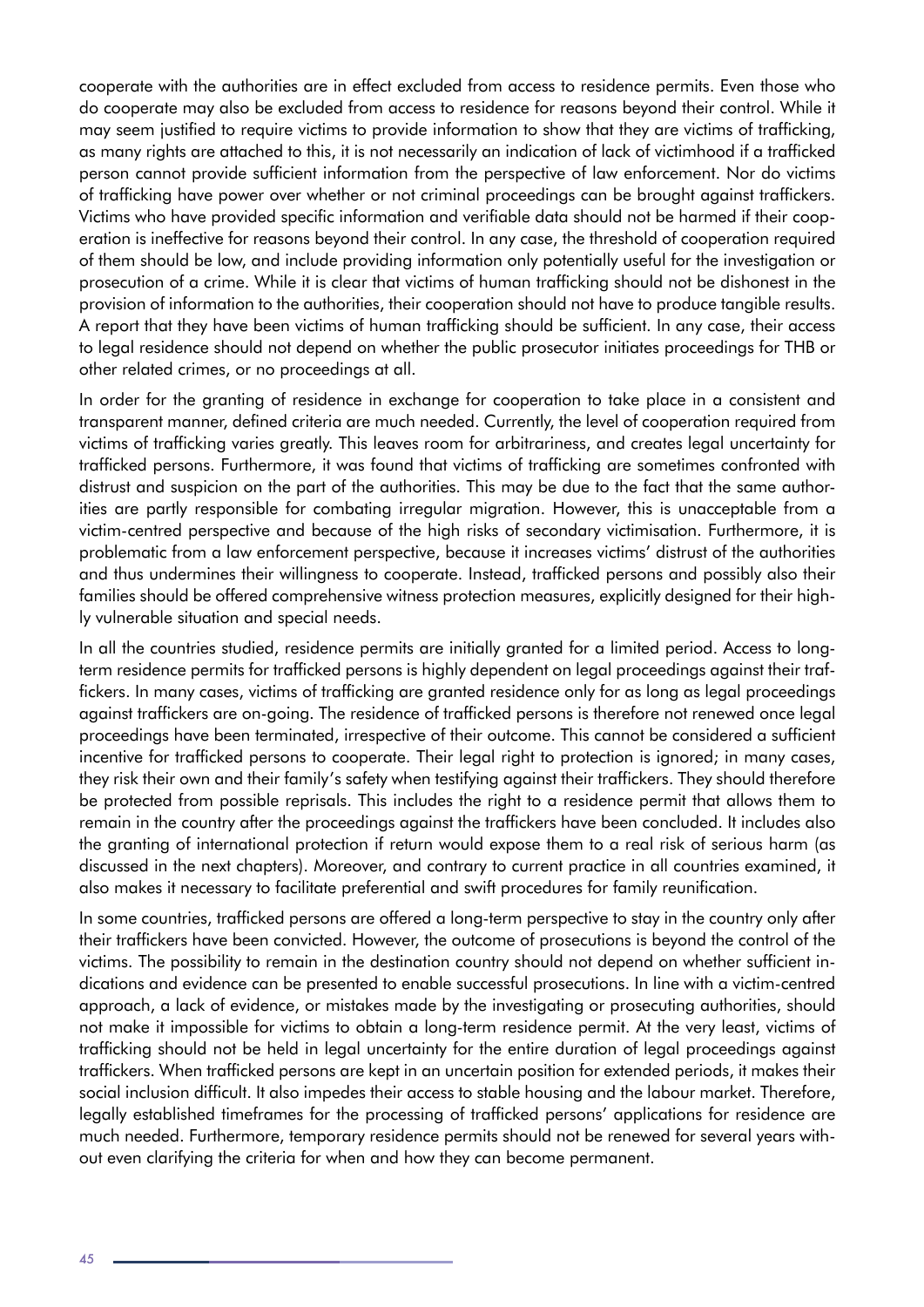In many of the countries studied, trafficked persons can apply for a permanent residence permit within the framework of the regular law on aliens. For some, this may be a viable option. However, most trafficked persons are actually excluded from these permits. This is because the requirements to obtain such permits are usually very onerous, and do not take into account the specific situation and needs of victims of trafficking. For non-THB specific residence permits to become a realistic option for more victims of trafficking, they would have to be exempted from general conditions, such as minimum income, at least for the initial application. In any case, it seems unjustifiable that the right of residence, even if victims of trafficking meet the general conditions, should in some cases be made additionally dependent on proceedings against traffickers.

In most countries, victims of trafficking can also apply for residence permits on humanitarian and social grounds. In some cases, these can serve as a last resort to regularise the legal status of the most vulnerable. But such permits are usually not offered to trafficked persons when they have to decide whether to cooperate or not. For many other reasons, discussed in detail above, they cannot be seen as a substitute for taking into account the personal situation of trafficking victims from the outset. Nor are they a substitute for a complete and competent risk assessment, which must in any case be carried out before anyone is returned to their home country.

A human rights-based approach requires that victims of trafficking be offered a genuine prospect of being granted long-term residence at an early stage. They should be enabled to (re)build a stable, secure and independent life. To this end, it will in many cases be necessary to grant them access to permanent residence on account of their personal situation, irrespective of criminal proceedings against traffickers. At present, this seems to be best assured by giving victims of trafficking access to a permanent residence permit specifically designed for them. In this way, the focus can be placed on the recovery, safety, health and family situation of the persons concerned.

# **B. INTERNATIONAL PROTECTION:**

# A POTENTIAL DURABLE SOLUTION FOR TRAFFICKED PERSONS

This chapter discusses international and European standards to guarantee access to international protection and protection from refoulment for victims of trafficking and persons at risk of being trafficked. It draws upon anti-trafficking, asylum and human rights law. It adopts a human rights-based approach that places victims' rights at the centre, and examines how to apply these various protection regimes in a holistic and integrated manner. The rationale is ensuring that these legislative frameworks operate in a coherent and synergic way to maximise the protection of the rights of the individual concerned.

Refugees, asylum seekers and migrants may fall victim to trafficking like any other person. Trafficked persons may have escaped their own country because of their trafficking or fear of being trafficked and may seek international protection. Moreover, people may become refugees or asylum seekers precisely because they have been trafficked to another country.

Where victims of trafficking satisfy the requirements to qualify as a refugee under the 1951 Refugee Convention, this can provide them with an appropriate durable solution. In other instances, where they do not satisfy the criteria but would risk ill-treatment if returned, the non-refoulment obligation enshrined in international and European law provides an additional justification for requiring the State to permit long-term residence.

The international protection regime is based on human rights and humanitarian considerations, centred on recognition of the person's need for protection from persecution. This protection regime aims at finding a durable solution, and offers a long-term perspective of social inclusion. Most schemes for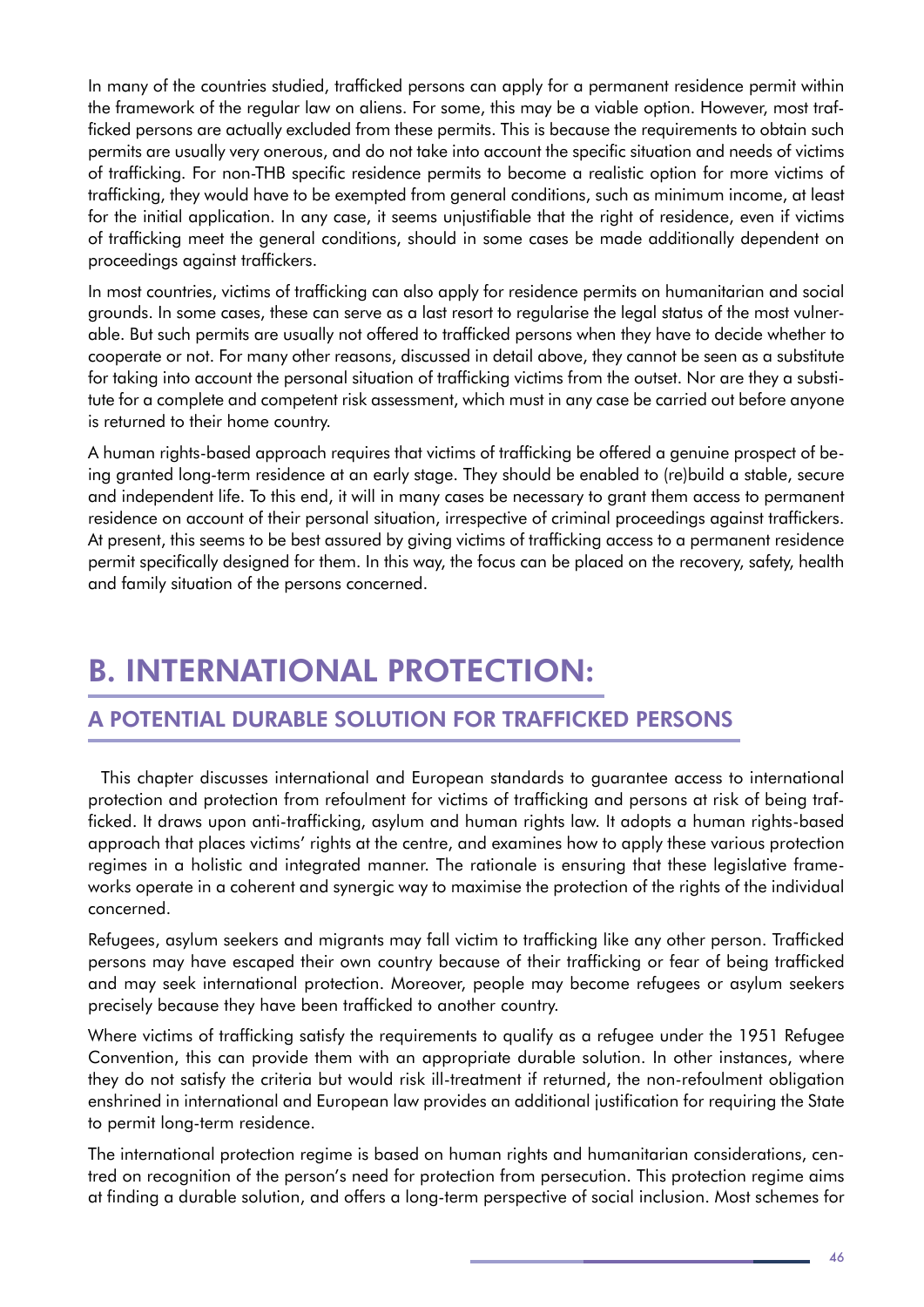residence permits for victims, as discussed in Chapter A.1, are premised on the person's willingness or ability to cooperate with criminal justice and hence diverge from a human rights approach.

Trafficking victims' access to asylum and the recognition of their claims remains problematic. All too often, victims are denied the protection they deserve, either because they fail to meet the strict criteria of the refugee definition or the requirements around the availability of effective state protection. Handling asylum claims of trafficking victims and persons at risk of being trafficked is complex, and requires drawing on a variety of legal regimes; asylum authorities are often not familiar with the many facets of trafficking, and encounter challenges in examining and recognising the international protection needs of victims. In fact, as the European Court of Human Rights observed in a case brought against Austria by three citizens of the Philippines who claimed that they had been trafficked by their employer, a citizen of the United Arab Emirates: "...(potential) victims need support even before the offence of human trafficking is formally established, otherwise this would run counter to the whole purpose of victim protection in trafficking cases".<sup>229</sup>

This chapter begins with an examination of the criteria for the granting of international protection and various possible ways through which victims may fit these criteria; it then discusses the potential for protection deriving from non-refoulement obligations under Article 3 ECHR, which seems underutilised in the countries examined. The chapter continues with a concise overview of the main procedural guarantees to safeguard access to asylum for victims of trafficking in Europe.

## B.1. Victims of trafficking in need of international protection

Victims of trafficking, like any other individual, have a right to seek asylum and to enjoy protection from refoulement. International and European legislation on THB contains a specific saving clause to safeguard the right to asylum of trafficked persons and to provide protection from refoulment.<sup>230</sup> Furthermore, the CoE Anti-Trafficking Convention explicitly requires States to ensure that victims have appropriate access to fair and efficient asylum procedures.<sup>231</sup> The Convention also postulates that granting a residence permit to a victim 'shall be without prejudice to their right to seek and enjoy asylum',<sup>232</sup> which is necessary to ensure a coherent application of both the asylum and the anti-trafficking legal frameworks. In addition to a saving clause, the EU Anti-Trafficking Directive makes a direct link to foster referral of victims to asylum procedures. To this end, it requires States to inform, where relevant, a presumed victim of the possibility of being granted international protection.<sup>233</sup> This is an important measure in the process of identification and initial counselling of victims about their rights and options. However, it is left to the discretion of state authorities to establish when it is relevant to inform victims about this option.<sup>234</sup>

Notably, the explicit recognition of victims' right to asylum is helpful also when dealing with situations of irregular entry. Whether they entered legally or not, whether they had fraudulent documents or not, victims of trafficking should not be denied access to asylum or refugee status.<sup>235</sup> More complex situations where victims have been involved in unlawful activities in the course, or as a consequence, of or being trafficked, should also not jeopardise their right to asylum. These cases require careful handling

<sup>229</sup> J and Others v Austria, ECtHR, Application no. 58216/12, 17 January 2017, para 115,

<sup>230</sup> Art 14 UN Protocol to Prevent, Suppress and Punish Trafficking in Persons, Especially Women and Children; Art 40.4 CoE Anti-Trafficking Convention require States parties to respect their obligations under international humanitarian law, international human rights law and refugee law. See also Preamble para.9 EU Dir 2011/36/EU.

<sup>231</sup> CoE, Explanatory Report to the Anti-Trafficking Convention, para 377.

<sup>232</sup> Art 14.5 CoE Anti-Trafficking Convention.

<sup>233</sup> Art 11 EU Dir 2011/36/EU.

<sup>234</sup> Stoyanova, V (2015), Victims of Human Trafficking. A Legal Analysis of the Guarantees for 'Vulnerable Persons' under the Second Phase of the EU Asylum Legislation, in Bauloz et al (Eds), Seeking Asylum in the European Union, Martinus Nijhoff Publishers, p.10-11.

<sup>235</sup> Gallagher, A. (2010), The International Law of Human Trafficking. Cambridge: Cambridge University Press, p.198.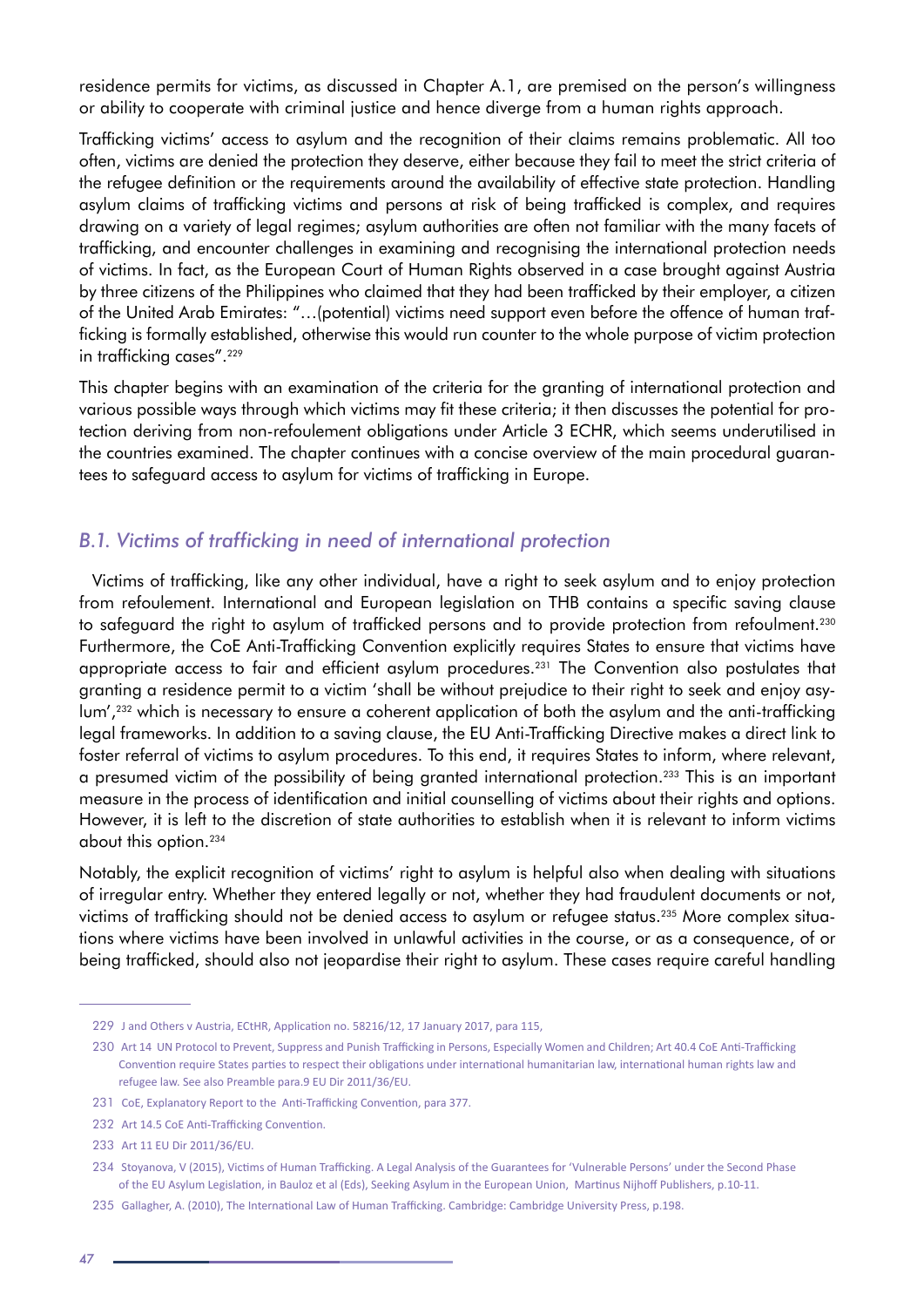of victims' asylum claims to reconcile provisions on exclusion under the Refugee Convention and on non-punishment under the anti-trafficking legal regime.<sup>236</sup>

The mere fact of being a victim of trafficking or at risk of being trafficked is not per se a criterion for international protection. Yet, depending on the individual circumstances of the case, a victim's trafficking experience may be relevant for consideration on entitlement to refugee status or other forms of complementary protection,<sup>237</sup> either based on the 1951 Refugee Convention or the non-refoulement obligations under international law. EU law and the ECHR.<sup>238</sup>

## B.1.1. When does a victim or potential victim qualify for refugee status?

To qualify for refugee status, a victim or potential victim of trafficking must satisfy the criteria of the refugee definition under the 1951 Convention<sup>239</sup> A refugee is any person who:

"owing to well-founded fear of being persecuted for reasons of race, religion, nationality, membership of a particular social group or political opinion is outside the country of his nationality and is unable or owing to such fear, is unwilling to avail himself of the protection of that country; or who, not having a nationality and being outside the country of his former habitual residence is unable or, owing to such fear, unwilling to return to it."

The definition can be broken down into the following elements, which are discussed below, drawing upon the UNHCR Guidelines on trafficking.<sup>240</sup>

Presence in a foreign country: She or he may have escaped from the country fearing trafficking persecution or may have been victimised abroad and in need of refugee protection (sur place refugees). It is irrelevant whether the person arrived legally or not in the country.<sup>241</sup>

A well-founded fear of persecution: There is no universal definition of persecution, but generally, it comprises serious violations of non-derogable rights and freedoms, or repetitive or systematic infringements of other human rights or different kinds of intolerable predicament.<sup>242</sup> Persecution is generally at the hand of the State, but may also be recognised as such when caused by non-State actors, where the State is unable or unwilling to provide protection. Persecution in a trafficking context tends to encompass repeated and extended violations of human rights spanning through the continuum from

<sup>236</sup> UNGA, Convention Relating to the Status of Refugees and its 1967 Protocol, 28 July 1951, UNTS, vol. 189, (hereinafter Refugee Convention), Art 31; Art 26 CoE Anti-Trafficking Convention, Art 8 EU Dir 2011/36/EU.

<sup>237</sup> The focus here is on ECtHR case law under Art 3, which is equally relevant for subsidiary protection under the EU Dir 2011/95/EU of the European Parliament and of the Council of 13 December 2011 on standards for the qualification of third-country nationals or stateless persons as beneficiaries of international protection, for a uniform status for refugees or for persons eligible for subsidiary protection, and for the content of the protection granted, OJ L377/9 (hereinafter Qualification Dir).

<sup>238</sup> Non-refoulement obligations are established under Art 33 of the 1951 Refugee Convention; Art 7 of the 1966 International Covenant on Civil and Political Rights (ICCPR); Art 3 of the 1984 Convention against Torture and Other Cruel, Inhuman or Degrading Treatment or Punishment (CAT); Art 14 of the UN Trafficking in Persons Protocol, which refers to the principle of non-refoulement in the context of asylum. In European law, non-refoulment is set in: Art 2 and 3 of the European Convention on Human Rights (ECHR); Art 78 (1) of the Treaty on the Functioning of the EU; Art 4, 18 and 19 of the EU Charter of Fundamental Rights (EU Charter); Art 21 of the Qualification Dir; Art 9 Asylum Procedures Dir (APD) 2013/32/EU; Art 5 Return Dir 2008/115/EC.

<sup>239</sup> Art 1A Refugee Convention, reiterated in Art 2 Qualification Directive.

<sup>240</sup> UNHCR, (2006), Guidelines on International Protection No. 7: The Application of Article 1A(2) of the 1951 Convention and/or 1967 Protocol Relating to the Status of Refugees to Victims of Trafficking and Persons At Risk of Being Trafficked, HCR/GIP/06/07. See also Piotrowicz, R, 'The UNHCR's Guidelines on Human Trafficking' (2008) 20 International Journal of Refugee Law p. 242.

<sup>241</sup> Art 31 1951 Convention deals with the non-penalisation of refugees for illegal entry as long as the person makes herself known to the authorities and puts forward a claim for protection upon arrival. Furthermore, Art 26 of the CoE Anti-Trafficking Convention establishes the non-punishment of victims for their involvement in illegal activities to the extent that such involvement is a direct consequence of their situation as trafficked persons.

<sup>242</sup> Hathaway defines persecution as "the sustained or systemic violation of basic human rights demonstrative of a failure of state protection" in Hathaway, J C (1991), The Law of Refugee Status, Toronto, Butterworths, p. 104-105.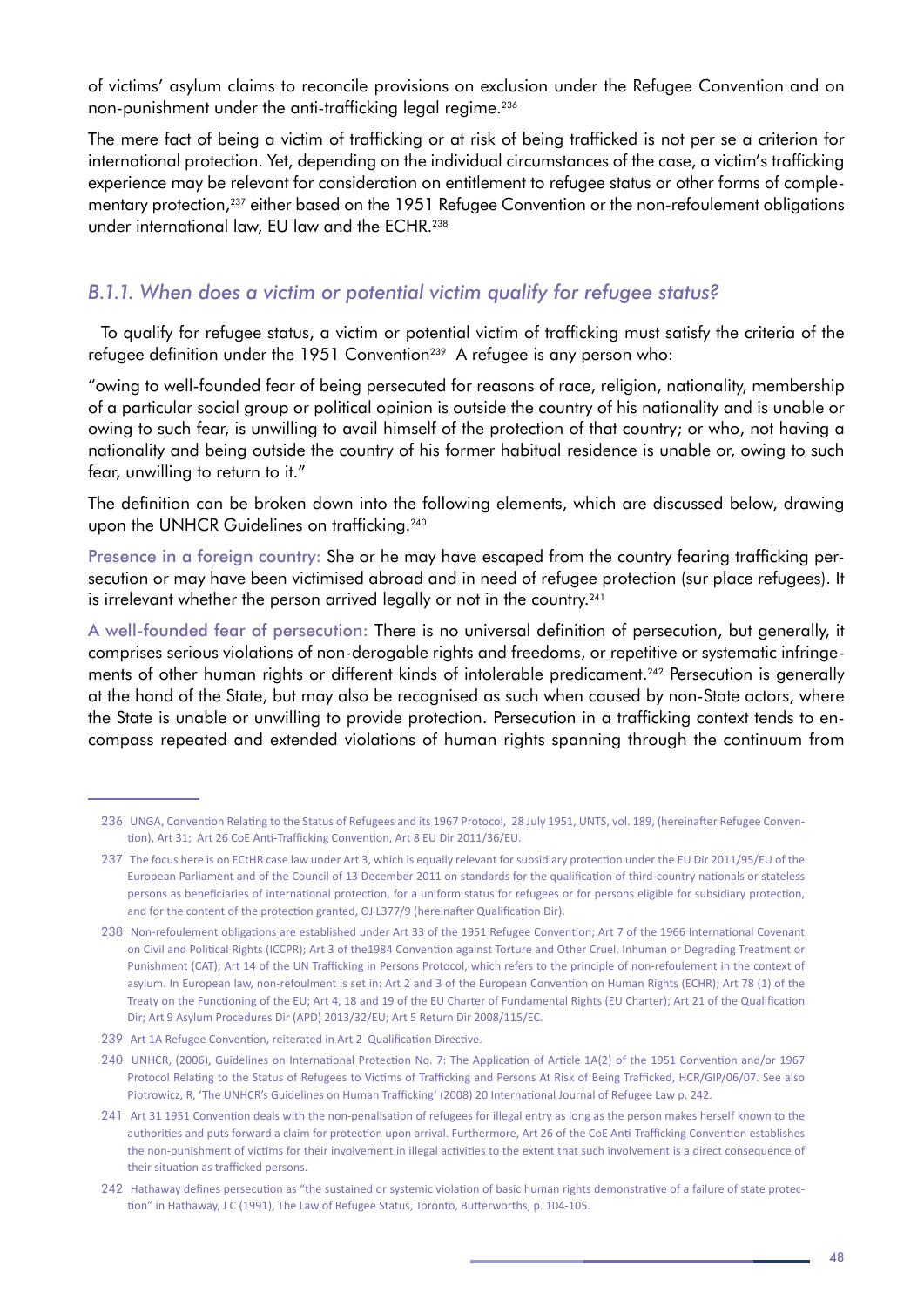recruitment to exploitation. The UNHCR Guidelines n.7 point out how the trafficking experience fundamentally may threaten the very right to life and encompasses serious human rights violations. "[S] evere exploitation, abduction, incarceration, rape, sexual enslavement, enforced prostitution, forced labour, removal of organs, physical beatings, starvation, the deprivation of medical treatment" are among those violations that trafficked persons experience, and they generally amount to acts of persecution.<sup>243</sup> When assessing the risk that such persecution would occur in case of return (forward-looking test), the individual's trafficking experience is to be taken into account as it impacts upon his or her fear of returning home. In THB cases, consideration needs to be also given to the cumulative harm to the individual that may be caused by a persistent and repeated pattern of discrimination, ostracism, rejection or punishment by the family and community or by the authorities, which in turn could create an intolerable situation for the traumatised victim, amounting to persecution.<sup>244</sup> In other cases, if returned home, a victim of trafficking could be exposed to direct or indirect retaliation by traffickers and or persons linked to the trafficking network because, for example, she or he has escaped, or because she or he has not paid their debt, or because she or he has cooperated with law enforcement authorities. In these situations, the individual may also be exposed to a higher risk of being re-trafficked, that would amount to a well-founded fear of serious harm.<sup>245</sup> Examining the well-founded fear entails considering both the person's state of mind (i.e. his or her fear) supported by the objective situation (well-founded).<sup>246</sup>

Over the past decade, adjudicators have become familiar predominantly with how trafficking for sexual exploitation may amount to persecution. More efforts and research are required into how other forms of trafficking (such as forced labour, domestic servitude, forced criminality) may constitute acts of persecution.

The causal link with the Refugee Convention grounds. The well-founded fear must be linked to one of the Convention grounds (race, religion, nationality, political opinion or membership of a particular social group). Traffickers may take these factors into account when targeting victims; for example, recruiting victims from a specific ethnic or minority group or a particular race. Yet, in most trafficking cases, the causal link is established by arguing that victims belong to a particular social group. To this end, "[it] is [..] necessary that they either share a common characteristic other than their risk of being persecuted or are perceived as a group by society. The shared characteristic will often be one that is innate, unchangeable or otherwise fundamental to identity, conscience or the exercise of one's human rights."<sup>247</sup> This common background cannot be defined by the fact that persons in that group are targeted for persecution; it must give them a distinct identity in the society in question. Trafficked persons may be perceived as being different from others in some way, for example, based on their gender. There may be situations in which it is appropriate to recognise women who have been trafficked for sexual exploitation as a particular social group. In other situations, women generally could be recognised as such a social subset.<sup>248</sup> However, adjudicators are more resistant to the latter. In THB cases the agent of persecution is usually a non-state actor. In such cases, the causal link exists either a) if the reason for persecution is connected to a Convention ground or b) if the Sate's inability or unwillingness to protect the person is linked to a Convention ground.<sup>249</sup> This notion is very important because it may be challenging to prove that the traffickers were motivated not merely by profit but by

<sup>243</sup> UNHCR, (2006), Guidelines on International Protection No. 7, para 15.

<sup>244</sup> Ibid, para 18.

<sup>245</sup> UNHCR, (2006), Guidelines on International Protection No. 7, para 18.

<sup>246</sup> Hathaway, J C & Foster, M (2014), Well-founded fear, in The Law of Refugee Status, Cambridge University Press, p.91-181.

<sup>247</sup> UNHCR, (2002), Guidelines on International Protection: "Membership of a Particular Social Group" Within the Context of Art I(A)(2) of the 1951 Convention and/or its 1967 Protocol Relating to the Status of Refugees, 11, HCR/GIP/02/02, para. 37.

<sup>248</sup> Ibid. para 12.

<sup>249</sup> UNHCR, Refugee Status Determination, Self-study module 2, 2005, p. 35. Hathaway, J C (2002), The Michigan Guidelines on Nexus to a Convention Ground, 23 Mich. J. Intl L. 211.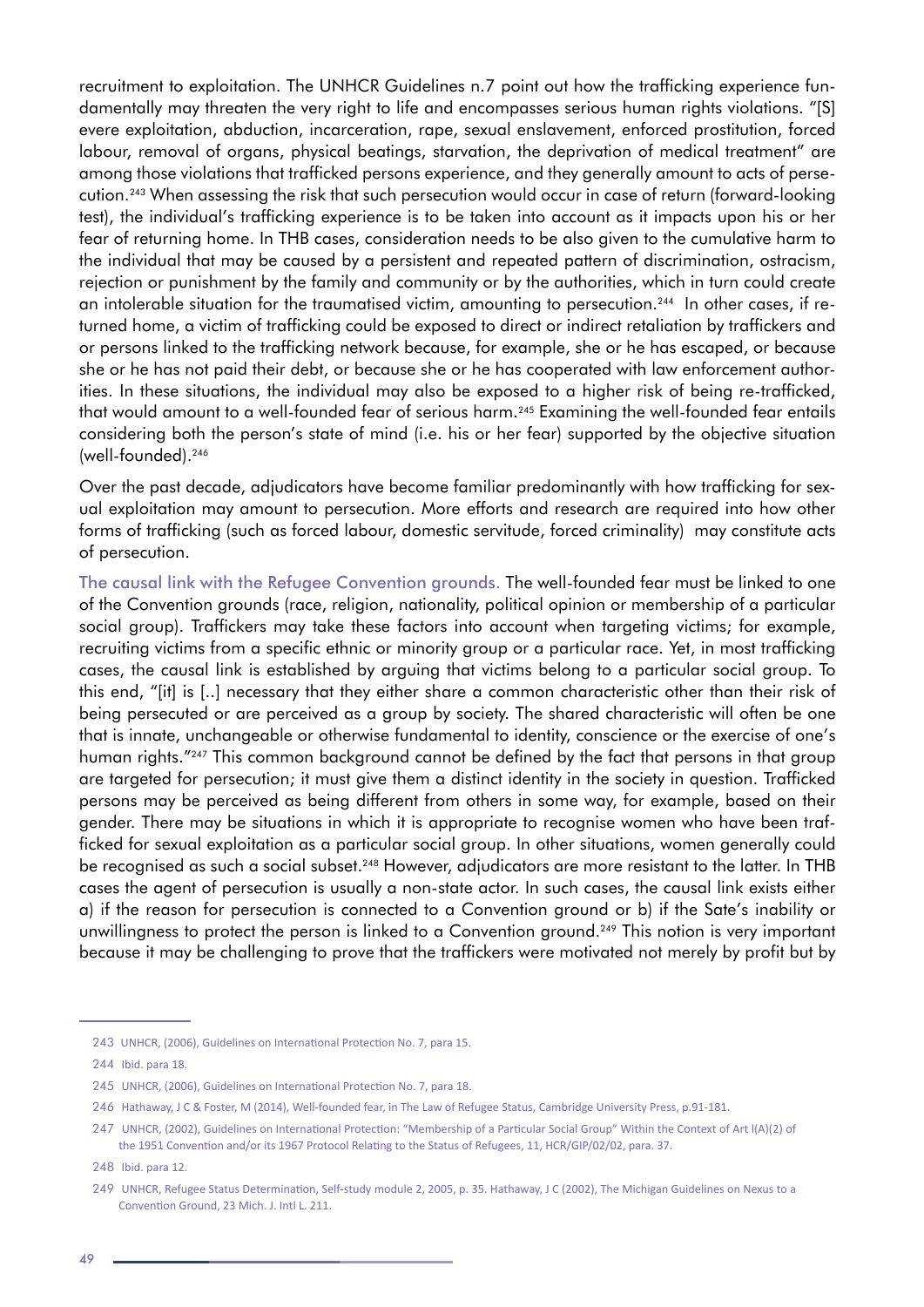intending to harm the person for whom she or he is.<sup>250</sup> It might, however, be possible to prove that the State is unwilling or unable to protect members of a particular social group or individuals belonging to a certain race or ethnicity. This understanding is significant also for cases of trafficking for forced labour where the nexus may be connected with race, or for trafficking for forced begging, in which causal link may be established with a membership of a particular social group defined as persons with disabilities.<sup>251</sup>

Although gender is not listed in the Convention as a ground for refugee status, international law now recognises that some forms of gender-based violence, such as trafficking for sexual exploitation, amount to gender-related persecution.<sup>252</sup> The Istanbul Convention on violence against women clearly requires that gender-based violence against women is recognised as a form of persecution.<sup>253</sup> The EU Qualification Directive also specifies that persecution can include acts of sexual violence and acts of a gender-specific nature.<sup>254</sup>

Availability of state protection. In trafficking scenarios, where non-state actors are usually the gaents of persecution, it is necessary to assess whether the State will intervene to protect this particular person. It may well be the case that the country has adopted anti-trafficking legislation and developed some programmes and measures of protection, but the law is not implemented in practice, or protection is not accessible because there is no real commitment or because resources and support services are lacking. There may also be situations in which protection cannot be provided due to corruption, impunity or lawlessness.

Internal flight or relocation alternative: In the case of a trafficked person, when examining their personal circumstances for such assessment, competent authorities should verify both the general situation and the specific circumstances,<sup>255</sup> i.e. whether the trafficker/s will persecute them there, whether the person can actually access the area and be effectively safe there. Besides the safety and security of the person, the authorities need to consider whether the person can reasonably be expected to access necessary support and has a possibility of normal life and economic survival there.<sup>256</sup>

Exclusion considerations: Victims may be compelled by traffickers to commit serious crimes, e.g. recruit other victims or otherwise assist traffickers in their operation, carry or sell drugs. In such cases, when they seek asylum, their involvement in serious offences may raise exclusion considerations and even lead to the denial of their refugee status, unless a defence of duress or a state of necessity is established.<sup>257</sup> It is important that competent authorities take into consideration that victims of trafficking may have been compelled to commit unlawful activities while or because of their trafficking and in such cases, they are entitled not to be prosecuted or punished in line with the non-punishment provi-

<sup>250</sup> For a critical discussion see Pomeroy, M.(2010), Left out in the cold: trafficking victims, gender and the misinterpretation of the Refugee Convention's Nexus Requirement, Mich. J. Gender & L. 453, p. 476-480.

<sup>251</sup> CoE GRETA, (2020) Guidance Note on the entitlement of victims of trafficking, and persons at risk of being trafficked, to international protection, GRETA(2020)06, para. 23.

<sup>252</sup> UNHCR (2002). Guidelines on International Protection No. 1: Gender-Related Persecution Within the Context of Art 1A(2) of the 1951 Convention and/or its 1967 Protocol Relating to the Status of Refugees", HCR/GIP/02/01, paras 10, 18; CEDAW (2014), General recommendation No. 32 on the gender-related dimensions of refugee status, asylum, nationality and statelessness of women, CEDAW/C/ GC/32, para 45; Pomeroy (2010).

<sup>253</sup> See CoE, (2011), Convention on preventing and combating violence against women and domestic violence, ETS 210, Art 60 (hereinafter Istanbul Convention). It does not refer explicitly to THB but among the forms of gender based violence includes sexual violence, (Art 36) psychological and physical violence (Art 33, 35) which are part of trafficking. See also, Hooper L, (2020), Gender-Based Asylum Claims and Non-Refoulement: Art 60 And 61 of the Istanbul Convention, CoE.

<sup>254</sup> Art 9 Qualification Dir

<sup>255</sup> Qualification Directive 2011 preamble para 27 and Art 8.

<sup>256</sup> Stovanova V. (2011). Complementary Protection for Victims of Human Trafficking under the European Convention on Human Rights, Goettingen Journal of International Law 3 (2011) 2, p.23. For guidance see UNHCR, (2003), Guidelines on International Protection No. 4: Internal Flight or Relocation Alternative within the context of Art 1A(2) of the 1951 Convention and/or 1967 Protocol relating to the Status of Refugees, HCR/GIP/03/04.

<sup>257</sup> Art 1D, 1E, 1F Refugee Convention, Art 12 Qualification Dir.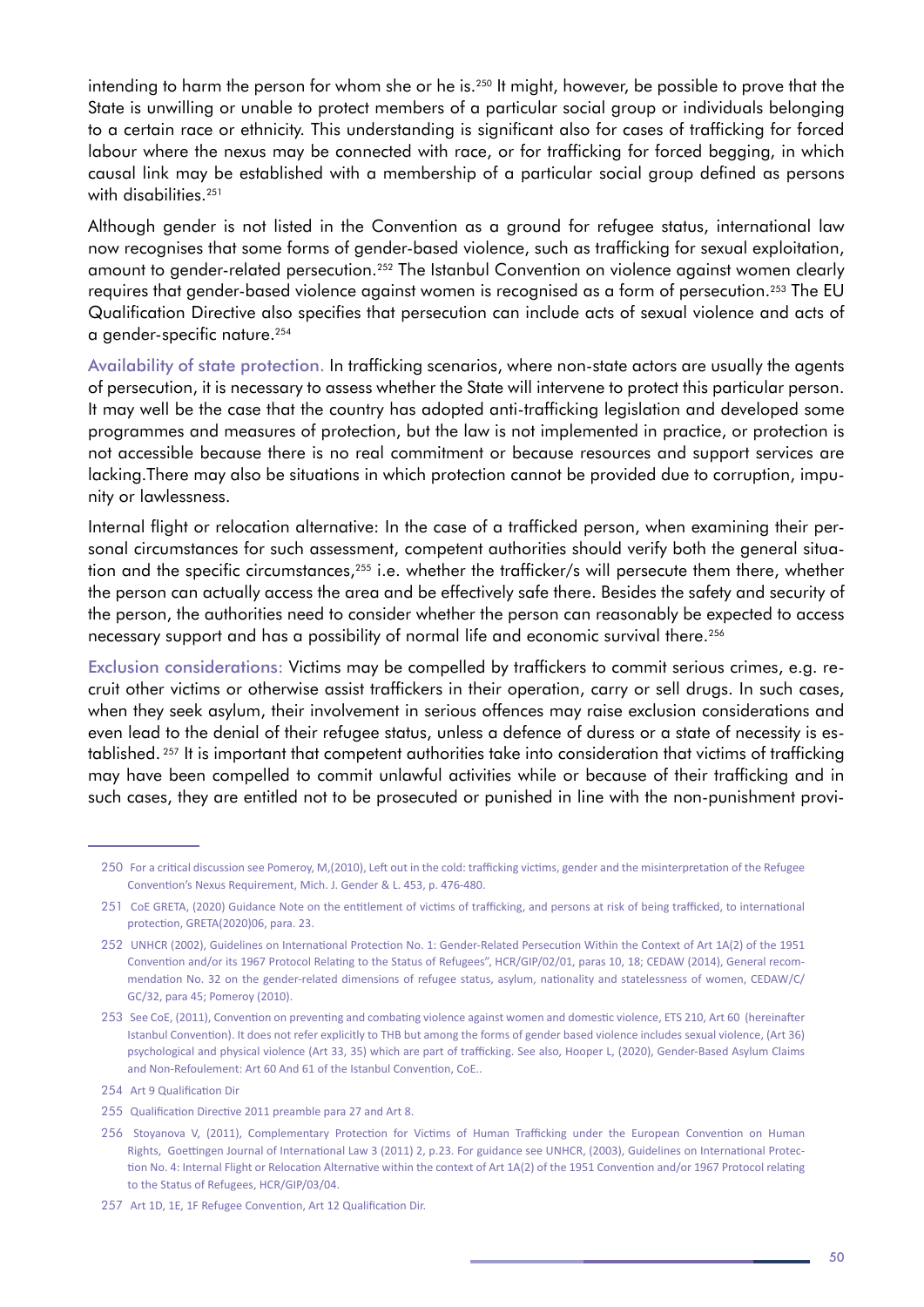sion, as established in international and European law.<sup>258</sup> These cases need to be assessed carefully and in light of all the circumstances where a person may be unable to act with free will because of the control and abuse exerted on them by traffickers. The assessment of the individual responsibility in such cases needs to interpret compulsion in the trafficking context, i.e. broadly meaning that it includes "the full array of factual circumstances in which victims of trafficking lose the possibility to act with free will; not only under the threat of physical violence or emotional abuse, but also in the devastatingly prevalent scenarios wherein traffickers exploit victims by abuse of a position of vulnerability".<sup>259</sup> Exclusion may be a form of punishment, States need to reconcile their obligations under refugee law with those anti-trafficking law to ensure sufficient and adequate protection of victims of trafficking.

#### B.1.2. When does a victim or potential victim qualify for complementary protection?

Under the ECHR and EU law, complementary forms of protection offer an additional avenue to securing a long-term residency status for victims of trafficking. They provide protection from removal in cases of a real risk of treatment contrary to Article 3 of the ECHR (prohibition of torture and inhuman or degrading treatment or punishment) or serious harm. 260

ECtHR case-law on non-refoulment sets out legal criteria that can guide the application of Art 3 in asylum cases, including those in which the applicant is a victim of trafficking.<sup>261</sup> The most relevant criteria are discussed below.

General nature of obligations under Article 3: No derogation from Article 3 is permitted. This means that Article 3 also applies in cases where the person has allegedly committed an offence.<sup>262</sup> The latter is particularly important for victims who may have been compelled to commit a crime because of their trafficking. Furthermore, Article 3 does not require the nexus with one of the five 1951 Convention grounds, and this renders it more readily applicable to claims by trafficking victims.

The principle of non-refoulement also applies in case of indirect removal to an intermediary country including a member State of the Council of Europe (e.g. Dublin return). As will be illustrated below, many victims of trafficking are returned under the Dublin Regulation to the first country of asylum. In such cases, it is necessary to assess risks of onward refoulement and the conditions in the place of proposed return.<sup>263</sup>

Risk of ill-treatment by non-State actors, not only public authorities: Protection obligations under Article 3 also cover those situations in which the risk of ill-treatment emanates from non-state agents.<sup>264</sup> This can include traffickers and their affiliates

Assessment of the existence of a real risk: The focus shall be on the foreseeable consequences of the applicant's removal, in light of the general situation there and of his or her personal circumstances.<sup>265</sup> The assessment has to take into account not only the evidence submitted by the applicant but also all

<sup>258</sup> Art 26 CoE Anti-Trafficking Convention and Art 8 EU Dir 2011/36/EU. See OSCE, (2013), Policy and legislative recommendations towards the implementation of the non-punishment provision with regard to victims of trafficking, para 14.

<sup>259</sup> See OSCE, (2013), Policy and legislative recommendations towards the implementation of the non-punishment provision with regard to victims of trafficking, para 14.

<sup>260</sup> The ECtHR has interpreted Art 3 as including an obligation not to expel a person where substantial grounds have been shown for believing that the person concerned if removed would face a real risk of harm -such that it would reach the severity of torture or inhuman or degrading treatment. See ECtHR, Saadi v. Italy, Application No. 37201/06, 28 February 2008, para 125.

<sup>261</sup> ECtHR, J.K. v. and Others v. Sweden, Application No. 59166/12, 23 August 2016.

<sup>262</sup> ECtHR, Chahal v, United Kingdom, Application No. 22414/93, 15 November 1996, para 79-80; ECtHR, Labita v, Italy Application No. 26772/95, 2000 para 119; ECtHR, Selmouni v. France, Application No. 25803/94, 28 July 1999, para 95, 1999; ECtHR, K. and Others v. Sweden, para 77.

<sup>263</sup> ECtHR, K. and Others v. Sweden, para 78.

<sup>264</sup> ECtHR, K. and Others v. Sweden, para 80. See also ECtHR - Tarakhel v. Switzerland, Application No 29217/12, Judgment of 4 November 2014, para 104.The source of the risk of ill-treatment is irrelevant when assessing the situation, any source of risk may be relevant.

<sup>265</sup> ECtHR, F.G. v. Sweden, para 115.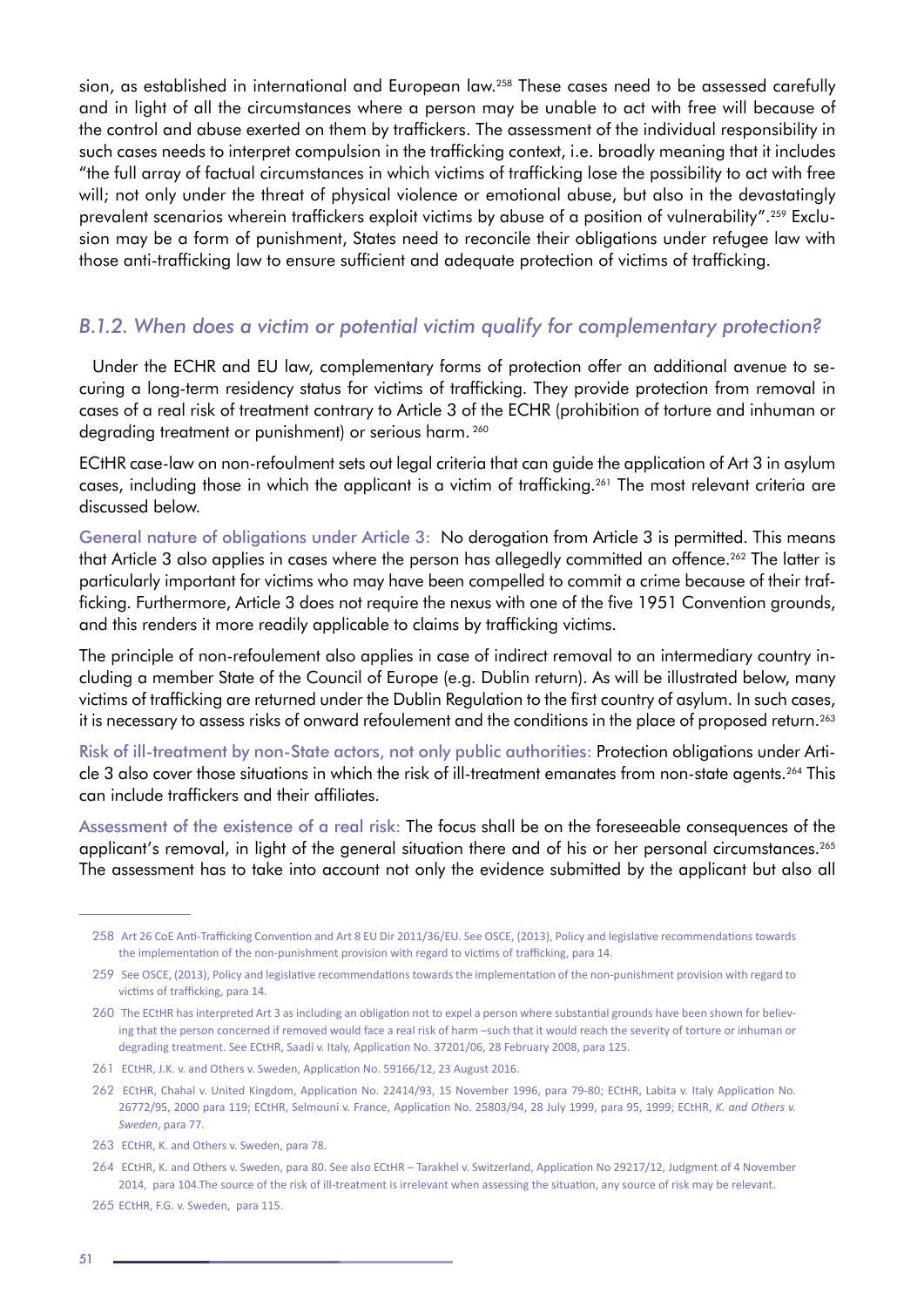other relevant facts and materials from other reliable and objective sources such as UN and reputable NGOs.<sup>266</sup> In the THB context, as shown in the case examples in the next chapter, specialised NGOs may well provide valuable expertise and evidence to inform such an assessment. The assessment should take into account all circumstances of the case, such as the duration of treatment, age, sex, state of physical and mental health of the person.<sup>267</sup> The risk must be assessed not only on the basis of individual factors, considered separately but also cumulatively.<sup>268</sup> Such a thorough risk assessment is particularly important when dealing with asylum seekers that the ECtHR considers as "a particularly underprivileged and vulnerable population group in need of special protection".<sup>269</sup> One can undoubtedly argue that this is also crucial for asylum seekers who are victims of trafficking and, as such, particularly vulnerable and with specific rights and needs.

Distribution of the burden of proof. It is, in principle, for the individual to provide a substantiated account of a real risk of ill-treatment upon deportation that distinguishes his or her situation from the general perils in the country of return.<sup>270</sup> Yet, also the competent domestic immigration authorities have to establish proprio motu what is the prevailing situation in the receiving country and the State's ability to provide protection.<sup>271</sup> The ECtHR has found that "it is the shared duty of an asylum-seeker and the immigration authorities to ascertain and evaluate all relevant facts of the case". 272 A victim of trafficking may face particular challenges in adducing evidence of the risk of ill-treatment. They may fear retaliation by traffickers and may also appear as non-credible, because of the difficulties in providing clear and consistent accounts as well as apparent contradictions caused by their traumatic experience. They may feel particularly ashamed and be resistant to disclosing their experiences fully. For these reasons, it is particularly important to underline that state authorities also have a responsibility to gather information regarding such risks to trafficking victims.

Past ill-treatment as an indication of risk. Past ill-treatment may be relevant for assessing the level of risk of future ill-treatment. This is particularly important in THB cases in which the trafficking experience is relevant to the risk of future ill-treatment, for example, retaliation at the hands of traffickers.

Membership of a targeted group. The protection of Article 3 enters into play also when it is established that there are serious reasons to believe in the existence of a practice of ill-treatment which systematically exposes members of a group to which he or she belongs.

## B.1.3. What types of harm may amount to treatment contrary to Article 3 in the trafficking context?

Torture and inhuman or degrading treatment require high thresholds of severity. Human trafficking may potentially amount to torture and inhuman or degrading treatment, as illustrated in the box below. A finding of torture will depend on the individual case, including its physical or mental effects, its duration and the personal circumstances, such as sex, age and health of the victim.

OSCE, Trafficking in Human Beings Amounting to Torture and Other Forms of III-Treatment, 2013

"This is the case if the trafficker inflicts severe pain or suffering on a powerless victim under his/ her control for the purpose of intimidation, punishment or discrimination, and when the state is not

<sup>266</sup> ECtHR, K. and Others v. Sweden, para 90.

<sup>267</sup> EDAL, ECtHR, Tarakhel v. Switzerland, Application No. 29217/12, 4 November 2014, para119.

<sup>268</sup> ECtHR, K. and Others v. Sweden, para 95.

<sup>269</sup> EDAL, ECtHR, M.S.S. v. Belgium and Greece, Application No 30696/09, 21 January 2001, para. 251 - 263.

<sup>270</sup> ECtHR, K. and Others v. Sweden, para 94-96.

<sup>271</sup> ECtHR, K. and Others v. Sweden, para 98.

<sup>272</sup> ECtHR, K. and Others v. Sweden, para 96.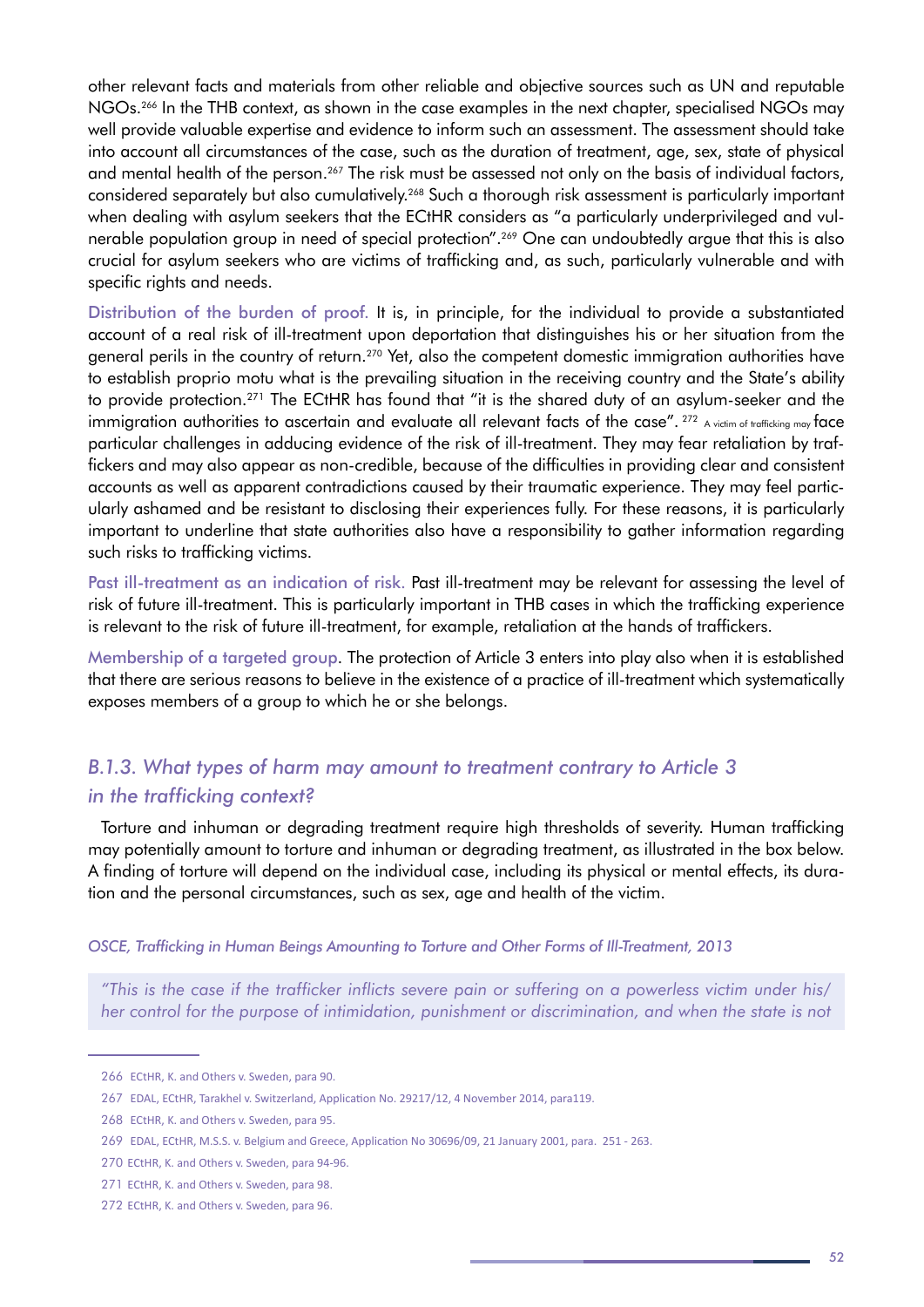taking necessary measures under the concept of due diligence to protect the victim against this treatment. State responsibility for acts of torture committed by private persons can be established, and acts of trafficking in human beings can in many cases, be seen as committed with the intent to inflict severe pain and suffering. The level of pain and suffering inflicted on victims of trafficking can often be compared to the level inflicted on victims of torture in the context of police interrogation. Torture requires a specific purpose. Exploitation within the context of trafficking in human beings implies intimidation, punishment and coercion, which are all purposes of torture. Furthermore, discrimination as a purpose of torture can be linked to trafficking in human beings when the act of trafficking clearly shows a discriminatory element. Even if one of the requirements of torture such as the powerlessness of the victim or the existence of a specific purpose cannot be sufficiently proven, these acts of trafficking in human beings may amount to other forms of ill-treatment. Depending on the facts of each individual case, trafficking in human beings can amount to torture or to other forms of ill-treatment. "273

Combined with the receiving country's inability and or unwillingness to take operational measures for effective protection and support<sup>274</sup> to the particular victim, different types of harm may amount to inhuman or degrading treatment and reguire that the person is not returned. These may include different situations, such as the following:

- A situation of extreme material poverty that does not allow the person "to meet his most basic needs, such as, among other things, food, personal hygiene and a place to live, and that undermines his physical or mental health or puts him in a state of dearadation incompatible with human dianity"<sup>275</sup> would reach the level of severity required for Article 3 to apply. Victims of trafficking may lack access to basic and essential support and protection in the receiving country and face extreme material poverty resulting in violation of their dignity and rights.
- A person's medical condition may be exacerbated by the individual's expulsion and result in suffering, reaching the level of severity of Article 3.276 The trafficked person's state of health, both mental and physical, and the ensuing medical needs should be taken into consideration.<sup>277</sup> For example, victims may suffer complex trauma (e.g. Post-Traumatic Stress Disorder), as a result of prolonged inter-personal violence, which requires targeted and effective approaches to treatment, recovery and long term support.
- A real risk of re-trafficking may attain the severity of Article 3 due to its inherent severe violations of a person's dignity and fundamental rights. The risk of harm needs to be not general but specific and distinct for the person concerned. A single factor or a few factors cumulatively may give rise to a real risk. For example, in case the person has escaped without paying her or his debt to traffickers, or if she or he comes from a particular area of a country, or has a specific background or age that render them part of a group that is systematically exposed to trafficking.<sup>278</sup>

278 Stoyanova (2011), p.792.

<sup>273</sup> OSCE (2013), Trafficking in Human Beings Amounting to Torture and Other Forms of III-Treatment, p. 26-27.

<sup>274</sup> The risk assessment should consider the availability of, and access to, social assistance programmes, including safe accommodation, medical, legal and psychological aid, and the opportunities for employment and sustainable means of existence. See Art 10 and 12 of the CoE Anti-Trafficking Convention, and Art 11 EU Anti-Trafficking Dir; see also ECtHR, LE v Greece, Application No 71545/12, 21 January 2016 para78; ECtHR, Rantsev v. Cyprus and Russia, Application no. 25965/04, 10 October 2010.

<sup>275</sup> EDAL, CJEU - Case C-163/17 Jawo, Judgement of 19 March 2019, para 92.

<sup>276</sup> EDAL, CJEU - Case C-578/16 PPU C.K. and others, Judgment of 16 February 2017. It shows that if there is a real and proven risk that the state of health of an applicant who suffers from serious mental or physical illness would significantly deteriorate, the transfer would amount to a breach of Art 4 EU CFR.

<sup>277</sup> See also Stoyanova (2011), p.801-804.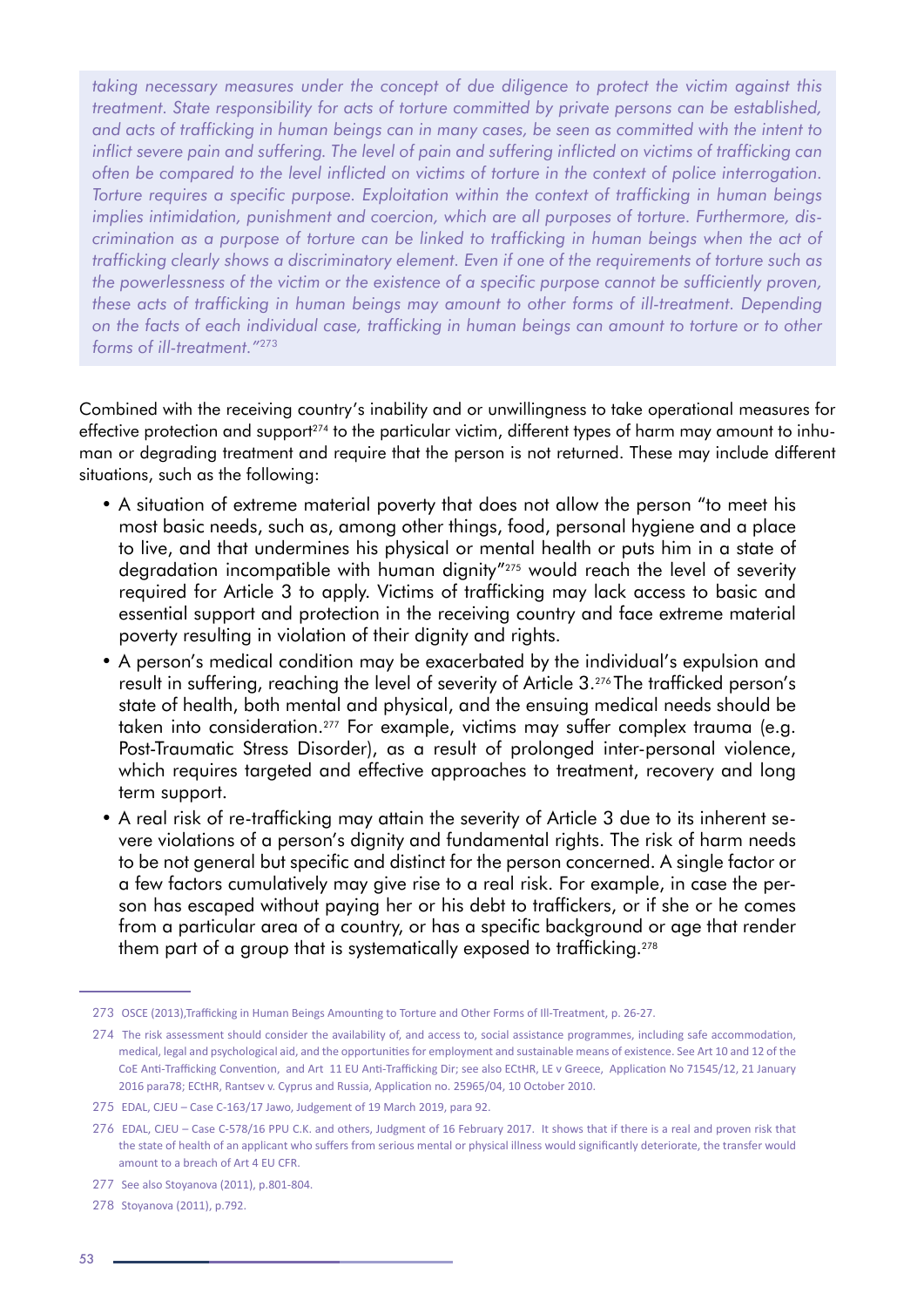- Retaliation at the hands of traffickers may result in threats to life or serious harm for the person and her or his loved ones. Traffickers may retaliate because the person collaborated with criminal justice authorities or because of her or his indebtedness to the trafficker/s.
- Rejection by family and or community may lead to stigmatisation and ostracism of the person because of her or his trafficking experience. This will depend on the particular situation in the receiving country, and the way society perceives trafficked persons. For example, this risk has been documented for women and girls trafficked for sexual exploitation, as discussed below.
- When victims have spent long periods in the country of destination and developed strong community and family ties and a reasonable degree of integration, their removal may constitute a breach of Article 8 "where there are sufficient adverse effects on physical and moral integrity", even though the harm feared does not attain the severity required by Article 3. 279 In the ECtHR interpretation, the right to respect for private life (Article 8) protects a person's right to physical and psychological integrity. It includes "a right to identity and personal development, and the right to establish and develop relationships with other human beings and the outside world."<sup>280</sup> Hitherto there has been limited use of Article 8 to provide an additional opportunity to trafficked persons to secure long-term residence.<sup>281</sup>

ECtHR jurisprudence recognises that a trafficked person may be exposed to such risks of serious harm also in case of a Dublin transfer. Hence, such risks should be thoroughly assessed in the context of Dublin transfers of victims of trafficking. Risk assessment is necessary to ensure that there are guarantees of safety, adequate reception and protection of the person in line with ECtHR and CJEU jurisprudence (for EU member States) and victims' protective obligations established in the CoE and EU legislation related to trafficking and victims' rights. Where such guarantees are absent, the Dublin transfer should be suspended.<sup>282</sup> Nevertheless, as will be illustrated in the next chapter, domestic courts in Europe do not uniformly apply the requirements stemming from the case-law of the ECtHR and the CJEU. As a consequence, in some instances, a transfer proceeds despite the risks.<sup>283</sup> An interesting development in the context of Dublin returns relates to a recent proposal of the EU Parliament to include the real risk of a serious violation of fundamental rights as a reason to suspend a Dublin transfer.<sup>284</sup>

<sup>279</sup> ECtHR, Bensaid v. The United Kingdom, Application N. 44599/98, 6 February 2001, para 46.

<sup>280</sup> Stoyanova (2011), p. 38. ECtHR, Bensaid v. The United Kingdom, Application N. 44599/98, 6 February 2001, para.47.

<sup>281</sup> Stoyanova (2011), p.38, 40. National research Austria, France, The Netherlands, Serbia, Spain.

<sup>282</sup> See i.a. ECtHR, M.S.S. v. Belgium and Greece, Application No 30696/09, 21 January 2011, para 342; ECtHR, Saadi v. Italy, Application No 37201/06, 28 February 2008, para147. For a discussion on the protection of victims in Dublin returns see Frei, N (2018), Human Trafficking and Asylum: The implementation of International Standards for Victim protection in the Swiss Asylum Procedure; Frei, N, Hruschka C, Access to Asylum for Victims of Trafficking under a Human Rights-based Approach, in O'Sullivan M et al, (2017), States, the Law and Access to Refugee Protection: Fortresses and Fairness, Oxford: Hart Publishing, Bloomsbury Collections.

<sup>283</sup> EU Parliament, Dublin Regulation on international protection applications. European Implementation Assessment, EPRS, February 2020, p. 62-63. The EU Parliament has suggested amending the wording of Art 3 (2) of the Commission's proposal for a new Dublin Regulation to include the real risk of a serious violation of the applicant's fundamental rights as a reason to suspend a transfer.

<sup>284</sup> EU Parliament, (2020) Dublin Regulation on international protection applications. European Implementation Assessment, EPRS, , p. 62-63. The EU Parliament has suggested amending the wording of Art 3 (2) of the Commission's proposal for a new Dublin Regulation to include the real risk of a serious violation of the applicant's fundamental rights as a reason to suspend a transfer.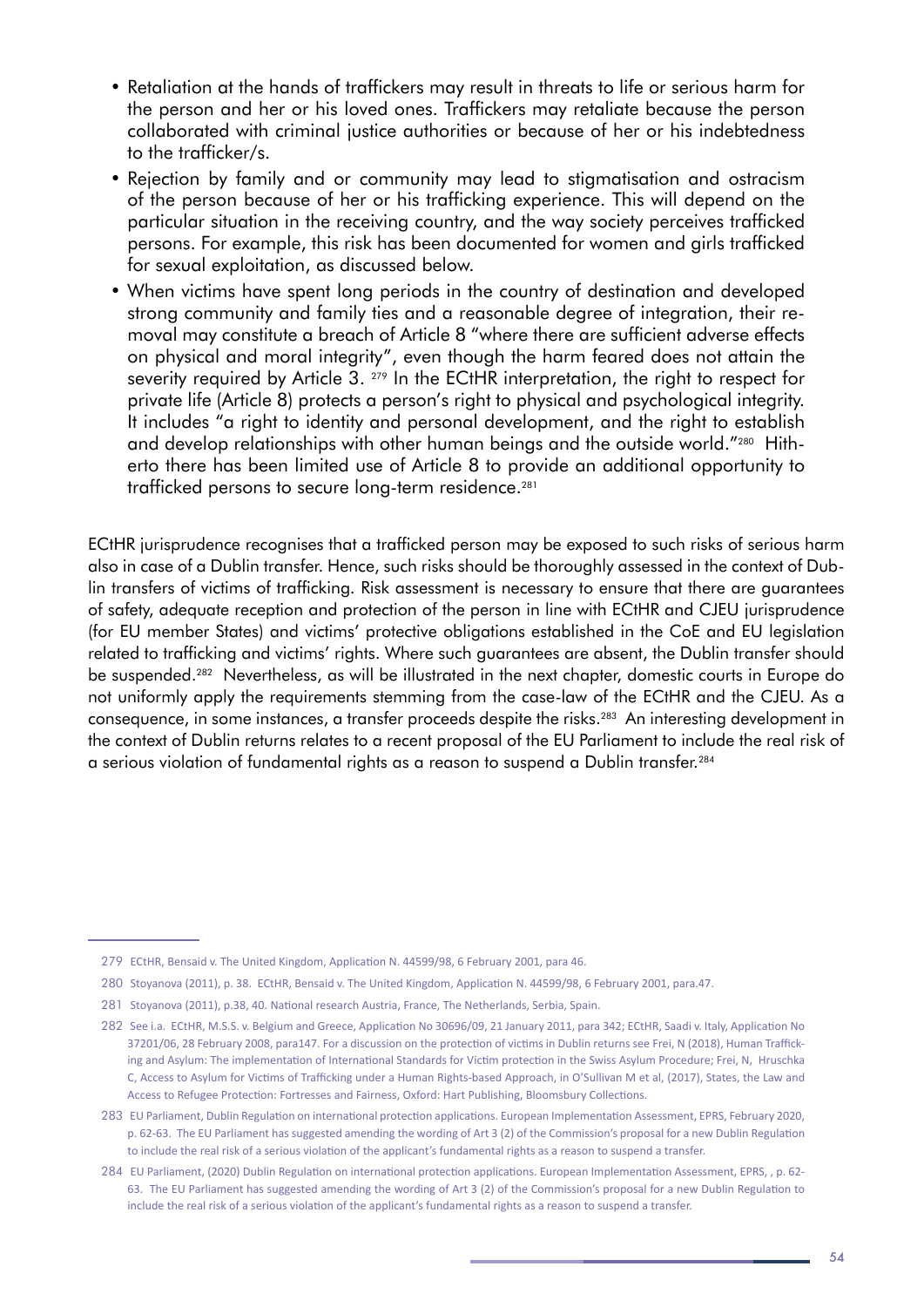## **B.2. Procedural safeguards for victims in asylum procedures**

Ensuring fair and efficient asylum procedures is essential in the process of determination of the international protection needs of a person. In other words, the effective exercise of the right to seek and enjoy asylum requires that individuals be afforded procedural safeguards and guarantees at all stages of the asylum procedures. Where the asylum applicants are trafficked persons, it is necessary to ensure the protection of their rights both as victims of trafficking and as vulnerable asylum applicants.

The European acquis on asylum contains several provisions that deal with vulnerable applicants and are applicable to trafficking victims. Effective implementation of these procedural quarantees is premised on the recognition of their vulnerability and victimhood. The key issues, therefore, are first, how trafficked persons may be identified in asylum procedures, and second, what are the implications in terms of protection of their rights, access to assistance and recognition of their international protection needs, both as asylum seekers and as victims of trafficking.

Trafficked asylum applicants will need the assistance of a qualified legal advisor to secure their procedural rights and to articulate the elements relevant to their asylum claim. They cannot be expected to be familiar with the legal system and the requirements to qualify for international protection.

In the following, a brief overview of the main procedural safeguards available to victims of trafficking in asylum procedures is presented. The next chapters then consider how these procedures are implemented in practice and how they relate to the existing national referral mechanisms for victims of trafficking.

For handling asylum claims lodged by victims of trafficking, safeguards are established in four main legislative tools of the Common European Asylum System (CEAS), namely the Qualification Directive (QD), 285 the Recast Reception Conditions (RCD) Directive,<sup>286</sup> the Recast Asylum Procedures Directive (APD)<sup>287</sup> and the Dublin III Regulation.<sup>288</sup>

The Qualification Directive specifically mentions victims of trafficking amongst those vulnerable categories of persons, whose specific situations States should take into account in asylum determination.<sup>289</sup> Analogously, in the Reception Conditions Directive, victims of trafficking are deemed vulnerable applicants with special reception needs.<sup>290</sup> The very application of this provision is contingent upon recognising that the person is a victim, and hence on how the vulnerability assessment is organised and whether it is done on an ongoing basis, given that some special needs may emerge at different stages of the asylum process (e.g. registration, reception, lodging of the application, personal interview, Dublin procedure).<sup>291</sup> This process needs to be reconciled with existing national referral mechanisms for victim identification and support. For example, it is necessary to ensure the involvement of expert NGOs or other specialised actors, and establish referral mechanisms to respond appropriately to victims' health, psychosocial and legal needs.<sup>292</sup> However, a challenge may emerge given the prevailing law enforce-

<sup>285</sup> Dir 2011/95/EU of the European Parliament and of the Council of 13 December 2011 on standards for the qualification of third-country nationals or stateless persons as beneficiaries of international protection, for a uniform status for refugees or for persons eligible for subsidiary protection, and for the content of the protection granted, OJ L377/9 (hereinafter Qualification Directive)

<sup>286</sup> Dir 2013/33/EU of the European Parliament and of the Council of 26 June 2013 laying down standards for the reception of applicants for international protection, OJ L 180/96 (hereinafter Reception Conditions Dir or RCD)

<sup>287</sup> Dir 2013/32/EU of the European Parliament and of the Council of 26 June 2013 on common procedures for granting and withdrawing international protection, OJ L 180/60 (hereinafter Asylum Procedures Dir or APD)

<sup>288</sup> EU Regulation No 604/2013 of the European Parliament and of the Council of 26 June 2013 establishing the criteria and mechanisms for determining the Member State responsible for examining an application for international protection lodged in one of the Member States by a third-country national or a stateless person (recast), OJ L 180/31.

<sup>289</sup> Art 20 RCD

<sup>290</sup> Art 2.k and Art 21-22 RCD; it requires the state first to assess whether the applicant has special reception needs in light of their vulnerability and then to identify the nature of such needs.

<sup>291</sup> EASO, (2016), Guidance on reception conditions: operational standards and indicators, EASO. For more details on relevant operational standards on the assessment, see Section 7 at p. 45 and Annex Table p.56.

<sup>292</sup> Ibid. Vulnerable applicants, and in particular victims of serious violence, are entitled not only to emergency care but also to necessary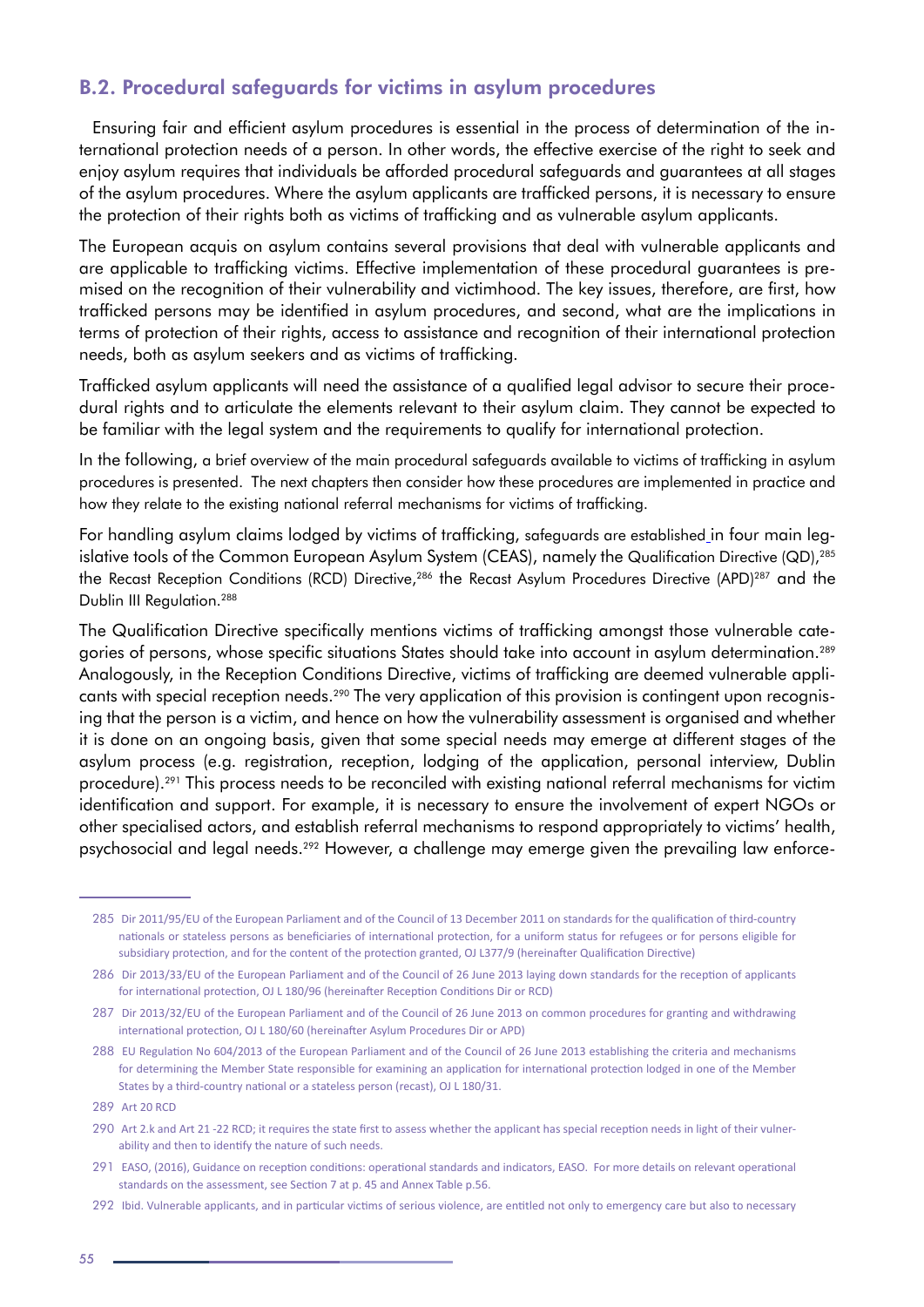ment approach that often renders access to support dependent on a victim's willingness and ability to cooperate with the authorities, in contradiction to existing legal obligations (ADD CROSS-REFERENCE TO CHAPTER 1).<sup>293</sup> Additional challenges stem from the lack of awareness and recognition of certain typologies of trafficking, e.g. for forced labour and forced criminality. In case a victim is not recognised as such, he or she could appeal such a negative decision based on States' obligation to provide the reasons for their negative decision.<sup>294</sup>

The RCD does not exclude the possibility of detention of vulnerable applicants, but requires that it be used as a measure of last resort and ensuring primary consideration for their health, including mental health.<sup>295</sup> It is left to States' discretion to determine how to implement such requirements in practice. In the trafficking context, this provision needs to be reconciled with non-punishment obligations towards victims.<sup>296</sup>

The recast Asylum Procedures Directive (APD) recognises that individual applicants may require special procedural augrantees, inter alia, as a consequence of torture, rape or other serious forms of psychological, physical or sexual violence.<sup>297</sup> Victims of trafficking are not explicitly mentioned but may fall into one of these categories.<sup>298</sup> Such guarantees include the possibility of avoiding accelerated procedures or procedures at the borders which are inadequate for handling claims lodged by victims.<sup>299</sup> States may prioritise the examination of an application by a victim or may allow more time depending on individual circumstances.<sup>300</sup> Notably, the APD sets out procedural guarantees for the personal interview, which are particularly relevant to enable victims of trafficking to speak about their experiences of victimisation, and also to allow the competent determining authority to understand and assess the circumstances of their case properly. These include, for example, measures to ensure confidentiality,<sup>301</sup> gender sensitivity,<sup>302</sup> and the possibility of having a support person present at the interview.<sup>303</sup> As will be demonstrated in the next chapter, the provision allowing the consultation of experts (such as experts on trafficking, gender-based violence, psychologists.) can be crucial in fostering proper understanding of victims' behaviour, and in assessing their credibility.<sup>304</sup> At the national level, these guarantees for victims vary significantly depending on States' discretion and on how they are combined with protection obligations under the anti-trafficking regime.<sup>305</sup>

The Dublin III Regulation does not include specific provisions on trafficked persons, except for child victims<sup>306</sup>. Yet, it is often applied to complex situations involving victims of trafficking, and its time efficiency logic is often at odds with the protection obligations under the anti-trafficking and human rights legal regimes.<sup>307</sup> A human rights-based approach should, therefore, be applied to the implementation of the

- 302 Recital 32 APD
- 303 Art 15.4 APD.
- 304 Art 10d APD.

306 Art 6.3 Dublin III Regulation.

medical or other assistance, appropriate mental health care and psychological treatment as per RCD Art 19.2 and 25.1.

<sup>293</sup> Art 10 CoE Anti-Trafficking Convention, and para 134 Explanatory Report thereto; Art 11.3 EU Anti-Trafficking Directive

<sup>294</sup> Stoyanova (2015), p. 20. Art 41 (2) Right to Good Administration of the EU Charter.

<sup>295</sup> Art 8 RCD. Detention needs to be necessary based on an individual assessment and if other less coercive alternative measures cannot be applied effectively. It is subject to speedy judicial review.

<sup>296</sup> Art 26 CoE Anti-Trafficking Convention and Art 8 EU Anti-Trafficking Directive require States not to penalise trafficking victims for their involvement in unlawful activities to the extent that they have been compelled to do so. OSCE, (2013), Policy and legislative recommendations towards the implementation of the non-punishment provision with regard to victims of trafficking, para 14.

<sup>297</sup> Recital (29).

<sup>298</sup> Art 24 APD.

<sup>299</sup> Art 24.3 APD; See also CoE (2016), Fifth General Report on GRETA's Activities, p. 40.

<sup>300</sup> Art 31.7 APD

<sup>301</sup> Art 15.2 APD.

<sup>305</sup> See provisions on identification and assistance: Art 10 and 12 CoE Anti-Trafficking Convention, and 13 and EU Art 11-12

<sup>307</sup> CoE, UNHCR (2016), International Conference on the interface between trafficking in human beings and asylum - Report, 23, p. 16-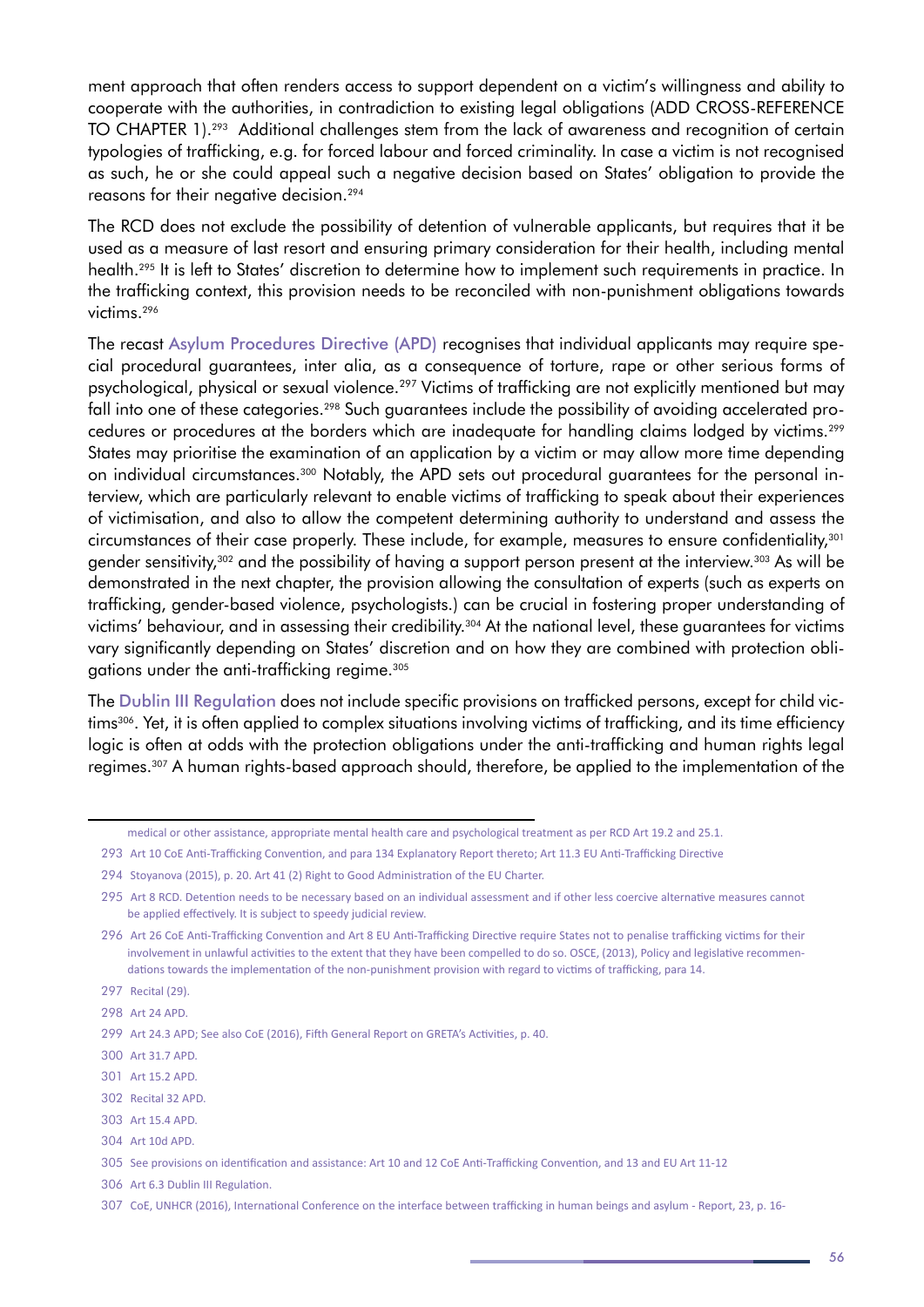Dublin III Regulation. For example, the requirement of conducting a personal interview<sup>308</sup> to determine the State responsible for the asylum may provide opportunities for recognising a THB situation and triggering protective obligations. Therefore, the personal interview should not be omitted in cases involving vulnerable applicants, or persons at risk of being trafficked. When in the course of a Dublin procedure, there are reasonable grounds to believe that the person may be trafficked,<sup>309</sup> States must also comply with their due diligence obligations under anti-trafficking and human rights law. These include taking operational measures for victim identification and assistance, suspending removal and granting a temporary residence permit.<sup>310</sup> Furthermore, States have a duty to effectively investigate possible cases of THB, regardless of whether or not there has been a complaint to the authorities. Depending on the factual circumstances of the case, it would seem that such an investigation cannot take place if the applicant is removed to another country and, as a consequence, can neither assist nor cooperate with the investigation and prosecution.<sup>311</sup>

The decision on a Dublin transfer of a victim of trafficking should take into account due diligence obligations under Art 4 of the ECHR and the anti-trafficking legal regimes. In light of such obligations, the State should apply the sovereignty clause, and examine the asylum application lodged by the victim even if such examination is not its responsibility under the Dublin criteria.<sup>312</sup> The vulnerability assessment of the applicant should also inform the decision on a Dublin transfer and ensure compliance with non-refoulment obligations, as will be discussed below.<sup>313</sup> Further, it is noted that where the victim is formally granted a temporary residency permit, such as for recovery and reflection, the State becomes responsible for the asylum application, and the Dublin procedure is automatically excluded.<sup>314</sup>

The scope and effectiveness of the procedural and reception guarantees foreseen in the asylum acquis leave ample margins of discretion to States. A human rights-based approach should, therefore, inform their implementation, and ensure that individuals have effective access to protection and support according to their entitlements, whether as victims of trafficking, victims of crime, victims of gender-based violence, asylum seekers or refugees.

In summary, protection of the rights of victims of trafficking and ensuring their right to seek and receive asylum is the responsibility of the State. States are therefore required to ensure that trafficked persons have access to asylum procedures and that their national referral mechanisms and asylum systems provide for effective protection of their rights, as well as fair decision-making concerning their asylum claims.

Due diligence requires state authorities to comply with their positive obligations. These obligations include the duty to take all reasonable steps and appropriate operational measures to protect victims of trafficking when they know or should have known of a real risk of harm to their life or physical integrity, as wells as obligations to ensure independent, prompt and effective investigation of alleged rights'

<sup>308</sup> Art 5 Dublin III Regulation. The personal interview may be omitted where the applicant has already provided relevant information by other means (Art 5.2), yet the applicant is entitled to present additional information that may be relevant to such decision (e.g. about their THB situation) and has the right to an effective remedy (Art 26).

<sup>309</sup> In Rantsev, the Court stated that operational measures of protection are required when State authorities 'were aware, or ought to have been aware, of circumstances giving rise to a credible suspicion that an identified individual had been, or was at real and immediate risk of being trafficked or exploited'. ECtHR, (2020), Guide on Article 4 of the European Convention on Human Rights. Prohibition of slavery and forced labour; ECtHR, Rantsev, para 286.

<sup>310</sup> See provisions on identification and assistance under CoE Art 10 and 12, and 13 and EU Art 11-12; ECtHR Rantsev, ECtHR (2020).

<sup>311</sup> UK Supreme Court, (2020), JMS (Pakistan) (Appellant) v Secretary of State for the Home Department (Respondent), UKSC 9, para 34-36; Stoyanova (2015), p. 36.

<sup>312</sup> Art 17

<sup>313</sup> EASO, 2019, Practical guide on the implementation of the Dublin III Regulation: Personal interview and evidence assessment, EASO, p. 60-61. See also Stoyanova (2015). As per Art 22 RCD, Art 24 APD, States' obligation to assess whether the applicant is a person with special reception needs requiring special procedural guarantees remains relevant and applicable during the Dublin procedure.

<sup>314</sup> Art 19.1 Dublin III Regulation. The sovereignty clause applies even in the case of discretionary decisions taken under Art 17.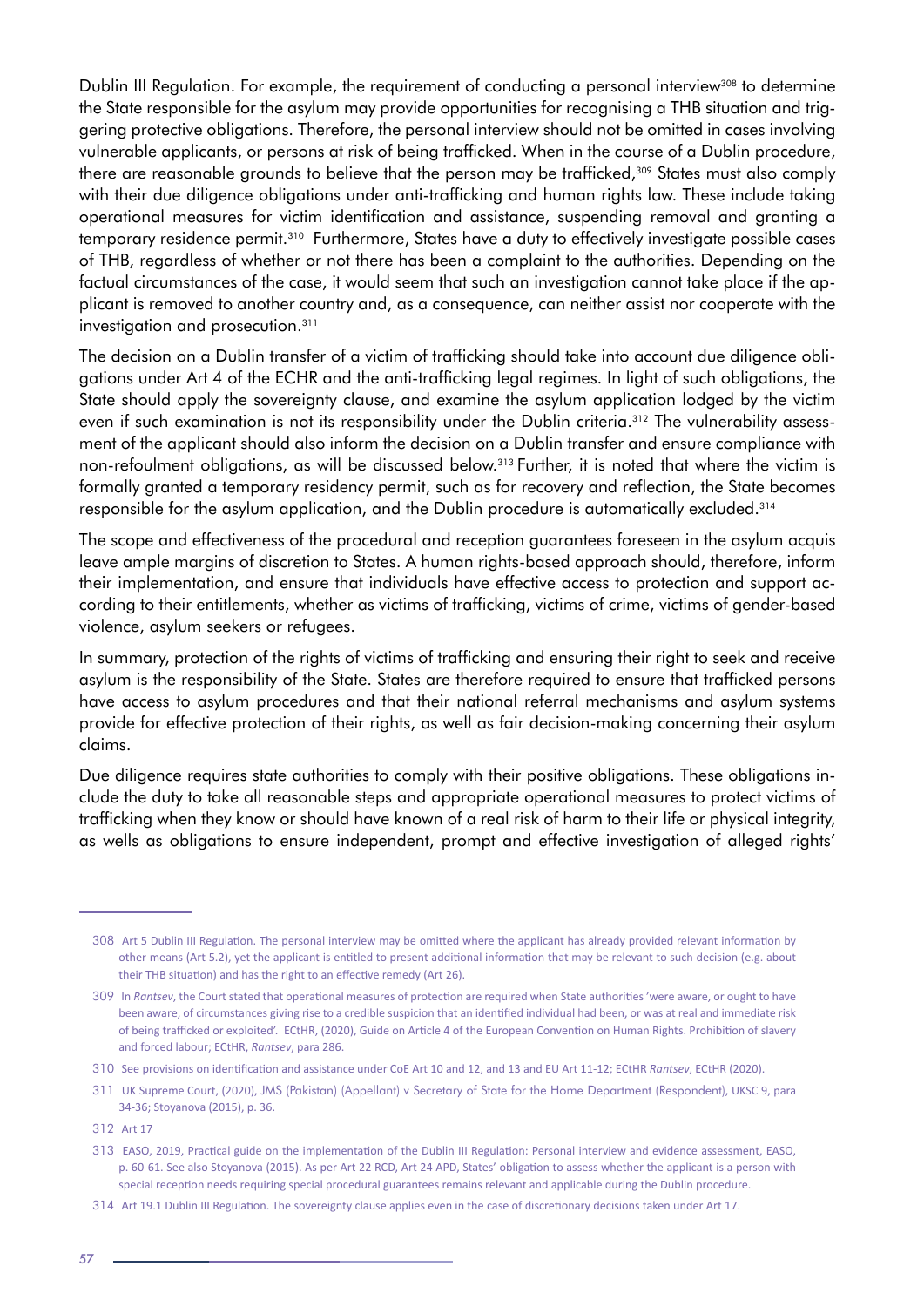violations, and effective remedies.<sup>315</sup> Such obligations are significant for the protection of trafficked persons seeking asylum both in substantive and procedural terms. In substantive terms, the refugee legal regime and the non-refoulement obligations under the ECHR prohibit States from returning victims to countries where they would face serious harm (including as a result of failing to comply with due diligence obligations under Article 4) and give victims of trafficking the possibility to receive international protection.<sup>316</sup> In procedural terms, these obligations need to be operationalised within asylum procedures to ensure a systematic and practical application of both victim protection standards and asylum procedural guarantees, improving the overall protection of trafficked persons seeking asylum.<sup>317</sup>

With the granting of international protection, not only do trafficked persons receive a long-term residence permit, a pathway to their social inclusion in the country of asylum is opened. In EU member States, the granting of refugee status or subsidiary protection enables the person to access a renewable residence permit of varying length, as well as the right to work and other socio-economic rights, including equal access to healthcare and vocational training as nationals (see Table 2 in chapter B.4).<sup>318</sup> Victims are then also entitled to additional support measures, such as psychological counselling and legal aid, under the CoE Anti-Trafficking Convention and the EU Anti-Trafficking Directive.

At the same time, the potential for protection that the refugee legal regime and the non-refoulement obligations provide for victims of trafficking has until recently been underutilised and often dismissed as inadequate to provide a durable solution for trafficked persons in many countries. But during the recent years of increasing mixed migration flows in Europe, the nexus between asylum and trafficking has become more apparent, and more asylum seekers are trafficked persons. The awareness and understanding of such potential for long-term protection of trafficked persons needs to be strengthened and tested further with many more individual cases.

<sup>315</sup> ECtHR, (2020). See also UN Committee Against Torture, (2008), General Comment No. 2: Implementation of Art. 2 by State parties, CAT/C/GC/2, para. 18.

<sup>316</sup> Stoyanova (2011), p. 34, 42; ECtHR (2020)

<sup>317</sup> Frei N., Human Trafficking and Asylum: The implementation of International Standards for Victim protection in the Swiss Asylum Procedure, Swiss Review of International and European Law, Vol. 28 (2018), N. 1.

<sup>318</sup> EU Qualification Directive, Art 24, 25, 26, 28, 30, EU Anti-Trafficking Directive Art 11, CoE Anti-Trafficking Convention Art 10-12.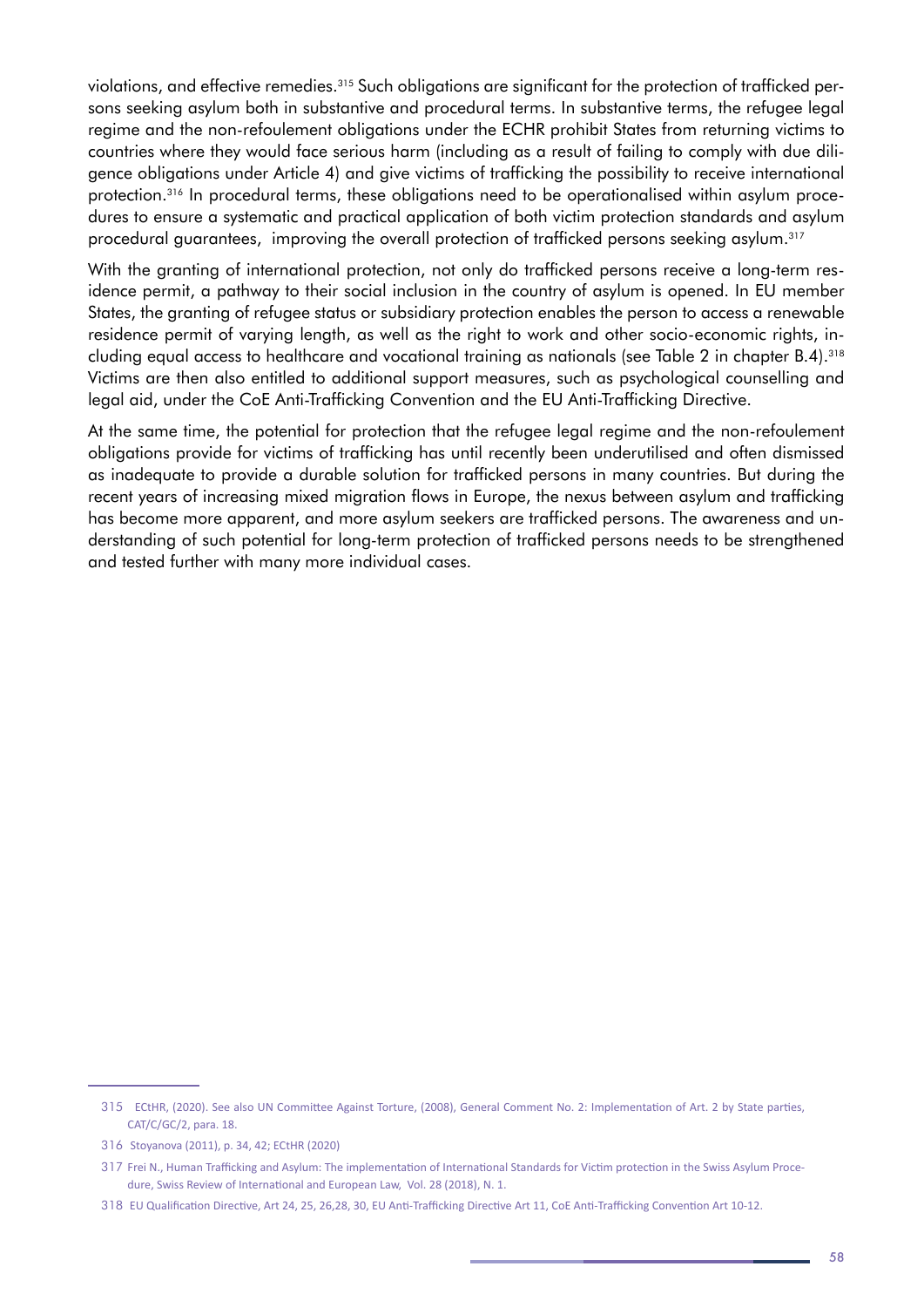## **B.3. National Implementation: Promising Practices, Gaps and Challenges**

Although statistical evidence is limited, there are indications that over the past five years, NGOs working with and for trafficked persons in Europe have assisted growing numbers of asylum seekers who had been trafficked.<sup>319</sup> As previously noted, these individuals are entitled to adequate protection as victims of trafficking, and to a fair opportunity to present their asylum claims. To this end, States must ensure that their asylum systems and their national referral mechanisms for trafficking victims are fully equipped to guarantee the protection of the rights of these individuals. Besides, the two protection systems need to function in a coordinated and coherent manner so that individuals can enjoy the rights and benefits attached to both statuses, i.e. both as a trafficked person and as a refugee. In a very recent resolution the European Parliament has similarly called upon Member States "to ensure that the anti-trafficking and the asylum procedures are interconnected and complement each other".<sup>320</sup>; para 33

This chapter considers how current provisions on asylum and trafficking are put into practice to ensure adequate and effective protection of the rights of trafficked persons seeking asylum, and to enable their access to asylum. It also discusses the relationship between the asylum system and the NRM for trafficked persons, and highlights conflicting priorities, challenges and promising practices.

As recently pointed out by GRETA, "[alccess to fair and efficient asylum procedures, early leagl counselling and specialised assistance [...] is essential if victims of trafficking are to be enabled to present an asylum claim effectively".<sup>321</sup> Accordingly, the analysis begins with a discussion of existing mechanisms and current practices for the detection of victims throughout the various stages of the asylum process in the six countries examined. It then considers what procedural guarantees are implemented to take into account the specific protection needs of asylum applicants who are victims of trafficking. These two questions identification and procedural guarantees – are then explored in the context of Dublin procedures because of the particular challenges that emerge for asylum applicants who are victims of trafficking. Overall, identification, support and procedural guarantees are deemed preconditions to enable both access to 322. asylum and the protection of a trafficked person in asylum procedures

#### B.3.1. Identification of trafficked persons in asylum procedures

Victims of trafficking seeking asylum can only be offered the necessary support and procedural guarantees if their trafficking situation is detected and special needs identified. The first question here is, therefore, whether there are effective mechanisms to ensure detection of trafficked persons amongst asylum seekers. In each of the countries reviewed, opportunities for the detection of trafficking indicators emerge at the borders, during the various stages of the asylum procedure (e.g. registration, reception, lodging of the application, personal interview), as well as in pre-removal detention. It would go far beyond the scope of this report to describe national regulations and practices related to victim identification in detail. In the following, an overview of the critical issues in each country is provided, building on national research and NGO experience.

<sup>319</sup> For example, in Spain asylum seekers accounted for 39% of total trafficking survivors assisted by Proyecto Esperanza in the period 2013-2019. In France, 20% of the new beneficiaries supported by CCEM in 2019, had lodged an asylum application. In the Netherlands, 53% of victims registered with Comensha were involved in Dublin procedures in 2018. In Austria, 28% of trafficked persons assisted by LEFÖ-IBF were involved in asylum procedures and 6% out of the total were beneficiaries of international protection (i.e. they were granted refugee status or subsidiary protection). The lack of data on the number of identified THB victims in international protection has also been recently pointed out by the European Parliament, see European implementation assessment - 'Implementation of Directive 2011/36/ EU : Migration and gender issues', Directorate-General for Parliamentary Research, Ex-Post Evaluation Unit, 15 September 2020, p. 4.

<sup>320</sup> European Parliament resolution of 10 February 2021 on the implementation of Directive 2011/36/EU on preventing and combating trafficking in human beings and protecting its victims (2020/2029(INI)), para.33

<sup>321</sup> CoE GRETA(2020)0620, para.38.

<sup>322</sup> The topic of procedural safeguards for victims of trafficking as vulnerable applicants warrants additional research attention. National studies only partially explored this issue. It remains unclear whether this is a reflection of shortcomings in implementation or of other factors.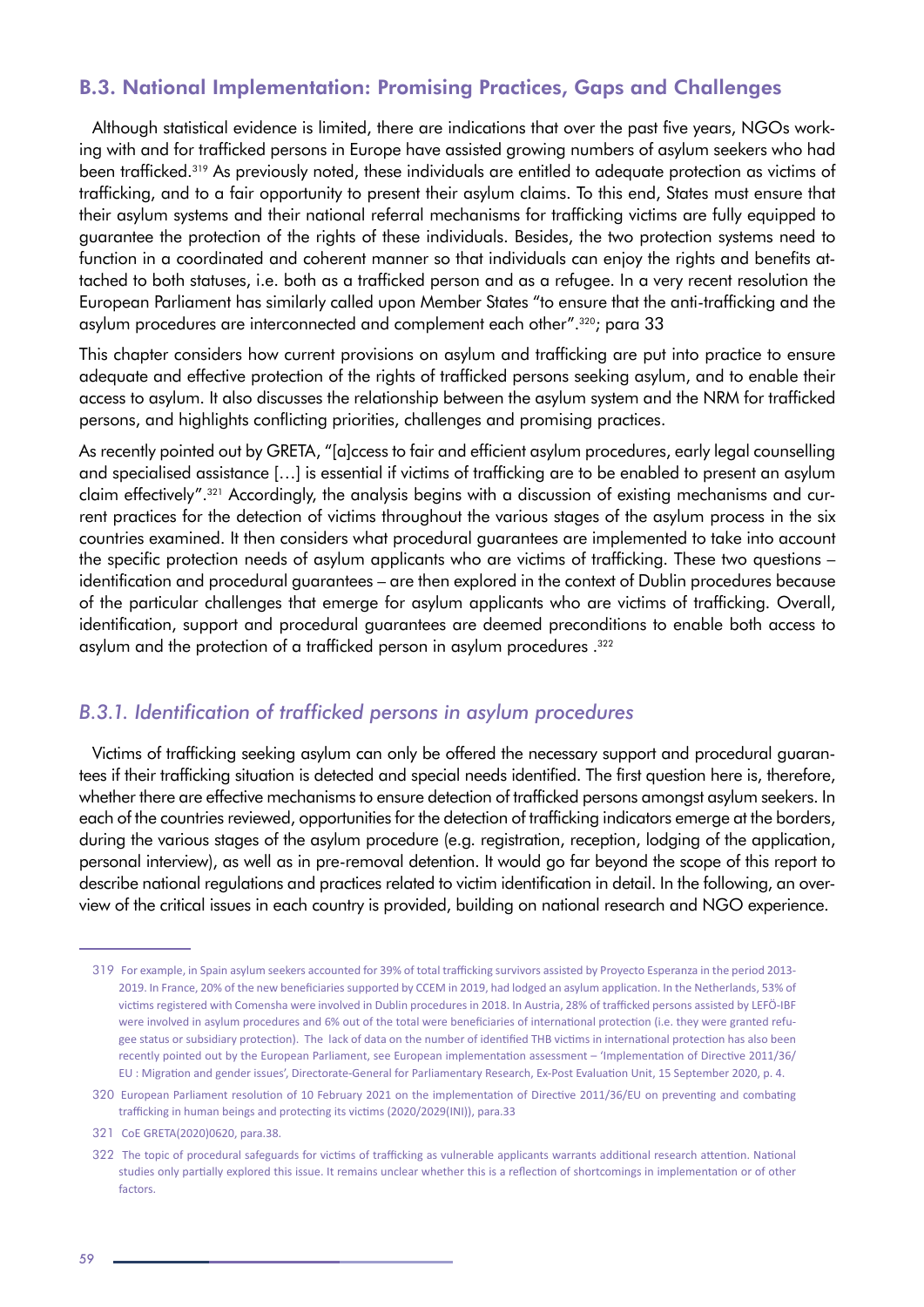The national legislation of all countries studied, except for Moldova, recognises victims of trafficking as a vulnerable group entitled to special procedural and reception guarantees in asylum procedure, in accordance with the Reception Conditions Directive (RCD) and the Asylum Procedures Directive (APD). The vulnerability assessment – foreseen under these two Directives – in theory provides opportunities for the identification of victims of trafficking. However, as is illustrated below, screening for detection of trafficked persons as vulnerable applicants is challenging in most countries examined.

In Austria, as noted by GRETA, victim identification amongst asylum seekers is limited, particularly in the early stages of the procedure.<sup>323</sup> In a recent report on the human rights situation of migrants, UNHCHR highlighted how "the identification of people in vulnerable situations throughout the asylum and return procedures, including pre-removal detention, tends to be random and unsystematic, for instance, only 324. "when vulnerabilities are clearly visible, or dependent on disclosure by the individual themselves There is no specific regulation on screening for THB vulnerabilities. However, there are efforts to train and raise awareness of actors in the asylum system, particularly staff of the Federal Office for Immigration and Asylum (BFA), social workers in reception centres and pre-removal detention facilities, and legal advisors for asylum seekers.<sup>325</sup> Further, staff from the BFA are provided with checklists for the practical identification of victims of human trafficking and first response.<sup>326</sup> Yet, at the stage of registering an asylum application with the BFA, THB situations are rarely detected. Later on, NGOs and staff working in reception centres for asylum seekers or supporting asylum seekers in their applications may detect potential victims and inform them of the possibility of receiving support from specialised NGOs. Sometimes, staff working in pre-removal detention centres also recognise potential victims and refer them for help. Indications of trafficking are communicated to the competent office of the Federal Criminal Police, which in turn should inform potential victims of their right to assistance, and contact the specialised NGOs LEFO-IBF and MEN-VIA. In some instances, staff from asylum reception centres and detention centres may directly seek LEFO-IBF's intervention for the first counselling with a potential victim of trafficking; this is a promising practice that can enable early detection and support.<sup>327</sup> These referrals are a positive outcome of efforts invested in multidisciplinary training of asylum officers and staff from reception and detention centres, to which LEFO regularly contributes.

In France, as in other countries, GRETA observed that victim identification at the borders remains quite difficult despite training of border police on THB.<sup>328</sup> Only very rarely are trafficking signs detected in waiting areas before admission to the territory by the Red Cross. However, these indications are often deemed insufficient by police to identify victims. More often, asylum seekers who are trafficking victims are recognised in the course of the asylum procedure, particularly at the stage of examination of their claim. Authorities have reported that since 2015 growing numbers of women and girls victims of trafficking, mainly from Nigeria, have submitted asylum applications.<sup>329</sup> The amended legislation on asylum has established a procedure for vulnerability screening of asylum seekers that include the detection of victims of THB as one of its purposes.<sup>330</sup> At the stage of registration of the asylum application, the French Office on Immigration and Integration (OFII) conducts a vulnerability assessment through a questionnaire-based interview to identify special needs of applicants. The focus in this first interview is

<sup>323</sup> CoE, GRETA(2015)19 Austria para 101, 104-105.

<sup>324</sup> UNHCHR, (2018), Report of mission to Austria focusing on human rights of migrants, particularly in the context of return 15-18 October 2018". Available at: https://www.ohchr.org/Documents/Issues/Migration/AustriaMigrationMissionReport.pdf, para 22.

<sup>325</sup> Training is mostly conducted within the project "Asyl-Train" which is implemented through a partnership between IOM, the Austrian Police, UNHCR, specialised lawyers, and the NGOs LEFÖ-IBF, Drehscheibe and MEN VIA.

<sup>326</sup> Austria, Report as per Article 20 of Directive 2011/36 submitted by Austria on the progress made in the fight against trafficking in human beings, 2020.

<sup>327</sup> National Research, Austria, p.23, 33-34.

<sup>328</sup> National Report France, p. 35; CoE, GRETA (2017)17 France, para 120-122.

<sup>329</sup> France, (2020), Rapport de la France à la Commission européenne sur les progrès réalisés en matière de lutte contre la traite des êtres humains. En application de l'article 20 de la directive 2011/36/UE du Parlement européen et du Conseil.

<sup>330</sup> France, Code of Entry and Residence of Foreigners and of the Right to Asylum (hereinafter CESEDA), Art L.744-6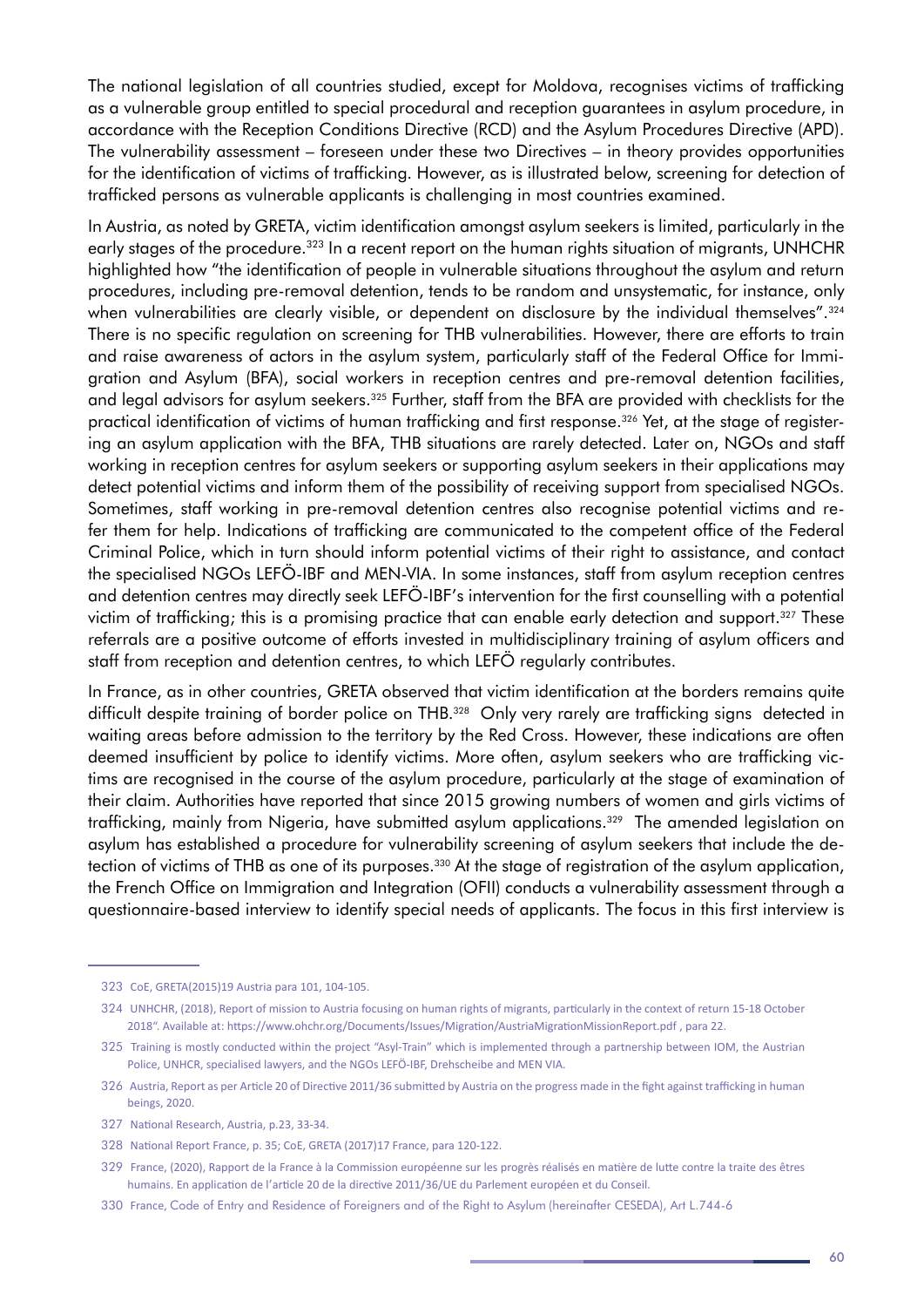on objective grounds such as disability, sickness, dependency, pregnancy. The questionnaire does not include THB specific questions. This first interview is not always conducted, and when it takes place, it is usually concise; sometimes, interpreters are not available.

Consequently, it is quite challenging to identify whether someone is a potential victim of trafficking and assess his or her special needs at this initial stage.<sup>331</sup> Unless the person self-reports trafficking, it is unlikely that the victim is identified.<sup>332</sup> Also, it seems that in some cases when NGOs identify a victim who is seeking asylum and inform OFII, this indication does not always influence decisions on the individual reception and procedural needs, due to resource shortages.<sup>333</sup>

Victims may be identified during the examination of their application by the asylum determination authority, i.e. the Office for the Protection of Refugees and Stateless Persons (OFPRA). OFPRA has established a network of THB focal points to detect victims of THB amongst asylum seekers and determine the specific procedural safeguards necessary to the examination of claims by trafficked persons as vulnerable applicants. A set of tools (guidelines and practical forms, indicators) is available to assist in the handling of asylum applications submitted by potential victims of trafficking. These tools also include recommendations on conducting interviews with trafficked asylum seekers, instructions and guidance concerning asylum cases relating to human trafficking, and an overview of the applicable legal regime. Training is also provided to asylum officers on these issues, and OFPRA focal points on THB support protection officers on individual files.<sup>334</sup> Cooperation has also been established with specialised NGOs. Another important channel for the identification of victims is through the work of NGOs supporting asylum seekers, which detect signs of trafficking and initiate referrals to specialised anti-trafficking NGOs. In practice, NGOs identify the majority of victims. Formally, the competence for victim identification lies solely with law enforcement agencies and, in theory, victim identification does not depend on cooperation in the investigation. Nevertheless, in practice, trafficked persons are expected to lodge a complaint and cooperate with the police.<sup>335</sup>

In Moldova, the Asylum Law does not refer to victims of trafficking as possible asylum applicants but rather more broadly, to victims of inhuman and degrading treatment and victims of violence. There are no specific procedures for the identification and protection of victims at the border or during their asylum application. This is probably due to multiple factors, including low numbers of asylum seekers, limited experience with mixed movements, as well as low levels of awareness among competent authorities and NGOs about the fact that asylum seekers may be victims of trafficking.

In the Netherlands, the police and the Immigration and Naturalisation Service (IND) conduct screening for detection of trafficked persons as vulnerable applicants at the start of the asylum procedure. Furthermore, the Central Agency for the Reception of Asylum Seekers (COA) has established a network of focal points on trafficking, and all reception locations have a human trafficking officer.<sup>336</sup> Relevant actors are regularly trained and provided with specific indicators and tools to detect signs of THB. For example, a toolkit has been developed through the STEP project involving COA, the Dutch Red Cross, the Dutch Refugee Council, and the specialised anti-trafficking NGOs CoMensha and Nidos. The toolkit provides practical information on how to handle suspected cases fof THB, inform the person about the options and assistance available for victims and vulnerable asylum applicants, and how to arrange referrals. The toolkit also aims at raising awareness and understanding of the protection options among asylum seekers.<sup>337</sup> In return procedures, the Repatriation and Departure Service (DT and

<sup>331</sup> AIDA ECRE, (2020), Country report: France.

<sup>332</sup> Forum réfugiés-Cosi, (2018), TRACKS Identification of Trafficked Asylum Seekers Special Needs, p.35.

<sup>333</sup> National Research - France, p. 34.

<sup>334</sup> France, Rapport de la France à la Commission européenne sur les progrès réalisés en matière de lutte contre la traite des êtres humains. En application de l'article 20 de la directive 2011/36/UE du Parlement européen et du Conseil, 2020.

<sup>335</sup> CoE, GRETA (2017)17 France, para 128-130.

<sup>336</sup> National Research - The Netherlands, p. 27, CoE, GRETA(2018)19 The Netherlands, para. 35, 112.

<sup>337</sup> The Netherlands Red Cross, (2019), Toolkit Discussing Human Trafficking and Exploitation with Asylum Seekers.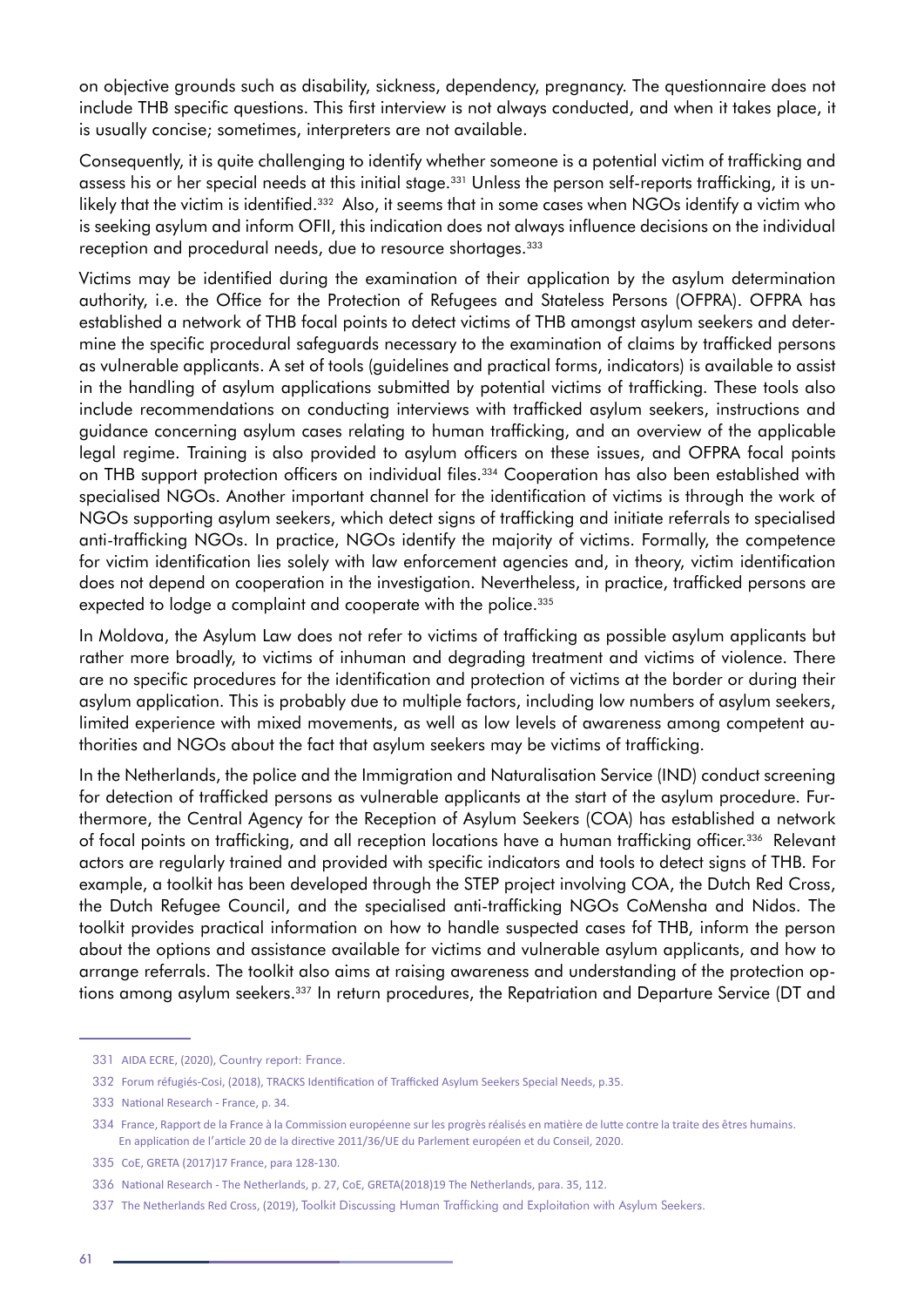V) has also been trained on THB, and can detect trafficking indicators and refer presumed victims. At present, this is just a theoretical possibility. There are no precise data on victims identified among asylum applicants or in return procedures. According to the police, over recent years, growing numbers of victims of trafficking from African countries are seeking asylum. They have often lodged an asylum application in another EU country and are placed in Dublin procedures (see next section on Dublin  $cases$ ).  $338$ 

In the Netherlands, decisions on victim identification and access to protection are the sole competence of the police, KMar<sup>339</sup> and the labour inspectorate,<sup>340</sup> and the referral of victims for recovery and support tends to depend on the prospects of the investigation and prosecution. This approach impacts on the protection of rights of trafficked asylum seekers. For example, when an asylum seeker was trafficked in the country of origin or en route, evidence of the crime may be limited or insufficient for the investigation. Consequently, cases are dismissed due to lack of evidence, and victims are not recognised and protected as such.<sup>341</sup>

In Serbia, a 2016 specific procedure defines the steps for preliminary victim identification at the borders. Upon detection of trafficking indications, the border police have to notify the specialised anti-trafficking police, the competent Prosecutor's Office and the Centre for Protection of Trafficking Victims (CPTV). The Law on Asylum and Temporary Protection<sup>342</sup> makes specific reference to victims of trafficking amongst vulnerable groups. The Standard Operating Procedures for the treatment of victims of trafficking include staff from the Asylum Office, the accommodation facilities for asylum seekers as well as NGOs among the actors that may preliminarily identify trafficked persons. Where they detect indicators of trafficking, they must notify the CPTV, which is the competent authority for victim identification and referral to support. In practice, screening for vulnerability is primarily done by NGOs supporting asylum seekers, who may detect their situation and initiate their referral. To date, only a few cases of presumed victims of trafficking have been identified among asylum applicants.<sup>343</sup> This is indicative of the challenges of victim identification in mixed movements.

In Spain, the Asylum Act<sup>344</sup> makes reference to victims of trafficking amongst vulnerable groups entitled to specific protection measures and assistance. However, these measures are not defined, due to the lack of an implementing regulation. There is no specific procedure for identification of trafficking victims amongst asylum seekers, except for a promising pilot procedure at Madrid International Airport (see box below).

#### Detection at the airport and prompt intervention

In October 2019, the Department of Migration of the Ministry of Labour, Migration and Social Security, together with the Government Delegation against Gender Violence of the Ministry of Equality, launched a pilot procedure for the identification and referral to support of potentially trafficked persons seeking asylum at the Madrid Barajas Airport. It is based on cooperation between the Asylum Office and five NGOs.<sup>345</sup> The main objective of this procedure is to ensure timely referral and access

<sup>338</sup> The Netherlands, (2020), Report submitted by the Netherlands as per Article 20 of Directive 2011/36 to the Office of the EU Anti-trafficking Coordinator on the Third Report on the Progress made in the fight against trafficking in human beings.

<sup>339</sup> KMar stands for Royal Netherlands Marechaussee i.e Military Constabulary.

<sup>340</sup> At the slightest indication of human trafficking and/or on the intercession of the labour inspectorate (ISZW-DO), the police or KMar can formally offer the reflection period.

<sup>341</sup> CoE. GRETA(2018)19 The Netherlands para. 109.112.

<sup>342</sup> Serbia, Law on Asylum and Temporary Protection, Sl. Glasnik RS br. 24/2018, Art 17.

<sup>343</sup> National Research Serbia, p. 43-44.

<sup>344</sup> Spain, Ley de Asilo, Ley 12/2009 of 30 October 2009, Art 46.

<sup>345 .</sup>These are the Spanish Red Cross, Proyecto Esperanza, Association for the Prevention, Rehabilitation and Care for Women Prostituted (APRAMP), Diaconía and the Fundación Cruz Blanca.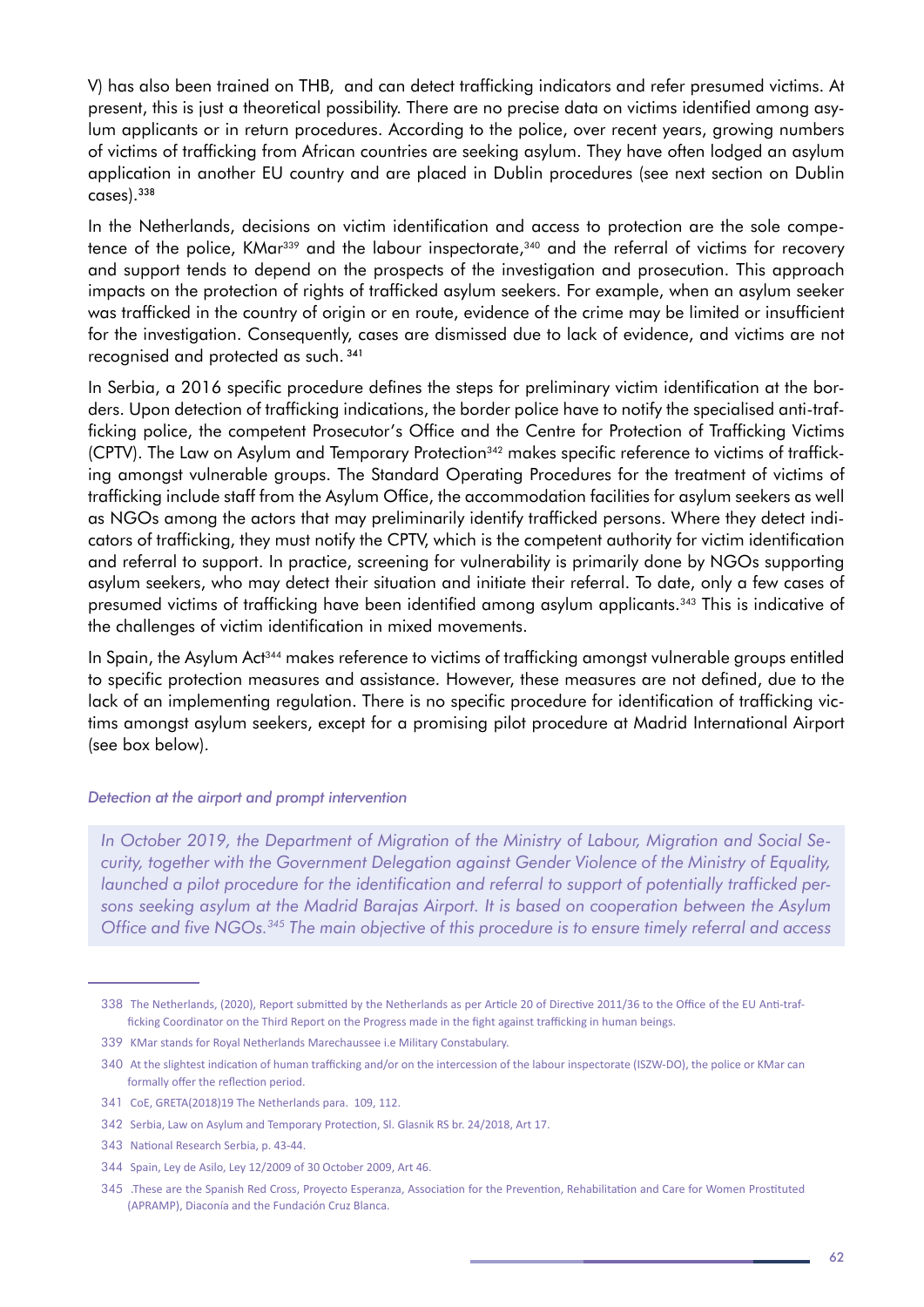to support of asylum seekers who are potential victims of trafficking.

Where asylum officers detect signs of trafficking amongst asylum applicants at the airport, they inform the Red Cross, which has a team at the airport providing social support to such applicants. The Red Cross, in turn, contacts one of the NGOs specialising in assistance to victims of trafficking. The NGO on duty promptly arranges a visit to the airport to meet the potential victim, assess her or his situation and needs and confirm whether there is evidence of trafficking. The NGO informs the victim about their rights and options, as well as the possibility of being referred to general reception for asylum seekers or a reception centre for vulnerable applicants or to a specialised facility for trafficked persons. The NGO further prepares a report with findings and recommendations on referral for the Asylum Office. Initial data indicate that 15 potential victims (of which nine were women and six men) were detected between July and December 2019. 346

In Spain victim identification at the borders is difficult, particularly in case of sea arrivals or placement in Migrant Temporary Stay Centres (CETI) in Ceuta and Melilla. Early identification within mixed movements in CETI is particularly challenging because if a person's asylum application is deemed inadmissible, and the police do not start a formal process of identification, then entry to the Spanish mainland is denied. The individual is placed in forced return procedures.<sup>347</sup> Yet, an adequate assessment of an asylum claim by a vulnerable person, such as a victim or potential victim of trafficking, can hardly be done in the context of a border procedure. It requires more time and proper conditions for a personal interview, as illustrated in the case below.

#### Admission to asylum procedure of a Congolese woman possible victim of trafficking

The case concerns a woman from the Democratic Republic of the Congo. She was 19 years /old, and arrived with a child. Her asylum claim was dismissed in a border procedure. The case was appealed for admission into the regular asylum procedure. In the appeal, a UNHCR border report confirmed that there were indications that she was a potential victim of THB. The court ruled that the asylum application should be admitted to enable an adequate assessment of her possible need for international protection. The court referred to the UNHCR report, which highlighted the need to admit the case in the ordinary procedure to carry out a new interview of the applicant and allow a correct and adequate assessment. UNHCR highlighted how the conditions at the border were not conducive to the applicant being able to express her arguments, nor for the competent authorities to deal with the complexity of this type of case in a very short time span. UNHCR further highlighted the importance of referring the vulnerable applicant for specialised support and counselling.

Source: CEAR, Boletín de Jurisprudencia de Protección Internacional (Núm. 5), 2018 p. 12-13; Audiencia Nacional (Sala de lo Contencioso), 6 octubre 2017, núm. rec. 256/2016, (JUR 2017/268576)

Opportunities for the identification of trafficked persons usually emerge once an asylum application has been lodged. During registration, reception or refugee status determination, asylum officers, NGOs or lawyers assisting asylum applicants may detect indicators of trafficking, and initiate referrals to the police for formal identification and to specialised NGOs for victim support. Also, the Social Work Unit of the Ministry of Labour Migration and Social Security, which is competent for assessing the social

<sup>346</sup> Spain, (2020), Spanish contribution to the Third Report on the Progress made in the fight against trafficking in human beings Reports to be submitted by the Member States as per Article 20 of Directive 2011/36Report EU, p. 36

<sup>347</sup> Over the past two years, NGOs (e.g. CEAR and Save the Children) in collaboration with UNHCR have been developing outreach legal counselling to detect vulnerable applicants, including trafficked persons, amongst those arriving by sea. In Ceuta and Melilla, identification is even more complicated, since there are limited resources and people tend to stay for short periods in overcrowded facilities, and are often denied access to the Spanish mainland. See AIDA ECRE, (2020) Country Report Spain, 17/04/2020.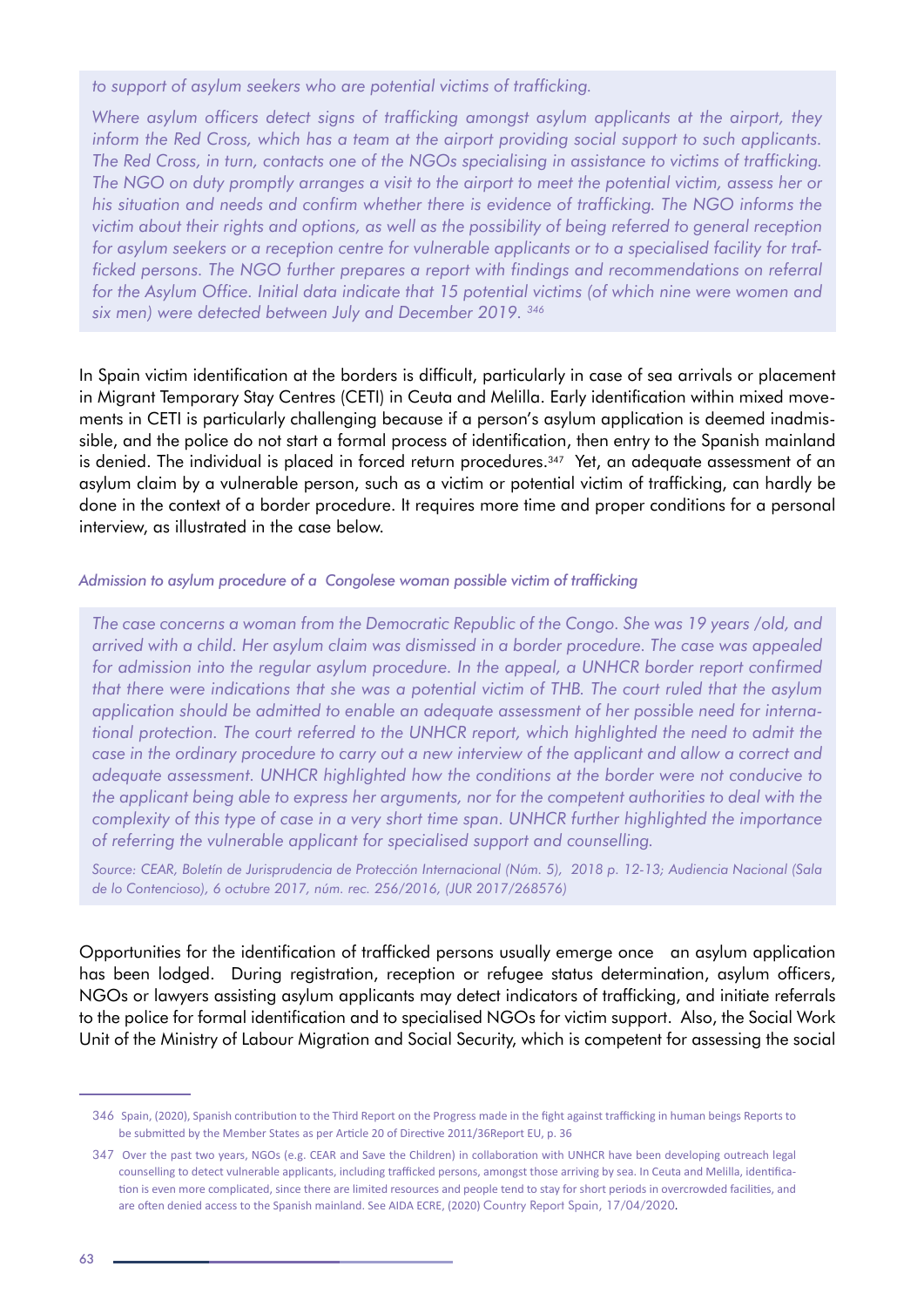protection needs of vulnerable applicants, may detect signs of THB and initiate referrals to specialised NGOs. Moreover, UNHCR also plays a role in victim identification while advising competent authorities on asylum matters and individual cases.

Victims are sometimes identified in return procedures. Generally, there are no proactive and systematic efforts to identify victims in immigration detention centres for foreigners (Centros de Internamiento de Extranjeros - CIE). However, indications of trafficking may be detected by NGOs assisting migrants in CIE, Indeed, when NGOs are regularly present in these Centres, they may be able to observe these situations and establish some minimum relationship with migrants to detect potential victims. In many instances, information about potential victims is reported to the specialised police units, which are competent to assess the case and decide on victim identification, and may involve specialised NGOs in the identification process. In some cases, a referral is made to specialised NGOs, such as Proyecto Esperanza, which in turn interviews the person, assesses protection needs and provides information on their rights and options. Where the person agrees to initiate a process of formal identification, as a victim of THB, then the NGO prepares a detailed assessment report that is submitted to police to suspend removal proceedings, allow the granting of a recovery period and referral of the person to NGO support.

According to Spanish law, the identification of a victim of trafficking must be based on the existence of reasonable grounds or evidence that a person is a potential victim of trafficking. There is no requirement of a formal complaint by the victim, nor the formal initiation of judicial proceedings. The specialised anti-trafficking police unit is competent both for victim identification and for preventing and investigating trafficking. Upon the detection of THB indicators, the police decide whether to initiate a formal identification process. Should it be decided to do so, a specialised NGO must be engaged to provide victim support. In practice, however, sometimes a strict law enforcement approach may prevail, and identification may depend on a victim's collaboration and ability to provide information to enable the initiation of a criminal investigation.<sup>348</sup> This law enforcement approach may have negative implications for victim protection. For example, where exploitation has occurred in transit before arrival in Spain or other countries, it may be challenging to start a police investigation. Hence, in such cases the victim is not always formally identified.<sup>349</sup>

Overall, the law on entitlement of trafficked persons and those at risk of being trafficked to international protection notwithstanding, the establishment of effective mechanisms for the timely identification of trafficked persons as vulnerable asylum applicants remains difficult in all the countries surveyed, hindering their protection and swift access to tailored reception conditions. Indicators of vulnerability to trafficking are often not immediately visible. They frequently become apparent at later stages of the asylum procedure. Discerning the consequences of the trafficking experience is complex, and requires time and a thorough assessment. In most cases, only female victims of sexual exploitation are identified among asylum seekers and referred for specialised support, where such support is available. Victims of trafficking for labour and other forms of exploitation seem to be neglected. Only rarely are they identified.

Efforts are made to train the actors in the asylum system on human trafficking, and to provide them with dedicated tools and guidance. Nonetheless, there remains insufficient capacity, as well as a lack of awareness amongst many stakeholders. This is coupled with a shortage of resources and interpreters. Moreover, timelines and settings for initial screenings are inadequate to foster trust and encourage the person's disclosure of their experience. Another important practical consideration concerns the fact that in reception centres, trafficked persons may still be under the control of their traffickers and very afraid of retaliation; hence they may be reluctant to report their situation. Trafficked asylum applicants may also not fully understand their situation, or face significant difficulties in recalling their experience of victimisation due to the trauma. When victim identification is made dependent on the prospects of the

<sup>348</sup> CoE, GRETA, Report concerning the implementation of the Council of Europe Convention on Action against Trafficking in Human Beings by Spain - Second Evaluation Round, GRETA(2018)7, 20 June 2018 paras 131-151.

<sup>349</sup> National research - Spain, p. 57, 63.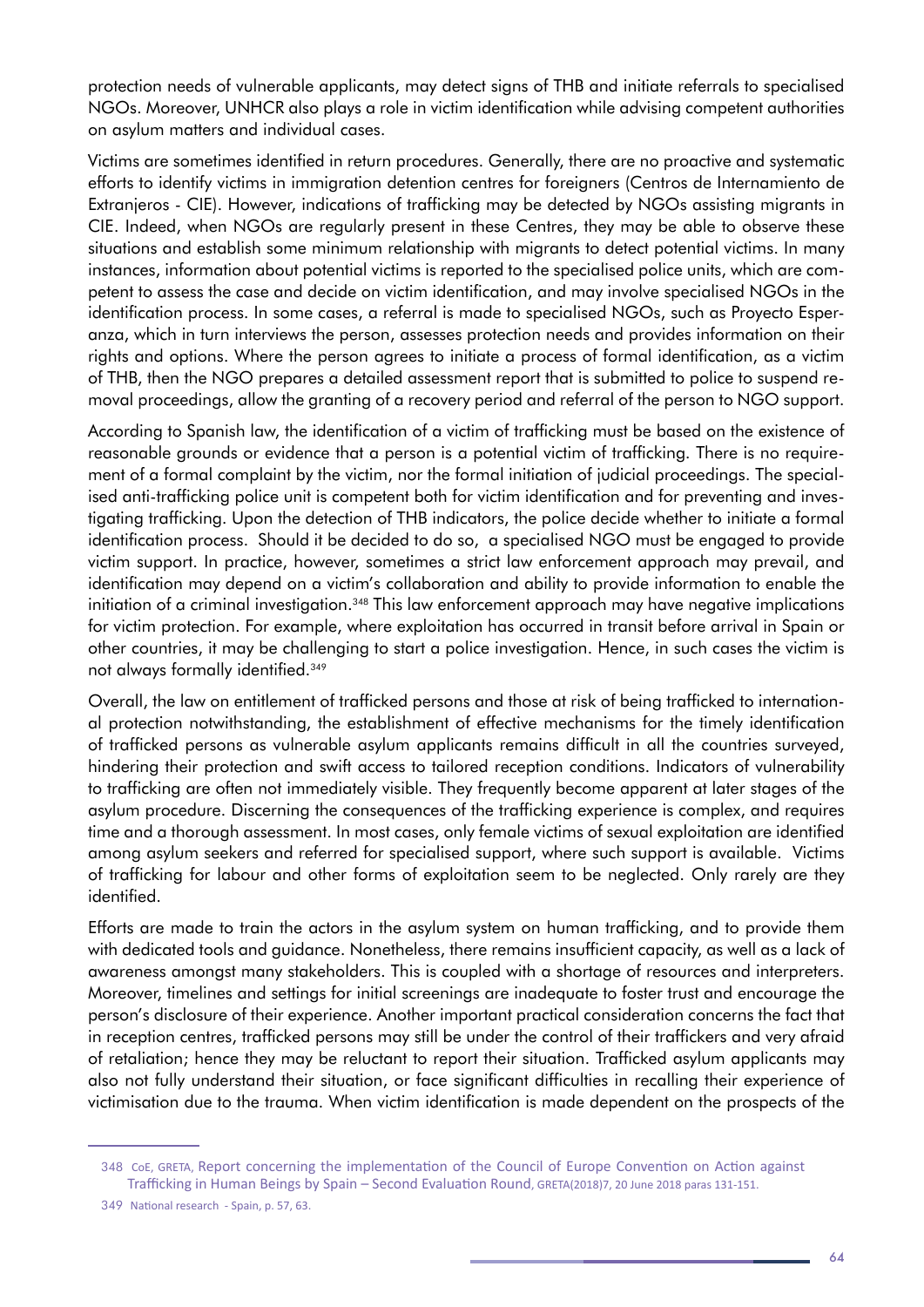criminal proceedings against traffickers, there is little chance that victims will be recognised as such. EU law requires national authorities to provide protection as soon as they have a reasonable indication of trafficking. A low threshold should be applied to ensure prompt assistance, procedural guarantees, and reception conditions tailored to their specific needs, regardless of where their trafficking occurred and of their ability or willingness to cooperate. The identification of trafficked persons amongst asylum applicants needs to be focused on addressing their vulnerability and protecting their rights. The involvement of protection staff from the asylum system provides an opportunity to disconnect victim identification from criminal proceedings. It is hence of utmost importance to ensure the following objectives First, vulnerability assessment should be an ongoing process, as mandated under the Reception Conditions Directive. Second, upon reasonable suspicion of trafficking, protection should be immediately afforded. Third, the individual should have the right to be heard, and to submit observations or explanations regarding his or her situation. Fourth, cooperation with anti-trafficking NGOs needs to be secured so that they can provide the early counselling and support that is crucial to the identification of trafficking victims.

#### B.3.2. National referral mechanisms and Asylum systems: compatibility and conflicting priorities

Assistance and protection of rights are at the core of screening and identification. It is necessary to understand whether and how trafficking vulnerability is taken into account, once an asylum seeker is recognised as a potential victim. Access to support and procedural safeguards under both the European anti-trafficking legal regime and the asylum system are prerequisites for the protection of trafficked asylum applicants. They impact on the individual's prospects of obtaining international protection and hence securing a long-term residency status.

Of equal importance is ensuring coherence and compatibility between protection foreseen within the National Referral Mechanism for trafficking victims and protection with the asylum system. This means guaranteeing that a person can enjoy the rights and benefits attached to the two procedures, and that the best available assistance and solutions are found in every case. What emerges from the national studies is a great variation in the ways the two protection systems operate for asylum seekers who are trafficked. Also, the scope of protective measures and procedural safeguards differ. Here, the main aspects and practices related to reception conditions, procedural guarantees and compatibility between the two systems are briefly discussed for each of the six countries studied.

In Austria, asylum applicants who are victims of trafficking generally are accommodated in asylum reception facilities. In some cases, asylum authorities refer them for relocation to a victim protection facility managed by LEFÖ-IBF or MEN-VIA, on a case-by-case basis, usually for safety reasons.<sup>350</sup> There are good practices of cooperation and coordination between LEFO-IBF and NGOs providing legal counselling to asylum seekers. NGOs work together to secure protection and support for trafficked asylum seekers, coordinate legal aid and build on THB expertise, to inform the refugee status determination process, and document the situation and risks in the country of origin.

There are some incompatibilities between benefits attached to the asylum track and protection as trafficking victims; in particular, an asylum applicant cannot apply at the same time for a THB residence permit and international protection. It is left to BFA - as the competent authority - to examine the international protection application of the trafficked person and, in case this is denied, to further assess whether the requirements for the granting of a residence permit linked to their trafficking are met.<sup>351</sup> Positively, where an asylum applicant is referred for specialised support as a victim of trafficking, she or he may also access social services for asylum seekers (Grundversorgung). For example, if the indi-

<sup>350</sup> National Research - Austria, p.6.

<sup>351</sup> Austria: Federal Act Concerning the Granting of Asylum (2005 Asylum Act - Asylgesetz 2005), para.57.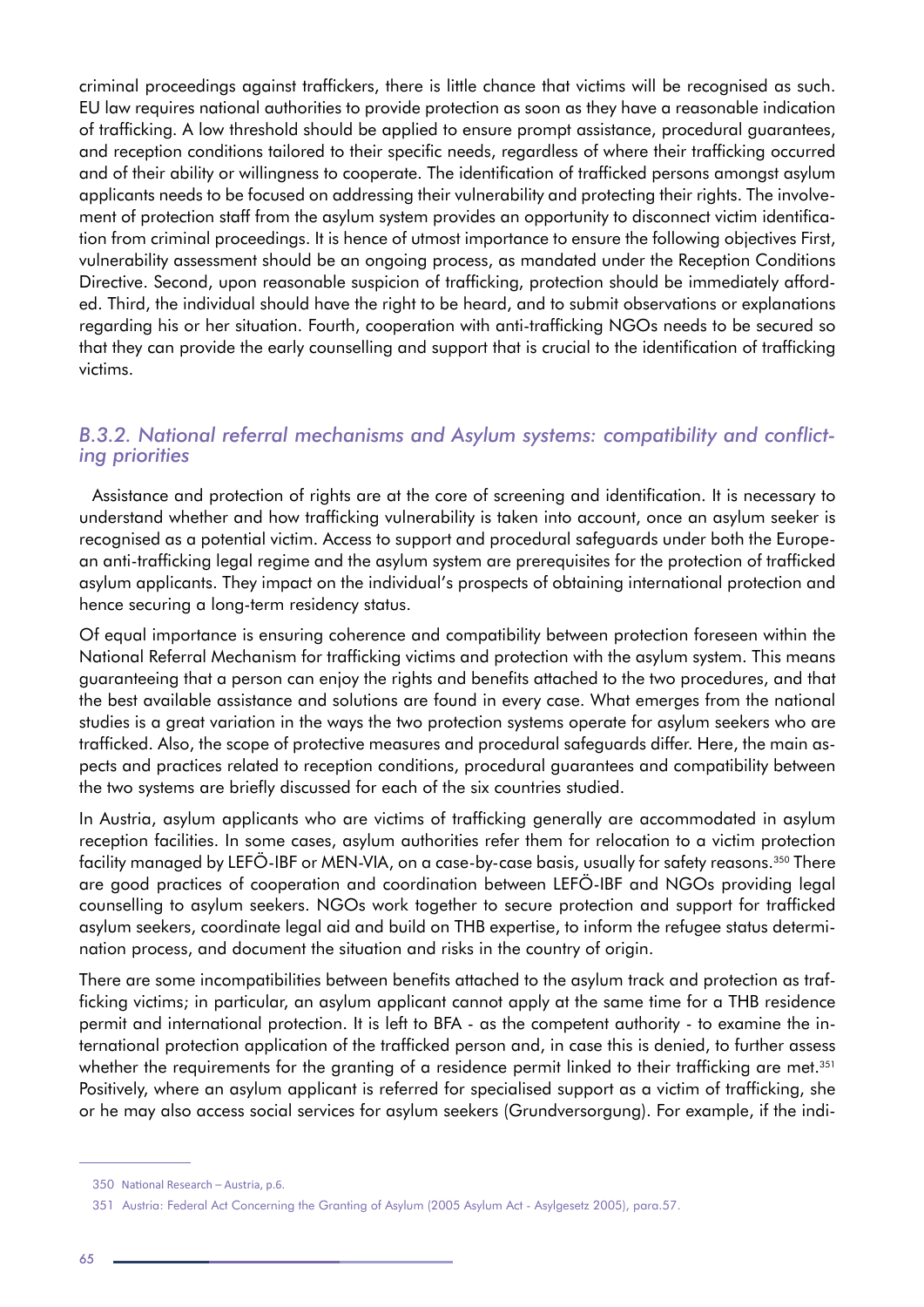vidual joins the protection programme for victims, she or he can attend free German language courses for asylum seekers.

In the course of the asylum procedure, a victim may be entitled to certain procedural guarantees which are generally applied to vulnerable applicants and in particular to victims of violence, rape and torture. These include the possibility of exempting the applicant from the accelerated procedure and avoiding dismissal in the admissibility procedure where it is highly probable that the person suffered serious forms of violence. Moreover, when the claim concerns interference with sexual self-determination, a trafficked asylum applicant may be interviewed by a person of the same-sex and also the interpreter may be of the same sex.<sup>352</sup>

In France, the law requires that where asylum applicants are victims of trafficking, the competent authority, OFII, should consider their special needs in determining their reception conditions.<sup>353</sup> In practice, most trafficked asylum seekers are referred to accommodation within the asylum system, which has some dedicated places for them. It is also possible for OFII to refer trafficked asylum seekers either to facilities of the National Reception and Protection Programme for Victims of trafficking (AC. Sé) or to other specialised victim support NGOs. However, in practice this is rarely done. Referral to AC. Sé requires that the person be at risk of an imminent threat to their safety, and hence in need of being accommodated in a distant place. Generally, accommodation is lacking, and there are only a few NGOs assisting trafficking victims, mostly those trafficked for sexual exploitation. Sometimes the assistance provided is limited or inadequate to respond to victims' needs.<sup>354</sup> Trafficked asylum seekers are often referred to remote asylum locations distant from the place of their exploitation. They cannot refuse such relocation because to do so would risk automatic withdrawal of their asylum support (mainly housing and a financial allowance).<sup>355</sup> Reportedly, in some instances, trafficked women victims have been accommodated in centres mostly occupied by single men.<sup>356</sup>

In theory, the asylum process and the protection scheme for victims of THB can run in parallel. In practice, there are challenges in accessing both protection schemes in parallel and it depends on the particular situation of the victim.<sup>357</sup> A specific challenge encountered by victims concerns the time-limits for lodging an asylum application. Where an individual lodges an asylum application later than 90 days from his or her arrival in the country, then his or her case is placed for examination in the accelerated procedure unless the person had legitimate reasons not to respect the term. The accelerated procedure foresees less support and fewer procedural safeguards for the applicant. For example, very often, the person does not receive a financial allowance and housing benefit, and is left in a very precarious social situation. The accelerated procedure is unsafe and not suitable for trafficking victims. They risk being discriminated against in their access to international protection because of a delay in lodging their asylum claim. Yet, it is the very exploitative situation they are in that causes the delay in applying, and this should not negatively impact on their rights as asylum-seekers. Where an asylum applicant who is a victim is placed in the accelerated procedure, it is necessary to contest the decision before OFII and, in case of refusal or no answer, the case can be brought before the Administrative Court.

Another tension concerns the compatibility between the residence permits and the asylum procedure. In some cases, victims of trafficking with a pending asylum claim apply for temporary residence permits in accordance with the law.<sup>358</sup> Their requests are rejected because they have to wait for their

<sup>352</sup> National Research - Austria, p.45; AIDA ECRE (2020), Country Report Austria.

<sup>353</sup> National Research - France, p.36. Art L 744-6 CESEDA.

<sup>354</sup> National Research - France.

<sup>355</sup> National Research France, p.36, Art L 744-6 CESEDA. It should be noted that where the person is referred to Ac sé this limitation is not present.

<sup>356</sup> AIDA ECRE, (2020), Country report: France.

<sup>357</sup> TRACKS, 2018 consolidated p. 39..

<sup>358</sup> Art L 311-6 CESEDA.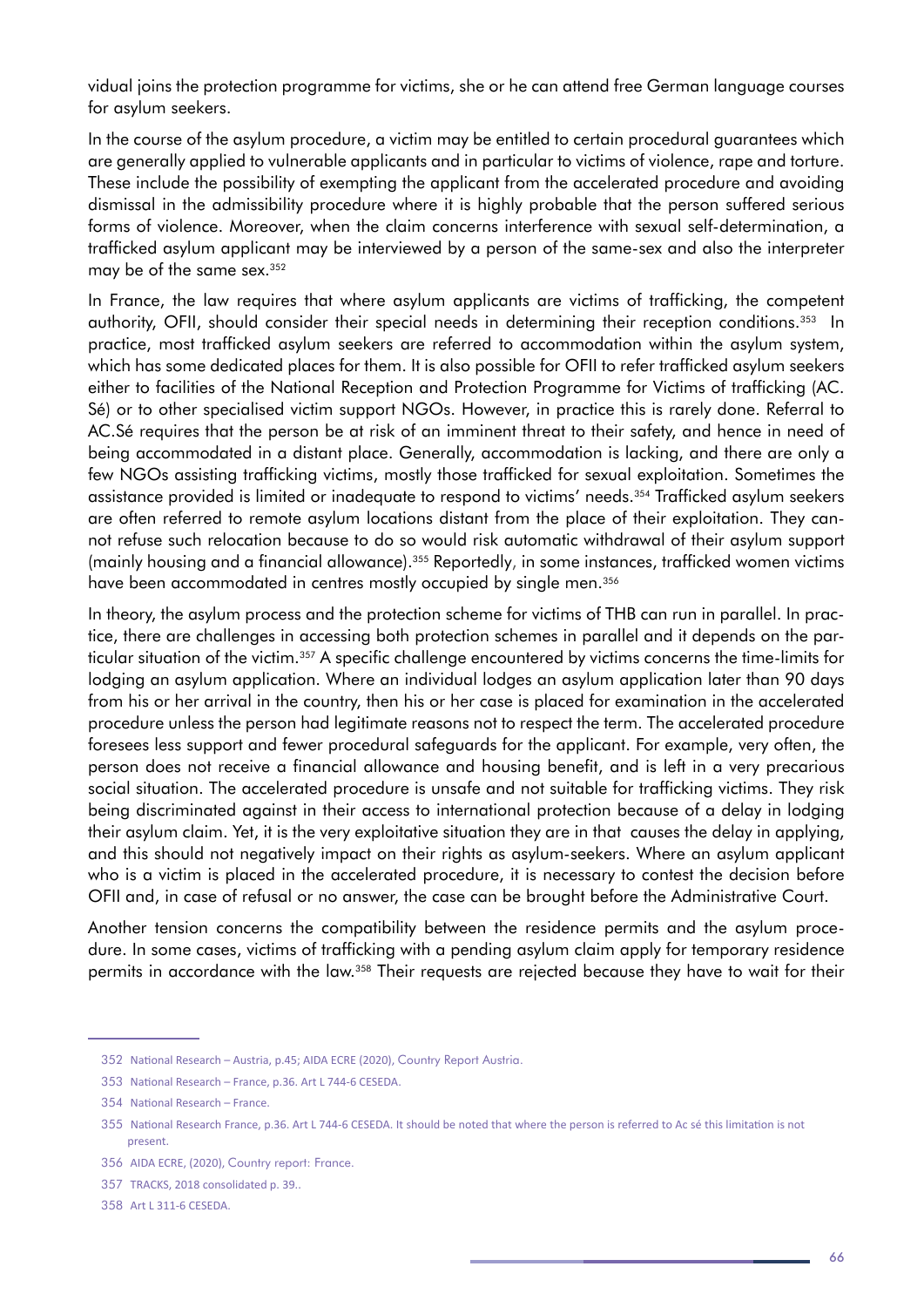asylum claims to be determined.<sup>359</sup> This happens despite the 2018 legal provisions providing for both paths to be pursued in parallel.<sup>360</sup>

Concerning procedural guarantees, protection staff from OFPRA, the determining authority for asylum, have received some training on human trafficking and on interviewing applicants who may recall painful past expediencies. They may allow the presence of a third person during the interview with a victim, and also provide for the interviewer and interpreter to be of a specific gender.<sup>361</sup>

In Moldova, there is no experience in handling cases of asylum seekers who were trafficked. No foreian victim of trafficking ever applied for international protection or a temporary residence permit on THB grounds. The two protection systems are completely separate.

In the Netherlands, following the identification of a presumed victim amongst asylum applicants, the COA assesses her or his protection needs, for example together with a regional care coordinator, the Dutch Red Cross or Dutch Council for Refugees. The person stays at the COA-location. In some instances, CoMensha is directly involved in such assessment and coordination of support, for example when there is no regional care coordinator. Concerning procedural guarantees for trafficked asylum applicants, these are limited. They may include measures of support for the interview and same-sex interviewer in case of sexual violence.

In terms of compatibility between the NRM and the asylum protection systems, there are instructions for asylum officers on dealing with applicants who are victims or potential victims of trafficking. In all scenarios, any indication of THB has to be reported to the specialised law enforcement authorities. An individual may raise a complaint of having been trafficked, and at the same time lodge an asylum application. If the person is granted a temporary residence permit linked to his or her cooperation in the trafficking investigation, then she or he has also access to specialised support and social benefits for trafficked persons. In case the temporary permit is suspended or expires, the individual can remain in the country to await a decision on his or her asylum claim. However, the instructions provided to the asylum-determining authority seem to exclude a priori the fact that a trafficked person may fulfil the criteria for refugee status. The guidance instead emphasises how the mere fact of being a foreign victim of trafficking does not relate to any of the grounds listed in the Refugee Convention.<sup>362</sup> They disregard the UNHCR guidelines on trafficking completely. It should be noted that the instructions do refer to protective obligations of non-refoulement under Article 3 of the ECHR.

In Serbia, asylum applicants who are presumed victims are first referred to the Centre for Protection of Trafficking Victims for formal identification and coordination of support. Then, they are usually referred to the NGO Atina for shelter and assistance. There are no specific procedural arrangements for vulnerable applicants. In terms of compatibility between the asylum process and the NRM for victims of THB, an asylum seeker who has been trafficked can access specialised support. However, where the asylum applicant applies for a temporary residence permit on THB grounds, the asylum process is suspended. In case of denial of a temporary residence permit, there is a possibility to initiate a new asylum procedure.<sup>363</sup>

In Spain, trafficking victims may be referred to state facilities for vulnerable persons; female victims may be referred to specialised NGOs for shelter and assistance. However, resources for such support are limited, and mostly are available to women victims of trafficking for sexual exploitation. NGOs supporting trafficked persons work closely with NGOs assisting asylum seekers in coordinating the assessment of protection needs and ensuing assistance measures. For example, Proyecto Esperanza reg-

<sup>359</sup> National Research - France, p.39.

<sup>360</sup> Art L311-6 du CESEDA.

<sup>361</sup> AIDA ECRE, (2020), Country report: France., p. 64-65.

<sup>362</sup> IND, Work Instruction 2007/16 Victims of human trafficking in the asylum procedure, 18 December 2007, available in Dutch at: http:// bit.ly/ (google translation), Section 3.1.4.

<sup>363</sup> National Research - Serbia, p.43-44.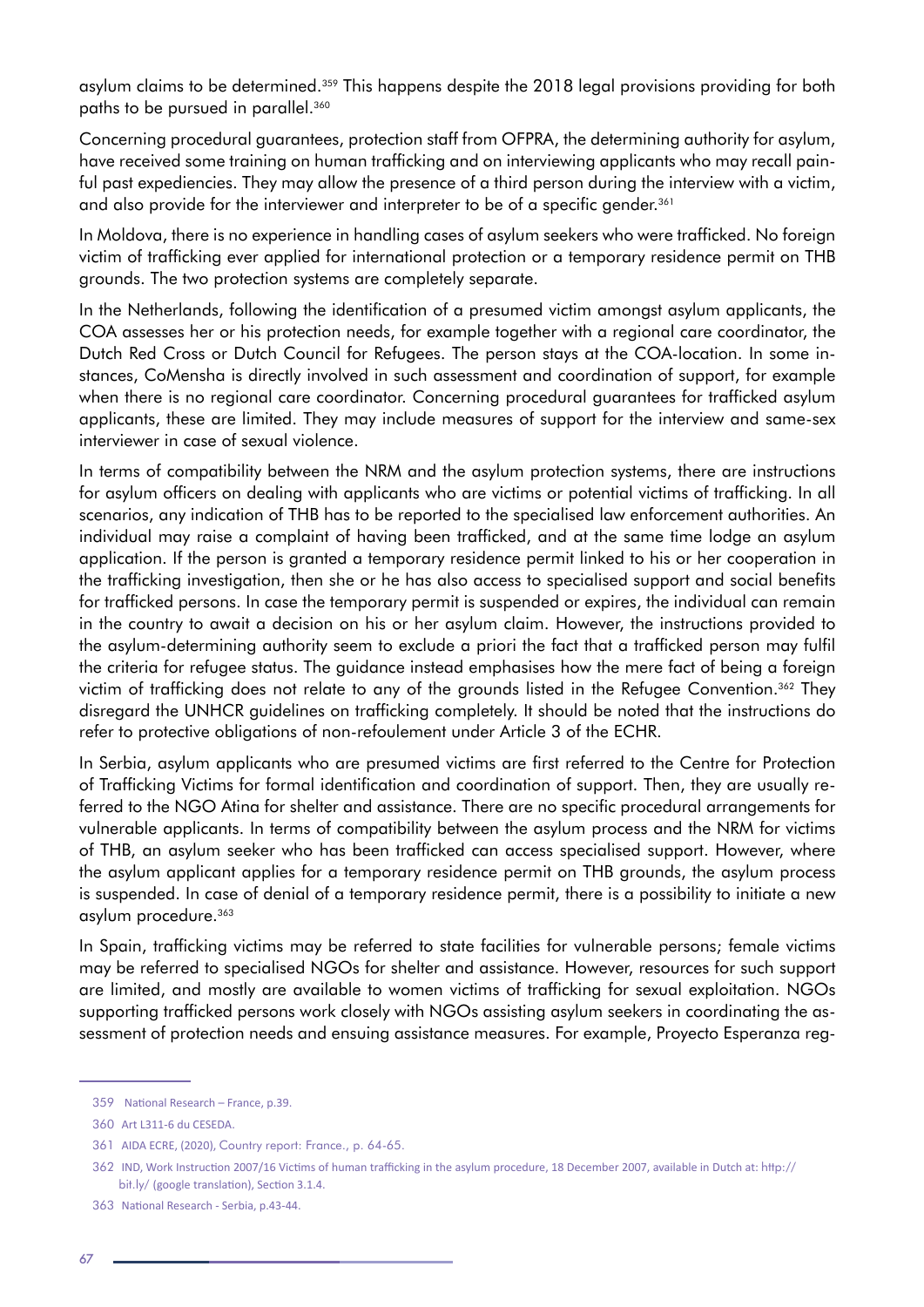ularly collaborates with CEAR (Comisión Española de Ayuda al Refugiado), providing specialised legal aid and other forms of support in both procedures as a victim of trafficking and as an asylum seeker.

Procedural guarantees for vulnerable applicants, including trafficking victims, are not specifically defined. As noted earlier, the 2009 Asylum Law recognises the need for specific measures for vulnerable applicants, but implementing regulation is lacking. As a result, the measures available are limited. For example, as a positive but limited practice, asylum officers often limit interviews with trafficked persons to avoid their re-victimisation.<sup>364</sup> More efforts are necessary to train asylum officers on handling applications of vulnerable individuals.

Over the past three years, the coordination and referral between the asylum process and the NRM for victims of THB has improved. The two protection frameworks are no longer considered mutually exclusive. The asylum procedure and the victim identification and assistance process can now run in parallel. There is compatibility between the procedure for a residence permit as a victim and the asylum process. A person who has been granted a reflection/recovery period as a victim of THB can apply for asylum within three months, i.e. the usual timescale is extended on account of the applicant's vulnerability.<sup>365</sup> A person who has a provisional residence and work permit as a victim of trafficking, either because of collaborating with the authorities or because of their personal circumstances, can simultaneously have a request for asylum admitted. If recognised as a refugee, then she or he must decide which of the permits to retain [see case study below].

#### Promising practice: compatibility between the asylum system and the NRM

The specialised anti-trafficking police unit detected Ms P, a young woman from Nigeria, during an investigation.

She reported being 19 years old, but looked younger. She stated that she had engaged in prostitution voluntarily but the investigation indicated that it was a trafficking case. The police referred her to Proyecto Esperanza. She accepted their support and moved into their shelter. She did not consider herself to be in a trafficking situation. There were contradictions and a lack of coherence in her story. Due to fear to her traffickers, she did not share detailed information about her case with Proyecto Esperanza, or the police. She stated that she was unable to make an official complaint against her traffickers due to insuperable fear.

Upon arrival in Spain, Ms P. had applied for asylum, following her traffickers' instructions. Hence, since she had a regular administrative status in Spain as an asylum seeker, the police were unable to offer her a recovery and reflection period. At Proyecto Esperanza's request, the police issued her a document recognising her as a presumed victim of trafficking. This enabled her to apply, in parallel to her on-going asylum request, for a residence and work permit based on her personal situation. Proyecto Esperanza prepared a detailed psychosocial report describing the trauma she had suffered, as well as her recovery and integration process in Spain. She was granted a provisional residence and work permits as a victim of trafficking on the basis of her personal situation.

Her asylum application was based on her well-founded fear of reprisals from her traffickers in case of return to Nigeria. She was granted refugee status in August 2019 Once she received refugee status, she renounced the provisional residence and work permit as a victim of trafficking.

Source: Proyecto Esperanza - National research Spain

<sup>364</sup> National Research - Spain, p.66.

<sup>365</sup> Forum réfugiés-Cosi, (2018), p. 58.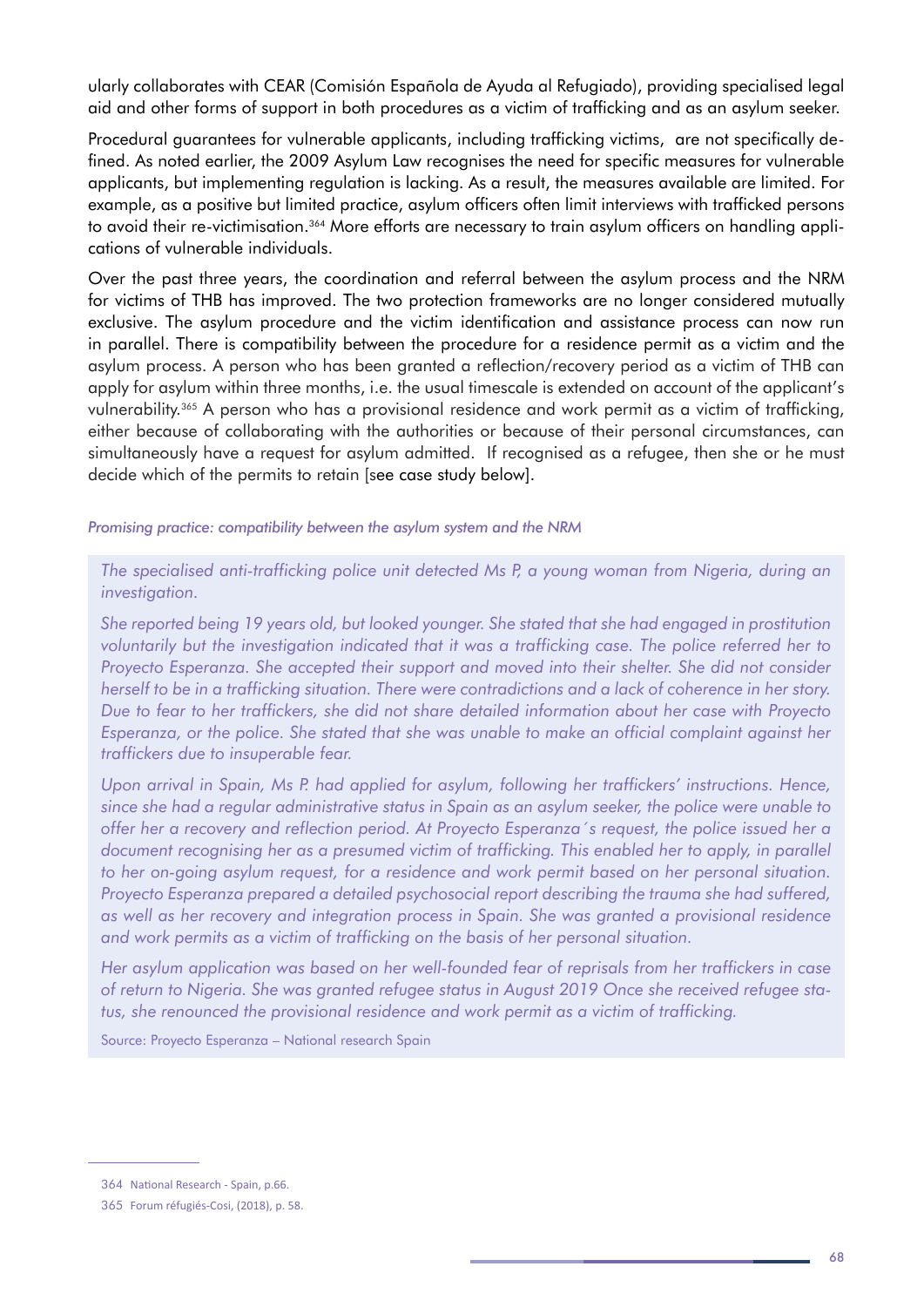Trafficked persons escaping an exploitative situation may be exposed to the risk of retaliation by their traffickers, for example because they have a debt to repay or due to their cooperation with the police. When they are not granted a temporary residence permit for trafficking, they may seek international protection due to the risk of suffering serious harm in case of return. The case below illustrates the difficult situation of a woman trafficked to Spain.

#### Spain: victim of trafficking from Nigeria applying for a temporary residence permit and then for asylum

A 27 year old woman from Nigeria lived with her mother and her six year old child after escaping a violent partner. She worked in a shop, and an acquaintance offered her a better job in Europe, arranged her trip and advanced the travel costs. Before departing, she participated in a voodoo ritual during which she committed to obeying and not to tell anyone, especially the police, who had helped her to get to Europe.

She travelled in a group through Niger and Libya before reaching Italy by boat. She was sexually assaulted multiple times during her journey. Upon arrival in Italy, she was hospitalised due to severe dehydration at sea. Then her traffickers arranged for her to go to Spain, where she had to engage in prostitution to pay off the debt for her journey to Europe. If she refused, she would be harmed through voodoo, and her trafficker would retaliate against her family in Nigeria. She was forced to submit to the situation. Police intercepted her as she was working on the street, and recognised her as a potential victim. She was offered a reflection and recovery period, but she immediately agreed to file a complaint and was included in the protection programme (LO 19/1994). Later, she applied for a temporary residence and work permit, based on cooperation with the authorities. This was refused since the specialised police considered that she had failed to provide enough information in her complaint. Afterwards, she requested a provisional residence and work permit based on her personal situation as a victim of trafficking. This request was also denied because the police no longer recognised her as a victim. Supported by Proyecto Esperanza, she applied for a judicial review, but her appeal was dismissed.

Meanwhile, traffickers started threatening her family in Nigeria because she had failed to pay her debt. Afraid of retaliation by the traffickers, she applied for asylum. Her claim is pending examination.

Source: Proyecto Esperanza

In summary, in all countries, there are challenges in accommodating the specific reception needs of trafficked persons as vulnerable applicants, despite the requirements to do so under the EU asylum acquis. Evidence shows that there is a shortage of accommodation for vulnerable persons, including victims of trafficking. In most cases, they are accommodated in asylum centres, which usually are unfit to their specific needs. In some cases, women victims of trafficking for sexual exploitation seeking asylum have even been placed in facilities for men, indicating a lack of gender sensitivity. Often, trafficked asylum seekers are accommodated together with their traffickers, they are unable to escape their influence, and their safety is further jeopardised. In asylum facilities, they may be reached by traffickers and, as illustrated in various cases, provided with instructions on what to say in their interviews, what to do and where to go.

Furthermore, as vulnerable individuals, they may be more exposed to risks of gender-based violence or other abuse by other residents. Last but not least, psychological and social counselling for their recovery may be scarce. It is necessary to foster stronger linkages and cooperation between the asylum system of protection and the anti-trafficking one, so to inform trafficked asylum seekers about their rights and options, and to provide them with the opportunity to make an informed decision about being referred for specialised support.<sup>366</sup>

<sup>366</sup> Similar observations have also been made by GRETA in its monitoring work in various countries. See also CoE GRE-TA(2020)0620, para 43.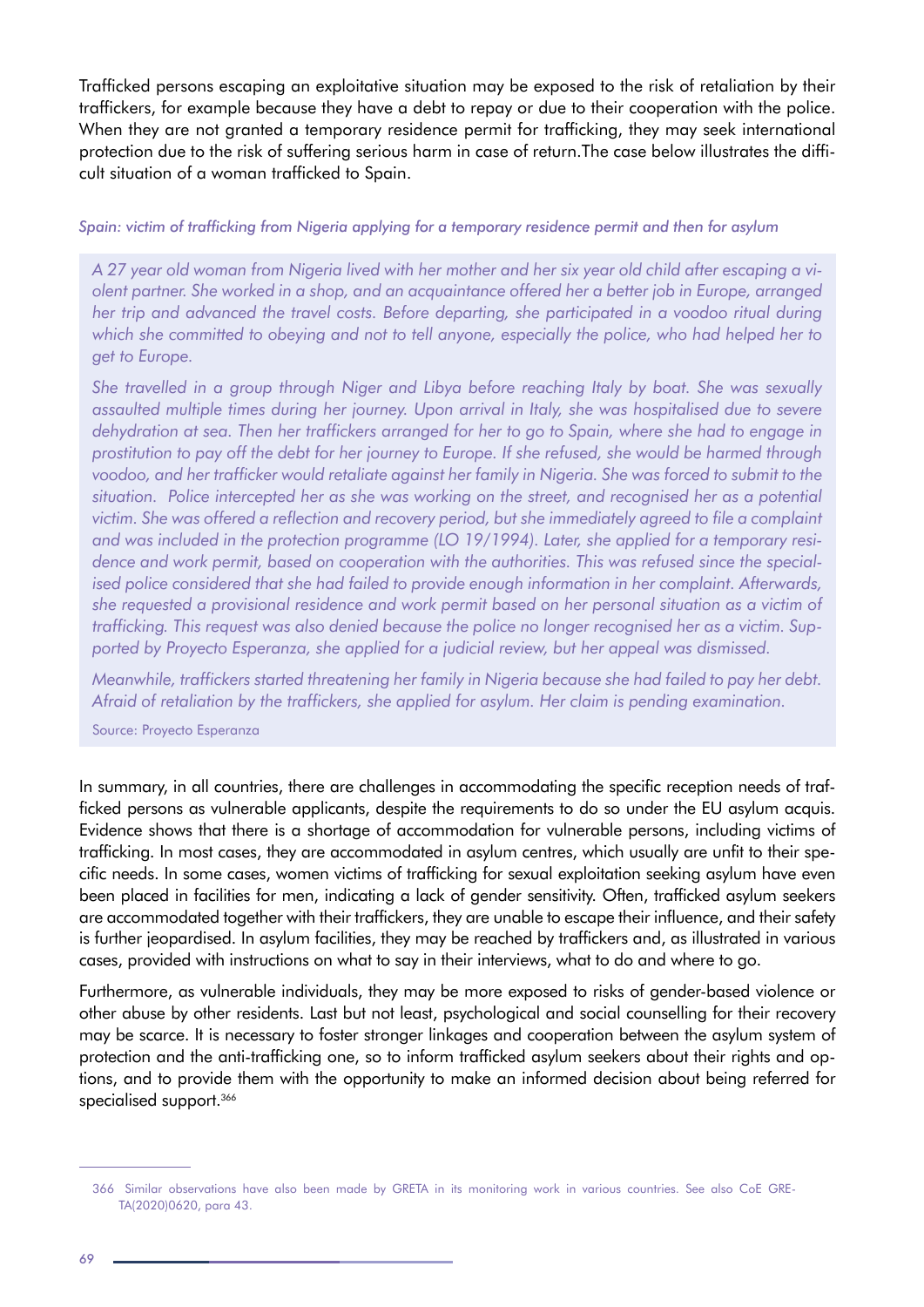While European and domestic legislation recognises the need for specific procedural guarantees for asylum applicants who are victims of trafficking, in many countries these guarantees are not available in practice, or else are defined in minimal terms. For example, the border and the accelerated procedures are certainly unfit to accommodate the application of a vulnerable applicant such as a trafficked person. The law in most countries foresees the possibility of an exemption for victims, but practical implementation is lagging behind. The exemption depends on the authorities' ability to detect this kind of vulnerability, which is usually not immediately visible, as well as on their discretion. GRETA has also recently reiterated that "claims based on the harms associated with human trafficking are particularly unsuited to accelerated processing and may impede identification of victims".<sup>367</sup> The complexity of the crime, coupled with the trauma experienced by the individual, makes necessary a proper examination on the merits of the claims put forward by trafficked asylum seekers in the regular procedure.<sup>368</sup>

In some countries, efforts are ongoing to train asylum officers on interviewing vulnerable applicants; this is often done in partnership with the European Asylum Support Office and NGOs. This work needs to be strengthened and carried out systematically. On a positive side, in various countries there are indications that the NRM for trafficked persons and the asylum system are being harmonised, and that people are being recognised as rights-holders under both protection frameworks. Continuous collaboration between anti-trafficking and asylum actors, and more precise arrangements for referral between the two systems, needs to be further developed.

<sup>367</sup> CoE GRETA (2020)0620, para. 38.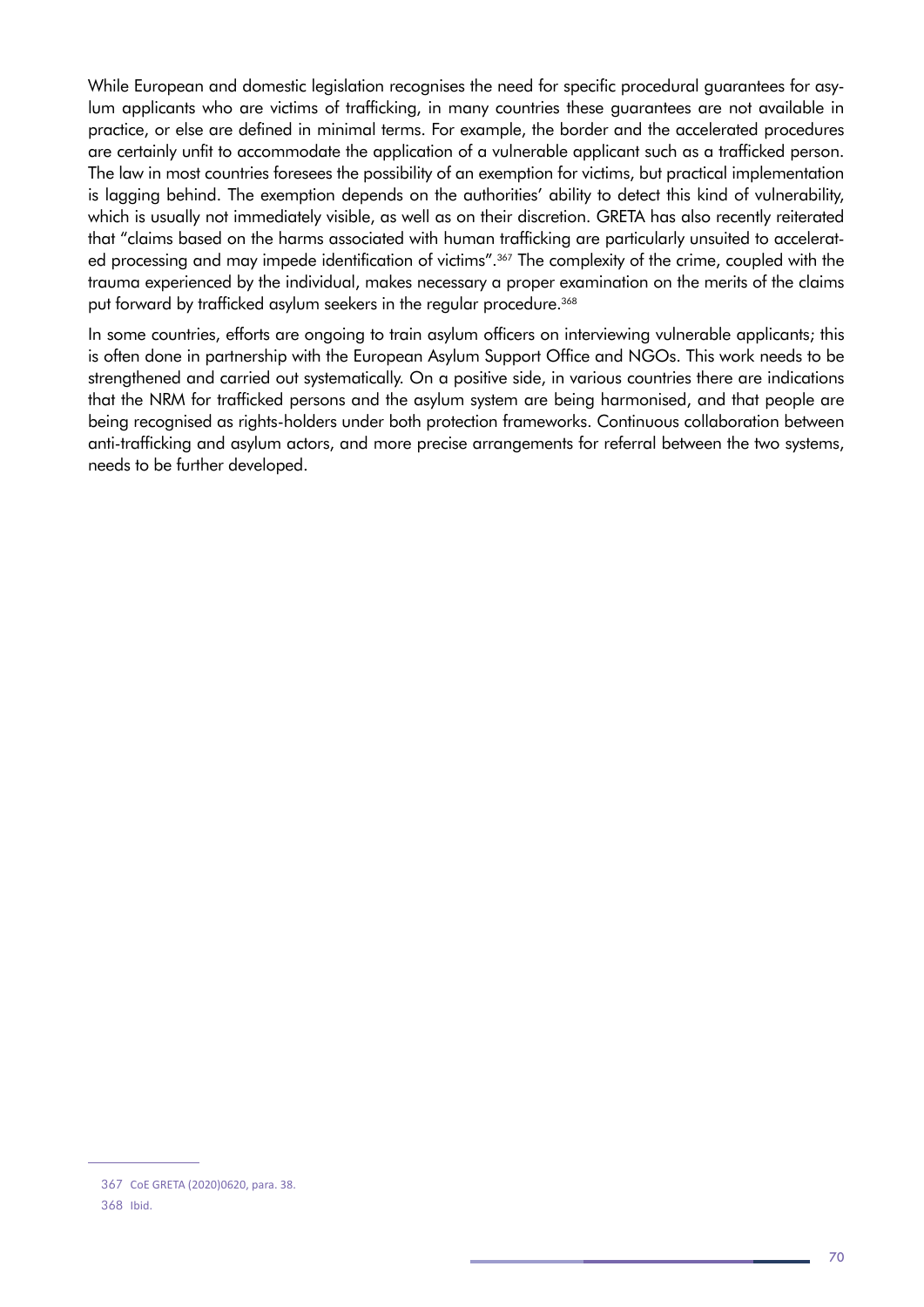# Table 2. Procedural guarantees for victims of trafficking in asylum procedures

|                                                                                                                | Austria                                                                                                                                                                                                             | <b>France</b>                                                                                                                                                                                                                                     | <b>Netherlands</b>                                                                                                                                                                                                                                           | Spain                                                                                                                                                                                                                                                                     | Serbia                                                                                                                                                                                                                              | Moldova                                                                                                                                                 |
|----------------------------------------------------------------------------------------------------------------|---------------------------------------------------------------------------------------------------------------------------------------------------------------------------------------------------------------------|---------------------------------------------------------------------------------------------------------------------------------------------------------------------------------------------------------------------------------------------------|--------------------------------------------------------------------------------------------------------------------------------------------------------------------------------------------------------------------------------------------------------------|---------------------------------------------------------------------------------------------------------------------------------------------------------------------------------------------------------------------------------------------------------------------------|-------------------------------------------------------------------------------------------------------------------------------------------------------------------------------------------------------------------------------------|---------------------------------------------------------------------------------------------------------------------------------------------------------|
| Victims of<br>THB as a<br>vulnerable<br>group                                                                  | Yes                                                                                                                                                                                                                 | Yes but this is<br>not systemat-<br>ically applied<br>to all types of<br>THB                                                                                                                                                                      | Yes                                                                                                                                                                                                                                                          | Yes but exact<br>procedural<br>& reception<br>safeguards are<br>not defined                                                                                                                                                                                               | Yes but precise<br>procedural<br>and reception<br>safeguards are<br>not defined                                                                                                                                                     | <b>No</b>                                                                                                                                               |
| Vulnerability<br>screening                                                                                     | No specific<br>mechanism<br>established for<br>vulnerability<br>screening.<br>Promising<br>practice:<br>early referral<br>of potential vic-<br>tims to NGO<br>from reception<br>centres and<br>detention<br>centres | Yes, established<br>in law. OFII<br>runs a vulnera-<br>bility assess-<br>ment through<br>a question-<br>naire-based<br>interview at<br>registration.<br>OPFRA-<br>the asylum<br>determining<br>authority- has a<br>network of THB<br>focal points | Yes, IND<br>conducts a<br>vulnerability<br>screening at<br>registration.<br><b>The Central</b><br>Agency for the<br>Reception of<br>Asylum Seekers<br>$(COA)$ has<br>a network of<br>focal points on<br>THB. Promis-<br>ing practice:<br><b>STEP Toolkit</b> | No specific<br>legally-es-<br>tablished<br>vulnerability<br>mechanism.<br>Promising<br>practice: Pilot<br>procedure for<br>the identifica-<br>tion and refer-<br>ral of potential<br>trafficked per-<br>sons seeking<br>asylum at the<br><b>Madrid Barajas</b><br>Airport | Screening pro-<br>vided by law on<br>an ongoing ba-<br>sis. No specific<br>mechanism.<br>Screening may<br>be done by<br>staff from the<br>asylum office,<br>NGOs working<br>in asylum<br>and reception<br>centres, border<br>police | No mech-<br>anism for<br>identifi-<br>cation of<br>trafficked<br>person<br>among asy-<br>lum-seek-<br>ers or in<br>reception<br>centres for<br>migrants |
| Access to spe-<br>cial reception<br>facilities for<br>vulnerable<br>applicants<br>or victims of<br>trafficking | Yes                                                                                                                                                                                                                 | Yes but in<br>practice it is not<br>systematically<br>guaranteed                                                                                                                                                                                  | Yes                                                                                                                                                                                                                                                          | Yes Female<br>victims may be<br>referred to spe-<br>cialised NGOs<br>for shelter and<br>support                                                                                                                                                                           | Yes, victims<br>may be<br>referred to the<br>specialised<br><b>NGO ATINA</b><br>for shelter &<br>support                                                                                                                            | No experi-<br>ence with<br>these cases                                                                                                                  |
| Possibility of<br>exemption<br>from the<br>accelerated<br>procedure                                            | Yes, on<br>account of<br>vulnerability<br>for victims of<br>violence, rape<br>and torture.<br>No information<br>on whether it is<br>applied to THB<br>victims                                                       | Yes, possible<br>on account of<br>vulnerability                                                                                                                                                                                                   | Yes, on<br>account of<br>vulnerability<br>for victims of<br>torture, rape or<br>other serious<br>forms of<br>psychological,<br>physical and<br>sexual violence                                                                                               | Not provided<br>in law or regu-<br>lation                                                                                                                                                                                                                                 | Not provided<br>in law                                                                                                                                                                                                              | No                                                                                                                                                      |
| Possibility of<br>exemption<br>from border<br>procedure                                                        | Yes, if deemed<br>highly likely<br>that applicant<br>is a victim of<br>torture or other<br>serious forms<br>of psycholog-<br>ical, physical<br>and sexual<br>violence                                               | Yes, possible<br>on account of<br>vulnerability                                                                                                                                                                                                   | Yes, on<br>account of<br>torture, rape or<br>other serious<br>forms of<br>psychological,<br>physical & sex-<br>ual violence.<br>No info. on its<br>application to<br><b>THB</b> victims                                                                      | Not provided<br>in law or regu-<br>lation but may<br>be applied<br>in individual<br>cases                                                                                                                                                                                 | Not provided<br>in law                                                                                                                                                                                                              | Not provid-<br>ed in law                                                                                                                                |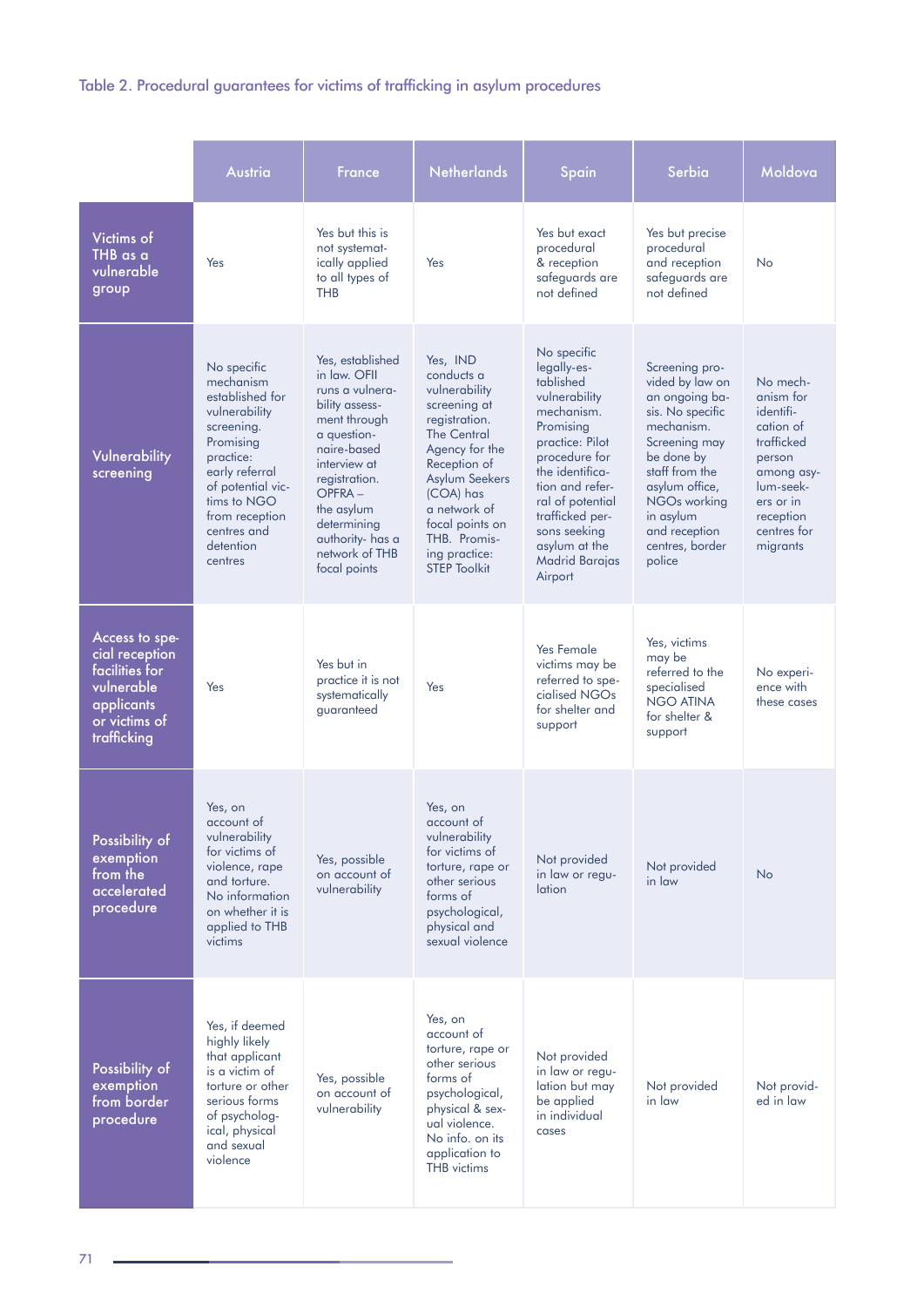| Possibility of<br>examination<br>by an official<br>of the same<br>gender | Yes, where the<br>claim concern<br>interference<br>with sexual<br>self-determi-<br>nation. No<br>info. on its<br>application to<br>THB victims | Yes                                                                  | Yes           | Not provided<br>in law | Not provided<br>in law | Not provid-<br>ed in law |
|--------------------------------------------------------------------------|------------------------------------------------------------------------------------------------------------------------------------------------|----------------------------------------------------------------------|---------------|------------------------|------------------------|--------------------------|
| Possibility of<br>a support<br>person                                    | Yes                                                                                                                                            | Yes                                                                  | Yes in theory | No information         | <b>No</b>              | <b>No</b>                |
| Detention of<br>asylum-seek-<br>ing victims of<br>trafficking            | Yes                                                                                                                                            | Yes, if applica-<br>tion lodged in<br>detention or in<br>Dublin proc | Yes           | Yes                    | No                     | No infor-<br>mation      |

Source: AIDA ECRE, 2020, Country Reports Austria, France, The Netherlands, Serbia, Moldova

# B.3.3. The Dublin Regulation and the protection of rights of asylum seekers subjected to trafficking

Trafficked asylum seekers are often moved by their traffickers from one country to another for exploitation purposes. Evidence at national level points to growing numbers of victims of trafficking seeking asylum and subjected to Dublin procedures. The identification and protection of their rights is problematic and deserve particular attention. As previously stated in chapter X, the time efficiency logic of the Dublin Regulation and its presumption of equivalent protection - under the asylum laws and practices of other EU member States - is often at odds with the protective obligations under the anti-trafficking and human rights legal regimes.<sup>369</sup> National practices in the four EU countries studied underscore common challenges.

The main issues that emerge in the context of Dublin transfers of asylum applicants that are victims of trafficking are: the screening process with the personal interview, the individual guarantees of safety, adequate reception and protection, detention and risk assessment. These issues are first briefly discussed below; then, they are examined through case-law examples of appeals against the Dublin transfer of trafficked asylum seekers.

The screening process in Dublin procedures is usually not suited to identifying the complex protection issues that may arise in asylum claims by victims of trafficking. The personal interview, which is required to determine the State responsible for the asylum application (Article 5 Dublin III), is often carried out in a setting that is not conducive to the detection of trafficking vulnerabilities. Time pressure and shortage of resources for interpretation and counselling limit the possibilities of detection of trafficking, especially as in many countries, asylum authorities do not use THB indicators for the screening and assessment of vulnerability.<sup>370</sup> Asylum officials have limited contact with the applicant, and lack time to establish a relationship of trust with the person so that she or he can disclose their experiences.<sup>371</sup> Only NGOs with a regular pres-

<sup>369</sup> CoE, UNHCR, (2016), International Conference on the interface between trafficking in human beings and asylum - Report, 23", p. 16-20.

<sup>370</sup> Forum réfugiés-Cosi, (2018), p.36.

<sup>371</sup> AIDA ECRE, (2017), The concept of vulnerability in European asylum procedures, p. 32.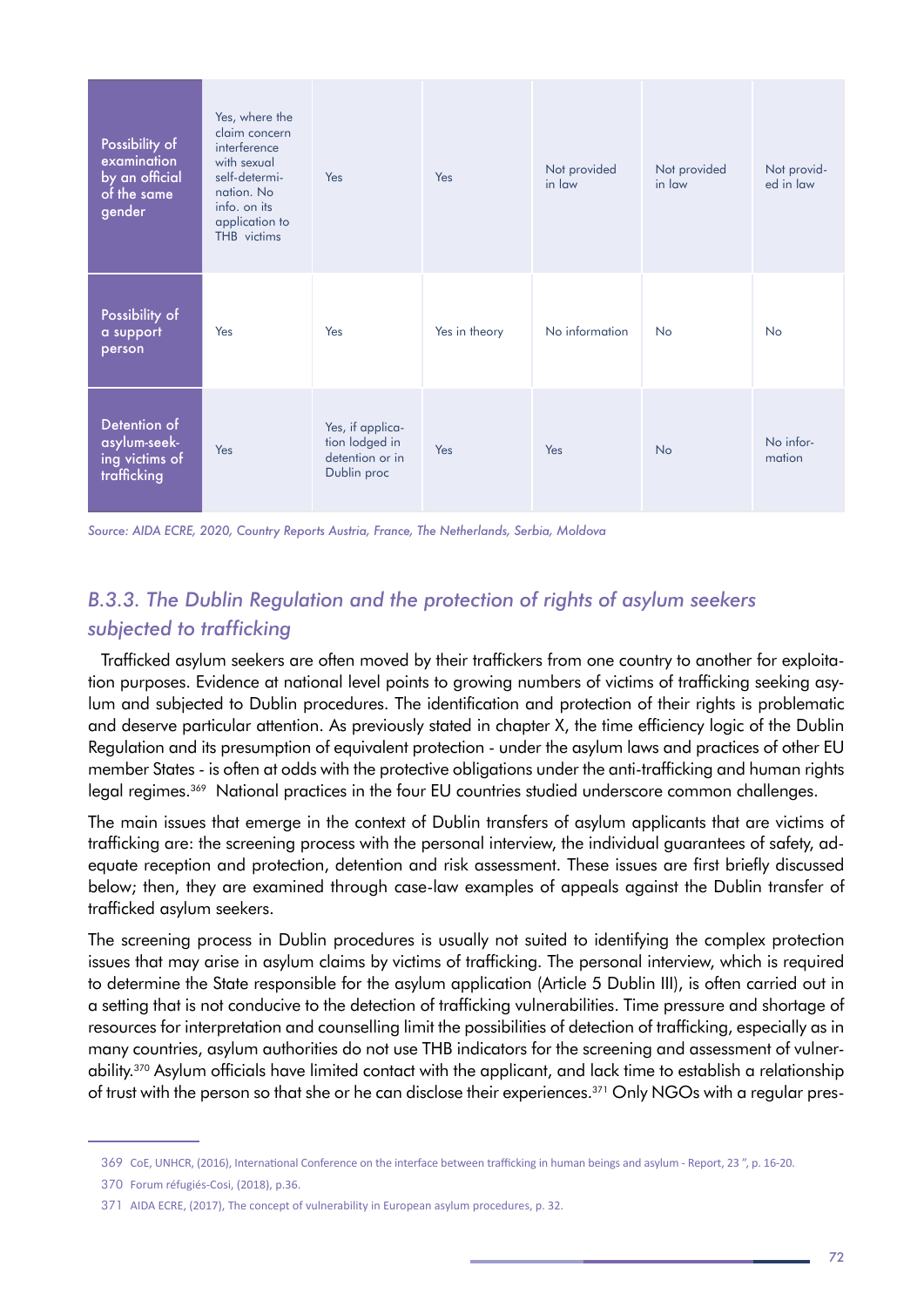ence in pre-removal facilities sometimes detect trafficking cases among applicants in Dublin procedures.

For example, in France, victims of trafficking – who may be in Dublin procedures - are sometimes identified by NGOs working in immigration detention centres (e.g. CIMADE) that upon detection of presumed victims immediately alert the management of the centre and specialised anti-trafficking NGOs (e.g. CCEM), so that the individual may be assisted in filing a complaint with the police regarding their trafficking experience. Once the person has filed a complaint, the victim identification process starts, and the person's removal should be suspended. This is not a routine procedure, and the success of this type of interventions often depends on personal relations, trust and goodwill of the professionals involved, as well as their ability to gain the trust of the victim.<sup>372</sup>

In the Netherlands, the situation of victims of trafficking in Dublin procedures is particularly grim. The screening interview mostly focuses on establishing the identity, nationality and travel route of the applicant. Even though IND - the competent authority - has received specific training on THB and has a particular protocol to follow in case of detection of THB indicators, third-country nationals, primarily from Nigeria and Uganda, face a culture of disbelief when reporting exploitation.<sup>373</sup> This attitude is reflected in recent amendments to the residence scheme for human trafficking, which civil society organisations have sharply criticised. Since August 2019,, asylum seekers in Dublin procedures who filed a complaint about human trafficking would be granted a temporary residence permit only if their presence in the country is deemed necessary for the investigation and prosecution of human trafficking, i.e. if there are sufficient indications that exploitation occurred in the Netherlands. Police and prosecutors have just four weeks to make such assessment, and in most cases, they consider that the complaint from the victim provides insufficient information for the investigation, and consequently reject the application.<sup>374</sup> This very tight timeframe hinders both the process of victim identification and the possibility of running an effective investigation of their trafficking, not only in cases where the victim was exploited abroad but also where the exploitation occurred in the Netherlands. Furthermore, this practice contravenes States' positive obligations under Article 4 of the ECHR, as well as obligations under the CoE Anti-trafficking Convention and the EU Anti-Trafficking Directive on identification, assistance and recovery period.<sup>375</sup> When there are "reasonable grounds to believe that a person has been a victim of trafficking, that person shall not be removed [...] until the identification process as a victim has been completed".<sup>376</sup> The person is entitled to assistance in their physical, psychological and social recovery. Not only victims are not granted a recovery period and related support, recourse to the sovereignty clause of the Dublin Regulation is avoided. The authorities do not take charge of the asylum application. Some of these cases have been challenged in court, as illustrated in the case below.

### Court ruling: Dublin transfer and reflection period

The court considered an appeal against the Dublin transfer to France of a victim of trafficking and her child.

The claimant referred to a recent AIDA report on France, and argued that the living conditions and quality of asylum procedure for vulnerable applicants in France are contrary to Article 3 of the ECHR. Further, she argued that the authorities did not take into account sufficiently that in France she would risk being returned to the hands of the trafficker who brought her there in the first place; nor had they considered the best interests of the child. On these points, the Court found that the claimant had not demonstrated that the asylum procedure and the living conditions in France are contrary to interna-

<sup>372</sup> National Research - France.

<sup>373</sup> National Research - The Netherlands

<sup>374</sup> National Research - The Netherlands

<sup>375</sup> ECtHR (2020); Art 10 CoE Anti-Trafficking Convention; Art 11 EU Anti-Trafficking Directive in conjunction with Art 6 EU Directive 2004/81/EC.

<sup>376</sup> Art 10.2 CoE Anti-Trafficking Convention; CoE Explanatory Report, para. 131;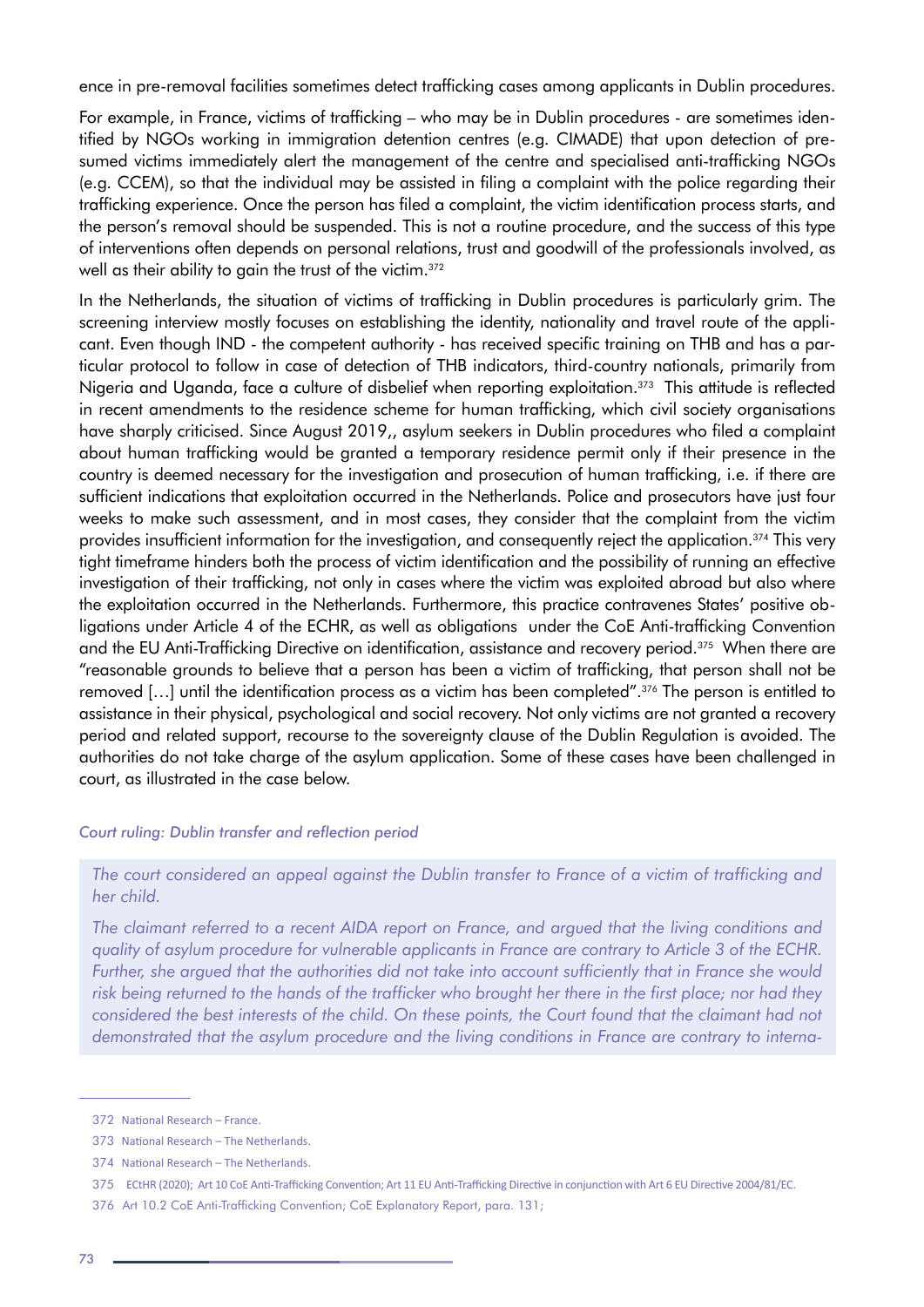#### tional obligations.

The claimant further argued that, despite her wish to report her trafficking situation, she was not given such opportunity, and was not granted the reflection period foreseen under the Temporary Residence Permit Directive and the Anti-Trafficking Directive. In this regard, the court found that the provision on the reflection period (Art 6 of the 2004/81 / EC Directive) was not implemented in Dutch law, nor its duration determined. The court considered that the new policy concerning victims of trafficking in Dublin transfers is a policy rule and not a generally binding regulation, and hence decided for direct application of Article 6 of the Directive 2004/81/ EC. The court ordered the suspension of the expulsion measure against the claimant and her child.

Source: Court of the Hague, N. NL19.30940, 9.3.2020 (google translation)

Undoubtedly, there are several drawbacks in the application of the Dublin procedure to vulnerable applicants who are victims of trafficking. In all the countries examined individual guarantees of safety, adequate reception and protection are not provided in the transfer of the trafficked asylum seeker to the responsible State. For instance, when trafficked persons are transferred to another European country under the Dublin regulation, often there is no information sharing and coordination of assistance to respond to their specific reception and protection needs as victims of THB. This contravenes Dublin requirements on information exchange to secure the rights and immediate special needs of vulnerable groups, particularly with regard to medical care and treatment.<sup>377</sup> This is also not compliant with the ECtHR case law on transfer of vulnerable applicants, as discussed in Chapter B3. 378

There is evidence that trafficked asylum seekers are being transferred to Spain under the Dublin III Regulation without explicitly informing the authorities there that these people are victims. Information on their health and safety needs is not provided; arrangements for safe accommodation and follow up assistance are not requested. NGOs sometimes find out about these victims through their cooperation with NGOs in other EU countries. However, challenges in ensuring respect for the victim's privacy often prevent them receiving detailed information about the circumstances of the case. Accordingly, NGOs start assessing the victim's situation anew upon arrival. It takes time and many efforts and coordination with law enforcement to enable the applicant's access to information about rights and assistance options as a victim of trafficking.<sup>379</sup> Similarly, cases have been reported of asylum seekers who are victims of trafficking and are transferred to France under the Dublin III Regulation without adequate guarantees. Referral to competent authorities for care arrangements is not requested, and hence in such cases, their specific protection and assistance needs are disregarded. In Austria also there is evidence of lack of systematic implementation of individual guarantees for vulnerable applicants in Dublin procedures.<sup>380</sup>

Another critical shortcoming for trafficked persons in Dublin procedures concerns the fact that trafficked asylum seekers subjected to Dublin III are often placed in administrative detention. Detention is very problematic, as it leads to the re-victimisation of the person at the hands of the State. This indicates not only a failure to implement the obligations on the identification and assistance of trafficked persons; it also breaches the non-punishment provision established under the CoE and EU anti-trafficking law. 381 Victims cannot be penalised for having been compelled to seek asylum in the first country of entry under the influence of their traffickers. They must be provided with assistance, and this includes appropriate and secure accommodation. Placing them in administrative detention does not comply with the obligations of

<sup>377</sup> Articles 31-32 of the Dublin III Regulation refer to victims of torture, rape or other serious forms of psychological, physical and sexual violence. Victims of THB are not specifically addressed under Dublin III.

<sup>378</sup> ECtHR, Tarakhel v. Switzerland; ECtHR, K. and Others v. Sweden.

<sup>379</sup> National Research - Spain

<sup>380</sup> AIDA ECRE (2020), Country Report Austria.

<sup>381</sup> Art 26 CoE Anti-Trafficking Convention, Art 8 EU Anti-Trafficking Directive.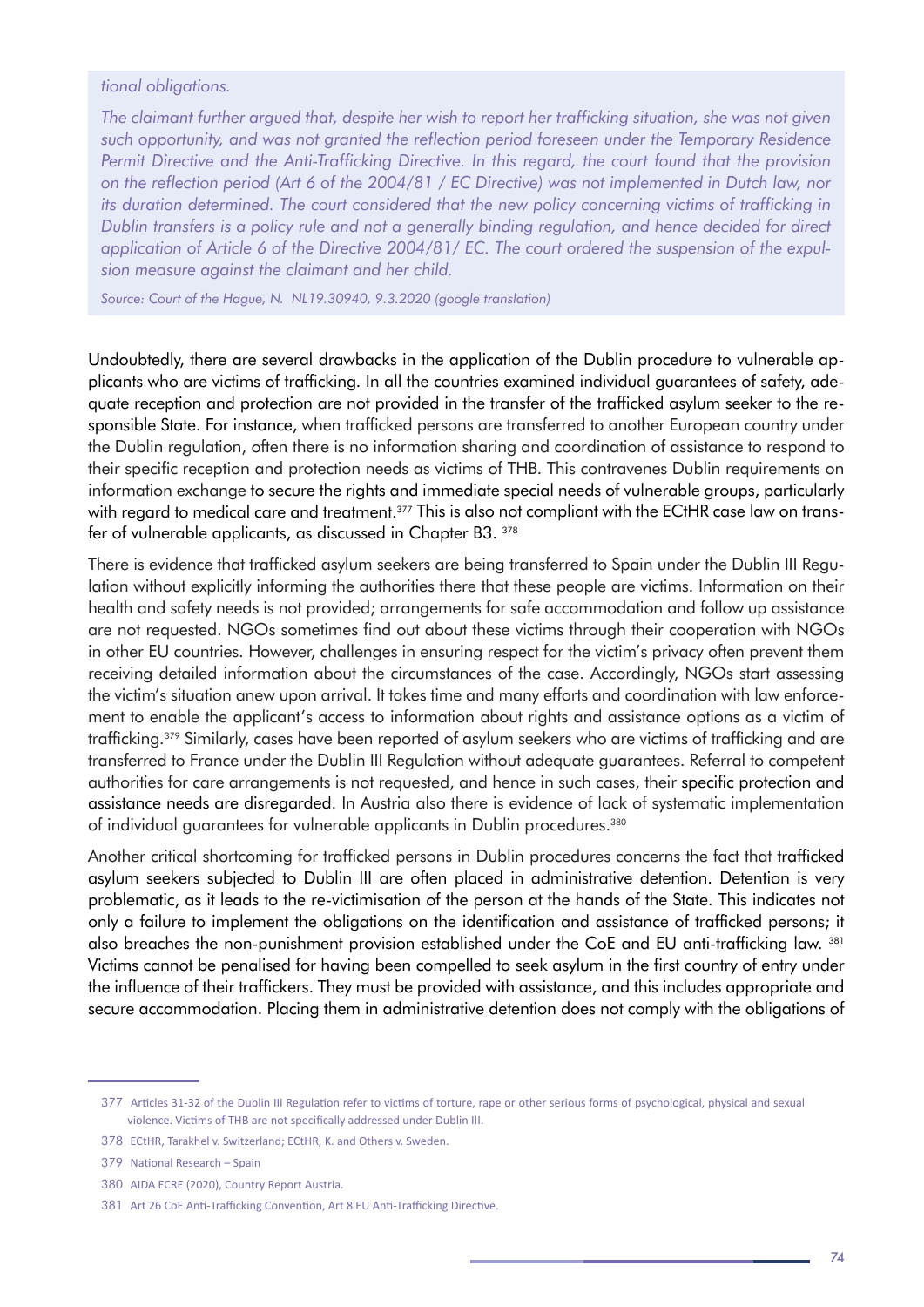the anti-trafficking protection regime.<sup>382</sup> Such detention is a form of punishment for acts committed under the control of the traffickers. It fails to take into account the fact that it is a deliberate strategy of traffickers to compel victims to apply for asylum with a fake story, and then rapidly move them across European countries to be exploited. Such a strategy undermines victims' credibility should they seek asylum of their own will, as they are no longer believed, and makes them even more dependent on their traffickers.

Besides, under the Dublin III Regulation, detention is a measure of last resort on the basis of an individual assessment and only in so far as detention is proportionate and other less coercive alternative measures cannot be applied effectively. It is also necessary to ensure that it is as short a period as possible (Art 28).<sup>383</sup> The detention of vulnerable applicants such as victims must be avoided.

Another limitation for trafficked persons in Dublin procedures concerns the fact that, they may have reduced material and reception conditions, as they cannot access to the asylum accommodation centres.

In conclusion, in none of the four EU countries examined is there any systematic practice of identification and referral of trafficked asylum seekers in Dublin procedures to appropriate safe accommodation and support provided by specialised NGOs. Even more concerning is that victims of trafficking in Dublin procedures are often detained. Current practices in dealing with trafficked persons in Dublin procedures clearly contravene States' obligations under the CoE Anti-Trafficking Convention and the EU Anti-Trafficking Directive. They also fail to comply with the requirements of the Reception Conditions Directive.<sup>384</sup> At the same time, clear examples of effective collaboration between anti-trafficking and asylum NGOs, as well as with other asylum actors, do exist. They can make a difference in securing assistance and providing legal protection for these vulnerable individuals. In this regard, a promising practice occurring in Germany was shared during the Focus Group meeting. In Germany specialised counselling centres play a positive role in seeking to reduce the risks attached to trafficked people being returned, or at risk of return, in accordance with the Dublin procedure. Free advice from a migration counselling centre is available, and these centres work together with the Special Representative for Trafficking in Human Beings at the Ministry for Migration and Refugees, with the aim of persuading the authorities to involve the sovereignty clause.<sup>385</sup>

### B.3.3.1 Appealing decisions on Dublin transfers: risk assessment and non-refoulement

A trafficked asylum seeker might be in danger if returned under Dublin III to the country where she or he may have been previously trafficked. However, national practices indicate that the authorities do not engage in comprehensive risk assessment to ensure compliance with non-refoulement obligations, even although a Dublin transfer may result in bringing the individual back into the hands of the criminals who recruited and exploited her or him in the first place. Further, the fact that victims have not received assistance, lack a safety net and are not adequately referred for protection heightens the risks.

As discussed in the previous chapter, the legal criteria established in ECtHR case-law on non-refoulement are relevant to the assessment of risk in Dublin transfers. In particular, the existence of a real risk of serious harm needs to take into account the personal circumstances of the applicant<sup>386</sup> and the evidence submitted by reputable NGOs.<sup>387</sup> State authorities have a responsibility to gather information regarding risks upon return, and the individual also has to provide a substantiated account of a real risk of ill-treatment.<sup>388</sup> However, this is sometimes quite challenging for trafficked persons, as they may fear retaliation

<sup>382</sup> OSCE (2013); CoE GRETA (2020)0620, para 43.

<sup>383</sup> AIDA ECRE, Country Report The Netherlands, p. 59.

<sup>384</sup> Art 2.k. Art 21 -22. Art 19.2 and 25.1 RCD.

<sup>385</sup> Sara Bluecher, "Returning Trafficked Persons and support from Specialised Counselling Centres", in: KOK, Trafficking in Human Beings in Germany. Reflections on Protection and Rights (Sara Bluecher, Severine Klie, Sarah Schwarze and S Dophia Wirsching eds), 298, at 300-301

<sup>386</sup> ECtHR, F.G. v. Sweden, para 115

<sup>387</sup> ECtHR, K. and Others v. Sweden, para 90

<sup>388</sup> ECtHR, K. and Others v. Sweden, para. 96.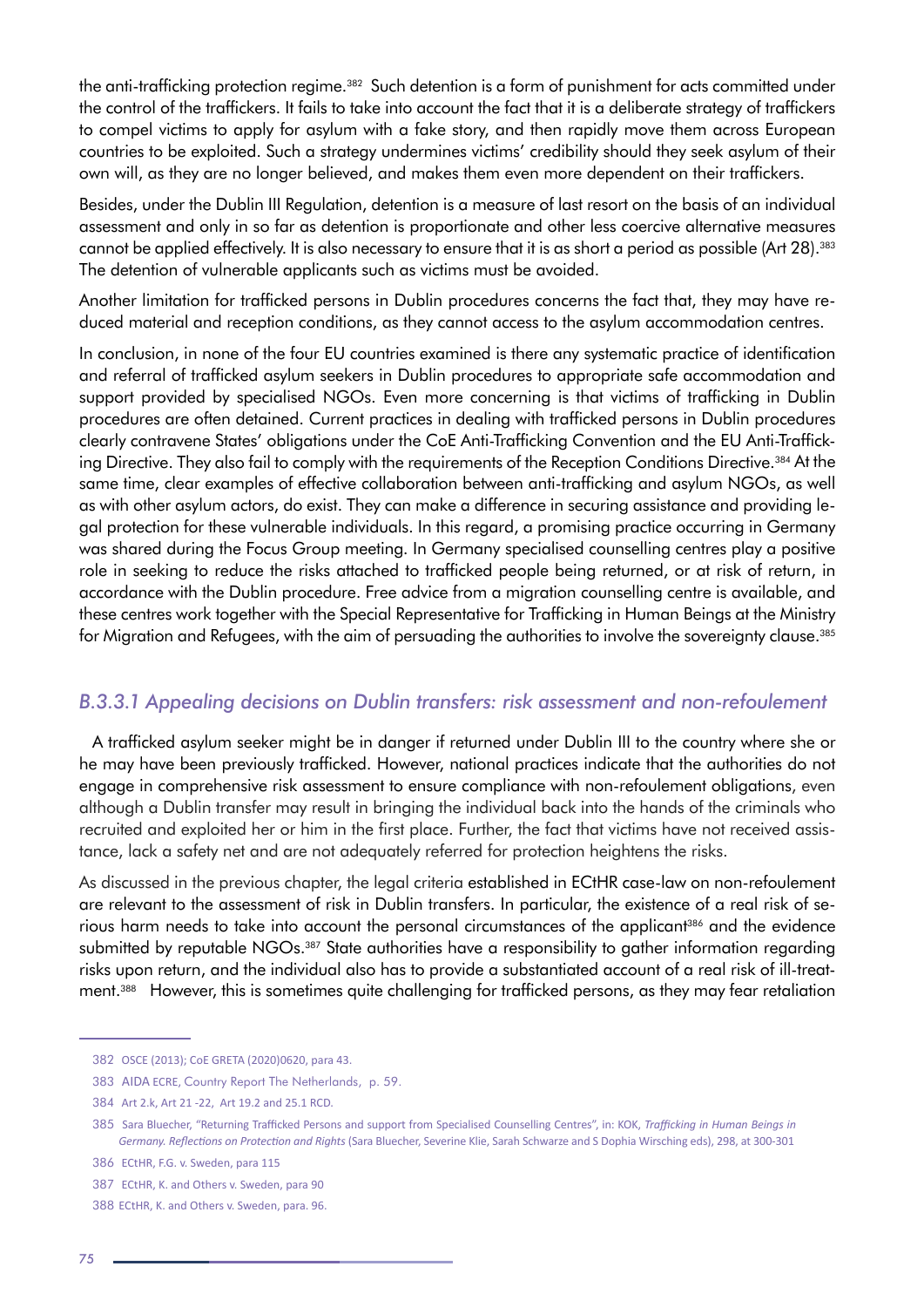by traffickers and also face difficulties in providing a consistent and circumstantiated account because of their traumatic experience.

These challenges are coupled with a widespread culture of disbelief towards trafficked persons. This is particularly the case for women and girls from Nigeria and other African countries who are trafficked for sexual exploitation.<sup>389</sup> Although NGOs provides evidence that trafficked asylum seekers are subject to exploitation in numerous European countries, they are often not believed. Authorities often deem t the arguments and facts concerning the risks upon transfer to the responsible Member State are not convincing nor sufficiently precise, as illustrated in the following case in France.

#### France: Court ruling rejecting a Dublin suspension

In a 2019 decision, the Paris Administrative Court rejected an application for suspension of Dublin return to Italy which was put forward by a victim of trafficking for sexual exploitation in Italy and was assisted by CCEM. The judge stated that the person did not explain her situation of exploitation in Italy during her first individual interview at the prefecture; besides she did not provide any convincing evidence in support of her allegations. The judge further noted that, upon her arrival in France, the person had been accommodated by a compatriot and for several months she took no steps to report this alleged crime to the authorities. Despite being a recipient of legal aid since December 2018, she never filed a complaint of THB, which could have given her the right to a temporary residence permit. The ruling is being appealed.

Source: CCEM; Paris Administrative Court Decision N° 1919466/8, 29 October 2019.

This ruling is illustrative of shortcomings in appreciating the scope of States' positive obligations under the CoE Anti-Trafficking Convention and Article 4 of the ECHR. The decision questions the victim's credibility because she did not make a complaint about trafficking. Yet States have a duty to identify and assist potential victims and to effectively investigate possible situations of THB, regardless of whether or not there has been a complaint to the authorities.<sup>390</sup> Furthermore, the effectiveness of an investigation can be questioned if the victim is removed to another country, and can neither assist nor cooperate in the investigation and prosecution of her alleged traffickers (see Chapter x). The court further rejected the arguments related to the extreme vulnerability of the person and her need for psychosocial and health support, as well as specific reception and protection guarantees. The court did not take into account that the person had been identified by an experienced victim support organisation. This case also shows the lack of appreciation of the difficulties that a trauma survivor faces in producing evidence of her trafficking in the screening interview with asylum and other competent authorities.

The approach of domestic courts to Dublin transfers is not uniform. There are instances where the court requires the State to take charge of the application for international protection lodged by a trafficking victim, even if such examination is not their responsibility.<sup>391</sup> In other words, the court may decide that the discretionary clause under the Dublin III Regulation be triggered. For example, in Austria, in several cases, the trafficked asylum seeker was granted a temporary residence permit linked to ongoing criminal investigations of their trafficking, and the authorities suspended the Dublin transfer taking charge of the asylum claim.<sup>392</sup>

In France, in some cases involving trafficked asylum applicants, the Dublin transfer has been suspended

<sup>389</sup> National Research - Austria, France, The Netherlands, Serbia, Spain, See also Finnish National Rapporteur on THB, (2016). Women of Nigerian Origin in Finland who Have Been Subjected to Trafficking for Sexual Exploitation.

<sup>390</sup> ECtHR (2020).

<sup>391</sup> Art 17, Dublin III Regulation.

<sup>392</sup> National Research - Austria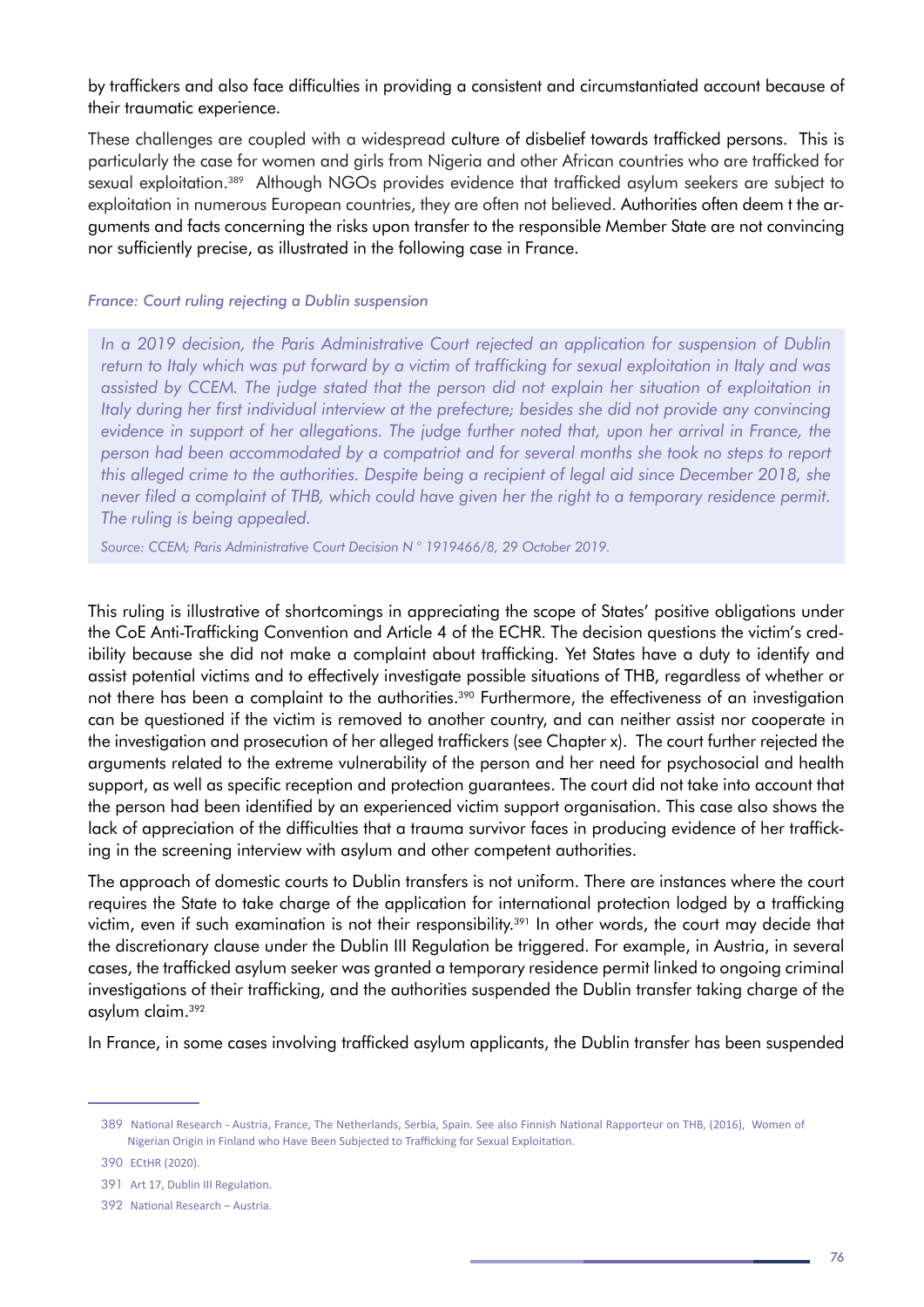to avoid the risk of infringing non-refoulement obligations. These cases often concern the suspension of Dublin transfer of Nigerian victims to Italy because of serious risks of re-trafficking or retribution by their traffickers, as well as due to the absence of adequate reception conditions for vulnerable applicants. The case below provides an illustrative example.<sup>393</sup>

#### France: suspension of a Dublin transfer

The ruling concerns a Nigerian woman who was a victim of trafficking for sexual exploitation in Italy, and who later reached France to claim asylum. Her application was rejected, and she was to be transferred in accordance with the Dublin regime, in conjunction with house arrest. She appealed the decision of the prefecture to the Administrative Court of Toulouse, arguing that if transferred to Italy, she would be at risk of inhuman and degrading treatment and inappropriate reception conditions due to systematic deficiencies in the Italian asylum system. The appeal referred to violations of Articles 3.2 and 17.1 of the Dublin III Regulation and Articles 3 of the ECHR and Art 4 of the EU Charter of Fundamental Rights, as well as procedural violations concerning the notification of the Dublin decision. In examining the claim of the risk of a breach of Article 3 ECHR, the court reiterated that it is up to the judge to assess the existence of such a risk based on the elements presented. The court further noted that the Italian authorities had been facing an unprecedented and massive influx of migrants and refugees, and we having areat difficulties in handling asylum applications and ensuring compliance with asylum law. The court observed that the decision of the prefecture did not take into due consideration the problematic asylum reception conditions that the applicant would have faced in Italy, nor her situation of great insecurity through being a victim of a prostitution ring. It concluded that the prefecture made a manifest error by ordering her transfer to Italy without making use of the discretionary clause under Article 17 of the Dublin Regulation. It ordered the annulment of the decision on the Dublin transfer and the admissibility of the applicant's asylum claim before the competent French authority.

Source: Administrative Court of Toulouse, Decision N° 1805185, 9 November 2018

In another case, the Administrative Court of Grenoble suspended the Dublin transfer of a victim of trafficking to Portugal where the person had been previously exploited. This decision is of particular interest because the court found that return to the first country of entry would expose the woman to a serious risk of retaliation by her traffickers, amounting to a breach of Article 4 of the ECHR. Hence the non-refoulement principle was applied to the risk of a serious violation of fundamental rights such as through trafficking, which falls within the scope of Article 4.

### France: Suspension of a Dublin Transfer on account of vulnerable situation and risk of violation of Article 4 ECHR

The court examined the request for suspension of the Dublin transfer of a young victim of trafficking on account of her personal situation. Ms L, a Congolese national, was recruited by a criminal network to be sexually exploited in Angola and then in Portugal when she was a child.

She managed to escape from the criminal network, and was assisted by a specialised NGO L'Amicale du Nid in Grenoble. She applied for asylum in France, but the Prefecture of Rhône ordered her transfer under the Dublin procedure to the Portuguese authorities for the examination of her claim. She appealed the decision.

Ms L was reported to be under persistent pressure from the criminal network that had already, twice, exploited her in Portugal. She argued that returning to Portugal would therefore increase the risks for her of falling prey to this network, and, therefore, to be in a situation contrary to Article 4 of the ECHR.

<sup>393</sup> GRETA(2017)17 France, para 196.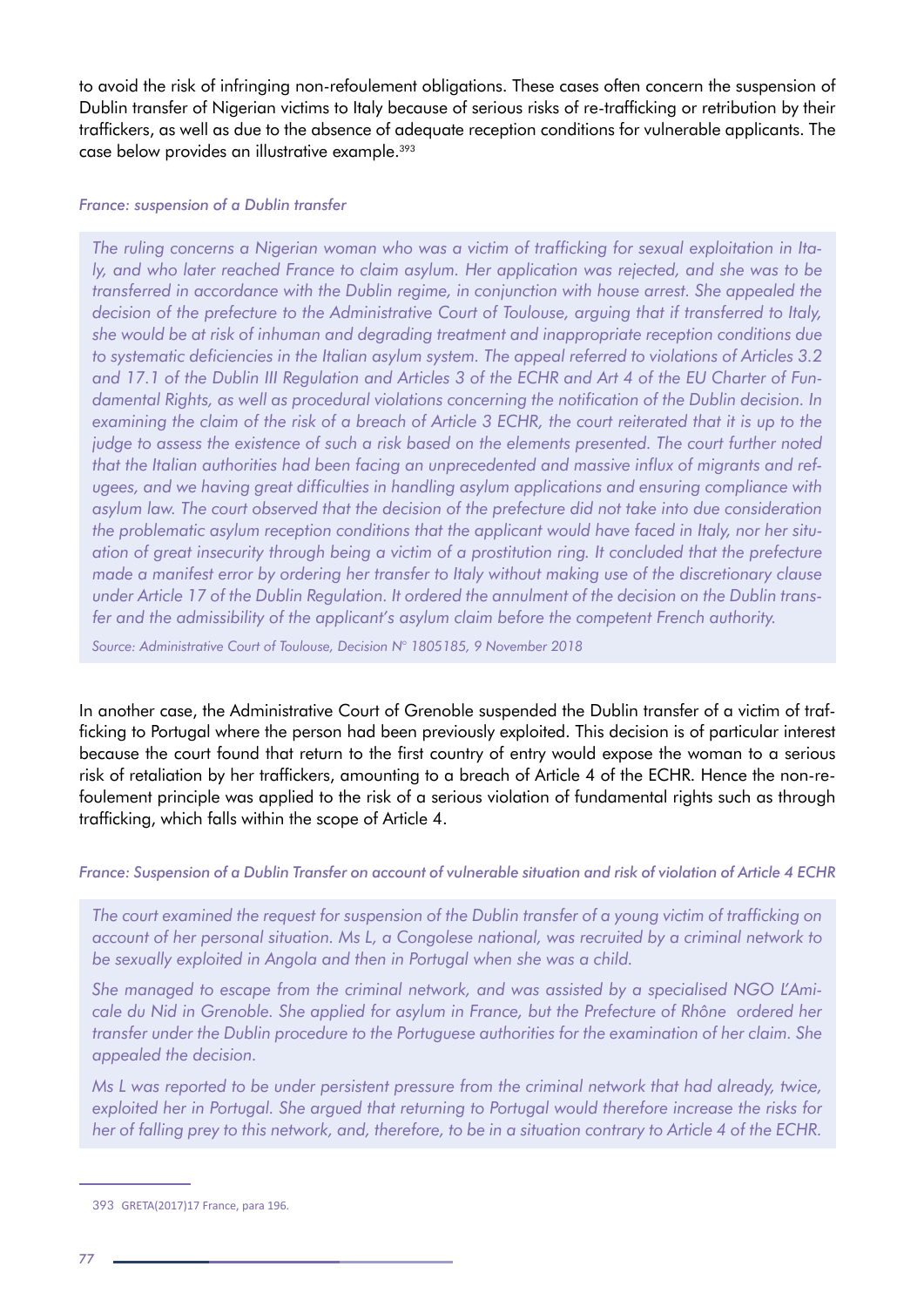The Court found confirmation of her statements in the communication of the NGO L'Amicale du Nid with the French Office for Immigration and Integration. The NGO had informed OFII that Ms L was in a situation of great vulnerability, materially, psychologically and medically. Further, the NGO had also requested the annulment of the Dublin procedure.

The court found that the Prefecture's decision concerning her Dublin transfer did not take into account the seriousness of her personal situation. The Prefecture manifestly erred by not invoking the discretionary clause under Article 17 of the Dublin Regulation, authorising a Member State to consider an asylum application, even if this is not its responsibility under the Dublin criteria. The court ordered the annulment of the decision on the Dublin transfer and the admissibility of the applicant's asylum claim before the competent French authority.

Source: Administrative Court of Grenoble, Decision ADMINISTRATIVE COURT of GRENOBLE No. 1904309, 16 July 2019

In other instances, for example in the Netherlands, it seems that restrictions resulting in a denial of temporary residence permits for reflection and recovery to trafficked asylum seekers in Dublin procedures are functional to avoid an automatic suspension of the Dublin return. In other words, by preventing the granting of a temporary permit, the State does not take charge of the application for international protection of the trafficked person and proceeds with the transfer. As noted above, this approach breaches existing obligations and contradicts the principle of non-discrimination under the CoE Anti-Trafficking Convention.

As noted by the Dutch Rapporteur on THB, "all victims of human trafficking deserve the same protection according to the same rules".<sup>394</sup> Recently the Rapporteur also stated that it is worrying if victims of trafficking cannot find their way to the human trafficking system of protection. The protection scheme for victims of trafficking scheme has been set up for these victims so that they receive the right protection and support. When this does not happen, it also negatively impacts on criminal investigations.<sup>395</sup>

Trafficked asylum seekers in Dublin procedures should be identified as such and receive assistance as soon as there are reasonable indications to suspect that they are victims. They should not be discriminated against in their access to support and in the scope of protection of their rights solely because they fall within the realm of applicability of the Dublin III Regulation. In a recent ruling, the Court of the Hague considered the applicability of the Dublin Regulation to cases involving asylum seekers who are vulnerable on account of their having been trafficked. What is interesting in this ruling is that the Court took into account the particular personal circumstances of the applicant as a victim of trafficking. It also introduced a criterion of disproportional hardship to be assessed prior to a Dublin transfer to consider the necessity of applying the sovereignty clause. The case is described below.

### The Netherlands: Appeal against Dublin transfer on account of positive obligations to protect victims of trafficking and vulnerable asylum seekers

The court considered whether a complaint of human trafficking precludes the Dublin transfer of an asylum seeker victim of trafficking and requires the State to exercise discretion under Article 17 of the Dublin Regulation. The case concerned an asylum seeker from Uganda, who applied for international protection in the Netherlands but was rejected because he had a Schengen visa issued by the Spanish authorities. The applicant had repeatedly expressed the wish to report being a victim of human trafficking, imprisonment and rape, but encountered difficulties in so doing. This was not his

<sup>394</sup> Dutch National Rapporteur on Trafficking in Human Beings and Sexual Violence against Children, (2017), Tenth Report of the National Rapporteur. The Hague: National Rapporteur.

<sup>395</sup> Dutch National Rapporteur on Trafficking in Human Beings and Sexual Violence against Children, Keuze buitenlandse slachtoffers mensenhandel voor asielprocedure onderzocht, 8 June 2020.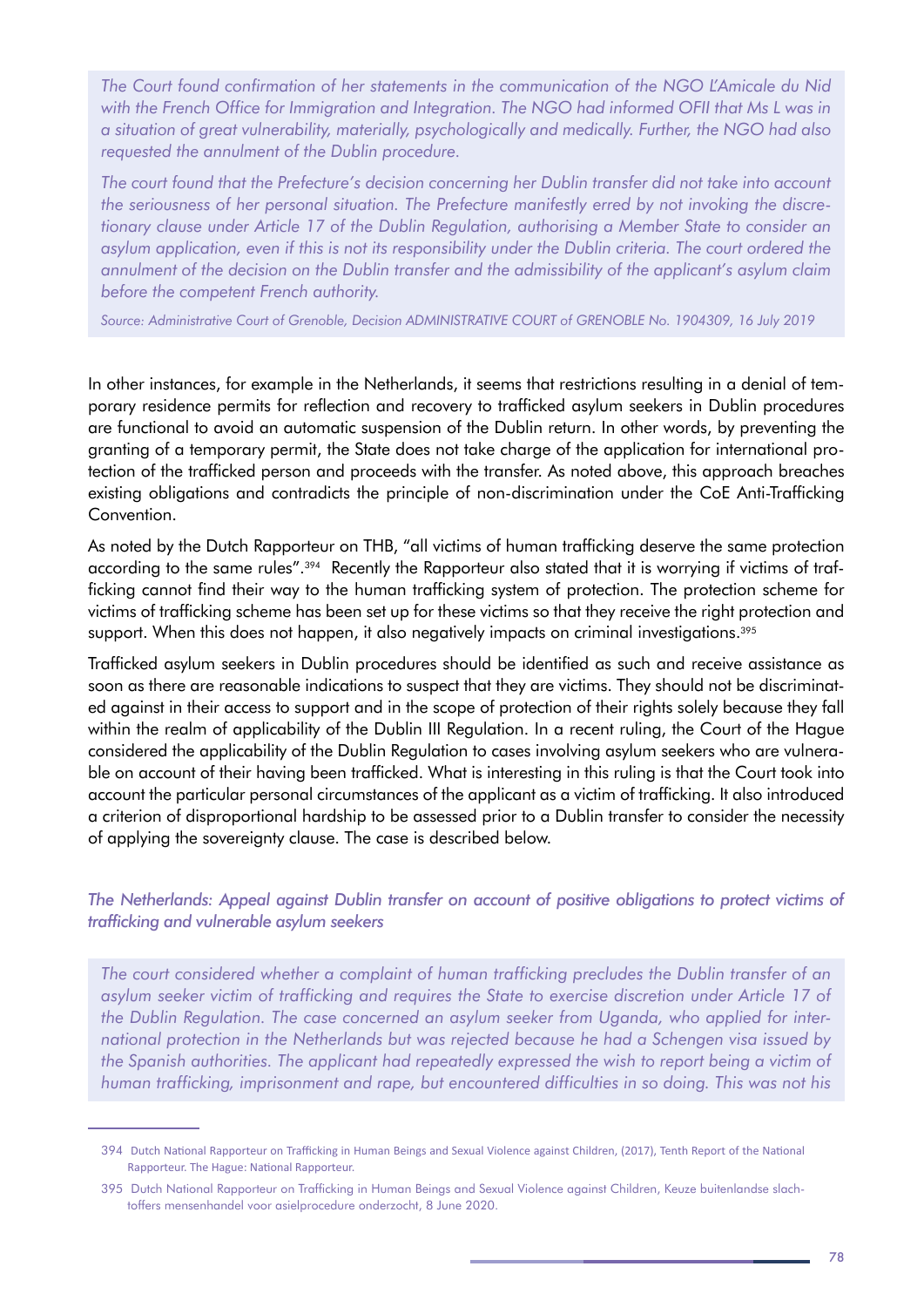fault, and it took time for a first interview with the police. Without the police report, he could not apply for a temporary residence permit. The applicant claimed that the State had a positive obligation to combat human trafficking and protect its victims, as was made clear by the ECtHR in the Rantsev case and the EU Anti-Trafficking Directive. In addition, the applicant claimed that the State should have made use of the sovereignty clause under Art 17 of the Dublin Regulation, given his vulnerability as both a refugee and a victim of trafficking. The Court found that the transfer decision did not provide sufficient reasons as to why the transfer to Spain did not constitute disproportionate hardship in this case, given the special and individual circumstances of the claimant. The transfer decision did not properly substantiate why Article 17 (1) of the Dublin Regulation had not been applied. The Court ruled that the appeal was well-founded and annulled the Dublin transfer decision.

Source: Court of The Hague, case N. NL19.18360, 26 September 2019 (google translation; EDAL)

In light of the above case and NGO experience in assisting trafficked persons in the asylum procedure, the availability and accessibility of early legal aid are critical to the protection of their rights. National practices indicate that the provision of qualified legal aid free of charge at the early stages of the procedure makes a real difference. Such legal assistance is necessary to assist trafficked asylum seekers in understanding the procedure and providing relevant information about their trafficking experience and the risks they may face in case of transfer to the first country of entry, where their trafficking took place.<sup>396</sup> Without legal representation, the applicant may fail to lodge appeals in time or at all, nor be able to make representations against /her or his Dublin transfer to another country. The provision of quality legal advice in Dublin procedures is also recommendations by UNHCR.<sup>397</sup>

In conclusion, the application of the Dublin Regulation in cases involving asylum applicants who are victims of trafficking remains problematic in all the countries surveyed. GRETA has also reported on these challenges in many countries, and has repeatedly reiterated the obligation of States to ensure the identification of victims amongst asylum seekers in Dublin procedures. Of equal importance, GRETA recommends conducting a proper risk assessment before issuing a decision on the Dublin transfer of a trafficked asylum seeker, to avoid breaches of Article 3 and 4 of the ECHR that may result from re-trafficking or retaliation by traffickers in the country to which they were first trafficked.<sup>398</sup> Furthermore, risk assessment is necessary with regard to onward refoulement and the conditions in the place of proposed return,<sup>399</sup> ensuring that there are guarantees of safety, adequate reception and protection of the person in line with ECtHR and CJEU jurisprudence (see chapter X).<sup>400</sup>

<sup>396</sup> Art 26 Dublin III Regulation.

<sup>397</sup> UNHCR, (2017), Left in Limbo, UNHCR Study on the Implementation of the Dublin III Regulation, p. 5.

<sup>398</sup> GRETA(2017)17 France, para 196, 224; CoE GRETA (2020)06.

<sup>399</sup> ECtHR, K. and Others v. Sweden, para 78.

<sup>400</sup> See i.a. ECtHR, M.S.S. v. Belgium and Greece, Application No 30696/09, 21 January 2011, para 342.; ECtHR, Saadi v. Italy, Application No 37201/06, 28 February 2008, para 147; CJEU C-578/16 PPU - C.K. and Others, paras 65 and 98.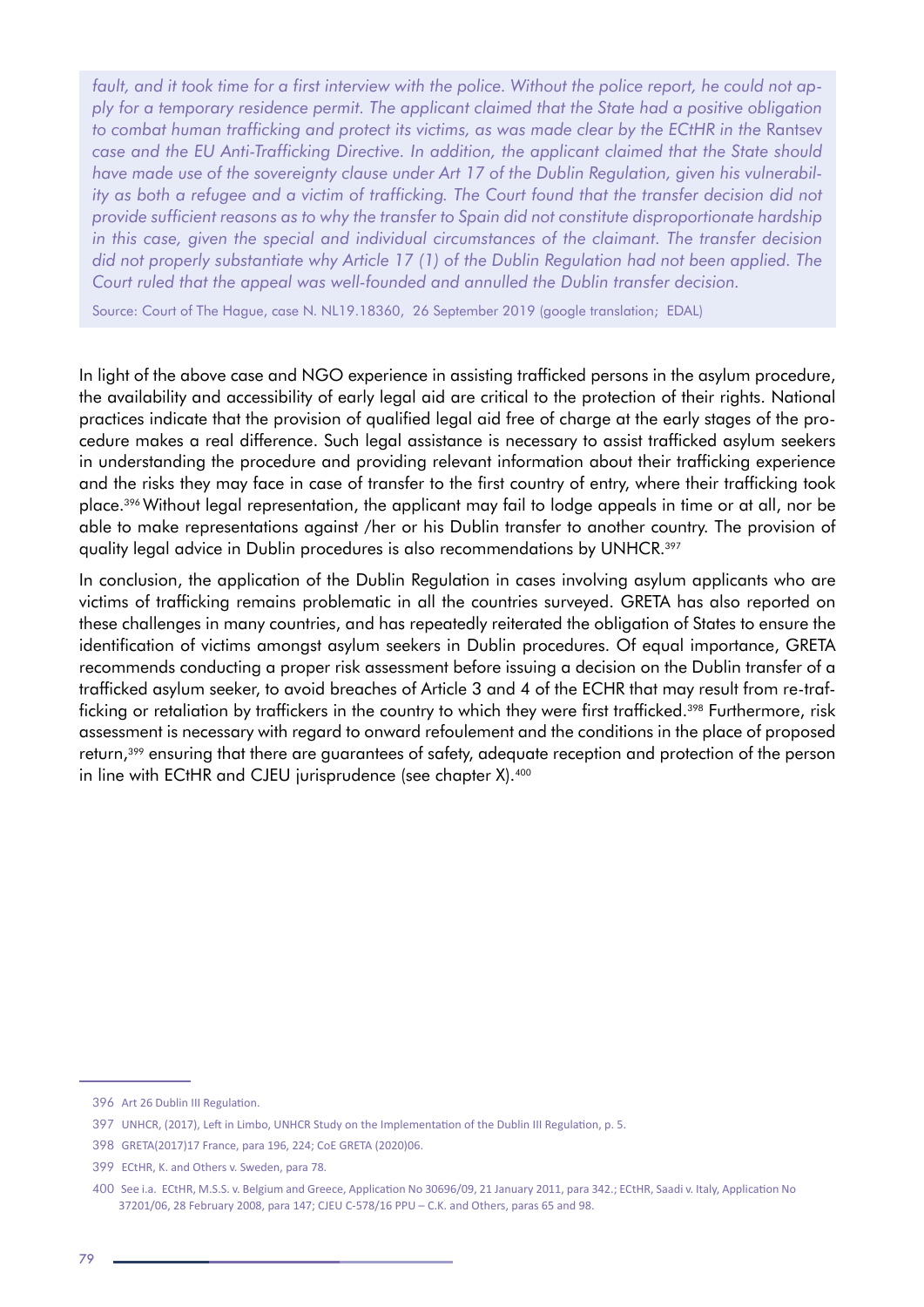# **B.4. Trafficked persons as beneficiaries of international protection**

In this section, the report considers whether the implementation of, international protection obligations in the six countries examined provides victims of trafficking with an accessible durable solution in terms of protection of their rights, safety and dignity. It explores the experiences of trafficked persons and persons at risk of being trafficked, in having their claims to international protection considered. The analysis builds on the knowledge and practice of NGOs supporting trafficked asylum seekers in the process of determination of their international protection needs in the six countries.

NGOs' experience with asylum claims of victims varies significantly amongst the countries surveyed. This is reflected in the selection of cases discussed below. The report also draws upon asylum decisions in other European countries<sup>401</sup>.

As stated in chapter X, trafficked persons, and persons at risk of being trafficked, have an entitlement to international protection. They have the same right to seek and enjoy asylum as any other person. In this chapter, the focus is on access to international protection or other forms of complementary protection by trafficked persons whose trafficking experience is the main basis of their claim. The cases examined concern for the most part individuals who were trafficked after leaving their country of nationality and later seek protection in the country of destination or another country. Some have been exploited en route, others have been exploited upon entry in the first country of asylum, while others have been trafficked across various European countries. They seek international protection, either because they have a well-founded fear of being persecuted in accordance with the criteria of the refugee definition, or because they cannot return to their country of nationality or to the first country where they applied for asylum due to an individual risk of serious harm.

Research conducted in the six countries indicates that in all except for Moldova, adjudicating authorities have begun to recognise the international protection claims of trafficked persons. In most States, trafficking is recognised as a form of persecution that occurs on the grounds of membership of a particular social group. In other instances, trafficked persons are granted complementary forms of protection, namely subsidiary protection, on account of a risk of serious harm should they return to their country of origin. In the Netherlands, the guidance provided to asylum authorities refers to non-refoulement obligations in the context of trafficking. But it seems to exclude the possibility of granting refugee status by emphasising that "the mere circumstance that a foreign national is (or has become) a victim trafficking is not related to any of the grounds of the Refugee Convention and therefore does not lead to asylum".<sup>402</sup> While it is indisputable that trafficking in itself is not a ground for refugee status, there are many circumstances in which trafficked persons seeking asylum may fulfil the criteria of the Refugee Convention.

The following, analysis considers cases concerning the granting of refugee status. It then appraises those situations in which trafficked persons received complementary forms of protection. Finally, it seeks to learn from those cases in which the international protection claim was rejected.

An exhaustive analysis of the criteria that national courts have used in examining claims for asylum of victims of trafficking is beyond the scope of this report. The attempt here is to outline some critical matters that emerge in the examination of claims for asylum of victims of trafficking. These include the nexus between the reason for persecution and a 1951 Convention ground, the availability of sufficient protection in the country of return, and the notion of serious harm. Another critical aspect concerns the specificity of THB situations and the specific needs of victims in refugee status determination.

<sup>401</sup> Case law examples were extracted from the European Database of Asylum Law (EDAL), Progetto Melting Pot Italia, and relevant literature.

<sup>402</sup> IND, Work Instruction 2007/16 Victims of human trafficking in the asylum procedure, 18 December 2007, available in Dutch at: http:// bit.ly/1MjGx5i (google translation).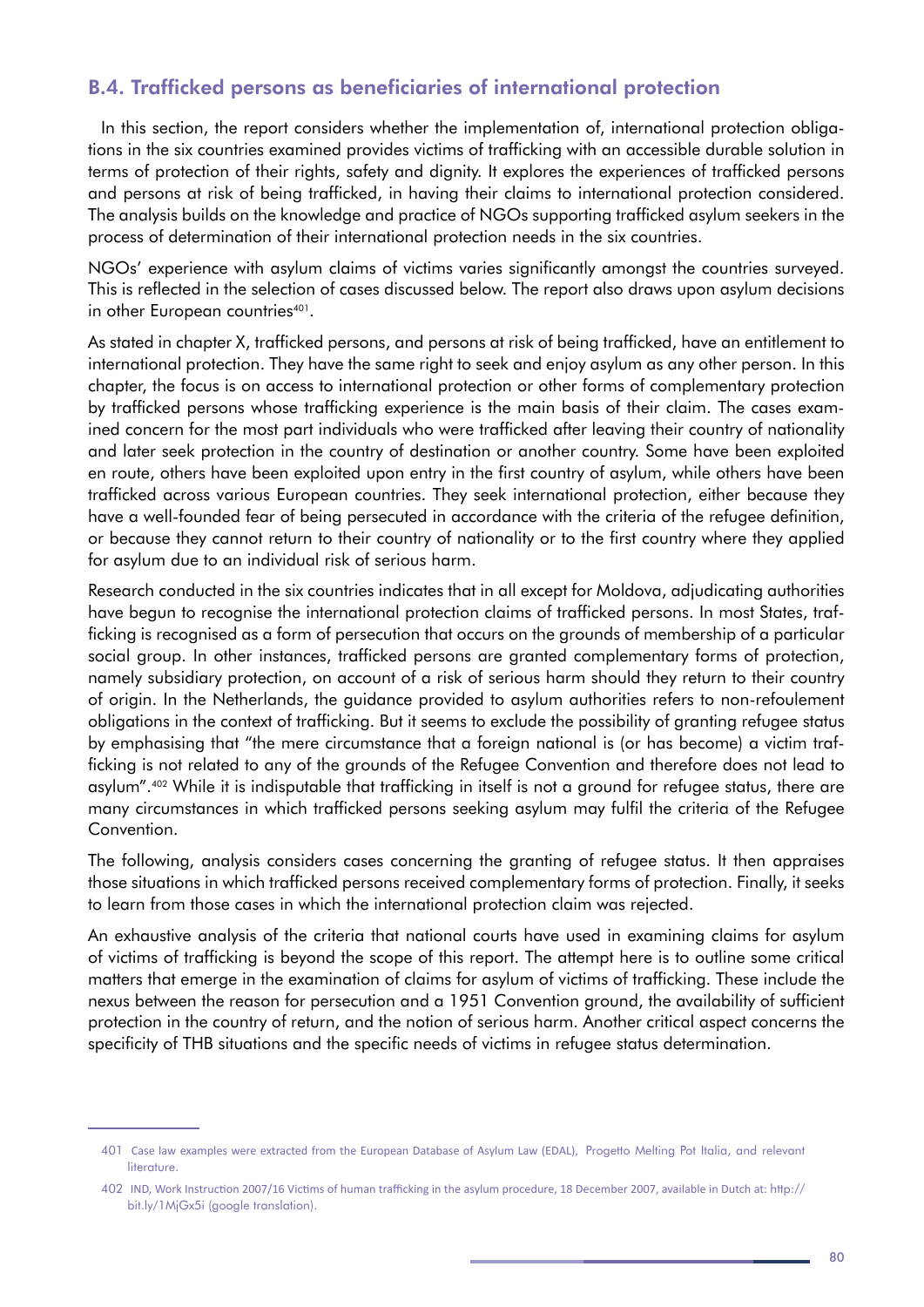### **B.4.1. Refugee status**

Evidence from national research and relevant literature in four out of six countries examined indicates that there have been cases in which victims of trafficking seeking asylum were granted refugee status. This is the case in Austria, France, Serbia and Spain, as well as in other European countries (e.g. Italy, Germany, UK). In Moldova, there have been no such cases. In the Netherlands, there is a paucity of data and information concerning trafficked persons who have been recognised as refugees or granted other forms of international protection.

Whether the trafficked person has a well-founded fear of persecution on account of a Convention ground and whether she or he will be able to access sufficient state protection depends upon the individual circumstances of the case.

As discussed in chapter X, in fulfilling the legal criteria of the refugee definition, establishing the nexus element of the asylum claim is often challenging. In the cases examined, the determining authority established the causal link between the persecution or the absence of state protection and one of the Convention grounds by demonstrating that the person belonged to a particular social group. A growing body of case law in Europe recognises survivors of trafficking as a gender-based social group that will suffer some form of persecution if returned to their country. In several cases examined, persecution is motivated by their membership in a particular social group that is defined by gender and nationality as immutable and innate characteristics. In other cases, the social group is defined through a social perception approach that shows how the defining characteristics of the group (e.g. the past trafficking experience) set them apart from society, makes them socially visible and recognisable.<sup>403</sup> In several asylum cases, the adjudicating authority or the court has recognised women from Nigeria, or more restrictively from Edo state, as belonging to a particular social group, sharing a distinct identity, which they are unable to change.<sup>404</sup> In other cases, "victims of trafficking whose return is perceived by the surrounding society as a failure, or who return with health problems" constitute the particular social group.<sup>405</sup> Accordingly, in some countries, victims of trafficking for sexual exploitation from Nigeria have been granted refugee status.

Some adjudicating authorities also echo recent international legal developments and recognise trafficking in human beings for sexual exploitation as a form of gender-based violence that amounts to gender-related persecution.<sup>406</sup> As an example, the case below concerns a girl from Nigeria who claimed asylum in Serbia, and the determining authority recognised her trafficking for sexual exploitation as a valid ground for claiming asylum.

#### Serbia: Victim of trafficking for sexual exploitation, granted refugee status

A Nigerian girl applied for asylum in Serbia in June 2018. She was recruited in her country under false promises of a better life and by means of deception and abuse of a position of vulnerability. Her traffickers forced her into prostitution for two months in Croatia. She was physically and mentally abused daily. She sought help from Croatian police but was deported to Serbia at night and traumatised further from this experience. While in asylum reception in Serbia, the competent local Centre

<sup>403</sup> UNHCR Guidelines Social Group 2002

<sup>404</sup> Case law in France from EDAL: Court nationale du droit d'asile (CNDA), N°10012810 of 24-03-2015; National research - Serbia. Examples from case law in Italy: Tribunale di Venezia, Acc. N. 4243/2018 del 27/7/2018 RG n. 10118/2017; Tribunale di Genova, Acc. N. 370/2019 del 5/2/2019, RG n. 70/55/2018; See also Rigo, E, (2019), La vulnerabilità nella pratica del diritto d'asilo: una categoria di genere?, Etica & Politica, XXI.

<sup>405</sup> EASO, Country Guidance: Nigeria, 2019, p. 60.

<sup>406</sup> UNHCR, 2002, Guidelines on International Protection No. 1: Gender-Related Persecution Within the Context of Article 1A(2) of the 1951 Convention and/or its 1967 Protocol Relating to the Status of Refugees, HCR/GIP/02/01, paras 10, 18; CEDAW, (2014), General recommendation No. 32 on the gender-related dimensions of refugee status, asylum, nationality and statelessness of women, CEDAW/C/ GC/32, para 45; Art 60, 61 CoE, Istanbul Convention.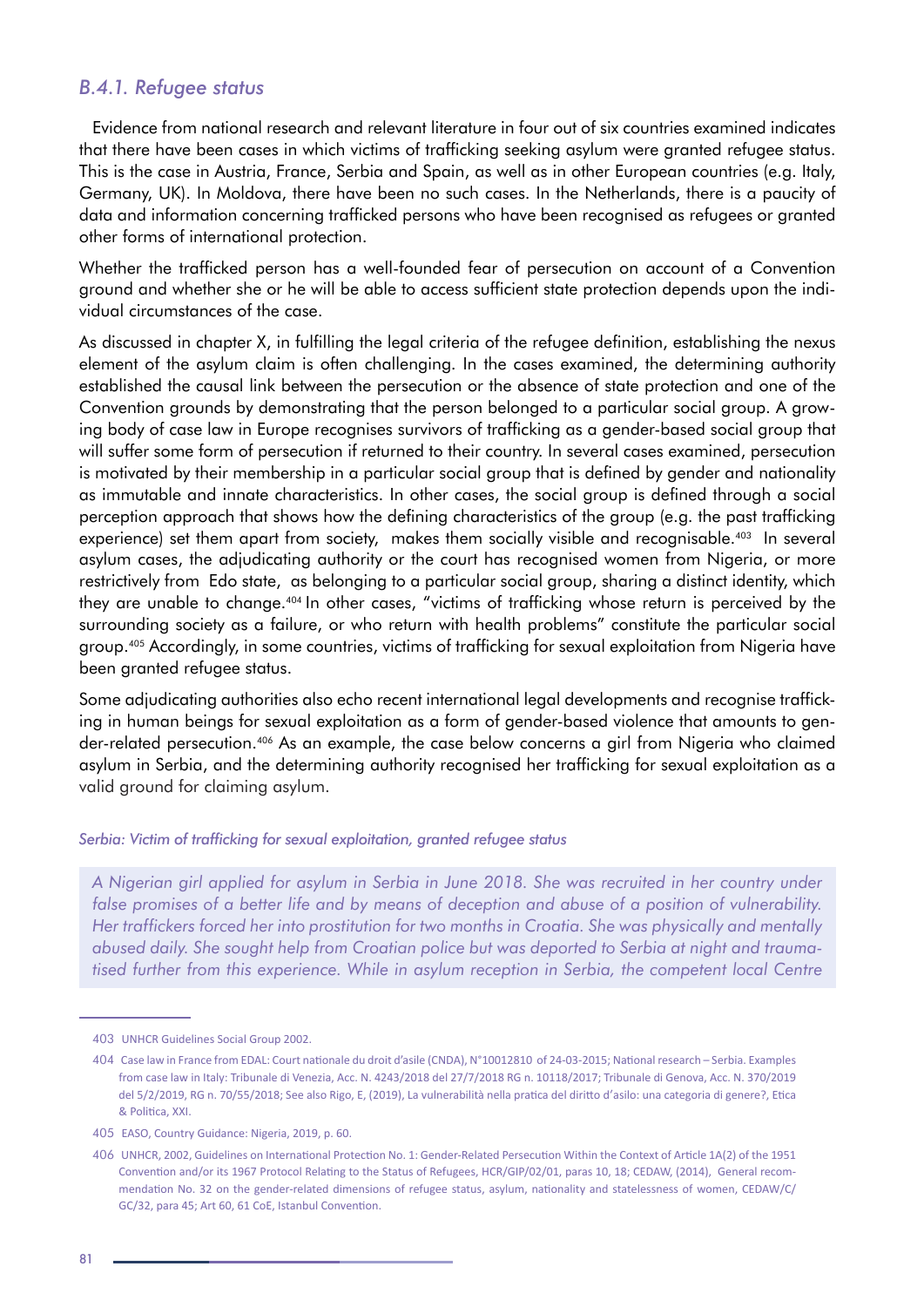for Social Work suspected that she could have been trafficked, and informed both the Centre for the Protection of Victims of Trafficking in Human Beings and the Asylum Office. She had a temporary legal guardian and a lawyer to represent her during the asylum procedure.

The Asylum Office, as the first-instance authority, pointed out her specific circumstances as a child requiring special procedural or reception quarantees and assessed her best interests. The Asylum Office further considered that trafficking in human beings for the purpose of sexual exploitation is a form of gender-based violence that amounts to persecution, and established that she had a well-founded fear of persecution because of her race, her membership of a particular social group a group based on common characteristics of gender, sex, gender identity and sexual orientation, and her religion (Art. 24, 26 para 1 and 2). The Asylum Office recognised her refugee status.

Source: ASTRA National research

Since in trafficking the persecution in most cases is by non-State actors, to establish asylum eligibility, the decision maker must assess whether the State is able or willing to offer adequate protection from persecution. This assessment may rely both on evidence concerning the country conditions and information or documentation from the applicants. In some cases, the decision maker or court found that, despite having in place legislation and policies on THB, the State was unable to provide effective administrative and judicial protection of the applicant, especially due to lack of resources and widespread corruption.<sup>407</sup> Some decisions explicitly mention the weakness of the rule of law and the involvement of organised crime in the trafficking of the person as factors heightening risks and reducing the ability of the State to ensure protection. Interestingly, asylum decisions refer also to the lack of support and assistance structures to protect the person and help her or him in the rehabilitation and reintegration.<sup>408</sup> The notion of state protection hence includes consideration of the availability of, and actual access to, social assistance, health and psychological care, and the opportunities for sustainable means of existence. Also, in various cases, the determining authority considers the severity of discrimination against victims of trafficking in human beings for the purpose of sexual exploitation, who may lack state protection and be rejected and/or punished by their families and stigmatised in their communities, and hence find themselves in an intolerable situation, amounting to persecution. The following case of a young woman from Nigeria seeking asylum in Austria provides a vivid illustration of these issues.

#### Austria: Woman trafficked for sexual exploitation granted refugee status

Ms A. a 15 year old girl from Nigeria, escaped from home because of violence and rape within the family. She moved to a friend's place in Edo state. Sometime later, a woman offered to help her find work and study abroad. She had to pay 55,000 Euros for this help, but did not realise at the time that the sum was in Euros. The woman, called by nickname Auntie, had a good reputation for helping young girls in finding jobs abroad. Before leaving Nigeria, she was obliged to undergo a Juju oath-swearing ritual that committed her to pay the debt to the Auntie. She had to promise not to contact the police and not escape until she paid back her debt.

Her journey to Europe was well organised, she travelled to Italy by plane and from there to Austria by train. The Auntie instructed her at every step. Upon arrival, traffickers took her passport and made her seek asylum under a fake name and with a fake story. They forced her into prostitution to repay her debt, keeping her under pressure because of the Juju ritual. They also threatened her and her family with death and violence. She worked in prostitution for three years; she suffered severe violence and abuse. One day, she escaped due to intolerable pain. She approached the Caritas Return

<sup>407</sup> National research - Austria; EASO (2019); ECRE EDAL, Decision of the Administrative Court Wiesbaden, 14 March 2011, 3 K 1465/09. WI.A, Forum réfugiés-Cosi, (2018). See also examples of case law from Italy supra note 167; Rigo (2019).

<sup>408</sup> See case below; See also: Tribunale di Bologna, Accoglimento n. cronol. 3442/2019 del 29.07.2019, RG n. 18606/2018.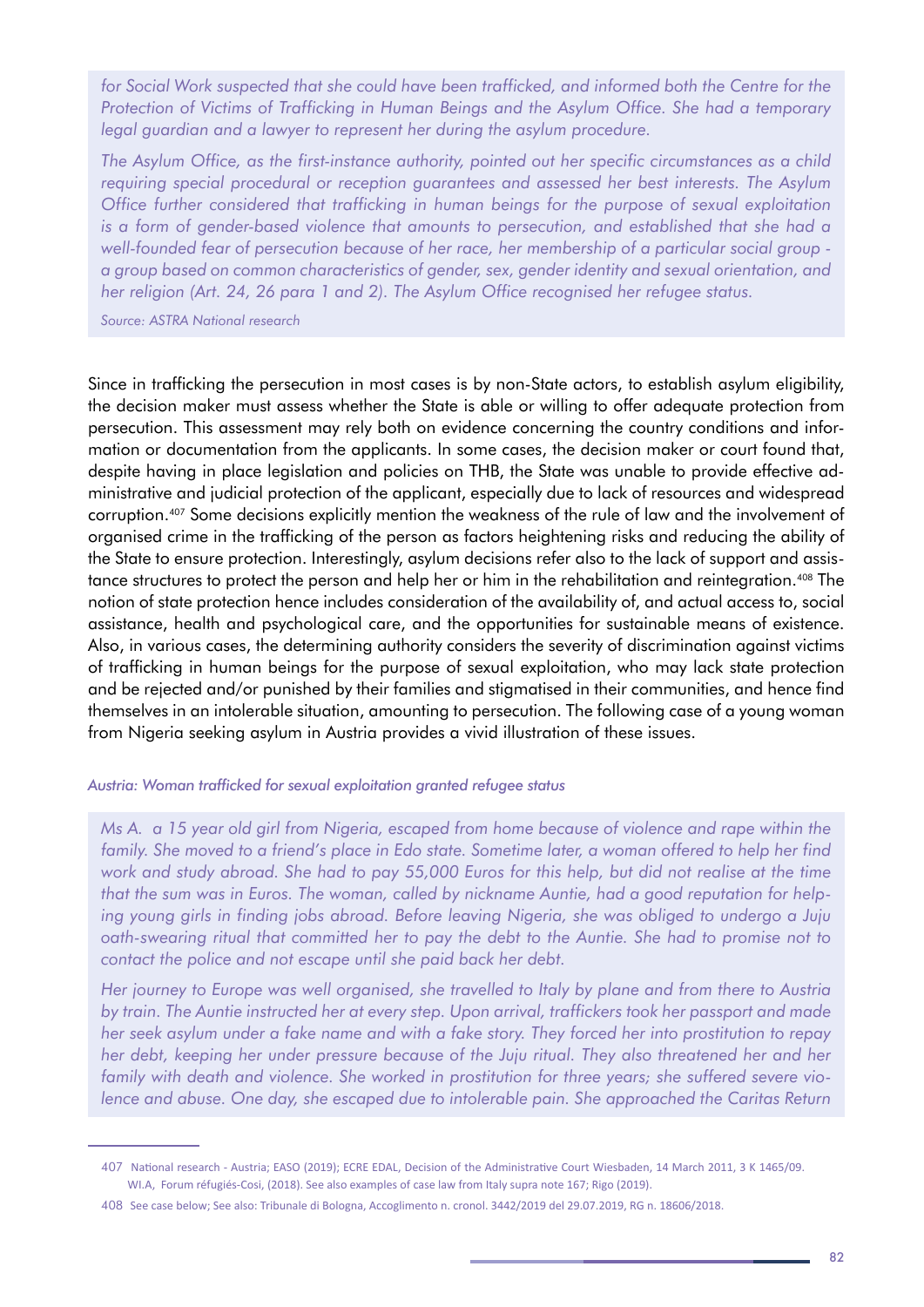Assistance Office, and from there she was referred to LEFÖ-IBF. She was 18 years old.

She lived in the LEFÖ-IBF shelter for almost two years. She received psychosocial support, legal counselling and other assistance to help her in recovering and regaining independence. She cooperated in criminal proceedings related to her trafficking. She feared that she would be persecuted in Nigeria because she had run away from an organised criminal ring profiting from her exploitation. She was also terrified of having broken the Juju oath. She expressed her fears repeatedly during her counselling sessions. She applied for asylum. Her first asylum application was rejected, but as she was cooperating with the authorities, she was entitled to a one-year residence permit according to §57 of the Asylum Act. With support from LEFÖ-IBF and legal representation from Caritas, she appealed the first instance asylum decision before the Federal Administrative Court. LEFÖ-IBF contributed expert evidence to support her appeal, documenting her well-founded fear of persecution and highlighting the lack of available protection both from her family and from state authorities. The court revoked the first instance decision and granted her full refugee status.

The court found that A had a well-founded fear of being persecuted owing to her membership of a particular social group formed by victims of human trafficking who are persecuted in Nigeria. Members of this group are women returnees to Nigeria, who were victims of trafficking and escaped their trafficking situation. It is a group that can be clearly defined, is perceived as a distinct group and excluded by Nigerian society.

She had escaped from her traffickers and had also cooperated with the police in the trafficking investigation. The court noted that these factors heightened the risk either of retaliation in Nigeria or of being moved elsewhere for sexual exploitation. Concerning the availability of state protection, the court concurred with the assessment by LEFÖ-IBF that she was unable to avail herself of the support of her family, and that at the same time the Sstate was unable to protect her and provide her with long -erm support. Being in such a life-threatening situation, she would have no other option but to return to the hands of her traffickers if protection was not granted. Moreover, the court noted that, for a persecuted person, it makes no difference whether the source of persecution emanates from the State or a third party if the state is unable to provide sufficient and adequate protection.

Furthermore, the court noted the severity of the threats against A. as a young woman who found herself in a very vulnerable situation, without protection from both the State and her family. It further observed that the first instance decision did not take into account these factors. Of equal importance, it considered that to recover from her traumatic experience, A needed long-term care and protection.

The court dismissed as irrelevant the argument of the decision maker, that she had voluntary left her country and emphasised that Ms A had been deceived, forced and threatened.

Source: LEFÖ -IBF National research

This case is particularly interesting, as it shows the appreciation of the Court of the significance of the trafficking experience in the asylum determination. A first element to note is the Court's awareness and consideration of persecution by non-state actors, which is critical to the examination of asylum claims by trafficked persons. Of equal importance are the Court's observations about the circumstances that impact on the person's risk of being persecuted. The court refers to her escape from the traffickers' control, her outstanding debt to traffickers, her cooperation with police in the investigation, the involvement of organised crime capable of continuing the trafficking operation in the country of origin and Europe, as well as the lack of a family or other support network. Further, the Court highlights her vulnerability due to her youth, the traumatic experience of trafficking and also to the very precarious situation in which she now was. Another critical aspect to note is that the decision acknowledges the necessity of providing long-term protection to victims to help them overcome trauma. In this regard, the granting of refugee status offers a real prospect of a durable solution. This case also demonstrates how the provision of specialised NGO support and legal aid is decisive in effectively protecting the rights of trafficked asylum seekers.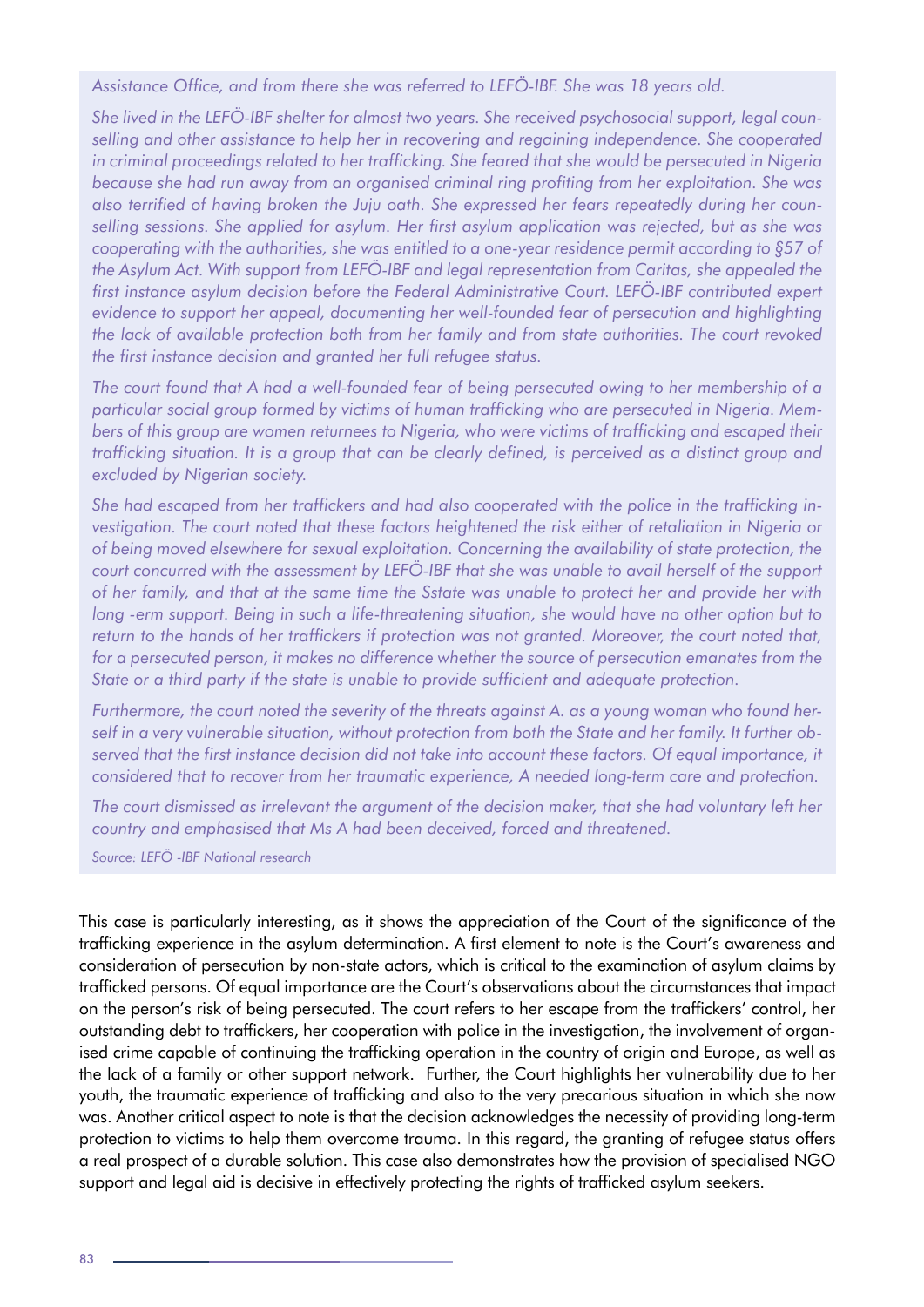Concerning the fear of persecution, the cases refer to the risk of re-trafficking, the risk of ostracism and the risk of reprisal by traffickers against the victim or her or his relatives. The courts often noted the connection between those who exploited the person and the criminal group responsible for recruitment in the country of origin. Risks of serious harm may include intimidation, physical violence, and even murder of relatives. It is therefore not surprising that victims may be unwilling to reveal details of their ordeal and cooperate in the investigation. Threats of retaliation were particularly grave in the case described below, which illustrates the complex journey to the protection of a trafficked person.

#### Spain: Victim of trafficking for sexual exploitation granted refugee status

Ms M, 18 years old from Nigeria, was lured with promises of a job in Europe. She came from a low-income family and had no formal education, and agreed to pay back 40.000 Euros for travel expenses without realising the scale of her debt. To seal the agreement, the woman was subjected to a voodoo ritual. She travelled to Morocco with a man who abused her. She was several months pregnant when she crossed the Gibraltar Strait on a small boat to reach Spain. Upon arrival, she received humanitarian assistance; shortly after she gave birth to a child. She was instructed to apply for asylum but did not reveal her true story. Immediately afterwards, her traffickers moved her to another town and forced to engage in prostitution to pay her debt. When her asylum application was rejected, traffickers moved her to Switzerland and forced her to continue working. They threatened to kill her family if she did not repay her debt. She had to leave her son with a Nigerian woman.

Whilst in Switzerland, Ms M. filed another asylum application, but since her fingerprints had been registered in EURODAC, she was transferred to Spain under the Dublin III Regulation. In Spain, Ms M was placed in a temporary reception centre for vulnerable persons run by the NGO CEAR. CEAR staff detected trafficking indicators, and referred her to Proyecto Esperanza for an interview and support. She revealed the abuse she had experienced, and accepted to stay in Proyecto Esperanza's shelter. Staff from both CEAR and Proyecto Esperanza assisted her in filing a second asylum application providing relevant information about her ordeal. She was in an abysmal physical and mental state. Due to fear of retaliation by her traffickers, she refused to report her situation to the police for formal identification as a victim of trafficking. Her family in Nigeria lived under constant threat. One day a group of men burnt her family house and assaulted her brother. Afterwards, her parents were killed by gunshots. This information was presented to substantiate her asylum claim, and finally, in March 2018, Ms M. was granted refugee status.

Source, Proyecto Esperanza National research

As the case above shows, sometimes victims of trafficking do not reveal the real story in their first asylum interview. Only at a later stage, once they are supported, do they provide a more detailed account of their trafficking experience. This may raise questions concerning their credibility and their duty to cooperate in providing information to substantiate their claims. This is why it is crucial that asylum-determining authorities are aware that such situations reflect a victims' subjugation to the trafficker. Traffickers may direct victims towards the asylum system to regularise their status and move them across the Schengen area. It is a deliberate strategy of control to instruct their victims on what to say in the first interview. This does not mean that trafficked persons' claims are not valid.

With this in mind, decision makers should appraise the vulnerability, fears and trauma of victims of trafficking, and the challenges they face. In the course of the refugee status determination, the appreciation of victimhood and the consequences of trauma is vital to understand the victim's behaviour and difficulty in providing a linear account of her or his experience. Contradictions and variations in victims' accounts may raise suspicions about the credibility of claims.

A victim's manners and behaviour are not reliable indicators of credibility, as many other factors can intervene, influencing the victim's attitude. This was, for example, clearly appreciated in a recent judgment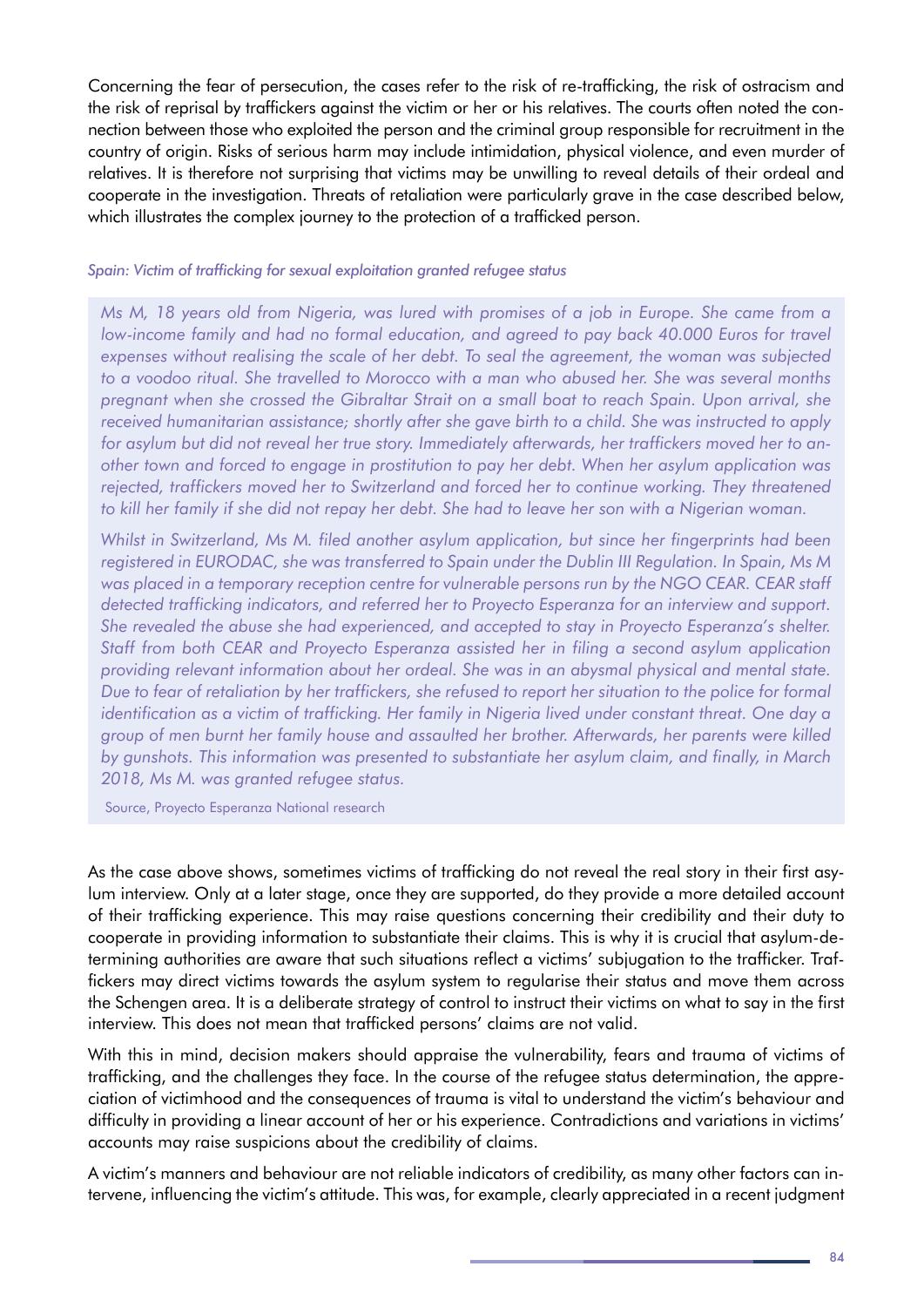of the Court of Bologna. The case concerned an appeal against a first instance negative decision of a claim by a person trafficked for sexual exploitation. The court observed: "the difficulty and reluctance to narrate some aspects of her experience can plausibly be justified because of the fear of exposing herself to judgment and the evident discomfort of recalling situations and events of profound physical and psychological suffering".<sup>409</sup> In this regard, it should be noted that a psychological evaluation or a mental health evaluation of the victim may prove significant for the asylum claim of an applicant who is suffering symptoms of trauma, such as Post Traumatic Stress Disorder. Difficulties in remembering facts, details or the chronology of events are indications of trauma. Trafficked persons may also exhibit an unexpected aggressive attitude or very passive and dismissive manners, or other behaviour that may affect their credibility. As has been shown, the expertise of reputable and experienced NGOs helps the determining authority in realising the reasonableness of the victim's fear and the severity of the past persecution. Supporting and explanatory documentation from NGOs can contribute to substantiating the claim of the trafficked person, who as a vulnerable and traumatised applicant may be unable to relay in a coherent and detailed manner the facts and circumstances of the case. Moreover, this expertise can contribute to establishing the nexus element of the claim by providing insightful information on the conditions in the country of origin, the influence of traditional practices (eg Juju), and the government's unwillingness or inability to protect the person.

A notable feature of the cases examined is that the trafficked person was in each case supported both by a victim support NGO and by an NGO specialising in providing legal aid to asylum seekers. The combination of shelter, counselling, psychosocial support and specialised legal assistance is effective in responding to the specific needs of trafficked asylum seekers and ensuring that the best interest of the persons is central. These cases demonstrate the importance of cooperation between actors in the asylum system and actors in the NRM for victims of trafficking. The collaboration and joint work of these NGOs is critical in supporting the person through the process of recovery and claiming of rights of the applicant, both as a victim of crime and as a refugee.

### **B.4.2. Complementary protection**

A common challenge in trafficking-related asylum cases concerns establishing the causal link between the risk of persecution and a 1951 Convention ground. Where this nexus is not confirmed, but there is still a risk of serious harm in case of a return, and the State is unable or unwilling to provide effective protection, complementary protection may be granted. Proving a real and individual risk of inhuman and degrading treatment is often challenging for trafficked persons, but possible. The example below concerned a case of trafficking for domestic servitude in a diplomatic household.

### France: Subsidiary protection for a person trafficked for domestic servitude in a diplomatic household

Ms S arrived in France as a domestic worker in a diplomatic household in Paris in 2015. The employer had promised her a salary of 1200 Euros net per month (approximately the French minimum wage) plus all travel expenses, boarding and lodging. Once in Paris, her working and living conditions quickly deteriorated. She worked 15 hours a day, from 6am till 11pm. She was not allowed to leave the house unless expressly authorised. She was given only eat leftovers to eat. Her salary was paid into a French bank account that she could not access directly.

Ms S was subjected to psychological and sexual violence by the son of her employer. In March 2016, following the umpteenth episode of violence, S managed to ask neighbours for help. They contacted CCEM, which identified her as a trafficking victim and offered her emergency accommodation. She made a complaint against her employer and her son on account of inhuman working and living

<sup>409</sup> Tribunale di Bologna, Accoglimento n. cronol. 3442/2019 del 29.07.2019, RG n. 18606/2018.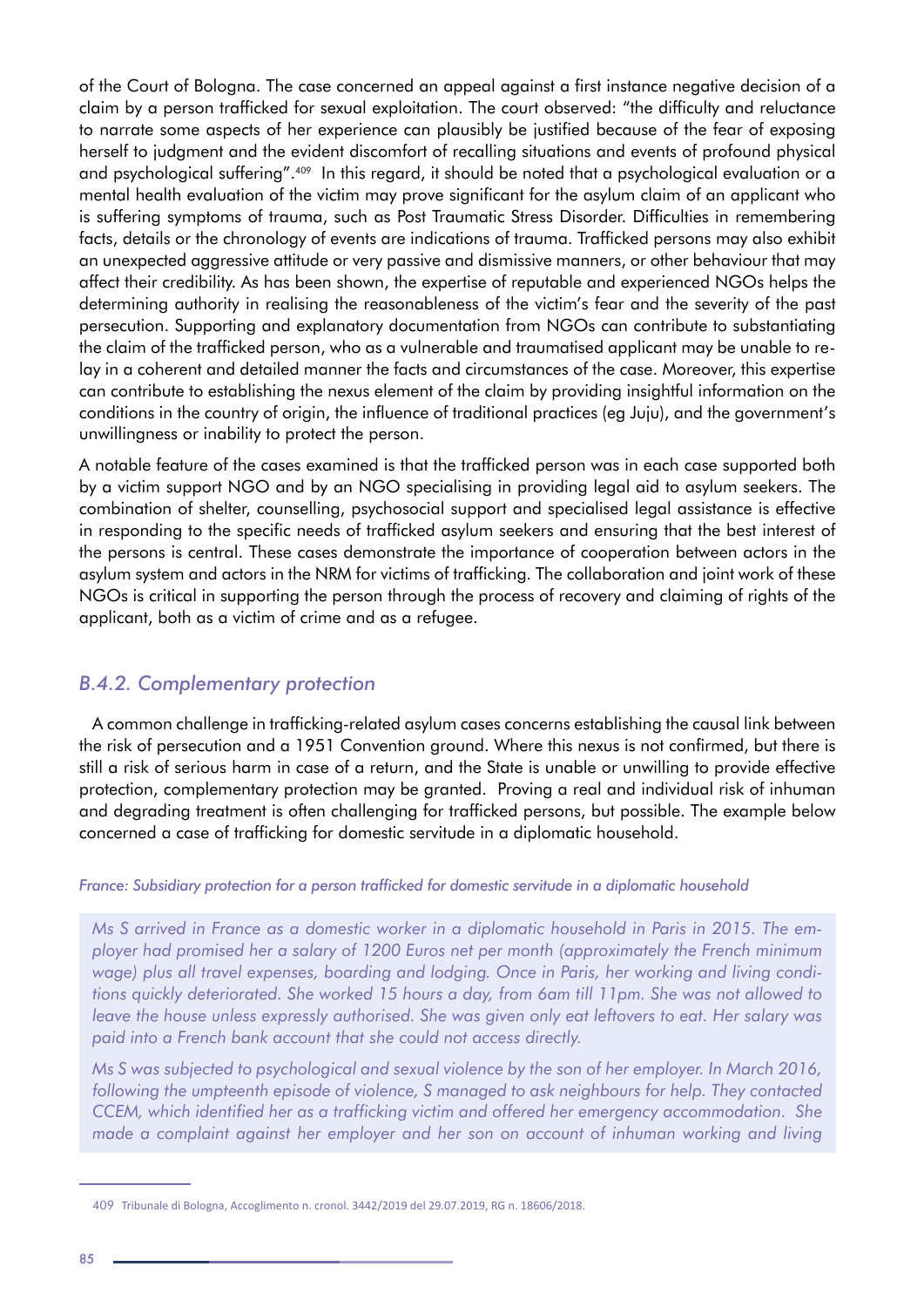conditions (CC 225-14) and sexual violence. Since the investigation was not initiated for the THB offence, she could not request a residence permit for trafficking victims. CCEM submitted additional information on her case to the prosecutor, and Ms S was interviewed again by the police. CCEM also informed the French Ministry of Foreign Affairs, which in turn reached out to the concerned embassy.

Desperate and discouraged because of her very precarious social and administrative situation Ms S reported her story to an NGO in France. Her story was broadcast online; the video was seen by very large numbers, provoking scandal in her home country.

Some time later, the Embassy approached Ms S, repeatedly offering assistance in exchange for withdrawal of her complaint, but she refused. Officials threatened to send her back to her country, where she would be left on her own and without any help. Subtle threats also reached the NGO that had tried to help Ms S. Following these episodes, Ms S had a nervous breakdown, and was hospitalised in a psychiatric hospital for two weeks. In June 2017, Ms S decided to apply for asylum. Earlier she had hesitated because her son was still in her home country. In February 2018, she was granted subsidiary protection due to a real risk of inhuman treatment in her country of origin. The decision took into account the attitude of the concerned embassy, and considered that it demonstrated a lack of consideration for Ms S's labour exploitation, and did not provide protection for her. However, she only received a four-year residence permit in October 2019. Since 2018, i.e. immediately after the granting of protection, S started the procedure for family reunification with her son. However, his visa request was denied, as she could not prove that she had full parental responsibility. She filed a new request submitting new documentation; however this attempt also failed due to the ongoing sanitary crisis.

Source: CCEM National research

This case is noteworthy for many reasons. Being a victim of trafficking and reporting her situation to the police, the applicant found herself at heightened risk of serious harm. Her fear was reasonable, especially because an influential public official was involved in her exploitation, and the authorities from her country of origin appeared to condone the situation. Indeed, the reasoning about the failure of state protection refers to the attitude of the national authorities and their lack of interest in protecting Ms S as a victim of labour exploitation. This case also exemplifies the challenges of investigating and prosecuting trafficking cases for reasons that are entirely independent of the individual's willingness or ability to collaborate (see chapter /Johanna). Yet, the conditionality mechanism that links support and residence to cooperation in the investigation may leave the individual without assistance and protection within the anti-trafficking framework, unless, as in this case, the person is found to be entitled to international protection.

Moreover, with regard to providing a durable solution for the individual, it should be noted that, even when international protection is granted, it may take considerable time, 18 months in this case, before the person's administrative status is resolved. Until then, the individual, who is already in a vulnerable situation, is unable to access stable social services, such as for housing and employment, which are crucial to foster her or his rehabilitation and social inclusion. Finally, many trafficked persons are single mothers who moved in search of opportunities to support their children, often left behind in the care of relatives. Once they obtain protection, they often wish to reunite with their children. Yet, in many countries, family reunification requirements for single parents are strict and challenging. Attaining a judicial declaration that they can be considered fully responsible for their child is often quite complicated; still, this is often a condition sine qua non for the issuance of a visa for the child.<sup>410</sup>

<sup>410</sup> National research - France.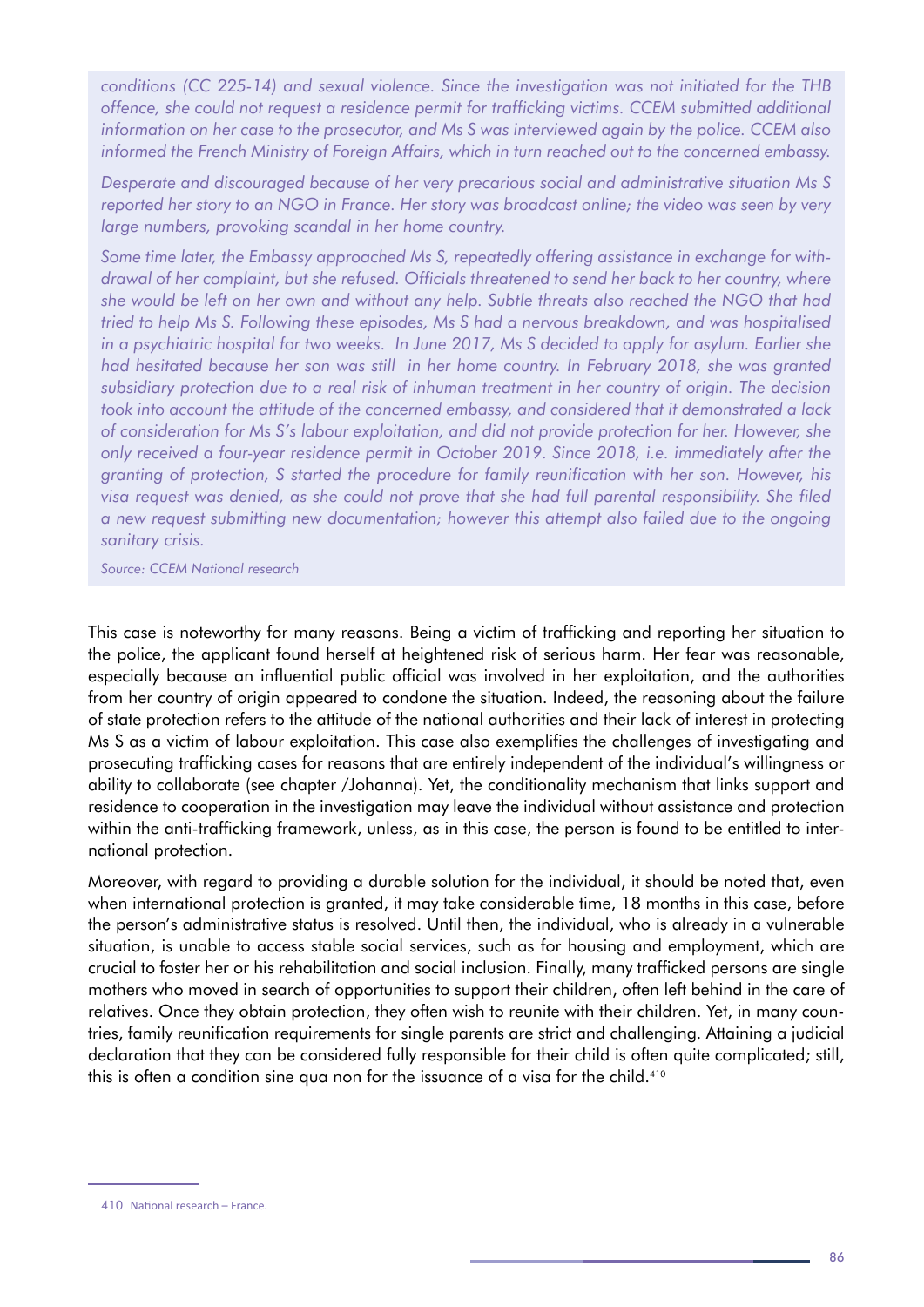### **B.4.3. Protection denied**

There are also many complex cases in which victims are denied international protection as well as protection under the anti-trafficking regime. This may be due to multiple factors, including their unwillingness or inability to provide a detailed account of their experience or of the specific risks they face upon return. Trafficked asylum applicants often face a culture of disbelief. and encounter many challenges in documenting the real risk of serious harm or inhuman and degrading treatment upon return. These challenges are illustrated with some cases below.

For instance, in 2015, the ECtHR<sup>411</sup> considered a request from a Nigerian victim of trafficking who alleged that return to Nigeria would expose her to a real risk of treatment contrary to Article 3 ECHR. The decision is interesting for its important observations concerning the credibility assessment of an applicant who is a victim of trafficking, and the need to grant them the benefit of doubt. However, the assessment of the risk of ill-treatment takes into account generic findings from the US TIP report and does not seem to reflect the reality of trafficking on the ground. Moreover, little consideration seems to have been given to the State's efforts to effectively investigate the trafficking of the applicant and the ensuing risk from a return to Nigeria.

#### **ECtHR: L.O. v France**

The applicant, S, a young woman from Benin city, was lured to France with false promises of a good job as a babysitter. She had stopped her schooling very early to support her family, which was in a difficult financial situation. Her family accepted for her to go under condition that she would not work in prostitution.

The trafficker arranged her travel, obtained a passport for her and made her undergo a "juju" ritual. She travelled to France by plane. Upon arrival, the trafficker raped her and forced her into prostitution. S had to repay him 50,000 Euros for travel and accommodation costs in weekly instalments of 1,000 Euros. When she failed to raise the money, she was beaten and raped. Her family in Nigeria received threats. After some time, she managed to leave and moved in with a friend, but continued to pay her debt, fearing for her life and for that of her family in Nigeria.

In 2011, the trafficker had instructed her to file an asylum application, citing a risk of female genital mutilation and arranged marriage. In 2013, the French Office for the Protection of Refugees and Stateless Persons (OFPRA) rejected the application. S was arrested, detained and notified that she had to leave French territory. She requested a review of her asylum application, claiming that she was a victim of human trafficking. She explained that she had been unable to reveal her ordeal in the first asylum claim due to pressure from her trafficker. OFPRA rejected her application because the claim was deemed unsubstantiated; the facts and details provided were not considered credible.

S filed an urgent complaint with the ECtHR, alleging a risk of violation of Article 3. Her removal was suspended. The ECtHR stated that "in view of the special situation in which applicants often find themselves when seeking asylum, in many cases it is appropriate to grant them the benefit of doubt when we assess the credibility of their statements and documents submitted in support of them".<sup>412</sup> Notably, the court further observed, that the fact that the applicant lied during her first asylum application and during her hearing by the police is a constant in the accounts of victims of prostitution networks and, therefore, the court considered that this circumstance did not deprive the applicant's statements of probative force.<sup>413</sup>

The court considered the account of her trafficking into France detailed and compatible with many

<sup>411</sup> ECtHR - L.O. v France (no. 4455/14), 18 June 2015, para 27. (Google translation).

<sup>412</sup> ECtHR - L.O. v France (no. 4455/14), 18 June 2015, para 31.

<sup>413</sup> Ibid. para 31.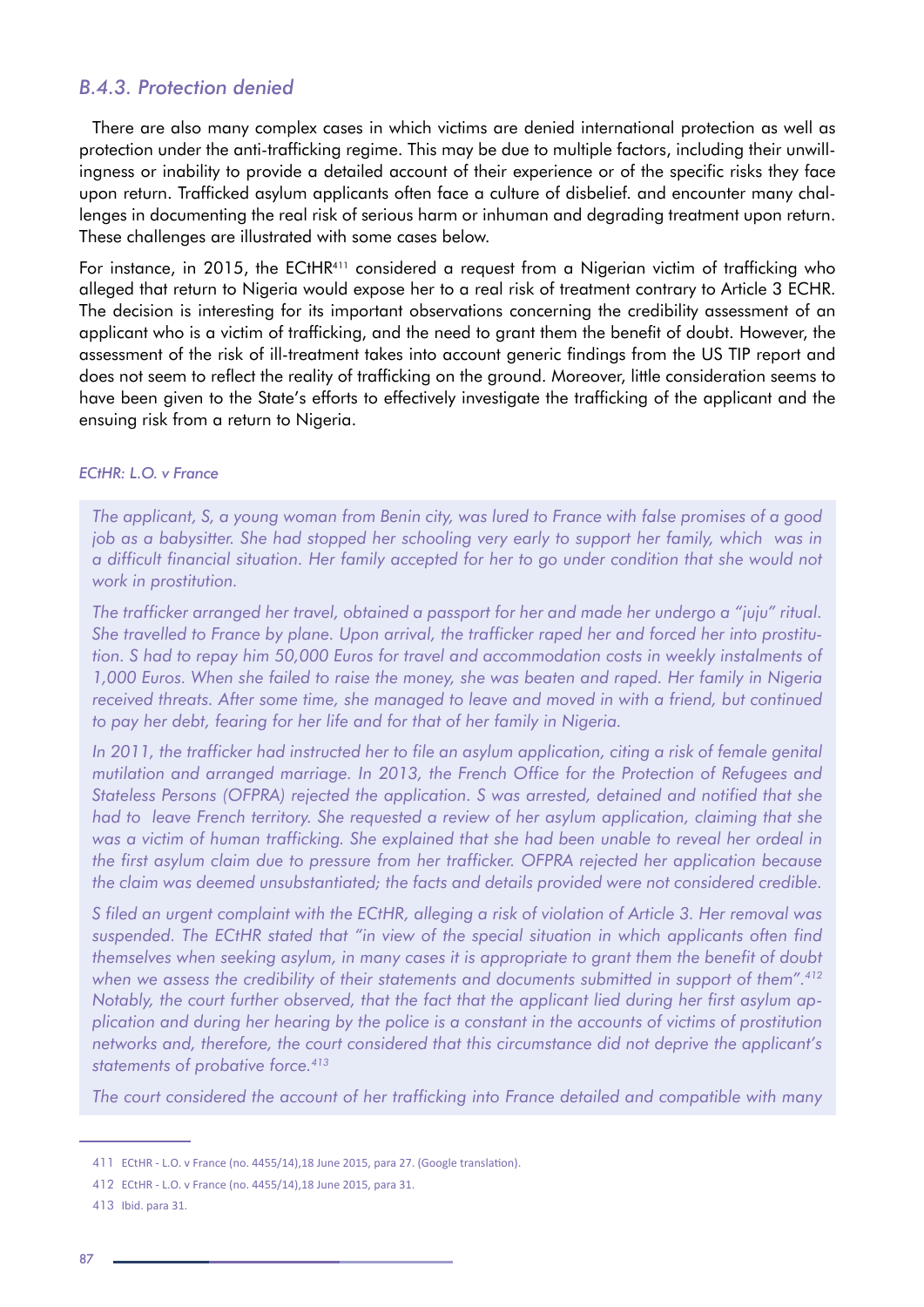reports from reliable sources concerning human trafficking in Nigeria.

However, the court found that there were no serious and current grounds for believing that the applicant would be exposed to real risks contrary to Article 3 in the event of a return to Nigeria. The reasoning of the court for dismissing the applicant's application included the following:

- she was exploited by a single individual. There was no indication of organised crime involvement in her case:

- she had now managed to escape from the influence of the trafficker;

- the Nigerian authorities were deemed able to offer her sufficient protection to protect against any risks and provide her assistance upon return. The court referred to the US TIP report, as well as to progress being made by the Nigerian State in protecting victims of human trafficking, prosecuting those responsible and dismantling networks.

Source: ECtHR - L.O. v France (no. 4455/14), 18 June 2015.

Another interesting case is presented in the text box below. It concerns an applicant who was trafficked for domestic servitude in a diplomatic household and was denied protection, despite the fact that her exploitation occurred at the hands of influential public officials from her country of origin. The determining authority and the court were rather strict in their risk assessment, and considered the applicant's testimony and documentary evidence insufficient to substantiate direct threats and a real individual risk of serious harm. The court moreover questioned why she had not filed a complaint against her traffickers nor explained what threats specifically she had been subjected to. This is indicative of the scepticism and disbelief of the authorities towards victims, even in cases in which the diplomatic immunity of the employer poses challenges for the prosecution of the crime. Reporting to police that one has been trafficked is not a legal requirement to determine refugee status or other needs for international protection. These criteria signal a restrictive, discretionary and problematic approach to the interpretation of existing obligations under human rights law and refugee law.

#### France: Woman trafficked for domestic servitude in a diplomatic household. Asylum denied

K, a young woman from Ivory Coast, was offered a five-year contract to work as a domestic worker for influential diplomats that were about to be posted abroad. She accepted and, with their help, got a passport and visa and moved with them to France in 2015. She worked for them for three years.

She had to clean the house, cook and care for the family and the couple's three children. She worked 15 hours per day, from 6am to 9p., seven days per week. She had no rest. She was paid 400 Euros per month in cash. Her passport was confiscated by the employer. She could only go out to shop, take the children to and from school or to the park. She was not allowed to see a doctor. At the end of August 2018, talking with a woman about her situation in a park, while watching the children, she came to realise that her situation was not appropriate. This person then contacted CCEM, which managed to establish contact with K, and helped her to escape and move to safe accommodation provided through the Ac.Sé programme in October 2018.

K was terrified of her employers, and did not want to file a complaint against them. She applied for international protection based on her fear of being exposed to a real risk of inhuman and degrading treatment by her former employers as a result of her having been trafficked. K feared that her ex-employers, being very influential in Ivory Coast, would seek revenge on her if she returned there. Indeed, in December 2018, her mother had received telephone threats from her former employer, who threatened that K would never be safe. Further, she was asked to give back the resident permit granted for her employment in the diplomatic household. She had initially kept that resident permit, but then she decided to return it to the couple because she was afraid of reprisals by them.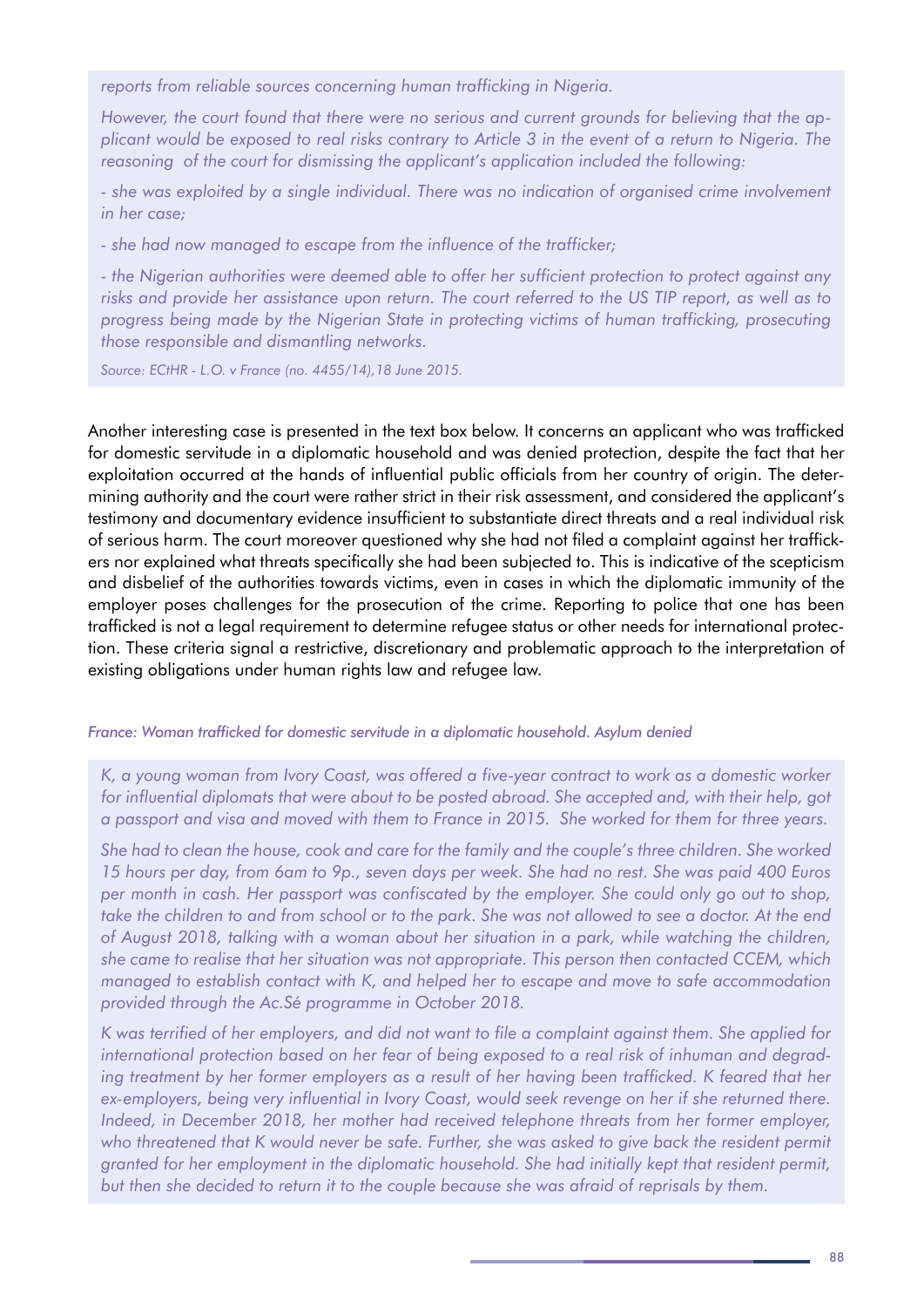K's asylum application was initially considered under the accelerated procedure due to the delay in the submission (ie more than 120 days after entry into France). As a consequence, she was not entitled to benefit from reception assistance. With the support of CCEM, these measures were contested, stating that she had legitimate reasons for the delay as she had been exploited in France until then. The OFPRA agreed to examine her claim under the regular procedure, and reception assistance was granted to her.

In a decision of April 2019, OFPRA rejected her asylum application. According to the Office, the woman's account of the work done as a domestic worker for the Ivorian diplomatic couple appeared credible. However, they considered that her account of the risks she would face in case of return was not convincing. Furthermore, according to them, as her family did not receive any threats since she had returned the residence permit, there were no current risks of inhuman treatment in her country of origin. Neither her statements nor the documents presented were deemed sufficient to establish the risk of serious harm.

K appealed the decision before the National Asylum Court, but the judges upheld the initial decision and rejected the appeal. The court explained that even though she could accurately describe her work conditions, she could not give precise information about the documents she had signed to go with the family in France as a domestic worker. The court also found that she could not provide sufficient justification for not filing a complaint against her traffickers. Furthermore, regarding the threats to her and her family in Ivory Coast, the court concurred with OFPRA and found them imprecise and not realistic.

Source: CCEM, National research

In some cases, prejudice and a pervasive culture of disbelief towards victims of trafficking influence decision-makers in their assessment of their protection needs. They frequently challenge the credibility of the victim because the account of their situation and their fears is not consistent or because they change their stories from the first interview. Another critical issue concerns the individual risks of harm they would face in case of a return; the circumstances and details victims report are considered inadequate or not specific enough. Sometimes, victims are even held responsible for what happened to them and judged as underserving of protection for their life choices and experiences. The case below concerning a woman trafficked to Austria illustrates these problematic issues.

#### Austria: Woman trafficked for sexual exploitation, residence permit not renewed, asylum denied

JM. married a Nigerian man in her home country. After the marriage, he asked her to move to Vienna,- where he had his residence, and promised to bring her two daughters later. She accepted and travelled first to Italy and then to Austria. Upon arrival, she was told that she had to pay 60,000 Euros for her travel costs and had to work in prostitution. To regularise her stay, her husband made her apply for asylum, but since she arrived through Italy, she was subject to Dublin procedures for transfer to Italy. A few months later, she was caught by the police and placed in administrative pre-removal detention in Vienna, where an NGO providing legal counselling, Diakonie, thought that she might be a victim of trafficking and referred her to LEFÖ-IBF.

LEFÖ-IBF identified JM as a trafficked person, and advised her on lodging a report that she had been trafficked with the police, so as to halt the proceedings for her forced removal. She was formally identified as a victim of trafficking, and entered the LEFÖ-IBF support programme. She applied for a temporary residence permit as a victim of trafficking, which she received eight months later. She encountered many obstacles. In the beginning, the competent authority, BFA, questioned her identity in spite of a birth certificate and other documents provided by the Nigerian Embassy in Vienna. BFA also interviewed her with a view to clarifying her identity. Given the length of the procedure, BFA requested a second statement from the police confirming that the investigation was ongoing. The in-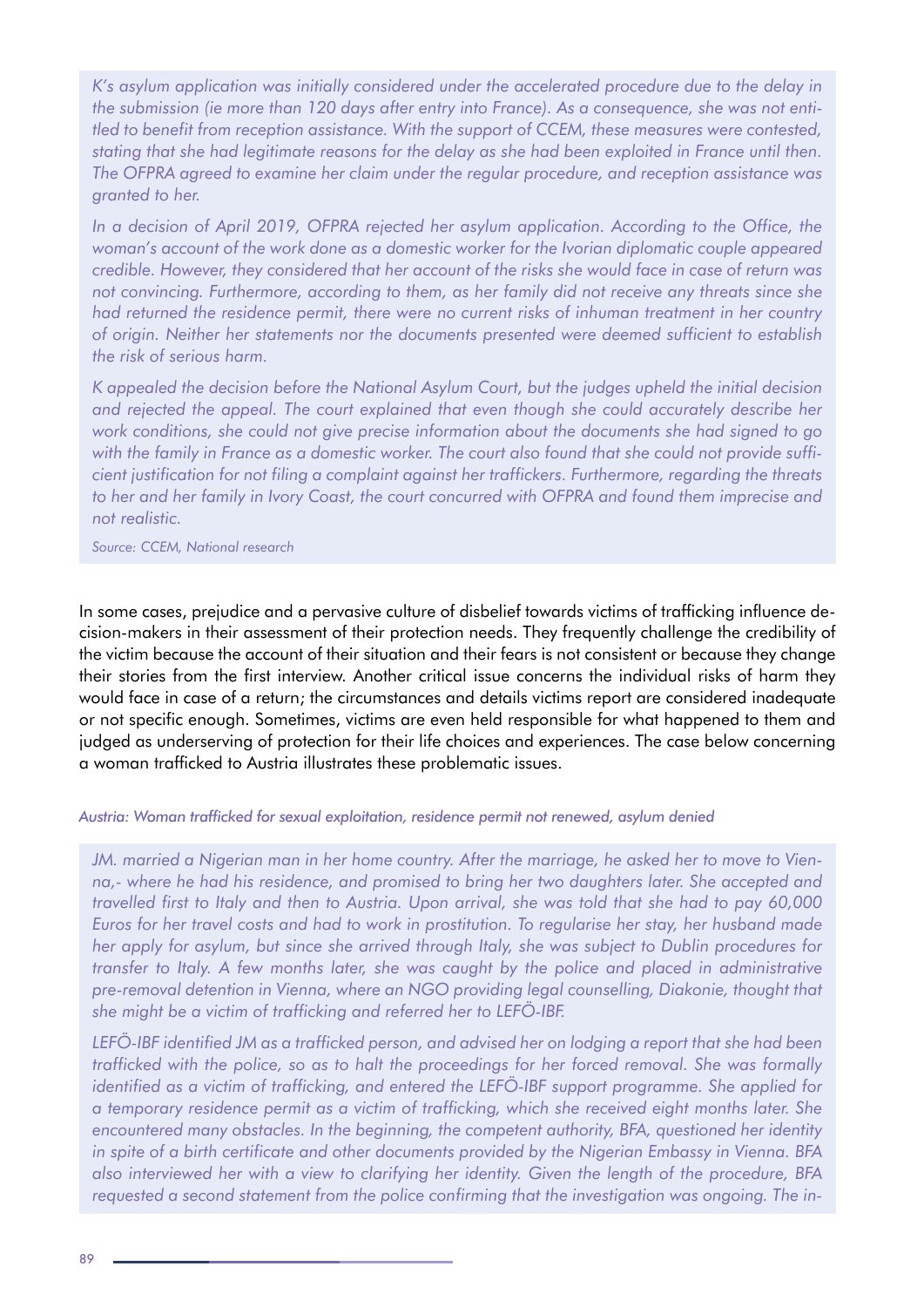vestigation was halted due to insufficient evidence. The victim's lawyer submitted additional evidence and requested a continuation of the proceedings, but this request was rejected. This meant that there was no possibility to renew her residence permit.

Meanwhile, the man she had married, still living in Austria, travelled to Nigeria, visited her family and threatened them by the use of Juju because she had not paid her debt and had reported him to the police. There were videos and audios recording of his threats. In these records, he also described how she arrived in Europe. He attacked JM's reputation, telling her family that she was voluntary working in prostitution. As a result, her family rejected her and broke off contact with her. JM was very afraid of her husband, and terrified of being returned to Nigeria. She reported these events to the police, requesting further investigation. The case is pending. Meanwhile, she also applied for international protection, owing to her well-founded fear of being persecuted in case of return. She feared serious harm by the trafficker and his friends, as well as ostracism by her family due to her involvement in prostitution. Her application was rejected, and the decision was appealed before the **Administrative Court.** 

Source: LEFÖ-IBF, National research

It is particularly interesting to consider the reasoning of the decision maker when rejecting the asylum claim of this woman. The determining authority casted doubts regarding the validity of the evidence submitted by the applicant, and questioned her credibility, despite the detailed description of her circumstances and experiences that was provided. A particularly concerning aspect is the subjectivity of the reasoning, which gets to the point of questioning the morality of the applicant and implicitly suggesting that the person does not deserve protection. Indeed, the determining authority in its decision emphasises how the applicant is of working age and has family and other relations in Nigeria that can be strengthened upon return; it then continues stating:

"As far as your return situation is considered, it is pointed out that it is also possible for you to take care of your underage daughter in Nigeria in the future. Your egoistic thinking and acting, to start a new life in Austria alone and to leave your old life behind, will not be understood. If you return to Nigeria, it is possible for you to build a new life together with your minor daughter and to fulfil your duties as a carer".

Source: LEFÖ-IBF National research (unofficial translation of the asylum decision)

The fact that the applicant is a victim of trafficking is not taken into account. No special consideration seems to be drawn concerning the vulnerability of the applicant as a victim of trafficking. Actually, it appears that the halting of the investigation into trafficking is used as a basis to doubt the individual's victimhood, and to question her credibility. The decision also fails to take into account the fact that the person was formally identified as a trafficking victim, in disregard of the fact that a victim remains a victim, regardless of whether the perpetrator is identified, apprehended, prosecuted or convicted.<sup>414</sup>

With regard to the establishment of a well-founded fear of serious harm, the risk of retaliatory actions by the trafficker/s is heightened by the fact that the victim escaped without fully paying the debt contracted and further by reason of her collaboration with the authorities in the investigation of the traffickers. Besides, the trafficker knew the whereabouts of her family and threatened them. These typical circumstances experienced by victims escaping the influence of their traffickers should be duly accounted in decision making concerning the risk they face. The declaration and evidence submitted

<sup>414</sup> UNGA, (1985), Declaration of Basic Principles of Justice for Victims of Crime and Abuse of Power : resolution / adopted by the General Assembly, A/RES/40/34.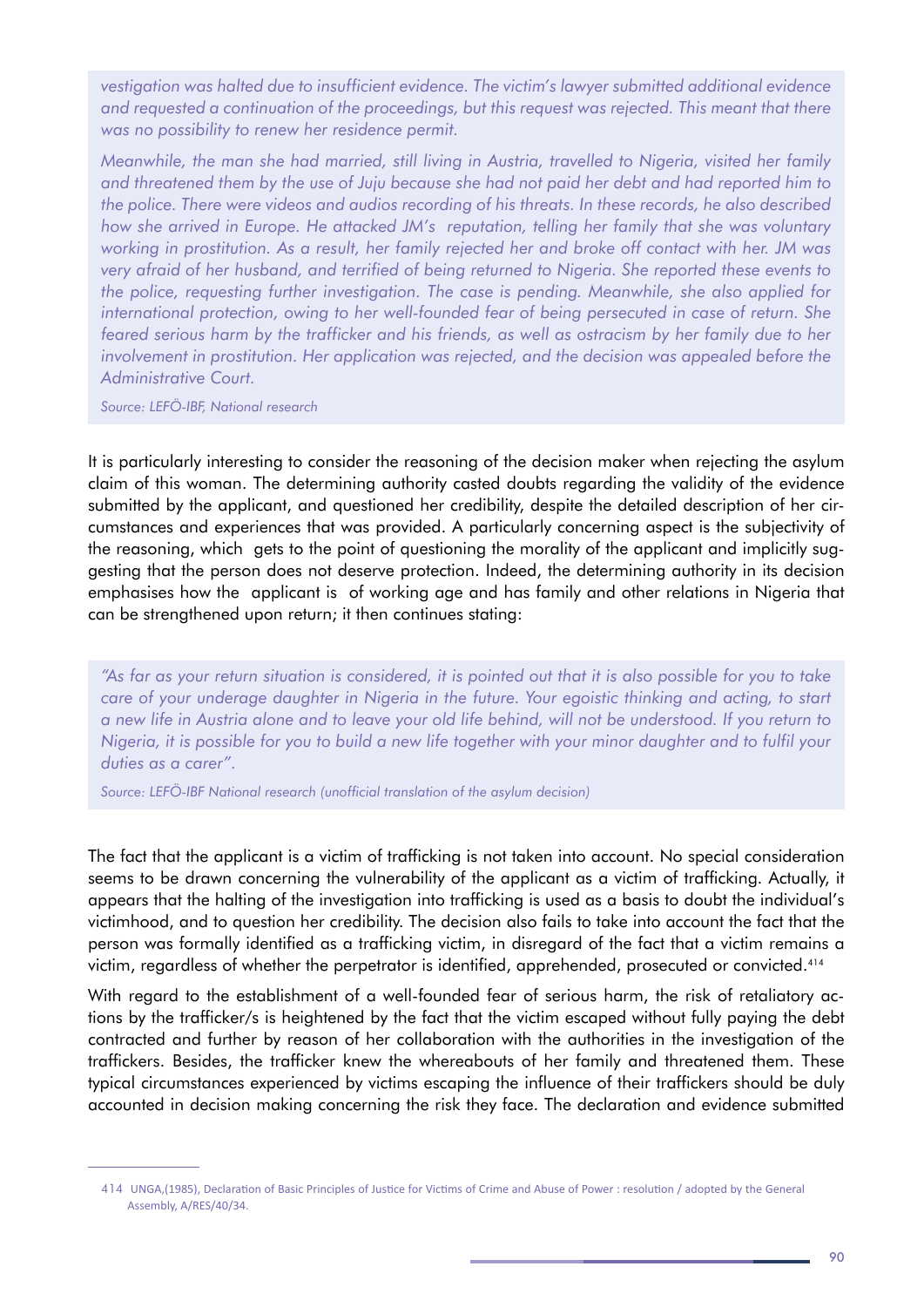by the applicant appeared plausible and consistent with the findings in various reports on Nigeria, including EASO's country of origin information. Yet, in spite of the evidence on the situation in Nigeria and the lack of sufficient and effective state protection for victims of trafficking, the assessment of the determining authority, in this case, deemed that the evidence was insufficient. The negative decision also indicates a lack of appreciation of the risk of ostracism that may well amount to persecution. The applicant, in this case, reported rejection by her family, stigmatisation and shame by the community due to the fact that she had been sexually exploited.

Overall, these negative decisions show that asylum determining authorities often are not familiar with human trafficking, and either do not recognise indications of trafficking or do not fully appreciate the complexity of victims' situations and how their trafficking experience impacts on the risk of ill-treatment in case of return.

### B.4.5. A durable solution

The recognition of refugee status or the granting of subsidiary protection enables the person's access to long-term residence and to fundamental socio-economic rights, including the right to work, education and family reunification. In other words, it provides the person with a long-term perspective of social inclusion. The table below seeks to summarise the main content of international protection in the country studies. That there a number of important practical issues that come into play in ensuring the effective implementation of these rights. However, the research gathered limited information and evidence on these aspects, so some important factors are not discussed. In some countries, the differences in entitlements between subsidiary protection and refugee status are minimum; in others, they are significant.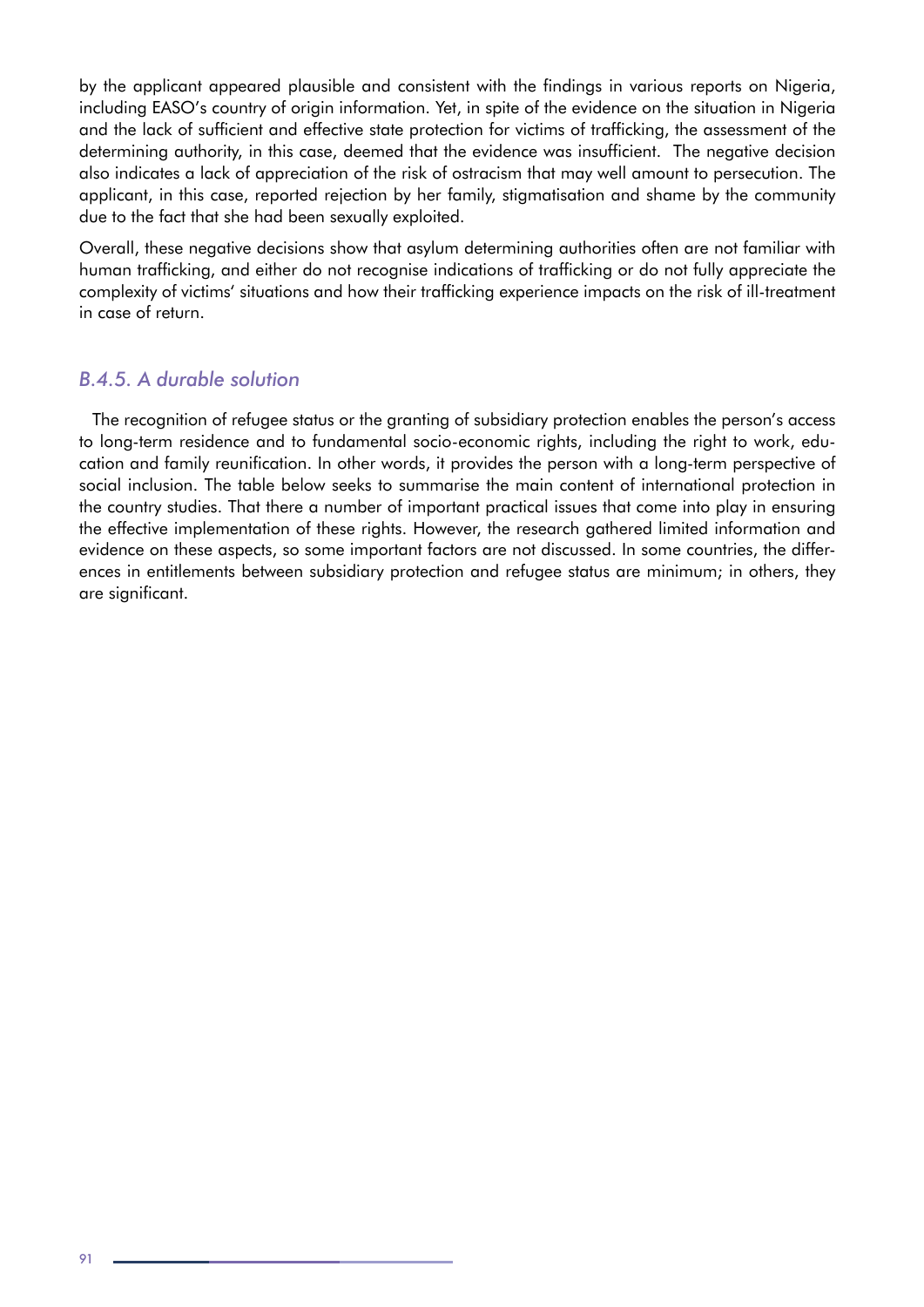#### Table 3. Content of protection

|                                                                                               | Austria                                                                                                                     | France                                                                                        | <b>Netherlands</b>                                                                            | Spain                                                                                         | Serbia                                                                          | Moldova                        |
|-----------------------------------------------------------------------------------------------|-----------------------------------------------------------------------------------------------------------------------------|-----------------------------------------------------------------------------------------------|-----------------------------------------------------------------------------------------------|-----------------------------------------------------------------------------------------------|---------------------------------------------------------------------------------|--------------------------------|
| <b>Duration of</b><br>residence<br>permit to per-<br>sons granted<br>refugee status           | 3 years -if no<br>change in Col,<br>prolonged<br>unlimited<br>ex-officio                                                    | 10 years                                                                                      | 5 years                                                                                       | 5 years                                                                                       | 5 years                                                                         | 5 years                        |
| <b>Duration of</b><br>residence<br>permit to per-<br>sons granted<br>subsidiary<br>protection | 1 year, renew-<br>able by 2 years                                                                                           | 4 years                                                                                       | 5 years                                                                                       | 5 years                                                                                       | 1 year                                                                          | 1 year                         |
| <b>Right to work</b>                                                                          | Yes for refugees<br>and benefi-<br>ciaries of subs.<br>Protection                                                           | Yes, same<br>access as<br>nationals for<br>refugees &<br>beneficiaries of<br>subs. protection | Yes, same<br>access as<br>nationals for<br>refugees &<br>beneficiaries of<br>subs. protection | Yes, same<br>access as<br>nationals for<br>refugees &<br>beneficiaries of<br>subs. protection | Yes<br>For subs.<br>protection,<br>work permit for<br>the duration of<br>status | Yes                            |
| <b>Right to family</b><br>reunification                                                       | Yes, imme-<br>diately for<br>refugees.<br>Beneficiaries of<br>subs. protection<br>have to wait 3<br>years                   | Yes,<br>immediately                                                                           | Yes for both<br>refugees &<br>beneficiaries of<br>subs. protection                            | Yes,<br>immediately                                                                           | Yes                                                                             | Yes                            |
| Housing                                                                                       | Refs. 4 months<br>of access to<br>basic care. For<br>beneficiaries of<br>subs. Protection<br>no time limit to<br>basic care | Up to 6<br>months stay<br>in reception<br>centre                                              | Access to social<br>welfare as<br>nationals                                                   | 6 months                                                                                      | Up to 1 year<br>stay in recep-<br>tion centre                                   | Access<br>to social<br>welfare |

Source: AIDA ECRE, 2020, Country Reports Austria, France, The Netherlands, Serbia, Moldova

Research in some of the countries examined indicates that the determination of the international protection needs of the person may be a lengthy process, leaving the person in a precarious and uncertain situation that may last years. This is why it is very important to ensure that the person receives the support and assistance that she or he is entitled to both as an asylum applicant and as a victim of trafficking. During the determination process and afterwards, the support of NGOs remains critical to helping the person in overcoming trauma, empowering and accompanying her or him in the rehabilitation process, finding employment, accessing remedies and becoming socially included.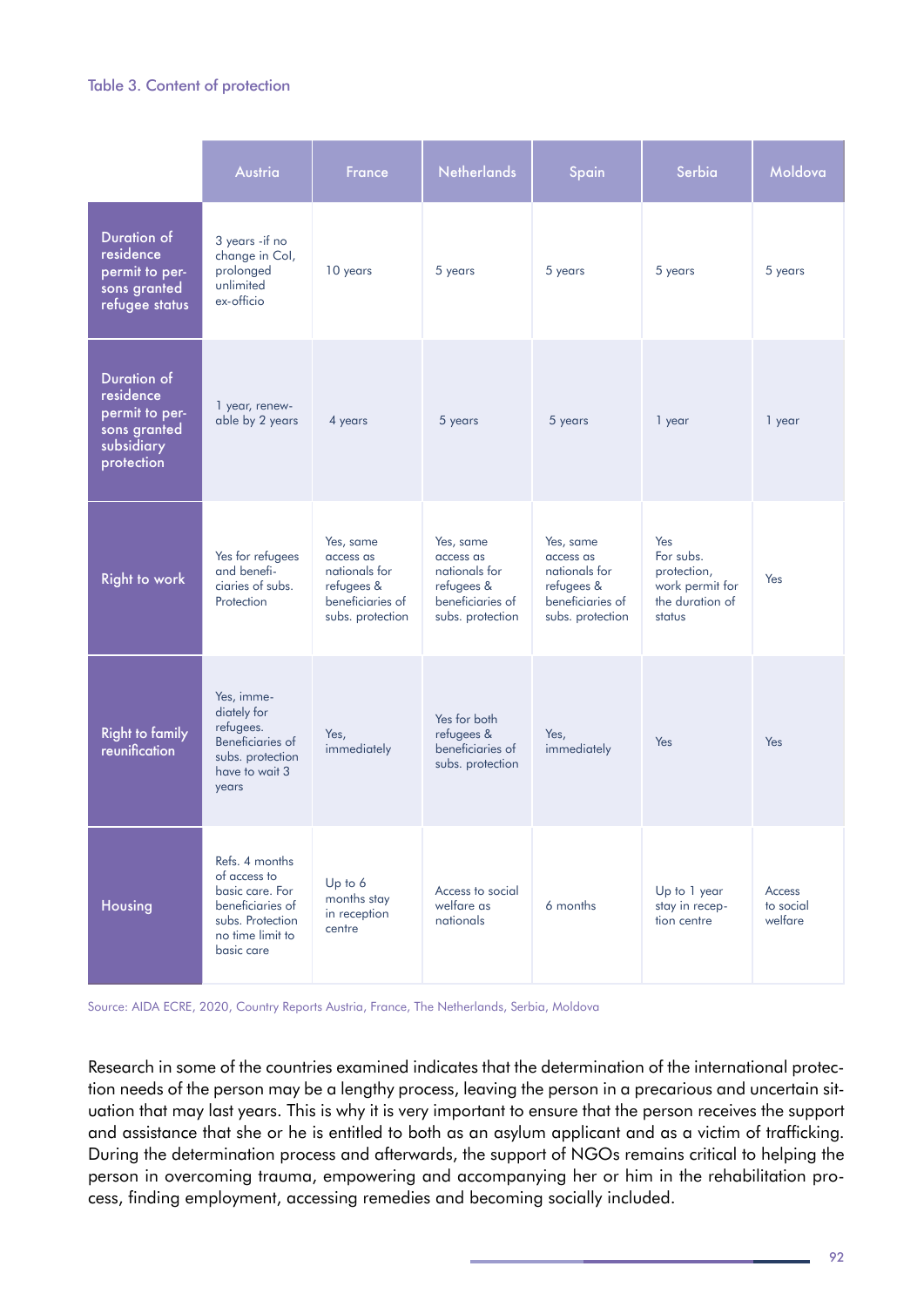# **CONCLUSIONS**

The approach to, and appreciation of, the significance of the human trafficking experience in shaping the individual risk of persecution vary significantly among courts and determining authorities in the countries studied, as does the extent to which States recognise refugee status or complementary protection for trafficked persons.

In some countries, experience in dealing with asylum claims by trafficked persons is growing together with the recognition of their international protection needs. However, there remain still many countries in which these issues have received limited consideration, thus resulting in limited recognition of international protection needs of trafficked persons. Furthermore, such recognition, when it does happen, is almost exclusively with regard to asylum seekers who have been trafficked for sexual exploitation. Restrictive approaches, lack of gender-sensitivity and shortcomings in addressing vulnerability impact adversely on the evaluation of the international protection needs of victims and persons at risk of trafficking in many countries.

In several cases, States' efforts to ascertain the risk of serious harm to the individual appear limited; risk assessment is not always systematically and thoroughly conducted. The burden of proof, rather than being shared between the applicant and the competent authorities, seems to fall too much on the victim. The trafficked asylum applicant is required to disclose, explain and substantiate the feared future risk of serious harm and to provide a detailed account of the specific circumstances that justify the unavailability and accessibility of state protection in the country of return. The individual must also provide a convincing and comprehensive account of the exploitation and violence suffered, but often also of why she or he did not escape or did not report the abuse. It cannot be emphasised strongly enough that the assessment on the merits of the asylum claim should not be linked to the willingness or ability of the victim to cooperate in criminal proceedings against the exploiter(s); nor should it be conditional upon the quality and relevance of the victim's contribution to the identification and prosecution of traffickers.<sup>415</sup>

Often there is a lack of gender-sensitivity on the part of the authorities, and the vulnerability caused by the trafficking experience is neither recognised nor addressed. For example, the applicant, having been trafficked and traumatised, may be unable to act in accordance with the common expectations of the asylum process, and provides incoherent and contradictory statements. In some instances, the adjudicating authority then does not consider the trafficked asylum applicant as credible, due to the inconsistencies and vagueness in the story. In other cases, those inconsistencies and difficulties in sharing the past experience of violence and exploitation are deemed indications of trafficking and vulnerability, leading to a finding of plausibility. Indeed, late disclosure of the true circumstances of the person's experience should not automatically lead to a conclusion that the person lacks credibility. Where vulnerability is not identified nor addressed, it may adversely affect the asylum determination. It should be the duty of the State to set the conditions for a victim's vulnerability to be addressed, and to provide an enabling, safe and confidential environment to foster the disclosure of the trafficking experience and the feared persecution. This is important also to prevent re-victimisation of the person at the hands of the State.

A gender-sensitive approach requires also recognising how men and women are affected by trafficking, as well as the specificities and differences of their experience in claiming protection as victims and asylum seekers. The overwhelming majority of cases in which international protection is granted to trafficked persons concerns women and girls who had been trafficked for sexual exploitation. The international protection needs of men and boys and persons with diverse gender identities, who are

<sup>415</sup> CoE GRETA (2020)06, para. 38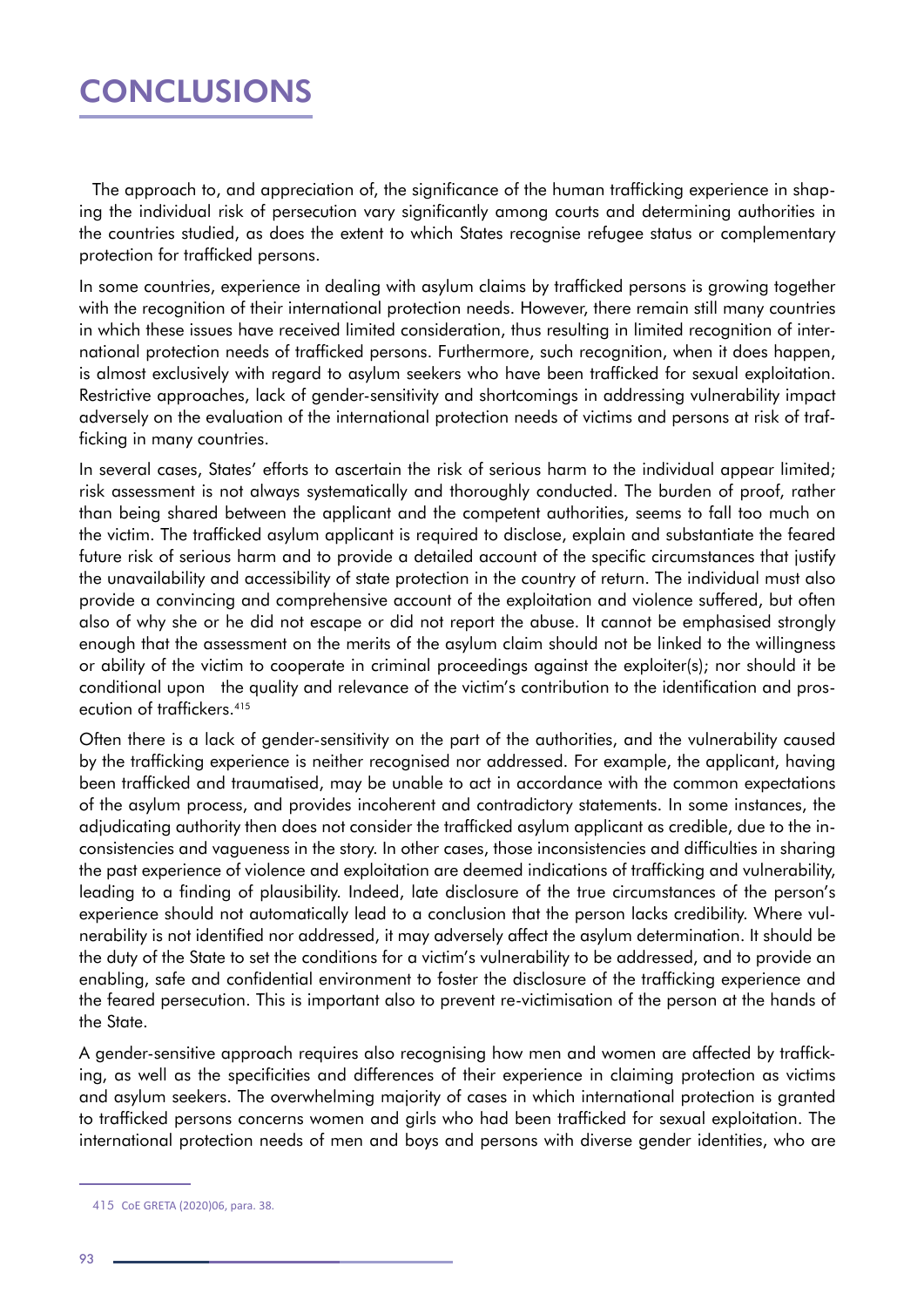also trafficked for sexual and other forms of exploitation, seem to be neglected. A gender-sensitive approach should inform consideration of asylum claims by people who have been trafficked for any form of exploitation.

Trafficked persons are too often denied the protection to which they are entitled. All too often, victims are detained and removed, even after lodging a complaint about trafficking and an asylum application. Protection may be denied because of a prevailing immigration control approach that fails to recognise victims, to investigate their trafficking and protect their rights effectively. Protection may also be denied due to a lack of understanding of how the trafficking experience may inform their asylum claims.

Trafficked persons are often denied international protection because of restrictive interpretations of the already rigorous criteria of the refugee definition. Trafficked persons may be left with the only option of returning to their traffickers, hoping to avoid retaliation against their loved ones and to be able with time to repay their debt.

It is crucial to recognise and give effect to the legitimate needs of trafficked persons, both in terms of protection as victims of crime and of international protection. They are not alternative to each other nor mutually exclusive. Each case needs to be assessed on its merits to establish the specific protection needs of the individual. Referral to the system of protection for trafficking does not preclude the possibility of seeking asylum; nor should being an asylum seeker preclude access to support and justice as a victim of trafficking.

There is still a long way to go to achieve consistent application in good faith of international and European refugee law and human rights law relevant to the situation and needs of trafficked persons seeking asylum. The implementation of the right to seek asylum and protection from refoulement needs to be strengthened. The recognition of refugee status or the granting of another form of complementary protection, such as subsidiary protection, provides the trafficked person with a durable solution and a long-term perspective of social inclusion. More targeted and systematic efforts are necessary to enable effective access of trafficked persons to international protection.

Each case needs to be examined on its own merits. Each victim's story is unique. Victims' stories need to be heard; the widespread culture of disbelief needs to be overcome, and States must devise distinct and individually tailored responses to the needs of victims, not just in the short-term but in the longer term, including international protection.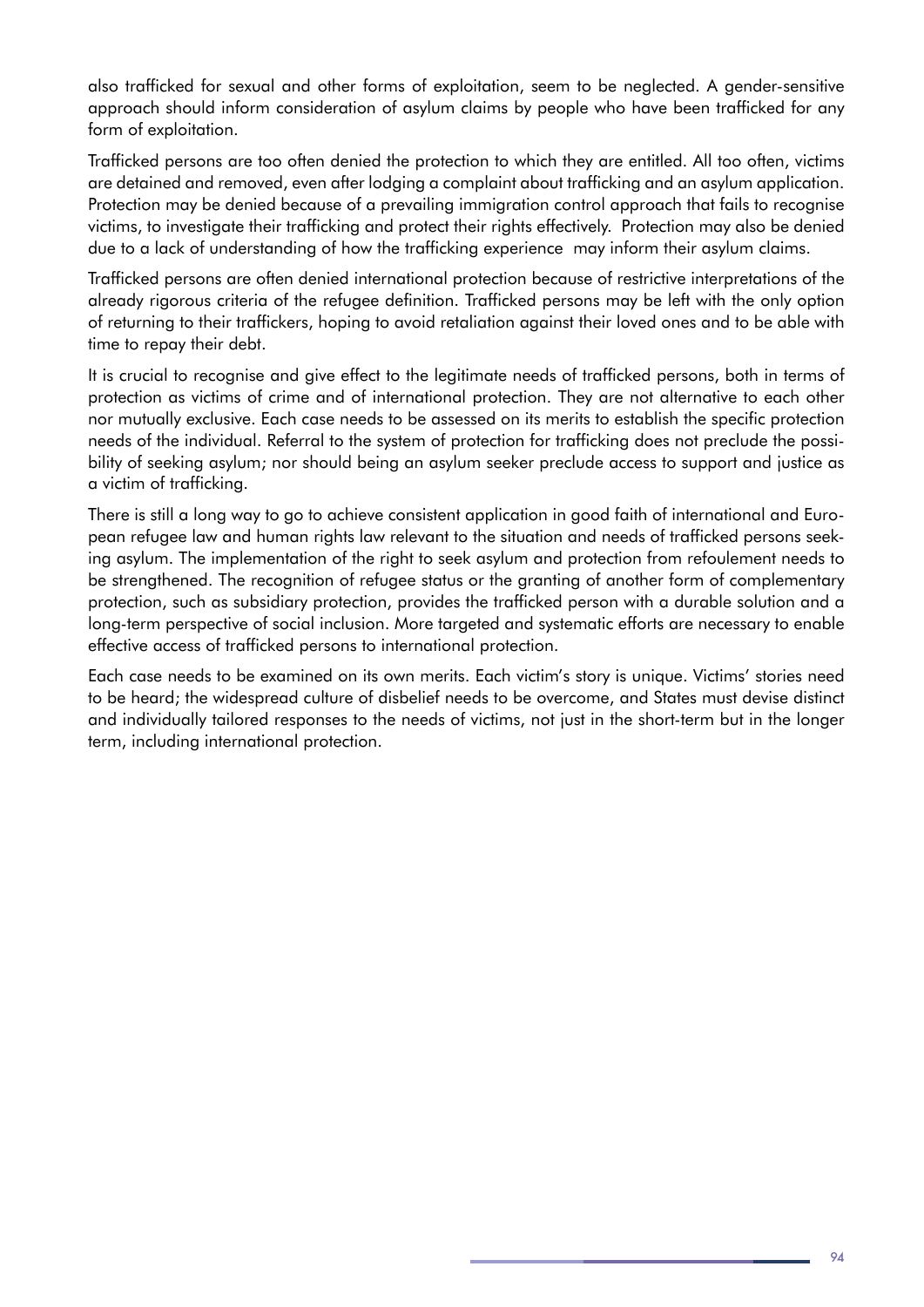# **Annex I REST - Summary of Focus Group Outcomes**

The meeting of the focus group took place online on 23-24 November 2020. The objective of the project was to produce a coherent response to bottlenecks and gaps in access to long-term protection for trafficked persons, in particular by assessing access to residence permits for trafficked persons, and the granting of international protection to trafficked persons and persons at risk of being trafficked. It was intended that the results of the study would enhance access to long-term residence for persons trafficked abroad, as well as durable solutions through access to international protection in appropriate cases.

NGOs from six countries took part: LEFO-IBF (Austria), ASTRA (Serbia), CCEM (France), CoMensha (Netherlands), La Strada (Moldova) and Proyecto Esperanza (Spain).

The legal framework under European law (EU and Council of Europe instruments) was set out.

The starting point was that there is a contradiction between the protection of the rights of trafficked persons, on the one hand, and the operation of the systems of residence permits and international protection, on the other.

Common challenges were identified at the practical level, as well as promising practices. A model for best practice regarding residence permits was proposed: it should be granted either for cooperation with the law enforcement authorities or because of the individual's personal situation, subject to renewal, and there should be a right of appeal in the event of refusal to grant the permit.

Procedural safeguards in the six countries were listed, and problems in the protection of the rights of vulnerable and trafficked persons identified. The Dublin III Regulation was highlighted as an instrument that States used to justify removing trafficked persons, even though this could put their safety at risk, including through exposing them to being re-trafficked.

Access to international protection for trafficked persons, as well as those at risk of beina trafficked, was considered.

The conclusions reached were:

- There was a limited number of recognitions of international protection
- Risk assessment was not carried out systematically
- An overly onerous burden of proof was placed on the individual
- The treatment of those affected was insufficiently gender-sensitive
- The processing of claims to international protection took too long
- It was crucial that those affected receive appropriate support throughout the period that they were in the process of applying for a residence permit or international protection
- There needed to be more consistent and coherent application of all protection regimes.

Many recommendations were made.

Four break-out sessions were held during the meeting, on:

- One: International protection for trafficked persons: determination process, procedural safeguards
- Two: International protection for trafficked persons: identification, referral and protection
- Three: Residence permits for trafficked persons: access and unconditional protection
- Four: Dublin Regulation: relocation and return of trafficked persons.

The following conclusions were reached.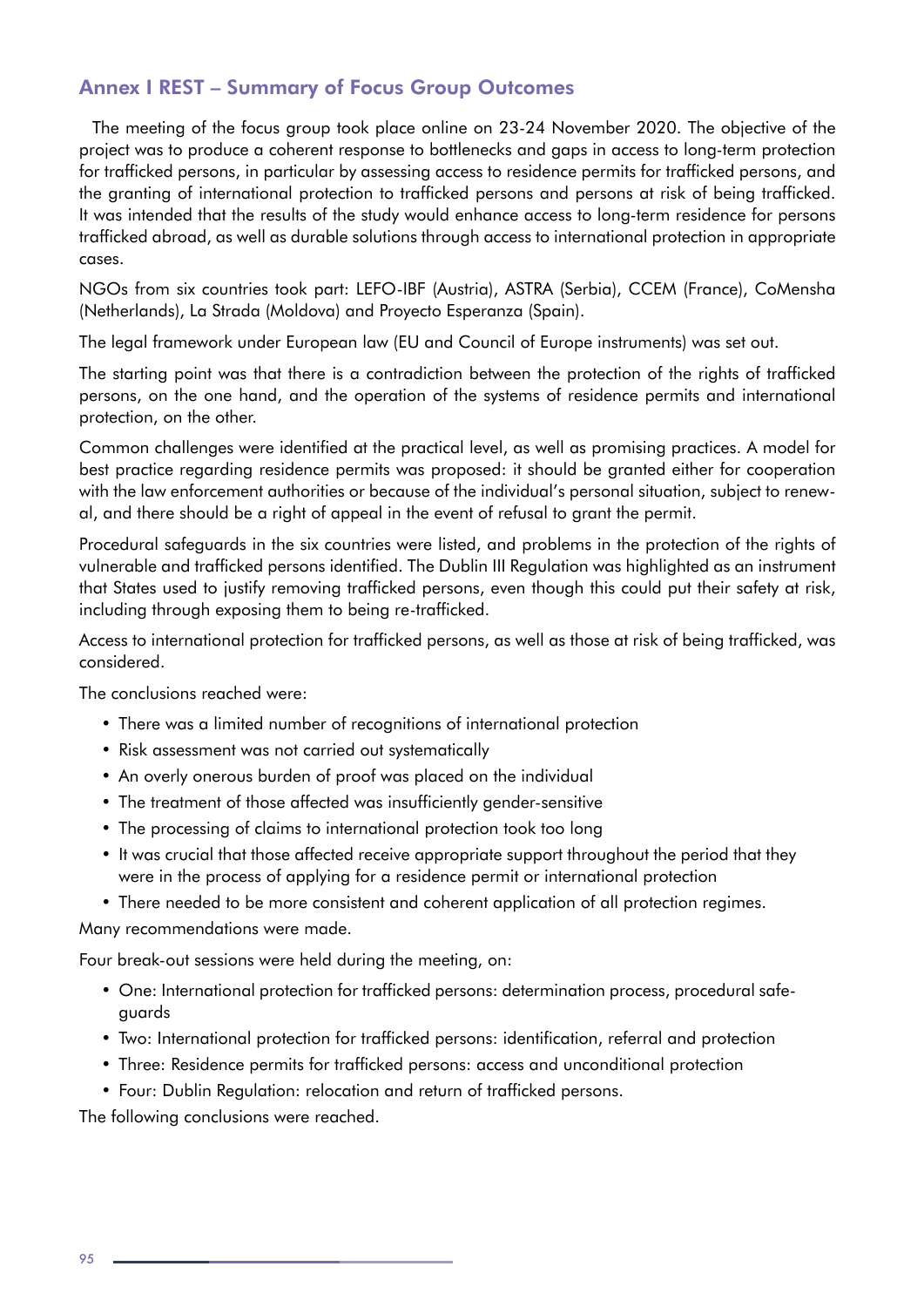# Group 1

- Vulnerability assessment should not only be related to the country of origin, but to any country to which it is proposed to remove the individual
- Importance of a multi-agency approach for the assessment of vulnerability
- Particularly highlighted: risk assessment should take into account the situation of the family (e.g. pressure/threats by traffickers), situation of debt, risk of re-trafficking
- COVID-19 impact: measures affecting access to shelters; additional obstacle to access services and assistance
- . Impact of systematic training should be monitored: monitoring on the
- implementation of training and relating the outcome to advocacy activities

## Group<sub>2</sub>

- Multi-disciplinary teams are required for identification of victims of trafficking
- Monitoring and data collection of registration of persons who show indicators of trafficking in human beings
- Cooperation of asylum actors with NGOs working on trafficking in human beings: needs assessment, risk assessment
- Compatibility of residence permit and asylum claims: important that both paths be pursued in parallel
- Special reception centres for vulnerable groups

### **Promising practice**

Trainings of asylum officers in Italy: attention on provision of information to trafficked persons/persons at risk. When a person is detected, they are provided with information; there are multilingual leaflets

# Group 3

- Common and agreed indicators between all agencies involved in the anti-trafficking field for the identification of victims of trafficking; helps to establish a level of trust
- Shift the burden from the police: access to residence permits decided by a different entity
- Broaden the concept of "victim": the outcome of the criminal proceeding, as well as under which provision or law a complaint is filed should not be the victims' responsibility
- Conflicting provisions: Article 12 (unconditional assistance) and Article 14 (residence permit for cooperation) of the CoE Convention: without access to residence permit, unconditional assistance cannot be offered
- Reduce bureaucracy for the victims, especially related to obtaining identity documents

### **Promising practice I**

In France, focal points in all provinces are established at the administrative authorities responsible for determining residence permit procedures.

### **Promising practice II**

In Spain, a provisional identity document can be provided by the government for the first identification, to allow victims more time to obtain their identity documents; this enables the start of the process of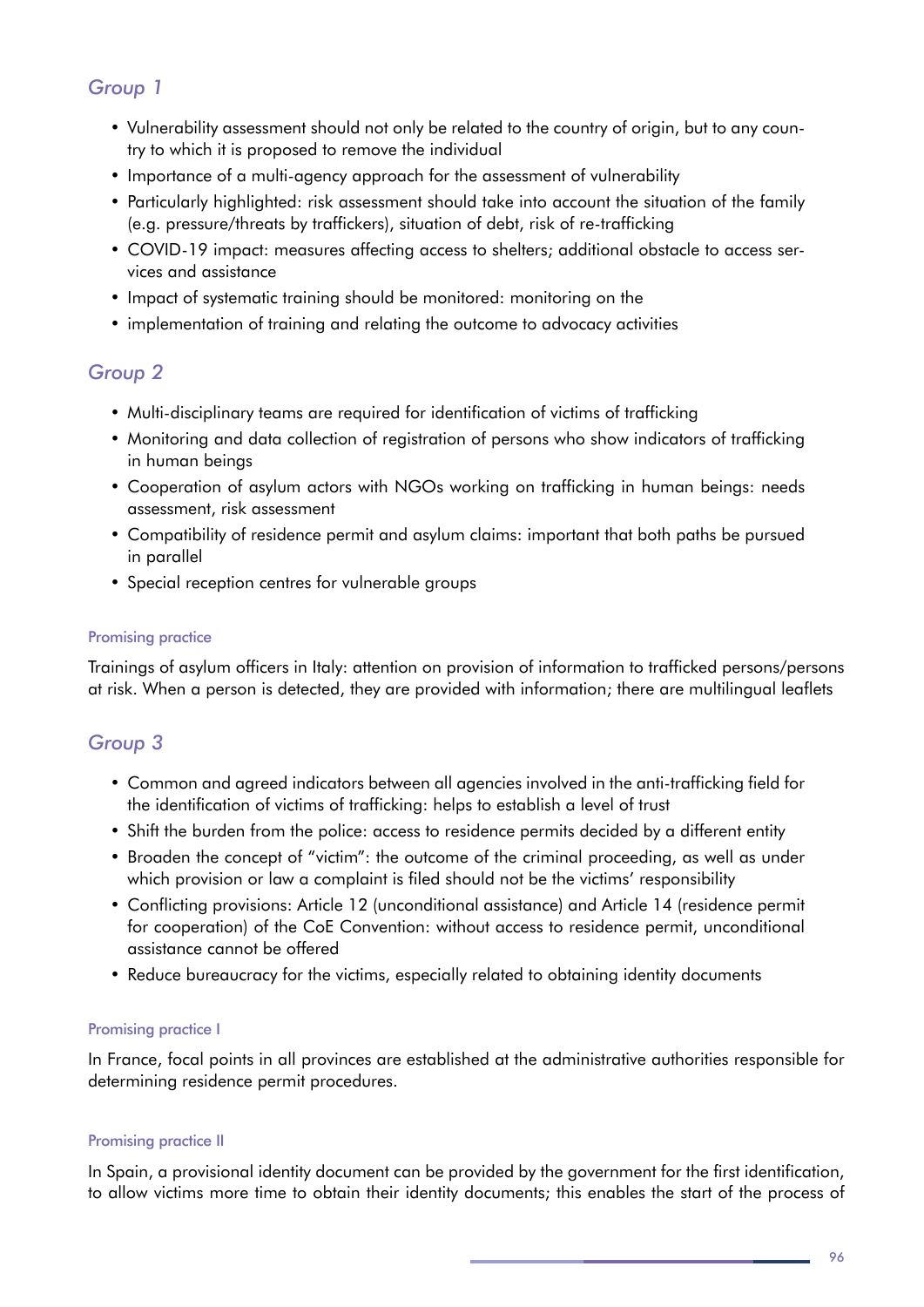identification and victim's access to support.

## Group<sub>4</sub>

- Develop and monitor compliance with guidelines, ensuring coherence with the asylum system and the NRM
- Importance of recovery and reflection period, particularly in detention centres
- Dublin screening must entail further assessment of risk and vulnerability
- More cooperation between agencies applying the Dublin III regime and NGOs working with victims of trafficking: clear coordination by these agencies in case of return of victims of trafficking, exact location of place of relocation, follow up on adequate reception of victims of trafficking
- Periodic data collection of victims of trafficking relocated under Dublin III Regulation

### **Promising practice I**

In Switzerland, when the crime scene was in Switzerland, trafficked persons receive assistance to obtain support and access to residence permits.

#### **Promising practice II**

Gather information and contacts of Dublin units (in national institutions) and urge them to obtain systematic information on the reception conditions for victims in the country of return.

The next steps to be taken are the publication of the report, the policy paper and a quide to promising practices, then training of national stakeholders.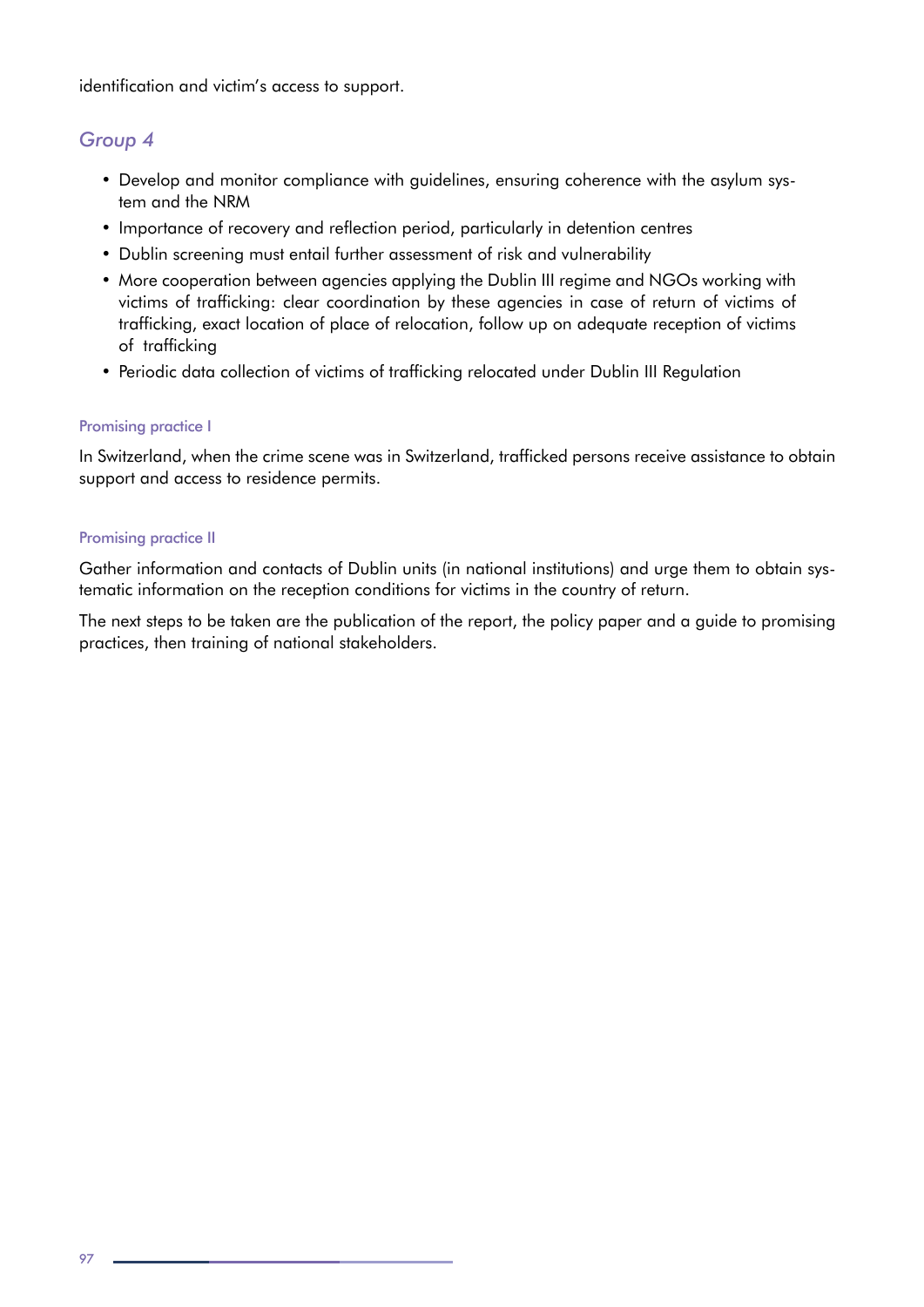### **List of sources**

### 1. Articles, Books, Reports, Studies and Other Sources

Bosma/Rijken (2016), Key Challenges in the Combat of Human Trafficking, Evaluating the EU Trafficking Strategy and EU trafficking Directive, New Journal of European Criminal Law, Vol. 7, Issue 3.

Brunovskis, A/fafo (2012), Balancina protection and prosecution in anti-traffickina policies. A comparative analysis of reflection periods and related temporary residence permits for victims of trafficking in the Nordic countries, Belgium and Italy, Nordic Council of Ministers.

Chaudary S. (2011). Trafficking in Europe: An Analysis of the Effectiveness of European Law. Michigan Journal of International Law V. 33 Issue 1

Christensen T.M. (2011), Trafficking for sexual exploitation: victim protection in international and domestic asylum law, UN-HCR Research Paper No. 206.

Dutch National Rapporteur on Trafficking in Human Beings and Sexual Violence against Children (2017), Tenth Report of the National Rapporteur. The Hague: National Rapporteur.

Dutch National Rapporteur on Trafficking in Human Beinas and Sexual Violence against Children (2018). Slachteroffermonitor mensenhandel 2013-2017. Available in Dutch at: https://www.nationaalrapporteur.nl/binaries/Slachtoffermonitor%20mensenhandel%202013-2017 tcm23-359693.pdf

Dutch National Rapporteur on Trafficking in Human Beings and Sexual Violence against Children (2019), Slachteroffermonitor mensenhandel 2014-2018. Available in Dutch at: https://www.nationaalrapporteur.nl/binaries/Slachtoffermonitor%20Mensenhandel%202014-2018 tcm23-412704.pdf

Dutch National Rapporteur on Trafficking in Human Beings and Sexual Violence against Children (2020), Keuze buitenlandse slachtoffers mensenhandel voor asielprocedure onderzocht, 8 June 2020.

Dutch Research and Documentation Centre (2020), The road(s) to legal residence in the Netherlands for victims of human trafficking. Available in Dutch at: https://english.wodc.nl/onderzoeksdatabase/3067-waarom-kiezen-slachtoffers-mensenhandel-voor-de-asielprocedure.aspx

Finnish National Rapporteur on Traffickingin Human Beings, (2016) Women of Nigerian Origin in Finland Who Have Been Subjected to Trafficking For Sexual Exploitation: Practice in Applying The Aliens Act, Memorandum VTDno: 2016-552.

Forum réfugiés-Cosi (2018), TRACKS Identification of Trafficked Asylum Seekers Special Needs.

France, (2020), Rapport de la France à la Commission européenne sur les progrès réalisés en matière de lutte contre la traite des êtres humains. En application de l'article 20 de la directive 2011/36/UE du Parlement européen et du Conseil.

Frei, N, Hruschka C, Access to Asylum for Victims of Trafficking under a Human Rights-based Approach, in O'Sullivan M et al, (2017), States, the Law and Access to Refugee Protection: Fortresses and Fairness, Oxford: Hart Publishing, Bloomsbury Collections.

Frei N., Human Trafficking and Asylum: The implementation of International Standards for Victim protection in the Swiss Asy-Ium Procedure, Swiss Review of International and European Law, Vol. 28 (2018), N. 1.

Gallagher, A (2010), The International Law of Human Trafficking, New York: Cambridge University Press.

Hathaway, J C (1991), The Law of Refugee Status, Toronto, Butterworths

Hathaway, J C (2002), The Michigan Guidelines on Nexus to a Convention Ground, 23 Mich. J. Intl L. 211.

Hathaway J.C. (2010), Leveraging Asylum, University of Michigan Law School. Available at: https://repository.law.umich.edu/ articles/294.

Hathaway, J C & Foster, M (2014), Well-founded fear, in The Law of Refugee Status, Cambridge University Press.

Hooper L. (2019), Gender-Based Asylum Claims and Non-Refoulement: Articles 60 And 61of the Istanbul Convention, Council of Europe.

Immigrant Council of Ireland (2011), Asylum seeking victims of human trafficking in Ireland Legal and practical challenges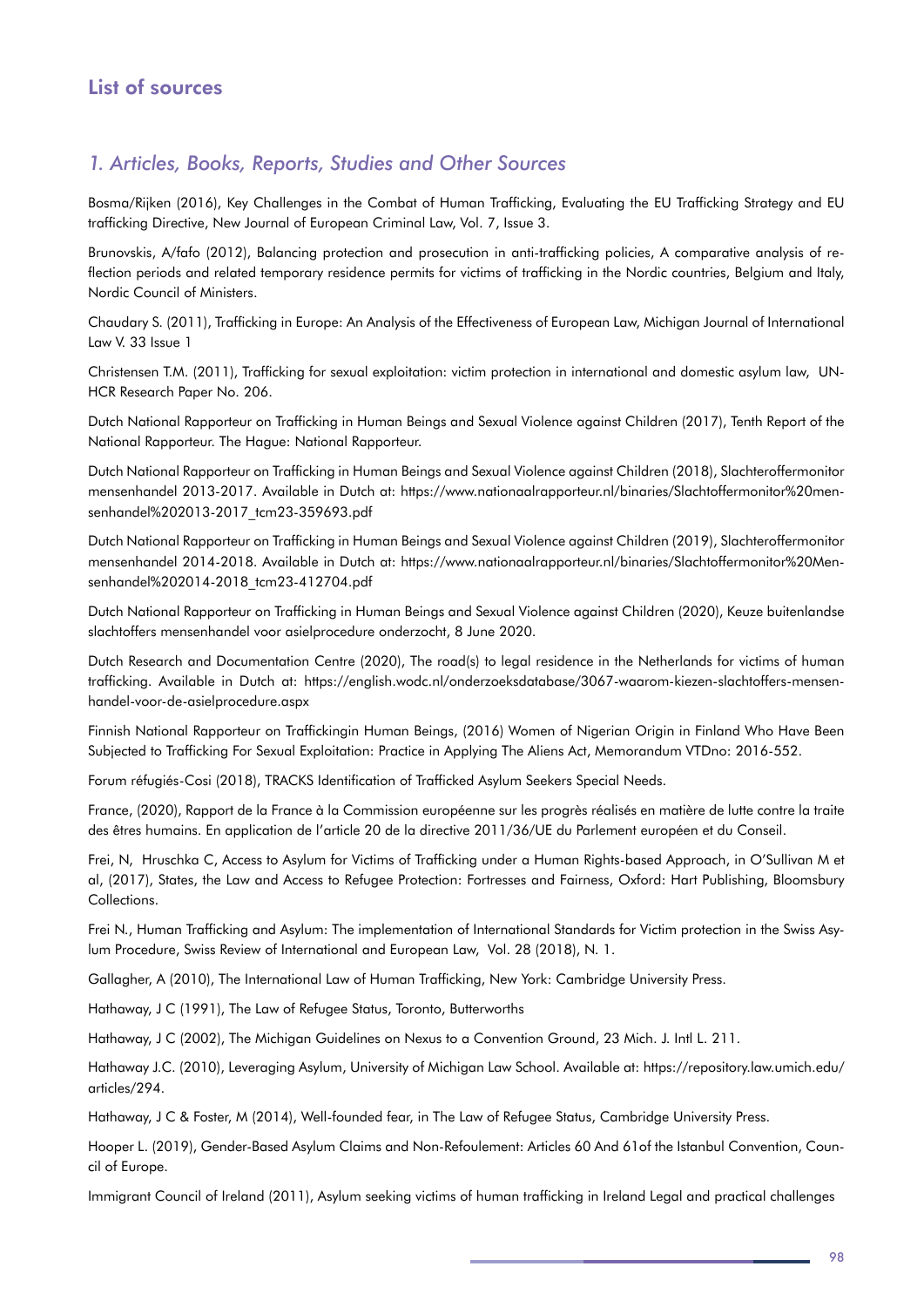Immigration and Naturalisation Service (2020), Domestic violence, honour-related violence, human trafficking, abandonment and your residence permit, Publication-No. 3092, https://ind.nl/en/forms/3092.pdf

Möller M. L (2017) Recognizing victims of trafficking in human beings as refugees according to the 1951 UN Geneva Refugee Convention, International Seminar on Mixed Migration, Bangkok on 21-22 June 2017

National Committee for Combatting Trafficking in Human Beings, antitrafic Moldova (2019), National report on the implementation of the 2019 policy for preventing and combating trafficking in human beings. Available at: http://www.antitrafic. gov.md/lib.php?l=ro&idc=30&t=/Rapoarte/Nationale/

PA International Centre "La Strada" (Moldova) (2020)), Migrants vulnerability to human trafficking and exploitation in the Republic of Moldova. Available at http://lastrada.md/pic/uploaded/Raport migratie en 2020.pdf

Piotrowicz, R (2002), European Initiatives in the Protection of Victims of Trafficking Who Give Evidence Against their Traffickers, International Journal of Refugee Law 14(2/3), pp. 263-267.

Piotrowicz R. (2008), The UNHCR's Guidelines on Human Trafficking, International Journal of Refugee Law 20

Piotrowicz, R (2018), The European legal regime on trafficking in human beings, in Piotrowicz/Rijken/Uhl (Eds.), Routledge Handbook on Human Trafficking, Routledge, pp. 41-51.

Planitzer, J (2014), Trafficking in Human Beings and Human Rights: The Role of the Council of Europe Convention on Action against Trafficking in Human Beings, Studienreihe des Ludwig Boltzmann Instituts für Menschenrechte 32, Vienna: nwv.

Pomeroy M. (2010), Left Out in the Cold: Trafficking Victims, Gender, and Misinterpretation of the Refugee Convention's "Nexus" Requirement, Michigan Journal of Gender & Law Volume 16 Issue 2

Rigo E. (2019) La vulnerabilità nella pratica del diritto d'asilo: una categoria di genere?,Etica & Politica / Ethics & Politics, XXI, 2019, 3.

Rijken, C (2018), Trafficking in Persons: A victim's perspective, in Piotrowicz/Rijken/Uhl (Eds.), Routledge Handbook on Human Trafficking, Routledge, pp. 239-250.

Rijken, C/De Volder, E (2009), The European Union's Struggle to Realize a Human Rights-Based Approach to Trafficking in Human Beings, Connecticut Journal of International Law, 25(1), pp. 49-80.

Rubio Grundell, L (2015), EU Anti-Trafficking Policies: from Migration and Crime Control to Prevention and Protection, Migration Policy Center 2015/09. Available at: https://cadmus.eui.eu/bitstream/handle/1814/35745/MPC PB 2015 09.pdf

Spain, (2020), Spanish contribution to the Third Report on the Progress made in the fight against trafficking in human beings Reports to be submitted by the Member States as per Article 20 of Directive 2011/36Report EU.

Stepnitz, A. (2012) A lie more disastrous than the truth: Asylum and the identification of trafficked women in the UK. Anti Trafficking Review (1), pp. 104-119. Available at http://www.antitraffickingreview.org/images/documents/issue1/TheReview article6.pdf.

Stoyanova V, (2011), Complementary Protection for Victims of Human Trafficking under the European Convention on Human Rights, Goettingen Journal of International Law 3 (2011) 2

Stoyanova, V (2015), Victims of Human Trafficking. A Legal Analysis of the Guarantees for 'Vulnerable Persons' under the Second Phase of the EU Asylum Legislation, in Bauloz et al (Eds), Seeking Asylum in the European Union, Martinus Nijhoff Publishers, p.10-11.

The Netherlands Red Cross (2019), Toolkit Discussing Human Trafficking and Exploitation with Asylum Seekers. Available https://www.trafficking-response.org/wp-content/uploads/2019/01/2.3-Netherlands-toolkit Discussing-human-traffickat ing-and-exploitation-with-former-asylum-seeker English.pdf

The Netherlands (2020), Report submitted by the Netherlands as per Article 20 of Directive 2011/36 to the Office of the EU Anti-trafficking Coordinator on the Third Report on the Progress made in the fight against trafficking in human beings.

Ventrella M. (2017), Identifying Victims of Human Trafficking at Hotspots by Focusing on People Smuggled to Europe Social Inclusion Volume 5, Issue 2.

Ward, T/Fouladvand, S (2018), Human Trafficking, Victims' Rights and Fair Trials, The New Journal of Criminal Law, 82(2), pp. 138-155.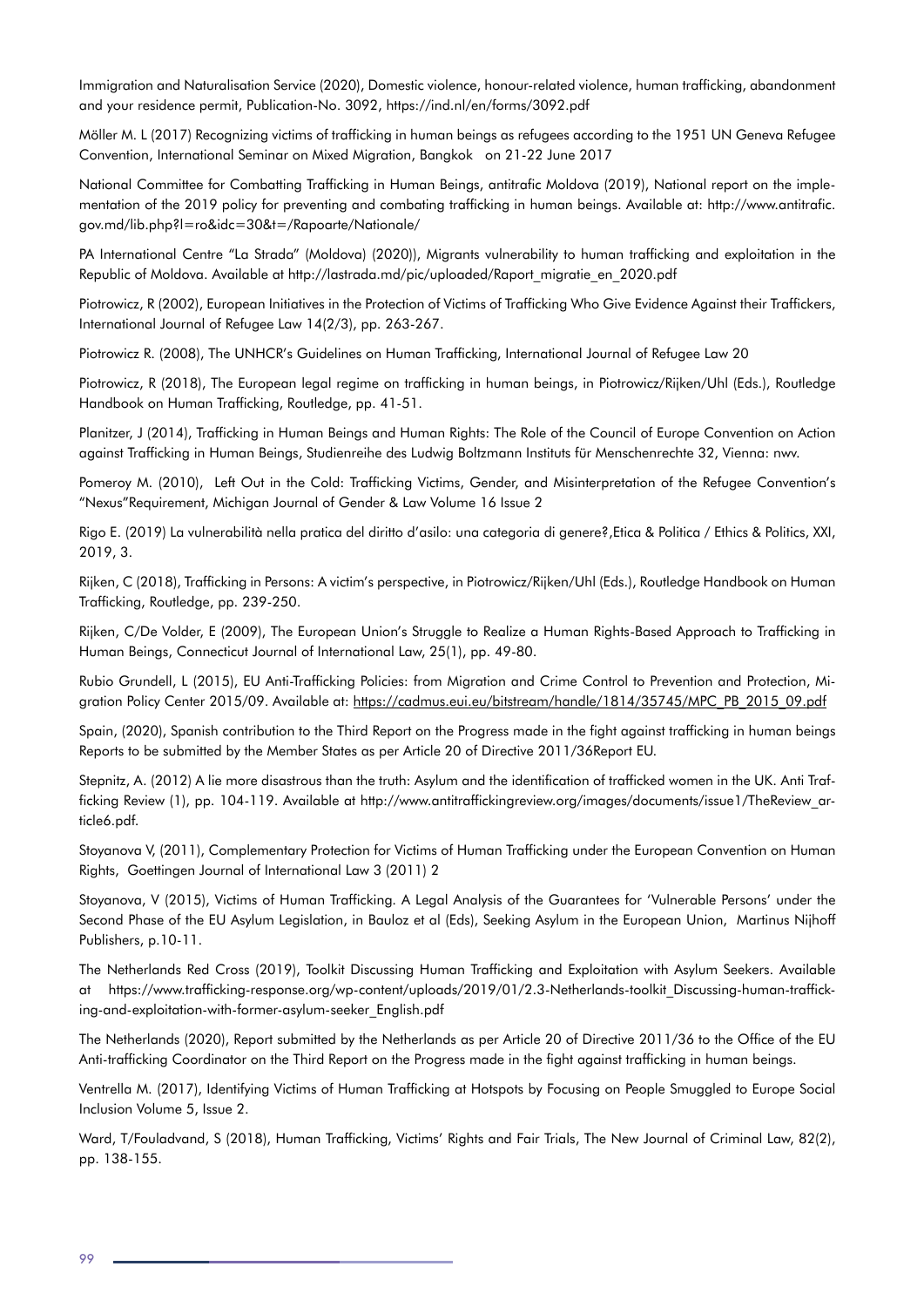# 2. Documents and Reports of EU and Intergovernmental Organisations

CEDAW (2014), General recommendation No. 32 on the gender-related dimensions of refugee status, asylum, nationality and statelessness of women, CEDAW/C/GC/32.

Council of Europe (2005) Explanatory Report to the Convention on Action against Trafficking in Human Beings, ETS 197.

Council of Europe, Group of Experts on Action against Trafficking in Human Beings (2013), Report concerning the implementation of the Council of Europe Convention on Action against Trafficking in Human Beings by Serbia, 1st evaluation round, adopted 8 Nov 2013, published 16 Jan 2014, GRETA(2013)19.

Council of Europe, Group of Experts on Action against Trafficking in Human Beings (2014), Report concerning the implementation of the Council of Europe Convention on Action against Trafficking in Human Beings by the Netherlands, 1st evaluation round, adopted 21 March 2014, published 18 June 2014, GRETA(2014)10.

Council of Europe, Group of Experts on Action against Trafficking in Human Beings (2015), 4th General Report on GRETA's activities, covering the period from 1 Aug 2013 to 30 Sept 2014, GRETA(2015)1.

Council of Europe, Group of Experts on Action against Trafficking in Human Beings (2015), Report concerning the implementation of the Council of Europe Convention on Action against Trafficking in Human Beings by Austria, 2nd evaluation round, adopted 3 July 2015, published 12 Oct 2015, GRETA(2015)19.

Council of Europe, Group of Experts on Action against Trafficking in Human Beings (2016), Report concerning the implementation of the Council of Europe Convention on Action against Trafficking in Human Beings by the Republic of Moldova, 2nd evaluation round, adopted 11 March 2016, published 7 June 2016, GRETA(2016)9.

Council of Europe, UNHCR (2016), International Conference on the interface between trafficking in human beings and asylum - Report.

Council of Europe, Group of Experts on Action against Trafficking in Human Beings (2017), Report concerning the implementation of the Council of Europe Convention on Action against Trafficking in Human Beinas by France, 2nd evaluation round. adopted 31 March 2017, published 6 July 2017, GRETA(2017)17.

Council of Europe, Group of Experts on Action against Trafficking in Human Beings (2017), Report concerning the implementation of the Council of Europe Convention on Action against Trafficking in Human Beinas by Serbia, 2nd evaluation round. adopted 24 Nov 2017, published Jan 2018, GRETA(2017)37.

Council of Europe, Group of Experts on Action against Trafficking in Human Beings (2018), Report concerning the implementation of the Council of Europe Convention on Action against Trafficking in Human Beings by Spain, 2nd evaluation round, adopted 23 March 2018, published 20 June 2018, GRETA(2018)7.

Council of Europe, Group of Experts on Action against Trafficking in Human Beings (2018), Report concerning the implementation of the Council of Europe Convention on Action against Trafficking in Human Beings by the Netherlands, 2nd evaluation round, adopted 13 July 2018, published 19 Oct 2018, GRETA(2018)19.

Council of Europe, Group of Experts on Action against Trafficking in Human Beings (2019), 8th General Report on GRETA's activities, covering the period from 1 Jan to 31 Dec 2018.

Council of Europe, Group of Experts on Action against Trafficking in Human Beings (2020), 9th General Report on GRETA's activities, covering the period from 1 Jan to 31 Dec 2019.

Council of Europe Group of Experts on Action against Trafficking in Human Beings (2020), Guidance note on the entitlement of victims of trafficking, and persons at risk of being trafficked, to international protection, GRETA(2020)0620

EASO (2016), Guidance on reception conditions: operational standards and indicators, EASO. For more details on relevant operational standards on the assessment.

EASO (2019) Practical quide on the implementation of the Dublin III Regulation: Personal interview and evidence assessment

EASO (2019), Country Guidance: Nigeria.

European Court of Human Rights, Factsheet Dublin cases, 2016

European Court of Human Rights, Factsheet Migrants in detention, 2019

European Commission (2013). The EU rights of victims of trafficking in human beings. Publications Office of the European Union.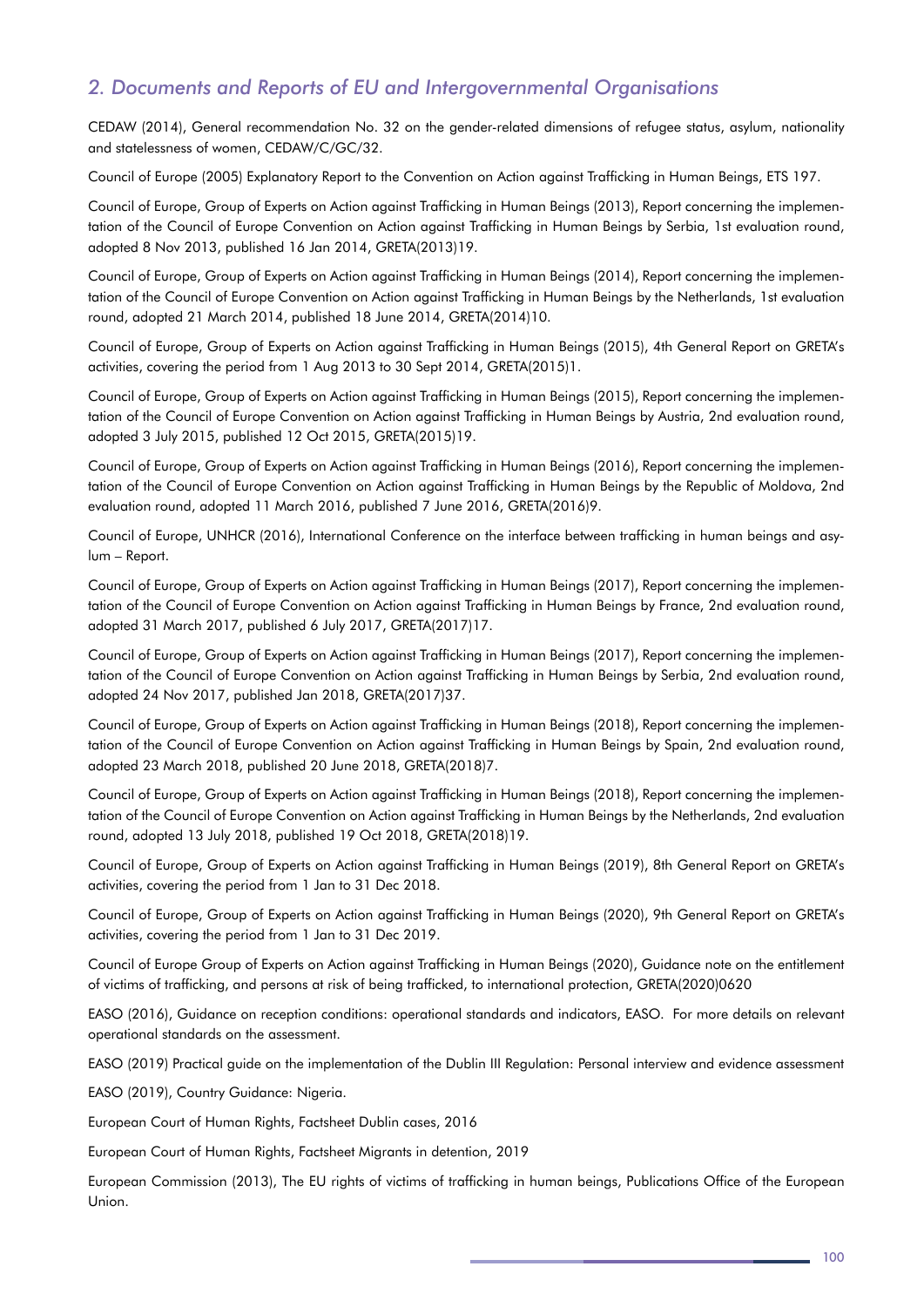European Commission (2014), Communication from the Commission to the Council and the European Parliament, On the application of Directive 2004/81 on the residence permit issued to third-country nationals who are victims of trafficking in human beings or who have been the subject of an action to facilitate illegal immigration, who cooperate with the competent authorities, COM(2014) 635 final.

European Commission (2016), Report from the Commission to the Council and the European Parliament, Report on the progress made in the fight against trafficking in human beings (2016) as required under Article 20 of Directive 2011/36/EU on preventing and combating trafficking in human beings and protecting its victims, COM(2016) 267 final.

European Commission (2016), Commission Staff Working Document, Accompanying COM(2016) 267 final, SWD(2016) 159 final.

European Commission (2016), Report from the Commission to the European Parliament and the Council assessing the extent to which Member States have taken the necessary measures in order to comply with Directive 2011/36/EU on preventing and combating trafficking in human beings and protecting its victims in accordance with Article 23 (1), COM(2016) 722 final.

European Commission (2017), Communication from the Commission to the European Parliament an the Council, Reporting on the follow-up to the EU Strategy towards the Eradication of trafficking in human beings and identifying further concrete actions, COM(2017) 728 final.

European Commission (2018), Report from the Commission to the European Parliament and the Council, Second report on the progress made in the fight against trafficking in human beings (2018) as required under Article 20 of Directive 2011/36/ EU on preventing and combating trafficking in human beings and protecting its victims, COM(2018) 777 final.

European Commission (2018), Commission Staff Working Document, Accompanying COM(2018) 777 final, SWD(2018) 473 final.

European Commission DG Justice (2013), DG Justice Guidance Document related to the transposition and implementation of Directive 2012/29/EU of the European Parliament and of the Council of 25 October 2012 establishing minimum standards on the rights, support and protection of victims of crime, and replacing Council Framework Decision 2001/220/JHA.

European Commission Group of Experts on Trafficking in Human Beings (2009), On a possible revision of Council Directive 2004/81/EC of 29 April 2004 on the residence permit issued to third-country nationals who are victims of trafficking in human beings or who have been the subject of an action to facilitate illegal immigration, who cooperate with the competent authorities, Opinion 4/2009.

ECRE AIDA, (2020), Country report: France. Available at: https://www.asylumineurope.org/reports/country/france

ECRE AIDA (2020) Country Report Spain. Available at: https://www.asylumineurope.org/reports/country/spain

ECRE AIDA (2020), Country Report Austria. Available at: https://www.asylumineurope.org/reports/country/austria

ECRE AIDA (2020), Country report: France

ECRE AIDA (2019), Country Report The Netherlands. Available at: https://www.asylumineurope.org/sites/default/files/report-download/aida nl 2019update.pdf

ECRE AIDA (2017). The concept of vulnerability in European asylum procedures. Available at: https://asylumineurope.org/ wp-content/uploads/2020/11/aida vulnerability in asylum procedures.pdf

European Migration Network (2016) SUMMARY BE Ad-Hoc Query 1292 and 1294 - Part I & II: Reception and Care of Vulnerable Applicants for International Protection with Special Reception Needs Practices in Member States

European Parliament resolution of 10 February 2021 on the implementation of Directive 2011/36/EU on preventing and combating trafficking in human beings and protecting its victims (2020/2029(INI)), February 2021, P9 TA-PROV(2021)0041.

European Parliament, European implementation assessment – 'Implementation of Directive 2011/36/EU: Miaration and aender issues', Directorate-General for Parliamentary Research, Ex-Post Evaluation Unit, 15 September 2020, A9-0011/2021.

European Parliament, Dublin Regulation on international protection applications. European Implementation Assessment, EPRS, February 2020

European Union Fundamental Rights Agency (2015), Severe labour exploitation: workers moving within or into the European Union, States' obligations and victims' rights.

Inter-Agency Coordination Group Against Trafficking in Persons (2016), Providing Effective Remedies for Victims of Trafficking in Persons, Issue Paper.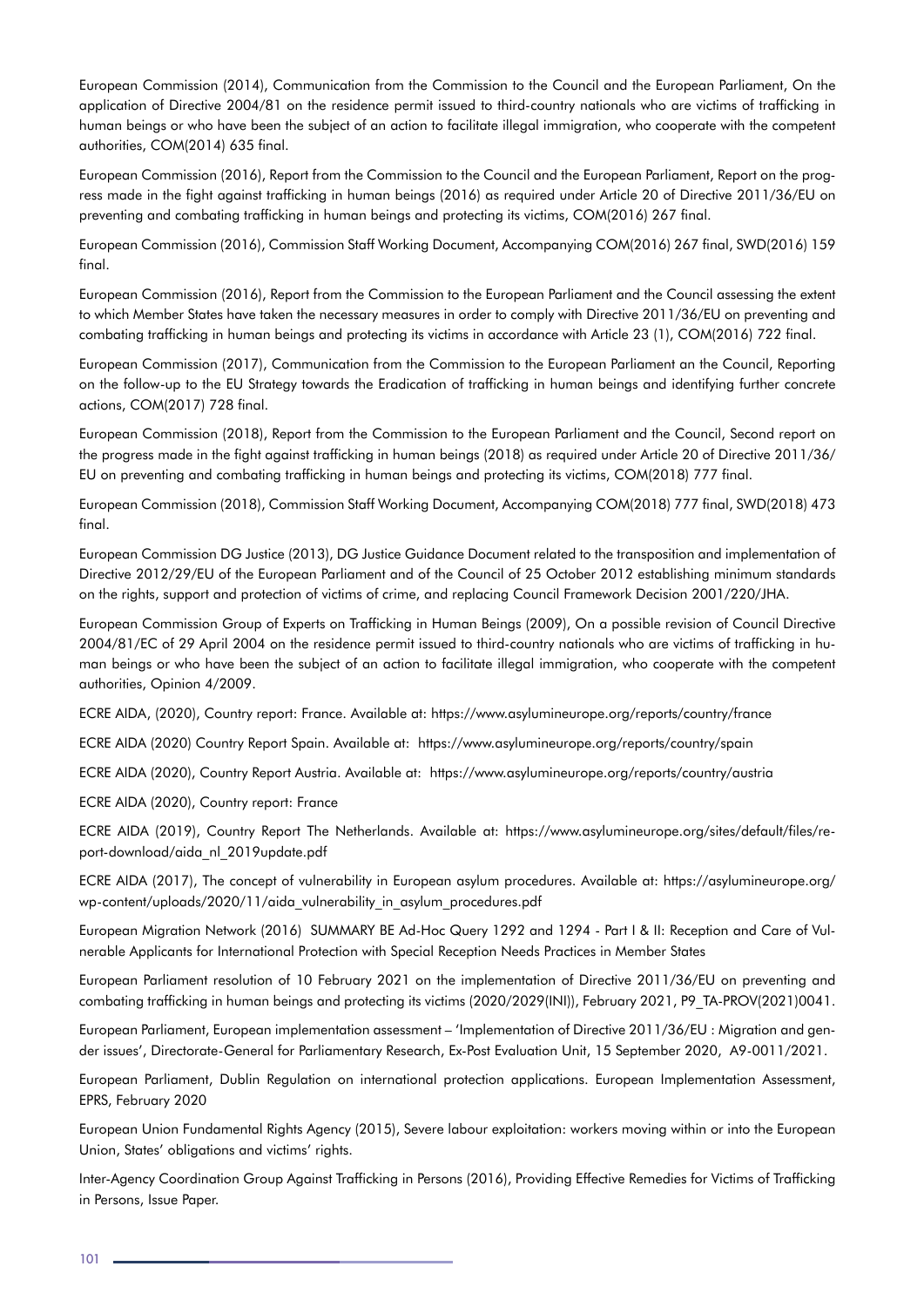Office of the UN High Commissioner for Human Rights (2010), Recommended Principles and Guidelines on Human Rights and Human Trafficking, Commentary, HR/PUB/10/2.

Office of the UN High Commissioner for Human Rights (2014), Human Rights and Human Trafficking, Fact Sheet No. 36, New York and Geneva.

Office of the UN High Commissioner for Human Rights/UN High Commissioner for Refugees/UN Children's Fund/UN Office on Drugs and Crime/UN Women/International Labour Organisation (2011), Prevent Combat Protect, Human Trafficking, Joint UN Commentary on the EU Directive - A Human Rights-Based Approach.

OSCE (2013), Policy and legislative recommendations towards the implementation of the non-punishment provision with regard to victims of trafficking.

OSCE (2013), Trafficking in Human Beings Amounting to Torture and Other Forms of III-Treatment.

UN Committee Against Torture, (2008), General Comment No. 2: Implementation of Art. 2 by State parties, CAT/C/GC/2, para.

UN General Assembly(1985), Declaration of Basic Principles of Justice for Victims of Crime and Abuse of Power: resolution / adopted by the General Assembly, A/RES/40/34.

UN General Assembly (2005), Basic Principles and Guidelines on the Right to a Remedy and Reparation for Victims of Gross Violations of International Human Rights Law and Serious Violations of International Humanitarian Law, A/RES/60/147.

UN General Assembly (2011), Human Rights Council, Report of the Special Rapporteur on trafficking in persons, especially women and children, Joy Ngozi Ezeilo, A /HRC/17/35.

UN General Assembly (2012), Human Rights Council, Report of the Special Rapporteur on trafficking in persons, especially women and children, Joy Ngozi Ezeilo, A/HRC/20/18.

UN General Assembly (2018), Human Rights Council, Report of the Special Rapporteur on trafficking in persons, especially women and children, Maria Grazia Giammarinaro, A/HRC/38/45.

UN General Assembly (2019), Human Rights Council, Report of the Special Rapporteur on trafficking in persons, especially women and children, Maria Grazia Giammarinaro, A/HRC/41/46.

UN General Assembly (2019a), Report of the Special Rapporteur on trafficking in persons, especially women and children, Maria Grazia Giammarinaro, A/74/189.

UN Office on Drugs and Crime (2004), Legislative Guide for the Implementation of the Protocol to Prevent, Suppress and Punish Trafficking in Persons, Especially Women and Children, supplementing the United Nations Convention against Transnational Organized Crime.

UNHCR, (2002), Guidelines on International Protection: "Membership of a Particular Social Group" Within the Context of Art I(A)(2) of the 1951 Convention and/or its 1967 Protocol Relating to the Status of Refugees, 11, HCR/GIP/02/02.

UNHCR (2002), Guidelines on International Protection No. 1: Gender-Related Persecution Within the Context of Art 1A(2) of the 1951 Convention and/or its 1967 Protocol Relating to the Status of Refugees", HCR/GIP/02/01.

UNHCR (2003), Guidelines on International Protection No. 4: Internal Flight or Relocation Alternative within the context of Art 1A(2) of the 1951 Convention and/or 1967 Protocol relating to the Status of Refugees, HCR/GIP/03/04.

UNHCR (2006), Guidelines on International Protection No. 7: The Application of Article 1A(2) of the 1951 Convention and/ or 1967 Protocol Relating to the Status of Refugees to Victims of Trafficking and Persons At Risk of Being Trafficked, HCR/ GIP/06/07.

UNHCR (2013), Beyond Proof Credibility Assessment in EU Asylum Systems.

UNHCR (2017), Left in Limbo, UNHCR Study on the Implementation of the Dublin III Regulation.

UNHCHR (2018), Report of mission to Austria focusing on human rights of migrants, particularly in the context of return 15-18 October 2018.

UNHCR (2020), L'identificazione delle vittime di tratta tra l richiedenti protezione internazionale e procedure di referral. Available at https://www.unhcr.org/it/wp-content/uploads/sites/97/2021/01/Linee-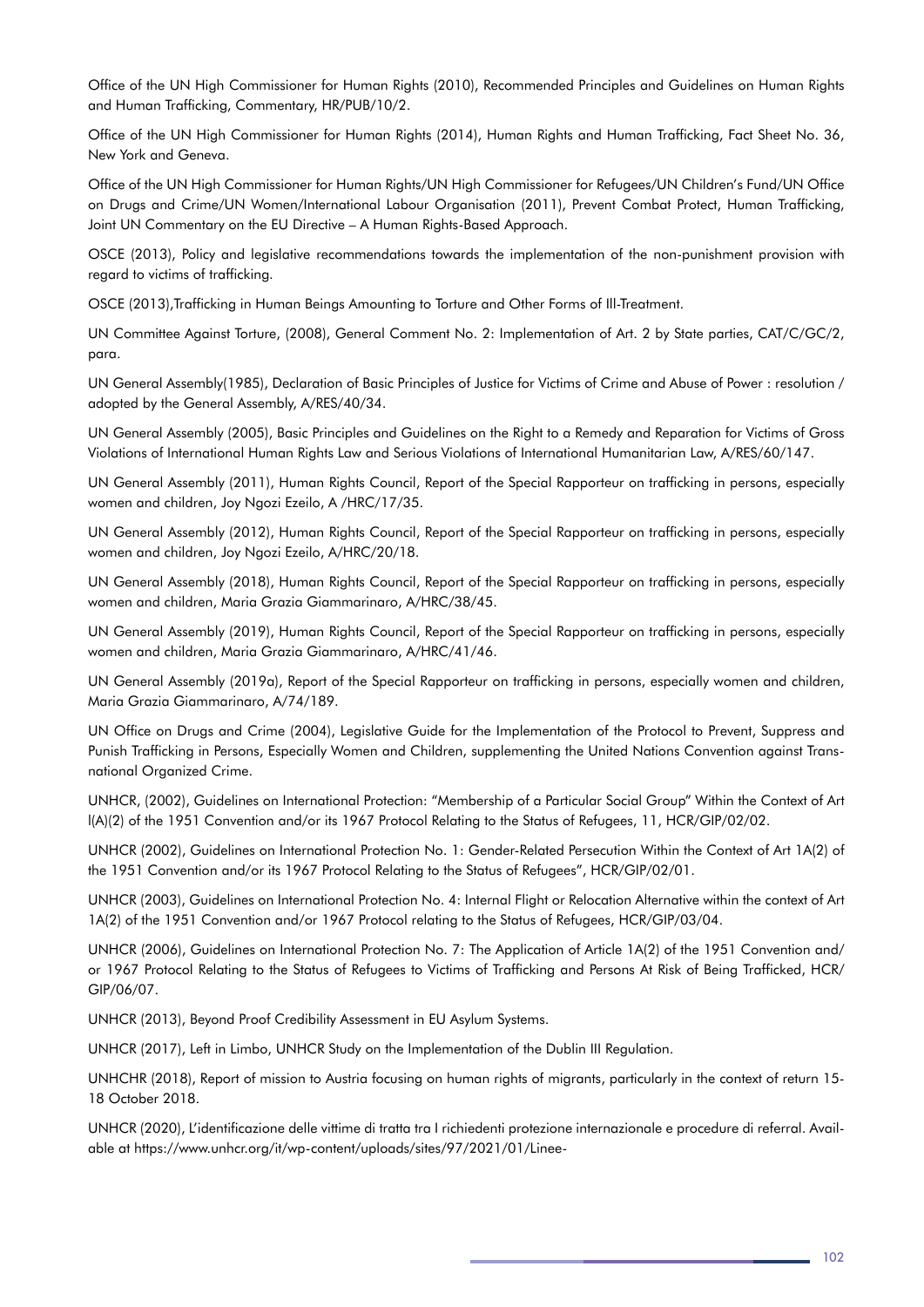### 3. Other Sources

Dutch National Rapporteur on Trafficking in Human Beings and Sexual Violence against Children (2015), Verblijfsregeling voor kwetsbaarste slachtoffers mensenhandel slechts weinig gebruikt (Residence Scheme for Most Vunerable Victims of Trafficking in Human Beings Little Used), News Item, 15 Oct 2015. Available under: https://www.nationaalrapporteur.nl/ actueel/2015/Verblijfsregelingvoorkwetsbaarsteslachtoffersmensenhandelslechtsweiniggebruikt.aspx

Dutch National Rapporteur on Trafficking in Human Beings and Sexual Violence against Children (2018), Victims of human trafficking still underreported, News item, 18 Oct 2018. Available at: https://www.dutchrapporteur.nl/Publications/victims-of-human-trafficking-still-underreported.aspx

Inspectorate SZW, Ministry of Social Affairs and Employment (2019), What Does the Inspectorate SZW do?, Publication No. 100E, July 2019. Available under: https://www.inspectorateszw.nl/publications/publications/2019/08/05/what-does-the-inspectorate-szw-do.

### 4. International Treaties

UN Convention against Transnational Organized Crime, 15 Nov 2000, 2225 UNTS 209.

UN Protocol to Prevent, Suppress and Punish Trafficking in Persons, Especially Women and Children, supplementing the United Nations Convention against Transnational Organized Crime, 15 Nov 2000, A/RES/55/25.

CoE Convention on Action against Trafficking in Human Beings, 16 May 2005, ETS 197.

EU Council Directive 2004/81/EC of 29 April 2004 on the residence permit issued to third-country nationals who are victims of trafficking in human beings or who have been the subject of an action to facilitate illegal immigration, who cooperate with the competent authorities, OJ L 261/19.

EU Directive 2011/36/EU of the European Parliament and of the Council of 5 April 2011 on preventing and combating trafficking in human beings and protecting its victims, and replacing Council Framework Decision 2002/629/JHA, OJ L 101/1.

EU Directive 2011/95/EU of the European Parliament and of the Council of 13 December 2011 on standards for the qualification of third-country nationals or stateless persons as beneficiaries of international protection, for a uniform status for refugees or for persons eligible for subsidiary protection, and for the content of the protection granted, OJ L377/9.

EU Directive 2012/29/EU of the European Parliament and of the Council of 25 October 2012 establishing minimum standards on the rights, support and protection of victims of crime, and replacing Council Framework Decision 2001/220/JHA, OJ L 315/57.

Charter of Fundamental Rights of the European Union, 26 10 2012, OJ L C 326/391.

EU Directive 2013/33/EU of the European Parliament and of the Council of 26 June 2013 laying down standards for the reception of applicants for international protection, OJ L 180/96

EU Directive 2013/32/EU of the European Parliament and of the Council of 26 June 2013 on common procedures for granting and withdrawing international protection, OJ L 180/60

EU Regulation No 604/2013 of the European Parliament and of the Council of 26 June 2013 establishing the criteria and mechanisms for determining the Member State responsible for examining an application for international protection lodged in one of the Member States by a third-country national or a stateless person (recast), OJ L 180/31.

### 5. National Laws and Reaulations

#### Austria

Asylum Law, Federal Law Gazette I No. 100/2005 last amended by Federal Law Gazette I No. 70/2015, ELI NOR40171184.

Settlement and Residence Act, Federal Law Gazette I No. 100/2005 last amended by Federal Law Gazette I No. 56/2018, ELI NOR40206175.

#### **France**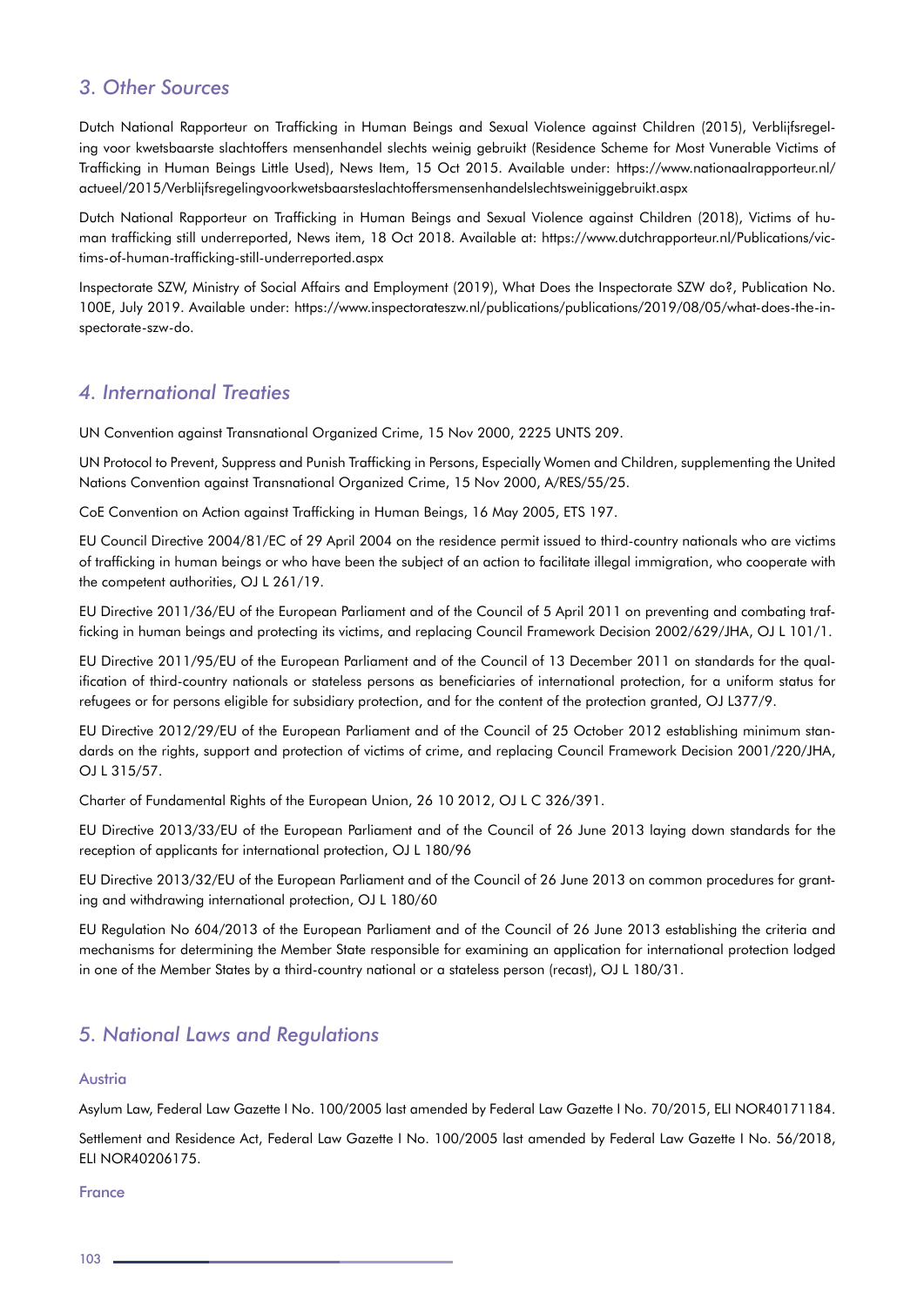Code Governing the Entry and Stay of Foreigners and Right of Asylum (CESEDA).

Circular of the Minister of the Interior of 19 May 2015, Instruction No. NOR INTV1501995N.

#### Moldova

Law of the Republic of Moldova on Identity Documents in the National Passport System No. 273-XIII of 09 September 1994 (Official Monitor of the Republic of Moldova, 1995, No. 9, Art. 89).

Law of the Republic of Moldova on Preventing and Combating Trafficking in Human Beings No. 241-XVI of 20 October 2005 (Official Monitor of the Republic of Moldova, 2005, No. 164 -167, Art 812).

Law of the Republic of Moldova on the Regime of Foreigners in the Republic of Moldova No. 200 of 16 July 2010 (Official Monitor of the Republic of Moldova, 2010, No. 179 -181, Art. 610).

Guidelines on Identification of Victims and Potential Victims of THB, Order No. 33 of 20 February 2012 of the Ministry of Labour, Social Protection and Family.

#### **The Netherlands**

Aliens Law of 2000 (Vreemdelingenwet 2000), in force from 1 Jan 2020 until 13 May 2020.

Aliens Circular of 2000 (Vreemdelingencirculaire 2000 (B), in force from 1 April 2020.

IND, Work Instruction 2007/16 Victims of human trafficking in the asylum procedure, 18 December 2007, available in Dutch at: http://bit.ly/

#### Serbia

Law on Social Welfare, Official Gazette of the Republic of Serbia, No 24/11.

Law on Asylum and Temporary Protection, Official Gazette of the Republic of Serbia, No. 24/18.

Law on Foreigners, Official Gazette of the Republic of Serbia, No. 24/18, March 2018 last amended by Law on Amendments to the Law on Foreigners, Official Gazette of the Republic of Serbia, No. 31/2019.

Law on Employment of Foreigners, Official Gazette of the Republic of Serbia, Nos. 128/14 of 26 November 2014, 113/17 of 17 December 2017, 50/18 of 29 June 2018 and 31/19 of 29 April 2019

Office for Coordination of Activities in Combating Trafficking in Human Beings, Ministry of Interior of the Republic of Serbia, Standard Operating Procedures for the Treatment of Victims of Trafficking,

Rulebook on Work Permits, Official Gazette of the Republic of Serbia, Nos. 94/2015 and 9/2018.

Rulebook on the Conditions for Granting Temporary Residence, the Application for Granting Temporary Residence, the Appearance and Manner of Entering the Temporary Residence Sticker in a Foreign Travel Document, Official Gazette of the Republic of Serbia, No. 72/2018.

#### Spain

Ley Orgánica 4/2000, of 11 January, on the rights and freedoms of foreigners in Spain and their social integration, BOE-A-2000-544.

Spain, Ley de Asilo, Ley 12/2009 of 30 October 2009

Real Decreto 557/2011 approving the regulation of Ley Orgánica 4/2000, on the rights and freedoms of foreigners in Spain and their social integration, BOE-A-2011-7703.

Act 4/2015 of 27 April 2015 on the Statute of Crime Victims.

### 6. Case law

ECHR, Chahal v. United Kinadom, Application No. 22414/93, 15 November 1996.

ECtHR, Selmouni v. France, Application No. 25803/94, 28 July 1999.

ECtHR, Labita v. Italy, Application, Application No. 26772/95, 6 April 2000.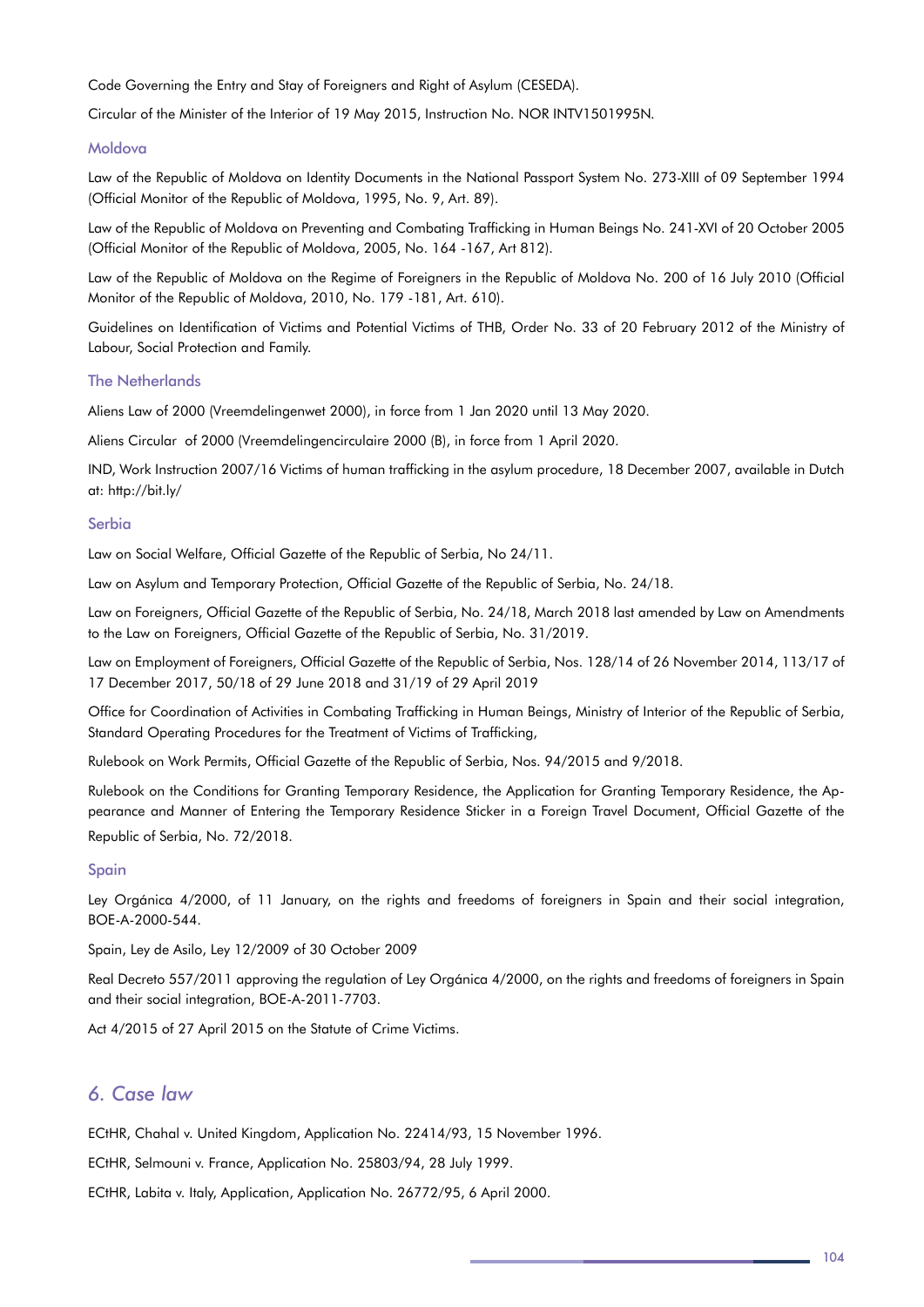- ECtHR, Bensaid v. The United Kingdom, Application N. 44599/98, 6 February 2001.
- ECtHR, Saadi v. Italy, Application No. 37201/06, 28 February 2008.
- ECtHR, Rantsev v. Cyprus and Russia, Application no. 25965/04, 10 October 2010.
- ECtHR, M.S.S. v. Belgium and Greece, Application No 30696/09, 21 January 2011.
- ECtHR Tarakhel v. Switzerland, Application No 29217/12, Judgment of 4 November 2014.
- ECtHR, LE v Greece, Application No 71545/12, 21 January 2016.
- ECtHR, F.G. v. Sweden, Application no. 43611/11, 16 January 2014.
- ECtHR L.O. v France, Application No 4455/14,18 June 2015.
- ECtHR, K. and Others v. Sweden, Application no. 59166/12, 23 August 2016.
- ECtHR, J.K. v. and Others v. Sweden, Application No. 59166/12, 23 August 2016.
- ECtHR, J and Others v Austria, Application no. 58216/12, 17 January 2017.
- ECRE EDAL, ECtHR, M.S.S. v. Belgium and Greece, Application No 30696/09, 21 January 2001.
- ECRE EDAL, Decision of the Administrative Court Wiesbaden, 14 March 2011, 3 K 1465/09.WI.A
- ECRE EDAL: Court nationale du droit d'asile (CNDA), N°10012810 of 24-03-2015;
- ECRE EDAL, CJEU Case C-578/16 PPU C.K. and others, Judgment of 16 February 2017
- ECRE EDAL, CJEU Case C-163/17 Jawo, Judgement of 19 March 2019.
- Tribunale di Bologna, Accoglimento n. cronol. 3442/2019 del 29.07.2019, RG n. 18606/2018.
- Tribunale di Genova, Acc. N. 370/2019 del 5/2/2019, RG n. 70/55/2018
- Tribunale di Venezia, Acc. N. 4243/2018 del 27/7/2018 RG n. 10118/2017
- UK Supreme Court (2020), JMS (Pakistan) (Appellant) v Secretary of State for the Home Department (Respondent), UKSC 9.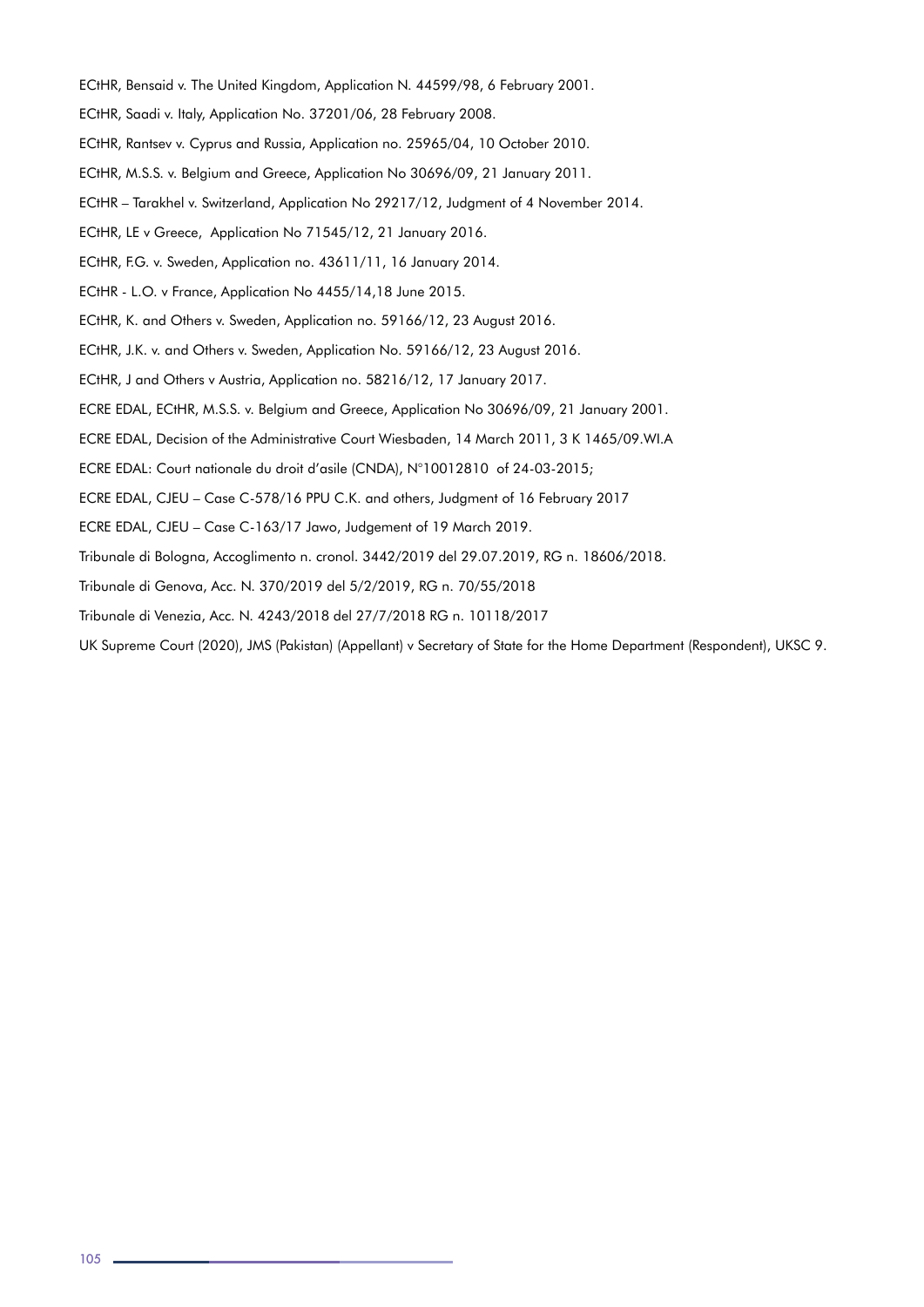LEFÖ-IBF works on behalf of: